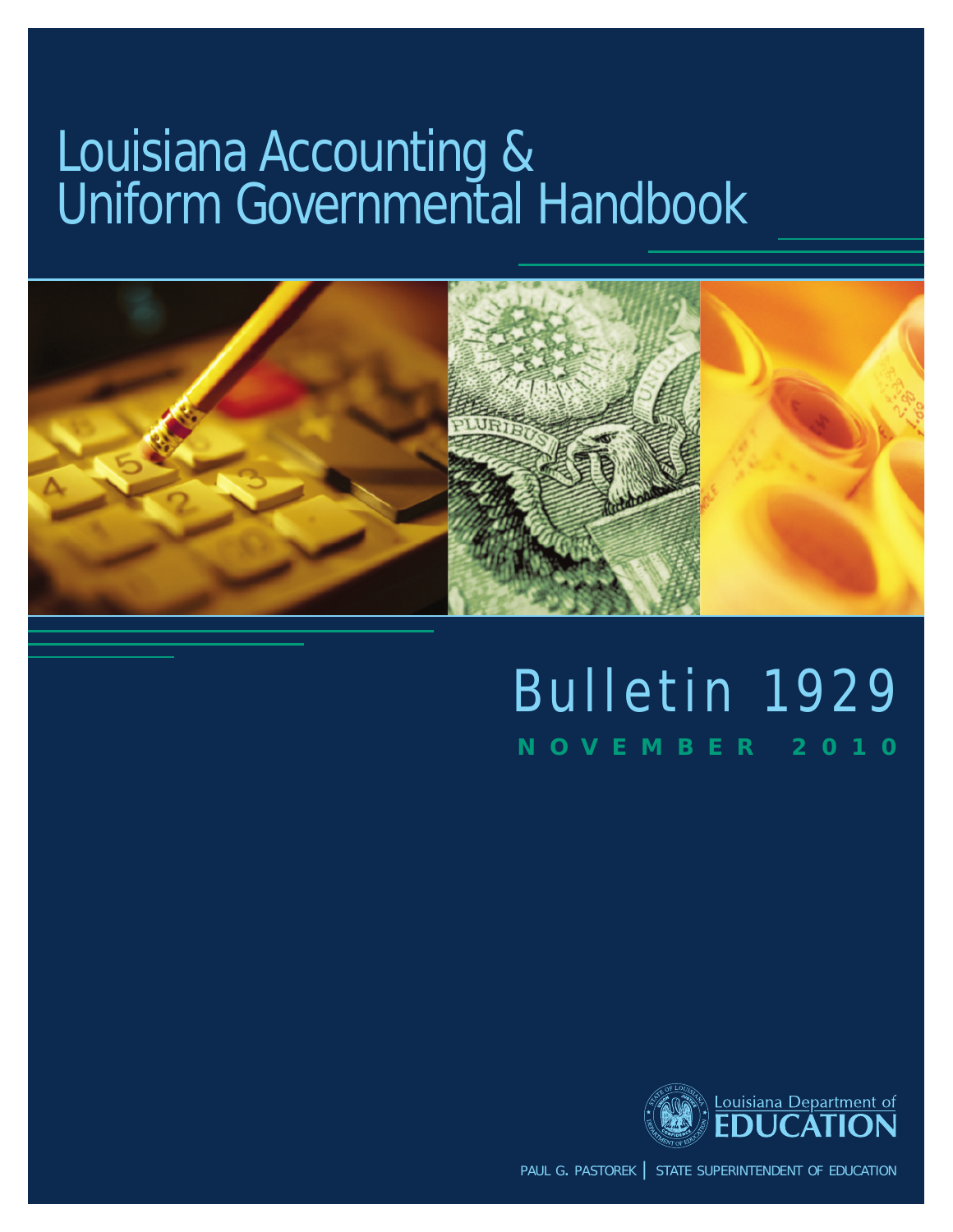### State Board of Elementary and Secondary Education

**Mr. Keith Guice** *President* 5th BESE District

**Mr. Walter Lee** *Vice President* 4th BESE District

**Ms. Louella Givens** *Secretary/Treasurer* 2nd BESE District

**Mr. James D. Garvey, Jr.** 1st BESE District

**Ms. Glenny Lee Buquet** 3rd BESE District

**Ms. Linda Johnson** 8th BESE District

**Mr. Charles E. Roemer** 6th BESE District

**Mr. Dale Bayard** 7th BESE District

**Mr. John L. Bennett** Member-at-Large

**Ms. Penny Dastugue** Member-at-Large

**Ms. Connie Bradford** Member-at-Large

**Ms. Jeanette Vosburg** Executive Director

For additional information, contact Marella Houghton, Audit Manager Office of Management and Finance Division of Education Finance 225-342-8848 [marella.houghton@la.gov](mailto:marella.houghton@la.gov)

Or visit the Louisiana Department of Education's website at [www.louisianaschools.net/lde/finance/688.html](http://www.louisianaschools.net/lde/finance/688.html)

The Louisiana Department of Education (LDE) does not discriminate on the basis of sex in any of the education programs or activities that it operates, including employment and admission related to such programs and activities. The LDE is required by Title IX of the Education Amendments of 1972 (Title IX) and its implementing regulations not to engage in such discrimination. LDE's Title IX Coord. is Patrick Weaver, Deputy Undersecretary, LDE, Exec. Office of the Supt.; PO Box 94064, Baton Rouge, LA 70804-9064; 877-453-2721 or [customerservice@la.gov.](mailto:customerservice@la.gov) All inquiries pertaining to LDE's policy prohibiting discrimination based on sex or to the requirements of Title IX and its implementing regulations can be directed to Patrick Weaver or to the USDE, Asst. Sec. for Civil Rights.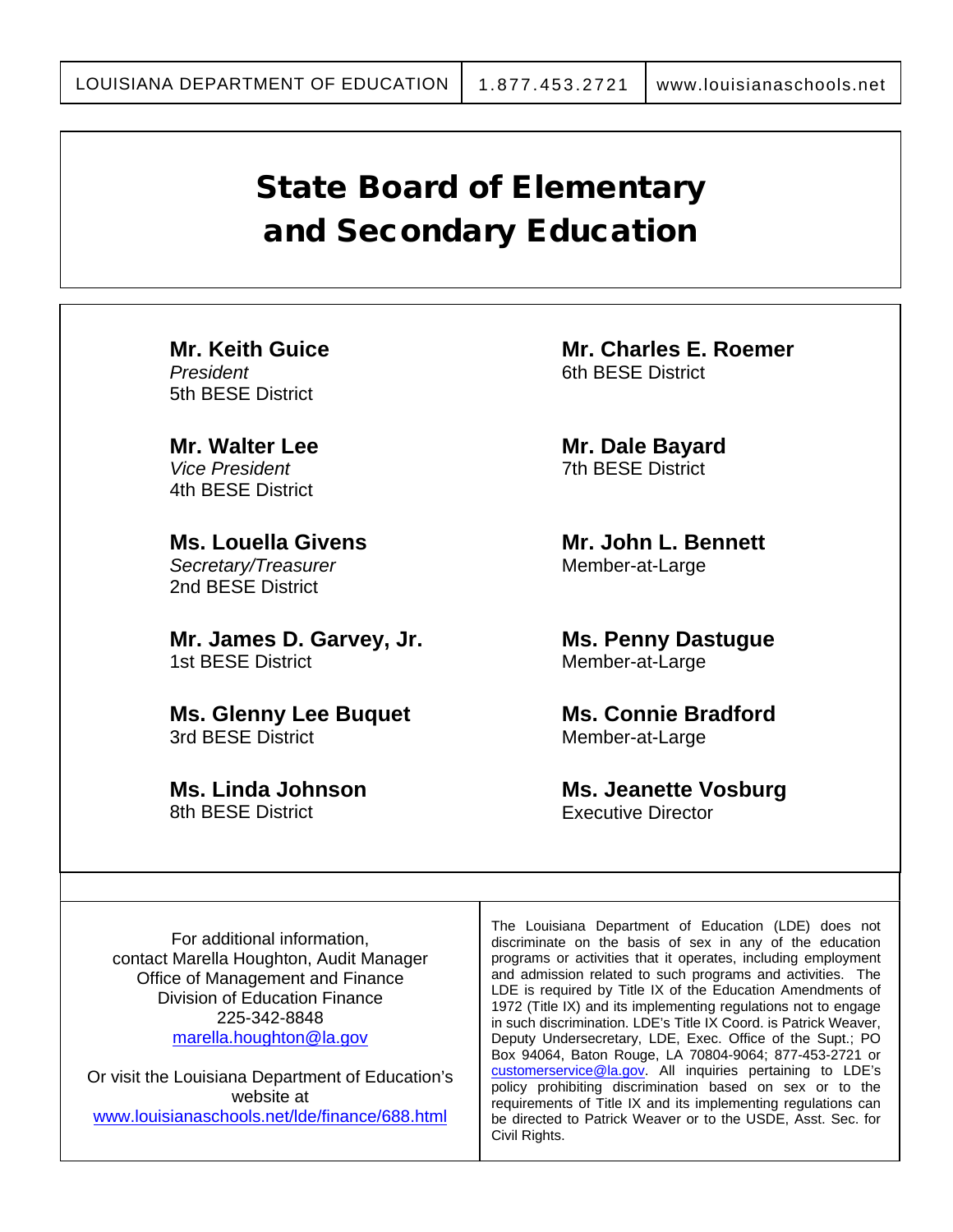### Louisiana State Department of Education Louisiana Accounting and Uniform Governmental Handbook For Local School Boards

#### TABLE OF CONTENTS

|                                                               | Page 2                        |
|---------------------------------------------------------------|-------------------------------|
|                                                               | Page 4                        |
|                                                               | Page 5                        |
| MEASUREMENT FOCUS AND BASIS OF ACCOUNTING                     | Page 9                        |
| <b>CLASSIFICATIONS OF REVENUES AND OTHER SOURCES OF FUNDS</b> | Page 14                       |
| CLASSIFICATIONS OF EXPENDITURES AND OTHER USES OF FUNDS       | Page 34<br>Page 53            |
| <b>CLASSIFICATIONS OF BALANCE SHEET ACCOUNTS</b>              | Page 82<br>Page 87<br>Page 91 |
|                                                               | Page 93                       |
|                                                               | Page 94                       |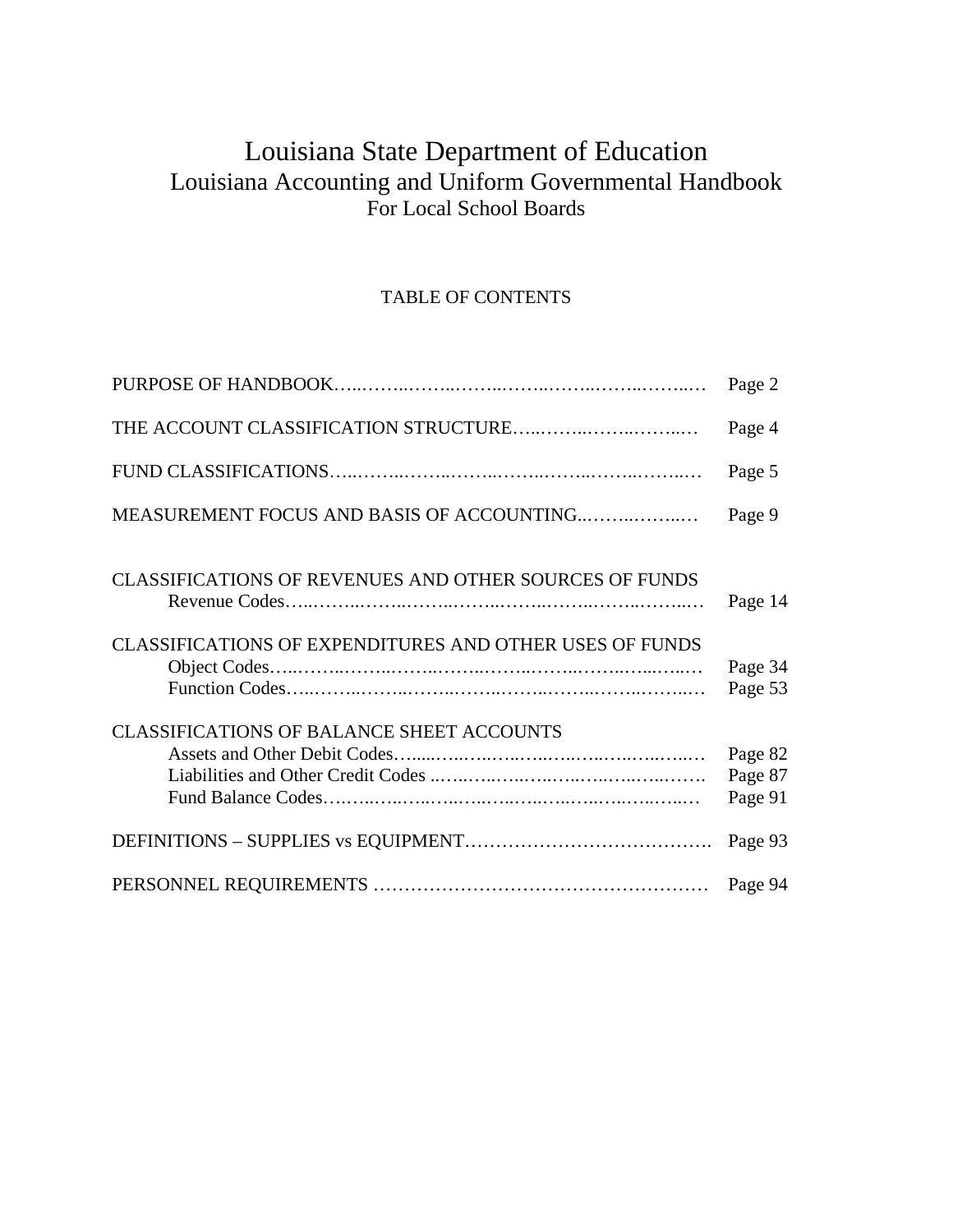#### **PURPOSE OF HANDBOOK**

The primary purpose of the Louisiana Accounting and Uniform Governmental Handbook for local school boards is to serve as a vehicle for program cost accounting at the local and state levels.

The Louisiana State Department of Education has a responsibility to provide and interpret comprehensive statistics about the condition of education in the state. In addition, it has congressional mandates to publish fiscal data, as well as to provide statistical data that can be used by local school boards to improve their activities.

The Louisiana Accounting and Uniform Governmental Handbook attempts to produce comprehensive and compatible sets of standardized terminology for use in education management and reporting. The following basic criteria were used in selecting items and classifications for inclusion in this publication.

- 1. The items, accounts, and categories of information should provide the basic framework fundamental to a comprehensive financial management system.
- 2. The guidelines should serve all sizes and types of school systems.
- 3. The categories of accounts should be both contractible and expandable, enabling all school systems to adapt them to support various financial management information systems.
- 4. Data elements should be added into needed categories for purposes of reporting and comparing at the local, state and federal levels.
- 5. The guidelines should conform to generally accepted accounting principles. Governmental funds should be accounted for using the modified accrual basis of accounting; proprietary and fiduciary funds should be accounted for using the accrual basis.
- 6. The guidelines should include the categories necessary to provide full disclosure of financial information.
- 7. The categories included should provide an adequate audit trail.

The local school board is the organization most likely to use the account classifications described here. However, the Louisiana State Department of Education is, most likely, the direct user. Both will derive direct benefits as acceptance and use of these guidelines spread among local school boards. The resulting increased uniformity of accounting records in use at the local level will make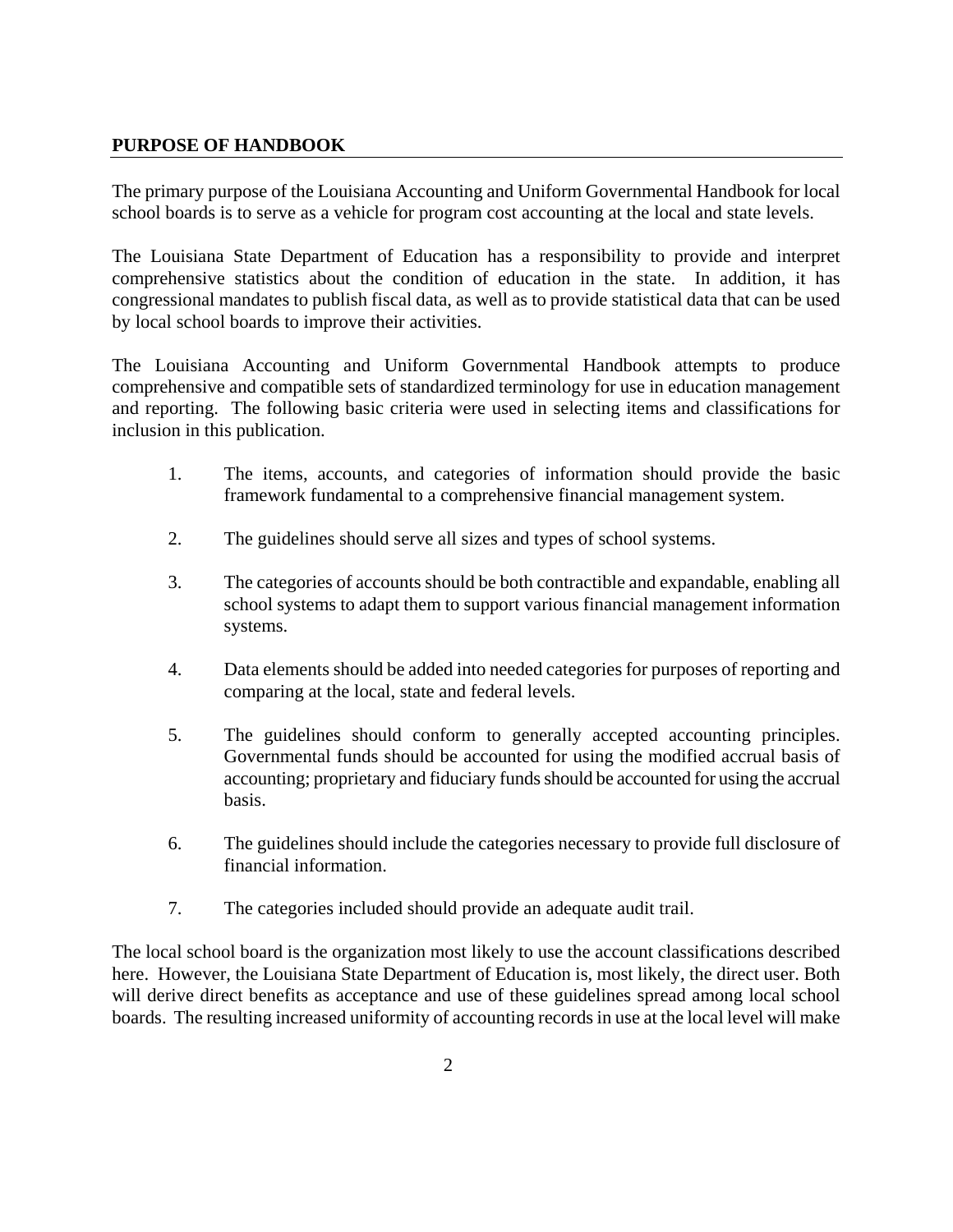financial data assembled at the state and federal levels more comparable and meaningful.

While this publication includes a complete listing of classifications and standard terminology, it is not all-inclusive; specifically, it does not provide the information listed below.

- 1. Methods and procedures for recording financial data (such as how to record entries in journals and ledgers).
- 2. Methods and procedures for reporting financial data (such as actual preparation of financial reports from the ledgers).
- 3. Methods and procedures for utilizing financial data (such as budgeting and making decisions about the financial position of the local school board.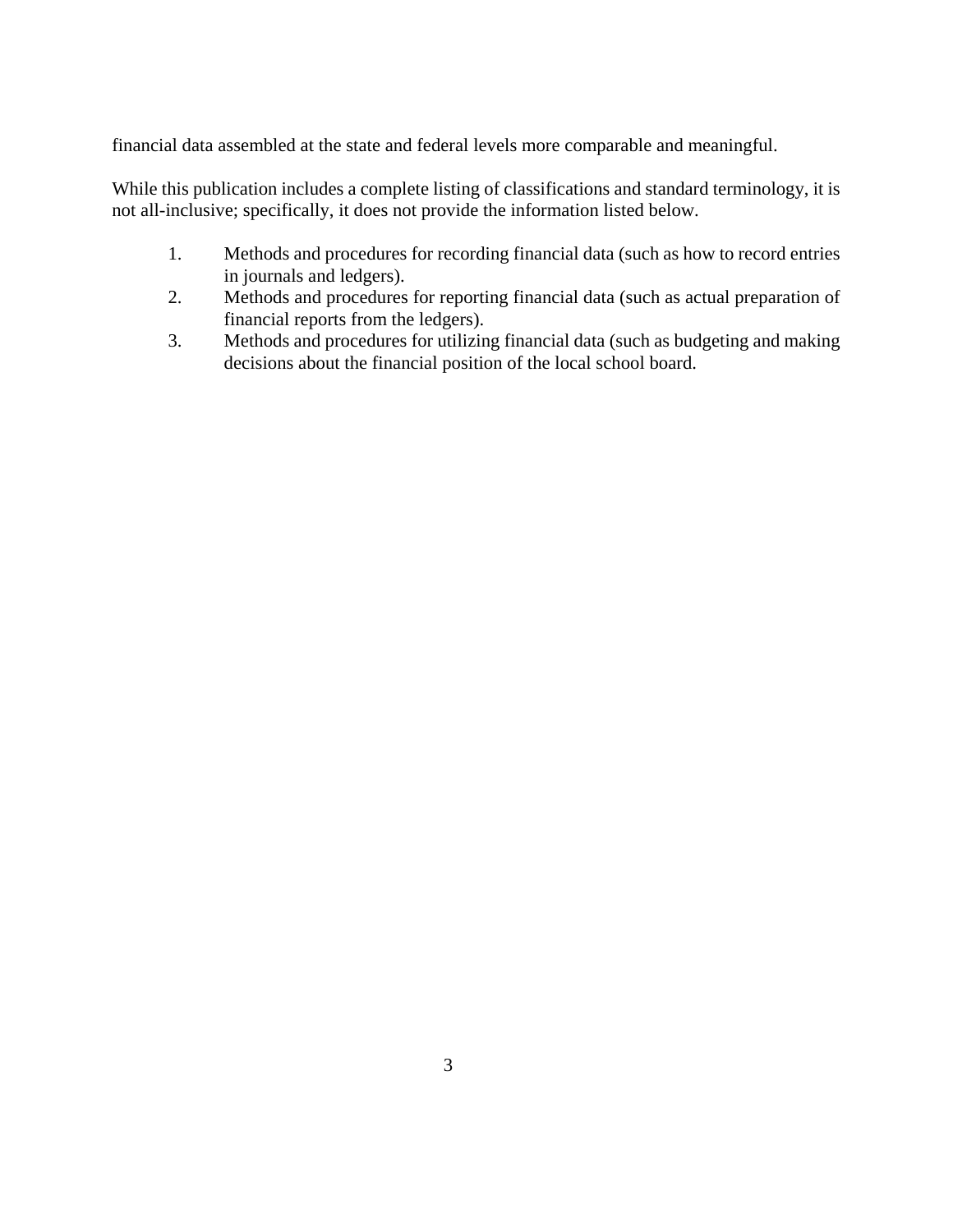#### **THE ACCOUNT CLASSIFICATION STRUCTURE**

This publication provides for classifying three basic types of financial activity: revenues and other sources of funds; expenditures and other uses of funds; and transactions affecting the balance sheet only. For each type of transaction, the specific account code is made up of a combination of classifications called *dimensions*. Each dimension describes one way of classifying financial activity. The dimensions applicable to each type of transaction are:

| <b>Revenues</b> | <i>Expenditures</i> | <b>Balance Sheet</b>          |
|-----------------|---------------------|-------------------------------|
| Fund            | Fund                | Fund                          |
| Source          | Object              | <b>Balance Sheet Accounts</b> |
|                 | <b>Function</b>     |                               |

The purpose and uses of each of these dimensions are described below. The chart of accounts for each of these dimensions is shown later in this handbook.

- **1.** *Fund* A fiscal and accounting entity with a self–balancing set of accounts recording cash and other financial resources. It also contains all related liabilities and residual equities or balances, or changes therein. Funds are established to carry on specific activities or to attain certain objectives of an LEA according to special legislation, regulations, or other restrictions.
- **2.** *Source* Permits segregation of revenues by source. The primary classification differentiates local, state and federal revenue sources.
- **3.** *Object* The service or commodity bought. There are nine major object categories: Salaries, Employee Benefits, Purchased Professional and Technical Services, Purchased Property Services, Other Purchased Services, Supplies, Property, Other Objects, and Other Uses of Funds.
- **4.** *Function* The activity for which a service or material object is acquired. The functions of an LEA are classified into five broad areas: Instruction, Support Services, Operation of Non-Instructional Services, Facilities Acquisition and Construction Services, and Other Uses.
- **5.** *Balance Sheet Accounts* These classifications correspond to those items normally appearing on the balance sheet in three areas: assets and other debits; liabilities and other credits; and fund balance.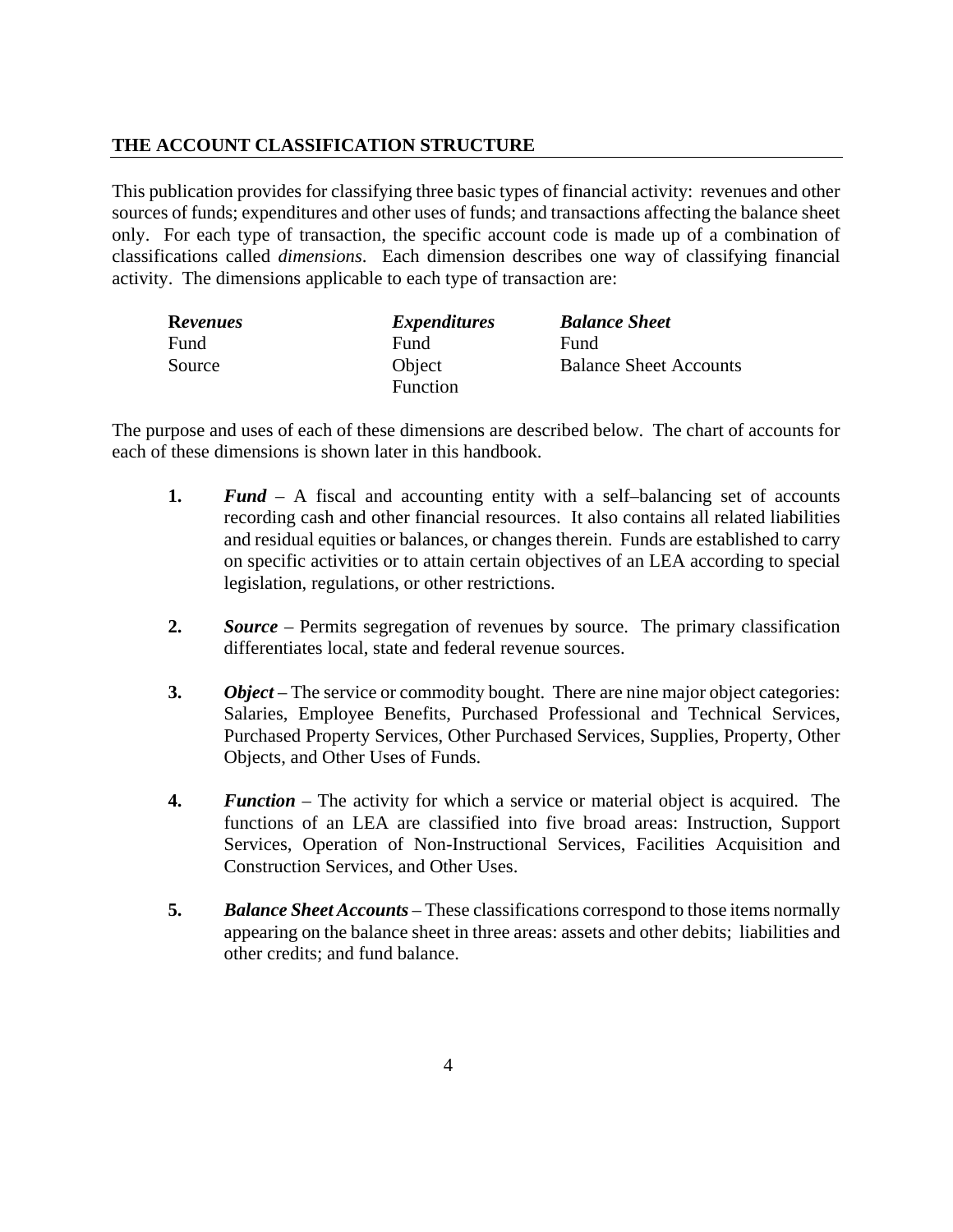#### **FUND CLASSIFICATIONS**

Governmental accounting systems should be organized and operated on a fund basis. Unlike a private business, which is accounted for as a single entity, a governmental unit is accounted for through separate funds, each accounting for designated assets, liabilities and fund or other balances. Therefore, from an accounting and financial management viewpoint, a governmental unit is a combination of several distinctively different fiscal and accounting entities, each having a separate set of self–balancing accounts and functioning independently of other funds. Each fund must be so accounted for that the identity of its resources, obligations, revenues, expenditures, and fund balances is continually maintained.

The various activities of a government are not typically considered to form a homogeneous whole. Instead, a governmental entity is considered to comprise a number of separate fiscal entities known as "funds." Such funds are established to segregate specific activities or objectives of a government in accordance with special regulations, restrictions, or limitations. Thus, in governmental accounting, the accounting entity is each individual fund, not the overall government organization.

Funds used by governmental entities are classified into three broad categories: governmental, proprietary, and fiduciary.

#### **GOVERNMENTAL FUNDS**

Governmental Funds are funds through which most functions are typically financed. Governmental funds are accounting segregations of financial resources. Their measurement focus is on the determination of short-term financial position and on the changes in short-term financial position (sources, uses, and balances of financial resources), rather than on net income determination. To achieve this current financial resource focus, the modified accrual basis of accounting is used. This measurement focus is unique in that generally only current expendable financial resources are accounted for in the governmental fund category. Capital assets, non-current assets, deferred charges and long-term debt are not accounted for within these funds. Within the governmental funds category are the five fund types described below.

- **1. The General Fund** This fund is the chief operating fund of the school district. It is used to account for all financial resources of the school district, except for those required to be accounted for in another fund. A district may have only one general fund.
- **2. Special Revenue Funds** These funds are used to account for specific revenue sources that legally may be expended only for specific purposes. Special revenue funds are not used for amounts held in trust or for resources that will be used for major capital projects. Some examples of special revenue funds are: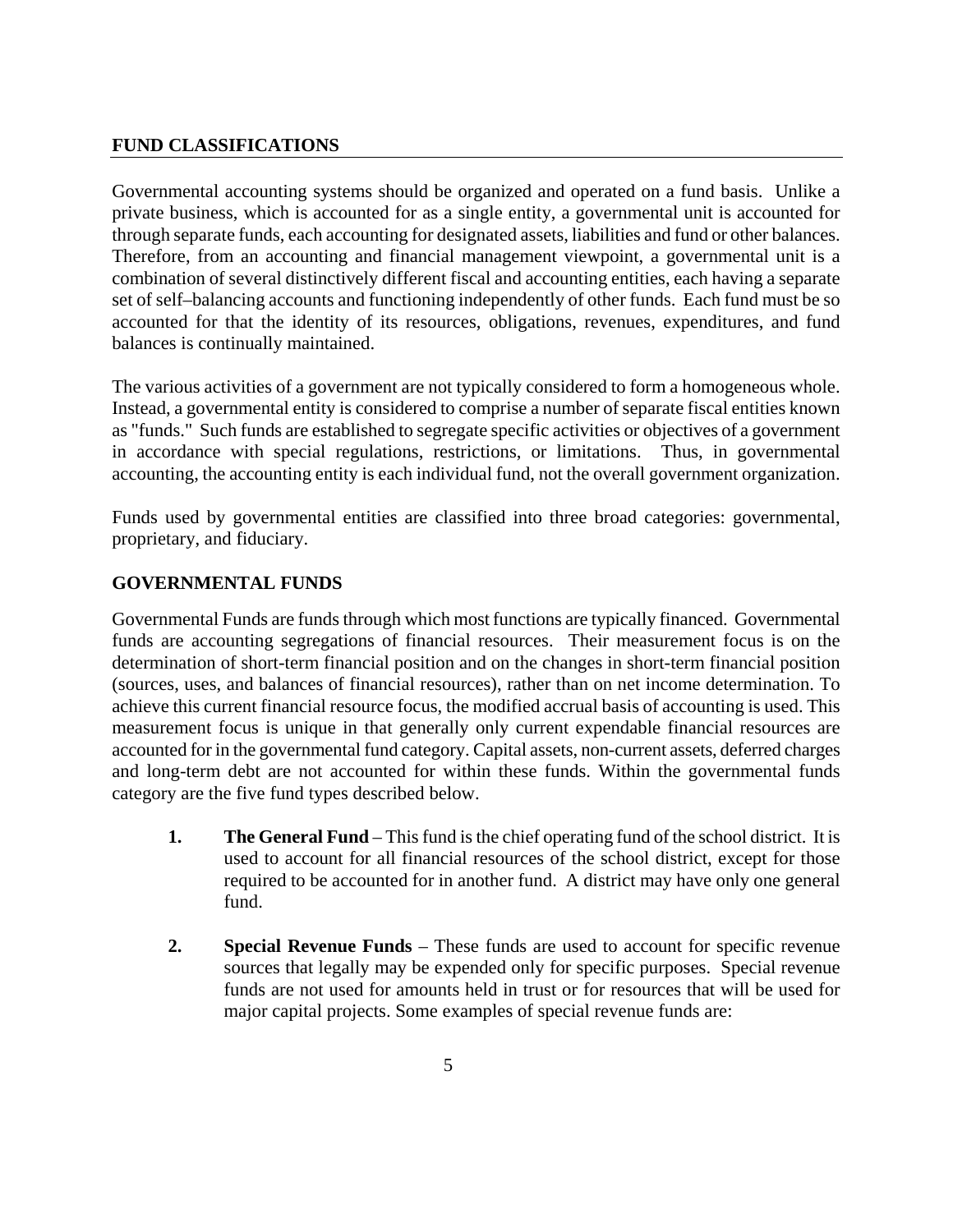- A. Federal Revenue
	- a. NCLB All revenue related to No Child Left Behind (NCLB), including all parts.
	- b. Special Education Funds All revenue related to the Individuals with Disabilities Education Act (IDEA) and all related parts.
	- c. Other Federal Revenue Used to account for all other federal revenue, including, for example, Adult Education, Career and Technical Education, and Headstart.
- B. Other Revenue
	- a. School Food Service Funds All revenue, federal, state, or local related to the Child Nutrition Programs, including School Lunch, School Breakfast, After School Snacks, Catering, and Nutrition Education.
	- b. Other Special Revenue All state and/or local revenue specifically dedicated for a purpose.
- **3***.* **Capital Projects Funds** This fund is used to account for major capital acquisitions or construction. These funds are not used for construction financed by proprietary or trust funds. A separate Capital Projects Fund is usually established when the project exceeds a single fiscal year, when the financing sources are provided by more than one fund, or when the capital asset is financed by specifically designated resources.
- **4. Debt Service Funds**  This fund is used to account for the accumulation of resources to pay the principal and interest on general long–term debt. A Debt Service Fund may be used for each obligation; however, it should be established only if legally required or if resources are being accumulated to meet future payments. When obligations are paid, on a current basis, by the General Fund or by a Special Fund, there is no need to create a Debt Service Fund unless legally required to do so.
- **5. Permanent Funds**  This fund is used to account for resources that are legally restricted to the extent that only earnings, and not principal, may be used for purposes that support the school district's programs.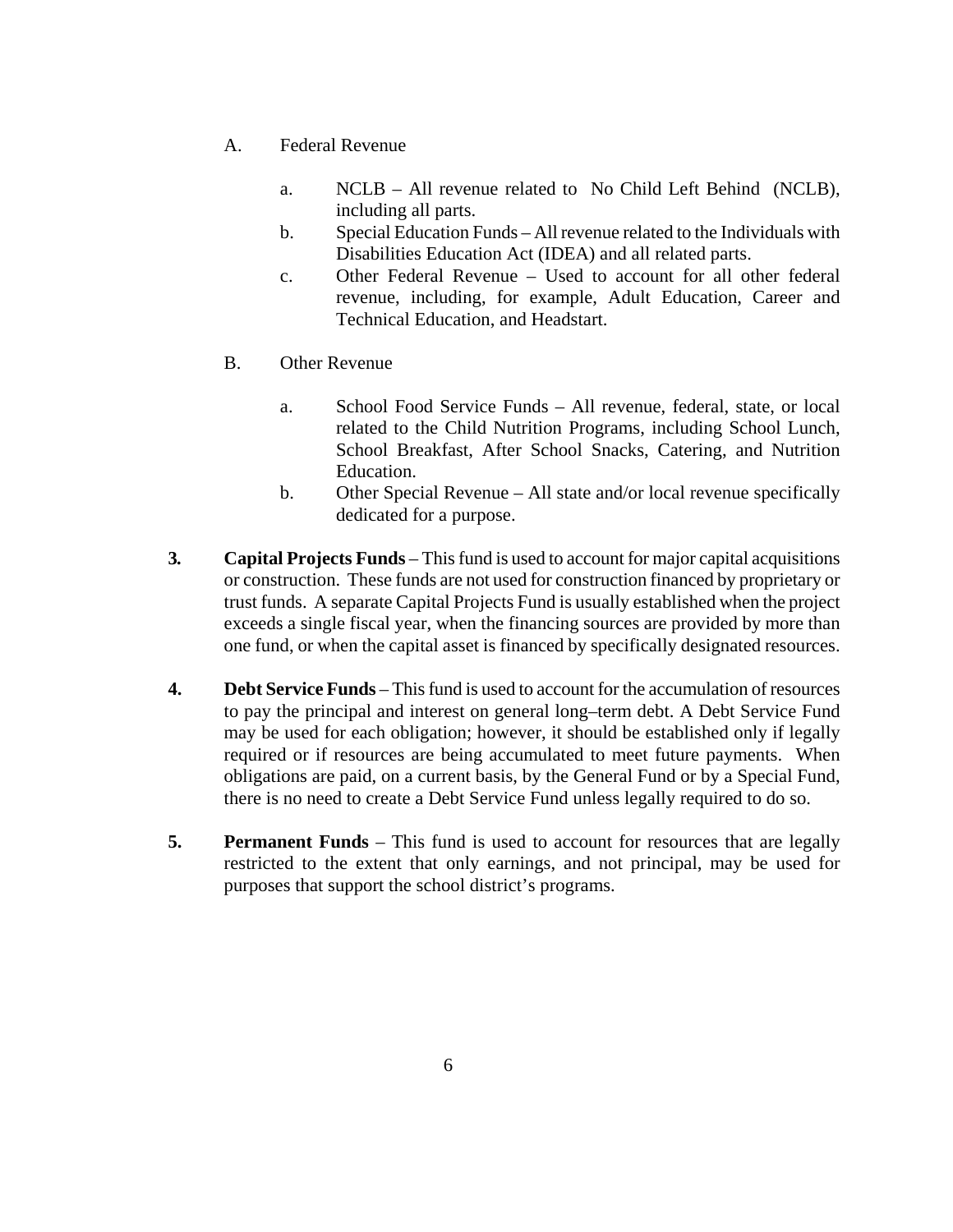#### **PROPRIETARY FUNDS**

A Proprietary Fund is used to account for activities that are similar to activities that may be performed by a commercial enterprise. The measurement focus is on the determination of net income, financial position, and changes in financial position and therefore the basis of accounting is full accrual. This measurement focus and basis of accounting, similar to that found in the private sector, is based on the flow of economic resources; it requires the reporting of all assets and liabilities associated with a particular activity, including capital assets and long-term assets and liabilities. Within the proprietary fund category are two fund types.

- **6. Enterprise Funds** Used to account for operations when one or both of the following conditions exist:
	- a. Operations are financed and operated in a manner similar to a private business enterprise, where the intent of management is that the costs (expenses, including depreciation) of providing goods or services to the public on a continuing basis are financed or recovered primarily through user charges.
	- b. Management has decided that the periodic determination of revenues earned, expenses incurred, and/or net income is appropriate for capital maintenance, public policy, management control, accountability or other purposes.
- **7. Internal Service Funds** Used to account for the financing of goods or services provided by one department or agency to other departments or agencies within the governmental unit, or to other governmental units, on a cost–reimbursement basis. Thus, the objective of an Internal Service Fund is not to make profit, but rather to recover over a period of time the total cost of providing the goods or services. Examples include funds used to account for certain employee benefits, risk management and fleet or facility usage.

#### **FIDUCIARY FUNDS**

Fiduciary Funds are used to account for assets when a governmental unit is functioning either as a trustee or as an agent for another party; they are commonly referred to as trust and agency funds.

**8. Trust Funds** – These funds are used to account for assets held by a school district in a trustee capacity for others (e.g. members and beneficiaries of pension plans, external investment pools, or private purpose trust arrangements) and therefore cannot be used to support the school district's own programs. Trust funds are generally accounted for on the economic resources measurement focus and the accrual basis of accounting. Trust funds include pension trust funds, investment trust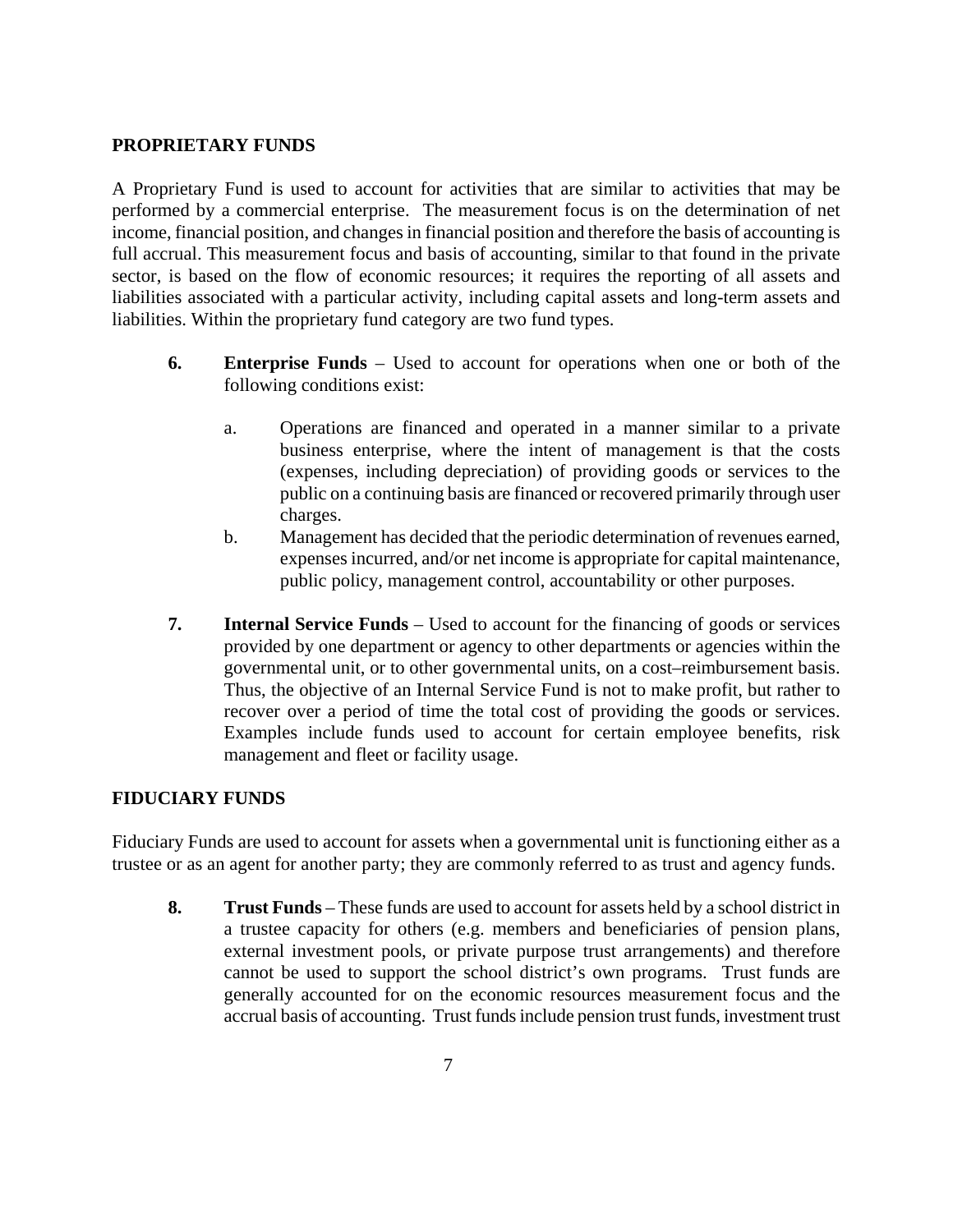funds, and private-purpose trust funds (as described below).

- **a. Pension Trust Funds**  This fund is used to account for resources that are required to be held in trust for members and beneficiaries of defined benefit pension plans, defined contribution plans, other post-employment benefit plans, or other benefit plans. Typically, these funds are used to account for local pension and other employee benefit funds that are provided by a school district in lieu of or in addition to any state retirement system.
- **b. Investment Trust Funds** This fund is used to account for the external portion (i.e., the portion that does not belong to the school district) of investment pools operated by the school district.
- **c. Private-Purpose Trust Funds** This fund is used to account for other trust arrangements under which the principal and income benefit individuals, private organizations, or other governments.
- **9. Agency Funds**  This account is used for funds that are held in a custodial capacity by a school district for individuals, private organizations, or other governments. Agency funds may include those used to account for student activities or taxes collected for another government.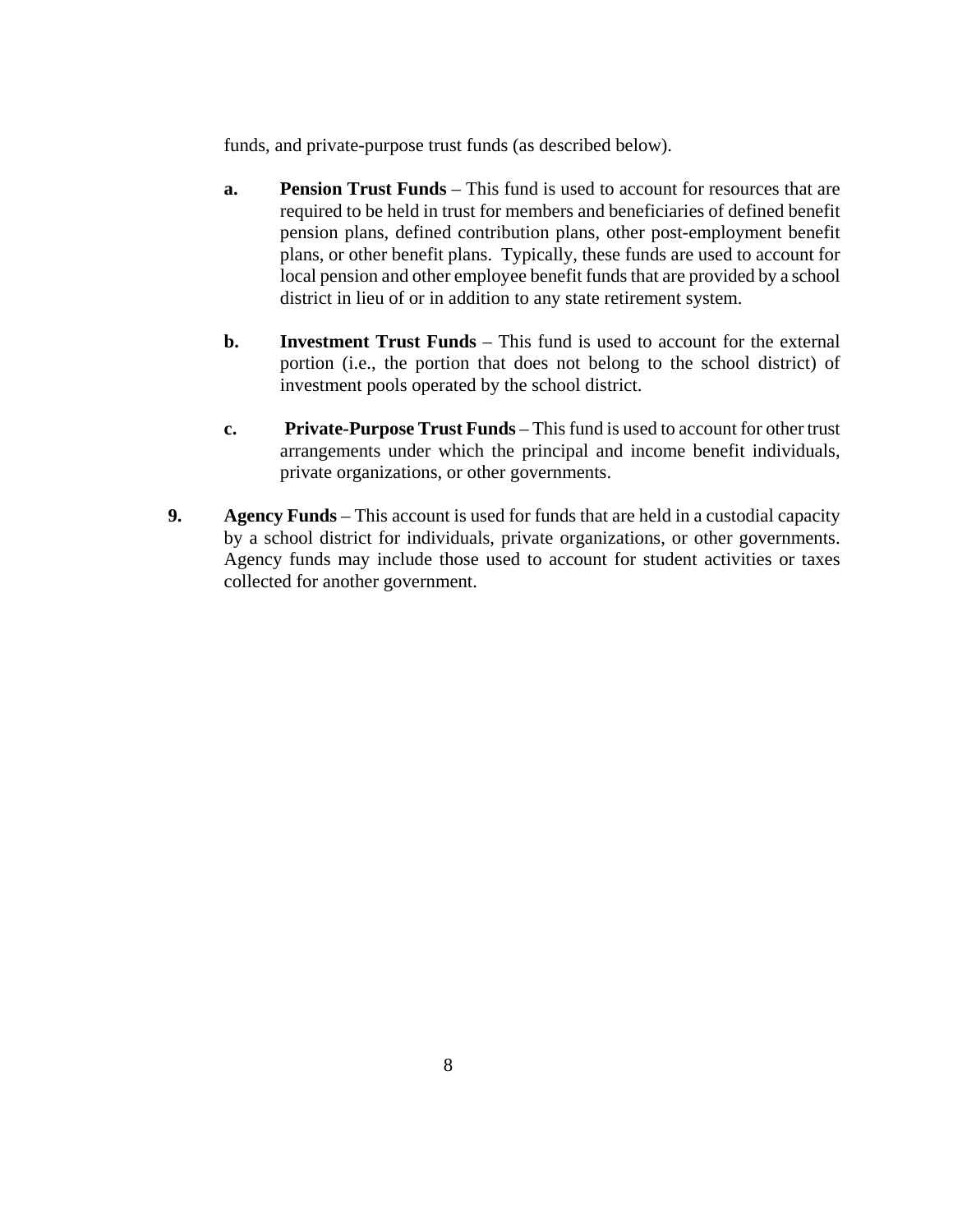#### **MEASUREMENT FOCUS AND BASIS OF ACCOUNTING**

The information provided in this section was extracted from the *Financial Accounting for Local and State School Systems: 2009 Edition,* released by the U. S. Department of Education.

Traditionally, the majority of governmental financial information has been maintained and reported in fund financial statements on the modified accrual basis of accounting (or the accrual basis for business-type activities). GASB Statement 34 established additional reporting (the government-wide statements) that represents a major shift in the focus and content of governmental financial statements. Collecting and reporting the additional financial information required by the government-wide statements adds to the complexity of financial reporting activities and has significant implications for the traditional focus and basis of accounting used in governmental financial statements.

The government-wide financial statements consist of a statement of net assets and a statement of activities and are prepared using the economic resources measurement focus and the accrual basis of accounting. Thus, revenues are recognized in the accounting period in which they are earned and become measurable, without regard to availability, and expenses are recognized in the period incurred, if measurable. (City, parish, and other local school systems annually submit audited basic financial statements which include government-wide and fund financial statements to the Louisiana Legislative Auditor's Office.)

Governmental fund financial statements are prepared using the current financial resources measurement focus and the modified accrual basis of accounting. Revenues are recognized in the accounting period in which they become available and measurable, and expenditures are recognized in the period in which the fund liability is incurred, if measurable, except for unmatured interest on general long-term debt, which should be recognized when due (GASB 2005a). Proprietary fund financial statements are prepared using the economic resources measurement focus and the accrual basis of accounting. (City, parish, and other local school systems are required to submit an Annual Financial Report (AFR) to the Department of Education each year. Table I of the AFR is based on fund financial statements.)

Like proprietary fund financial statements, fiduciary fund financial statements are prepared using the economic resources measurement focus and the accrual basis of accounting.

#### **FUND FINANCIAL STATEMENTS – REPORTING OF EXPENDITURES/EXPENSES**

#### **Expenditures**

GASB Codification Chapter 1600.116 defines expenditures as decreases in net financial resources. In governmental funds, the recognition of expenditures occurs in accordance with the modified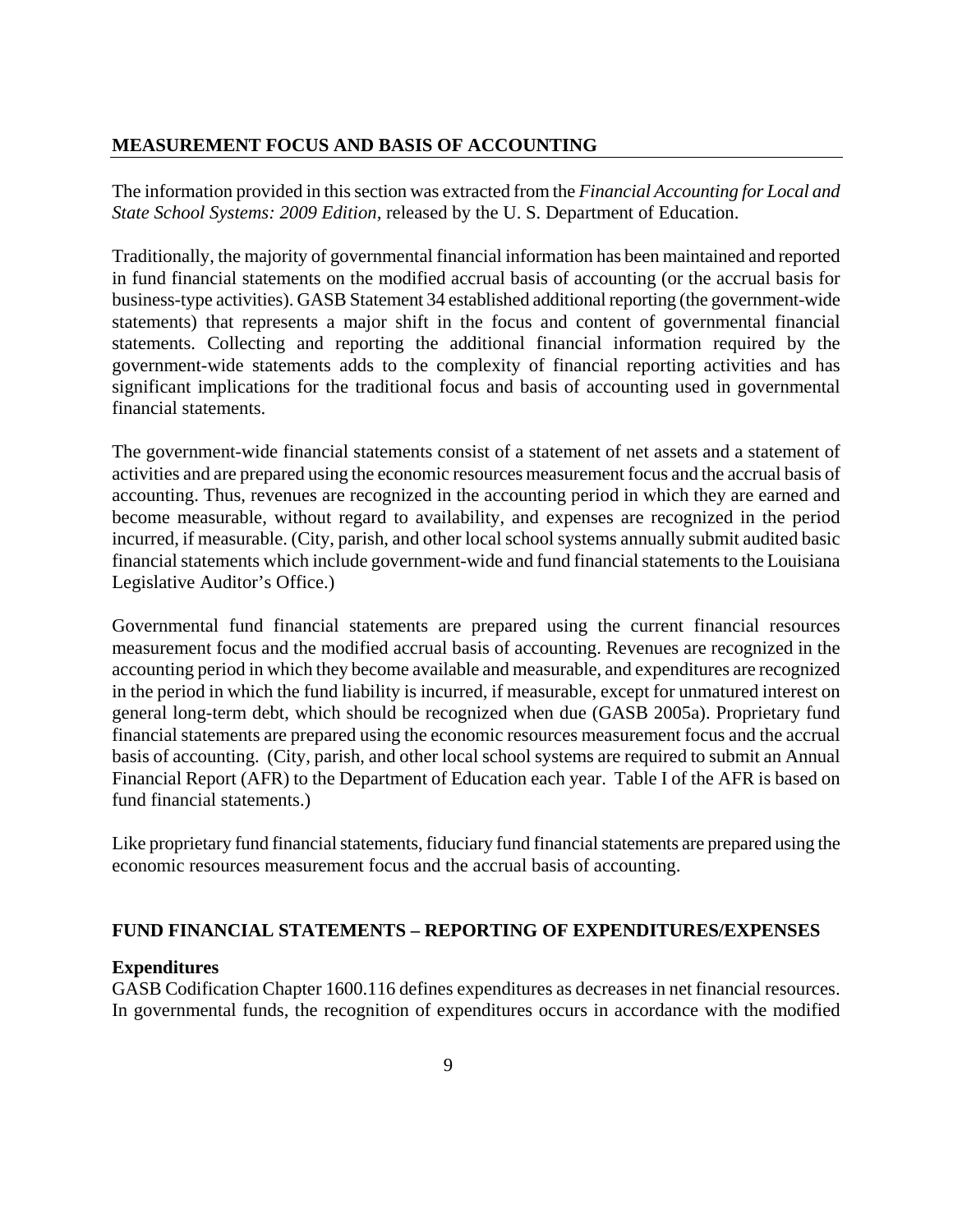accrual basis of accounting. Expenses incurred in proprietary funds are recognized using the accrual basis of accounting. Therefore, significant differences exist between the recognition of expenditures in governmental funds and the recognition of expenses in proprietary funds.

In governmental funds, expenditures are usually recognized in the accounting period in which the goods or services are received and the liability for payment is incurred. However, in instances in which current financial resources are not reduced as a result of the incurrence of a liability, an expenditure is not recorded. A common example is the liability for compensated absences (e.g., employee sick and vacation pay). Such liabilities result from current services received from employees; however, the payment of the liabilities usually does not occur until a future date. As a result, compensated absences relating to employees whose salaries are accounted for in governmental funds are not recorded as expenditures and liabilities of the fund until the due date for payment of the compensated absences. GASB Interpretation No. 6 clarifies the guidance for recognizing certain liabilities and expenditures in governmental funds, including general long-term indebtedness, such as compensated absences. The matured portion of long-term indebtedness, to the extent it is expected to be liquidated with expendable available financial resources, should be recorded as a fund liability and expenditure. The unmatured portion of the long-term indebtedness represents a general long-term liability to be presented in the government-wide financial statements.

#### **Types of Expenditures and Accounting Treatments**

The major types of expenditures are operating, capital, debt service, and intergovernmental charges described as follows:

- **Operating expenditures** for governmental agencies include a wide range of expenditures. Often, the largest portion relates to payroll and related employee benefits. The modified accrual basis of accounting requires that proper accruals be made for the amount of unpaid salaries and related benefits earned by employees at year-end, because these liabilities will be paid early in the next reporting period. (The other types of operating expenditures should be accounted for in the same manner, with the recording of a liability when the goods or services are received and necessary accruals made at year-end.)
- **Capital expenditures** relate to the acquisition of capital assets. Such expenditures may be recorded in the general fund, special revenue funds, or capital projects funds, depending on the source of funding. Purchases of personal property, such as furniture and equipment, are usually recorded as expenditures in the general fund if they are financed from operating budgets or in the general fund or special revenue funds if they are financed from grants. Major projects, such as the construction of a school building financed by the proceeds of debt, should be accounted for in a capital projects fund. Costs associated with acquiring capital assets in governmental funds are recorded as capital outlay expenditures when the liability is incurred, usually on receipt of the related asset.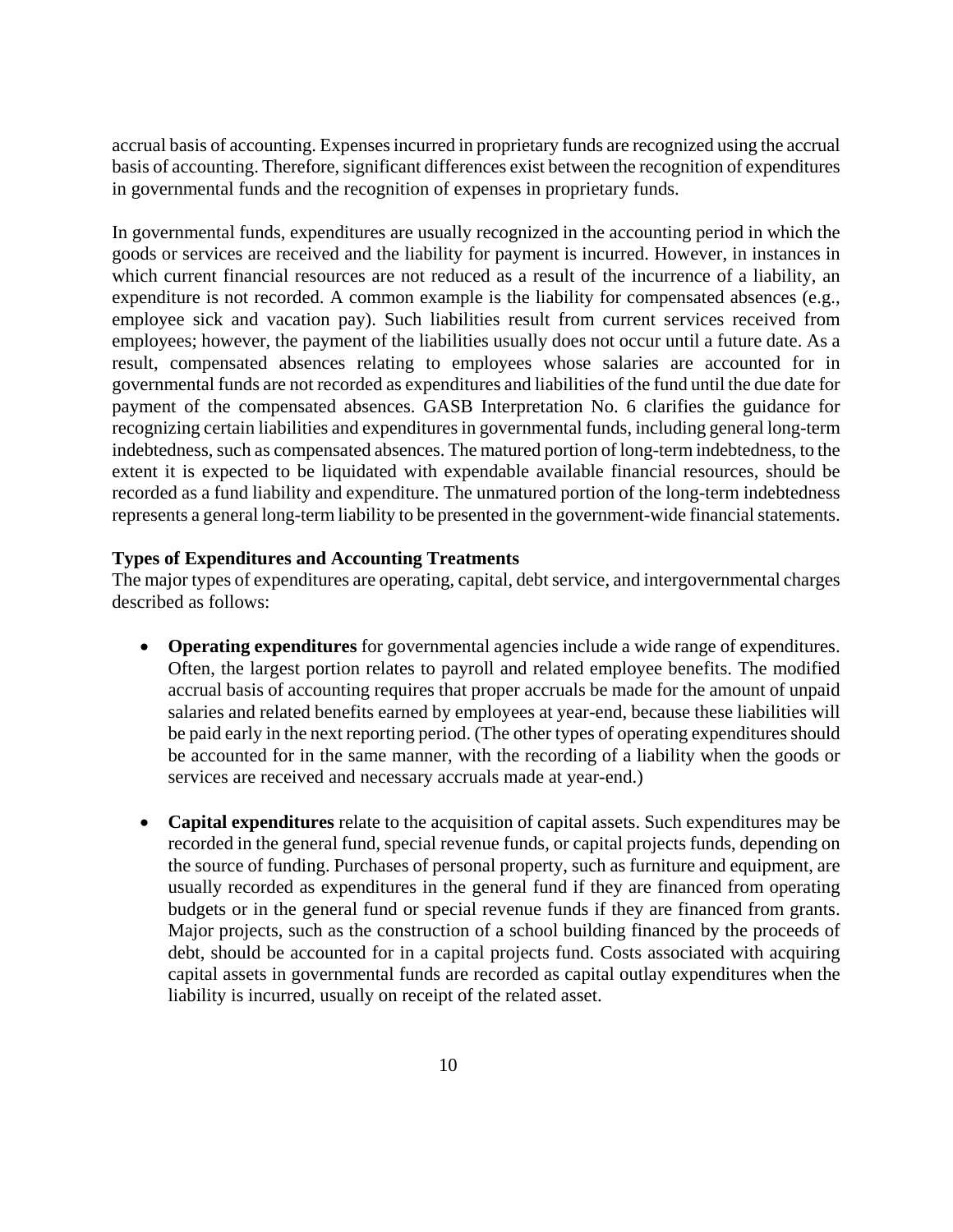- **Debt service expenditures** represent the payment of principal and interest needed to service debt. Such payments are usually recorded as expenditures in the debt service fund on the due date. The general fund may also be used if a debt service fund is not required. The modified accrual basis of accounting provides that accruals for interest are not usually allowed. When funds have been transferred to the debt service fund in anticipation of making debt service payments shortly after the end of the period (no more than 30 days), it is acceptable to accrue interest and maturing debt in the debt service fund in the year the transfer is made. This option is available only if monies are legally required to be set aside in a debt service fund and if used on a consistent basis.
- **Intergovernmental charges** relate to the transfer of resources from one school district to another, to or from other local governments, or to or from the state. Examples of such charges include contracted instructional services between public schools, other local governments, or state-operated schools and certain transfers of resources associated with state and local funding (e.g., incremental costs associated with wealth redistribution). Such expenditures are accounted for in the general fund using the modified accrual basis of accounting. Payments between school districts and fiscal agents of cooperative services arrangements (e.g., joint instructional or servicing agreements) are also considered intergovernmental charges.

In addition, transfers result in the reduction of a fund's expendable resources, but they are not classified as expenditures. A transfer is a legally authorized movement of monies between funds in which one fund is responsible for the receipt of funds and another fund is responsible for the actual disbursement. In a transfer, the disbursing fund records the transaction as "other financing uses" of resources, and not as an operating expenditure, whereas the fund receiving the transfer does not record the receipts as revenue, but rather as "other financing sources" of funds.

#### **Expenses**

Expenses are defined as the outflows or expiration of assets or the incurrence of liabilities during a period, from providing or producing goods, rendering services, or carrying out other activities that constitute the entity's primary operations.

Proprietary funds recognize expenses using the accrual basis of accounting (i.e., when the related liability is incurred), without regard for the timing of the payment. This recognition criterion is consistent with the following guidelines discussed in Financial Accounting Standards Board (FASB) Statement No. 5. Although FASB Statements do not represent authoritative guidance for governments, the discussion is useful in classifying expense transactions within proprietary funds.

• **Associating cause and effect.** Some expenses (such as the cost of goods sold) are recognized on recognition of revenues that result directly and jointly from the same transactions or other events as the expenses.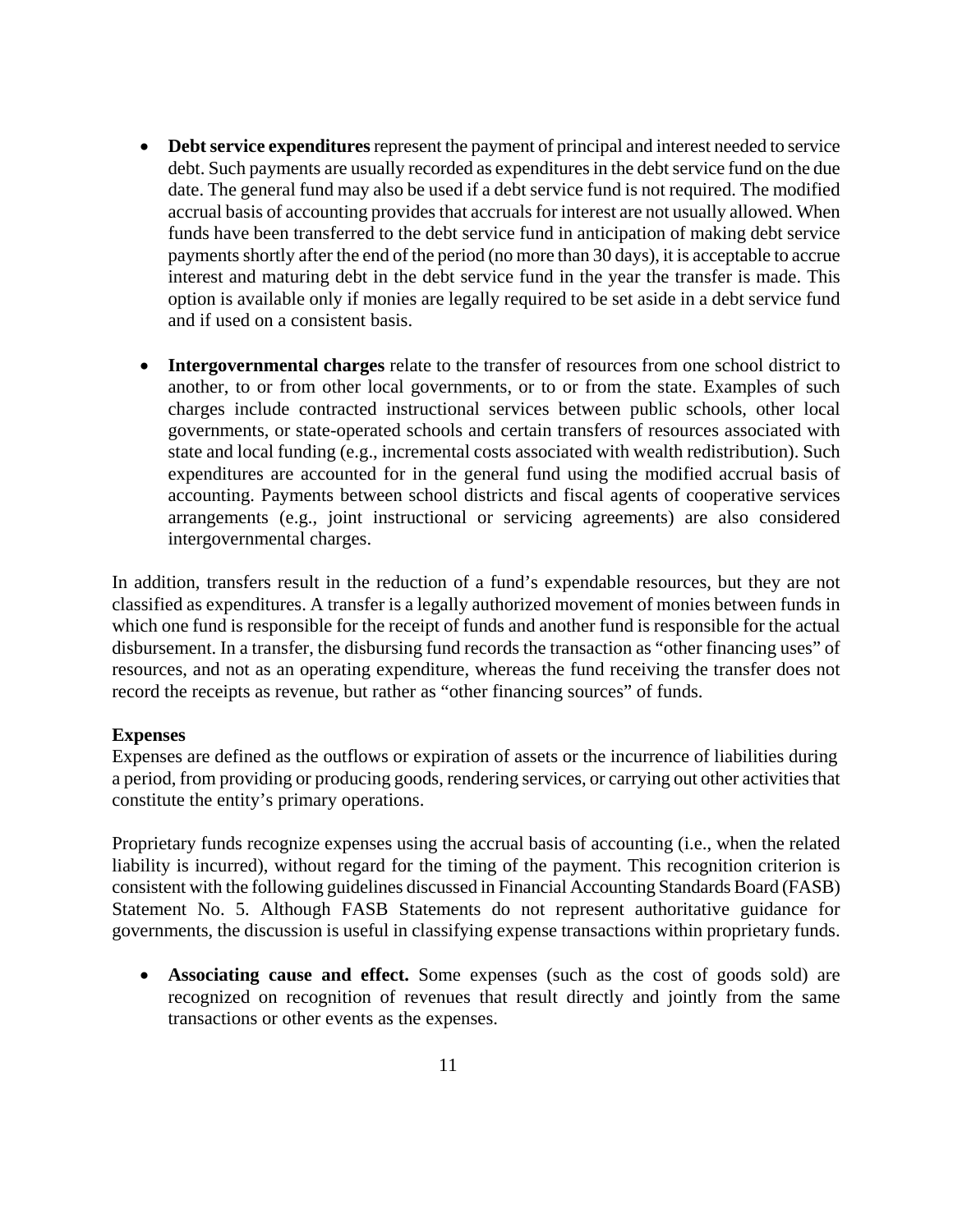- **Systematic and rational allocation.** Some expenses (such as depreciation and insurance) are allocated by systematic and rational procedures to the periods during which the related assets are expected to provide benefits.
- **Immediate recognition.** Many expenses (such as selling and administrative salaries) are recognized during the period in which cash is spent or liabilities are incurred for goods or services that are used up either simultaneously with acquisition or soon after.

As examples, the major types of governmental expenditures are accounted for differently in proprietary fund expenses as follows:

- **Capital.** Capital asset acquisition in proprietary funds is accounted for using the flow of economic resources method. Amounts disbursed for the acquisition of capital assets are not recorded as an expense. Instead, the appropriate property, plant, or equipment asset account is debited on the purchase. Depreciation expense is recorded to reflect the allocation of the cost of the assets to operations over the service life of the asset.
- **Debt service.** Principal payments on debt do not represent expenses for proprietary funds, but rather are recorded as a reduction of the obligation. Payments of interest represent expenses to be accounted for on the accrual basis of accounting. Accrual of interest at yearend is usually necessary to reflect the proper amount of expense for the period.

#### **GOVERNMENT-WIDE STATEMENTS – REPORTING OF EXPENDITURES**

Governmental entities are required to present their government-wide financial statements on the accrual basis of accounting. Thus, the statement of activities reflects the expenses of the entity or the reporting period. Entities are required to report all expenses by activities and programs (by function), except certain indirect expenses, as explained below. GASB has defined direct expenses as those that are specifically associated with a service, program, or department and thus are clearly identifiable to a particular function. Direct expenses include both operating and nonoperating expenses, including depreciation and amortization of assets.

Functions, such as general administration or data-processing services, may include indirect expenses of other functions. Governmental entities are not required to allocate indirect expenses to other functions, but may choose to do so. If indirect expenses are allocated, direct and indirect expenses should be presented in separate columns. A column totaling direct and indirect expenses may be presented, but is not required. Indirect expenses may be allocated to any of the primary government's functions. Although there are no standards for determining an allocation methodology, there should be a reasonable basis for expense allocations.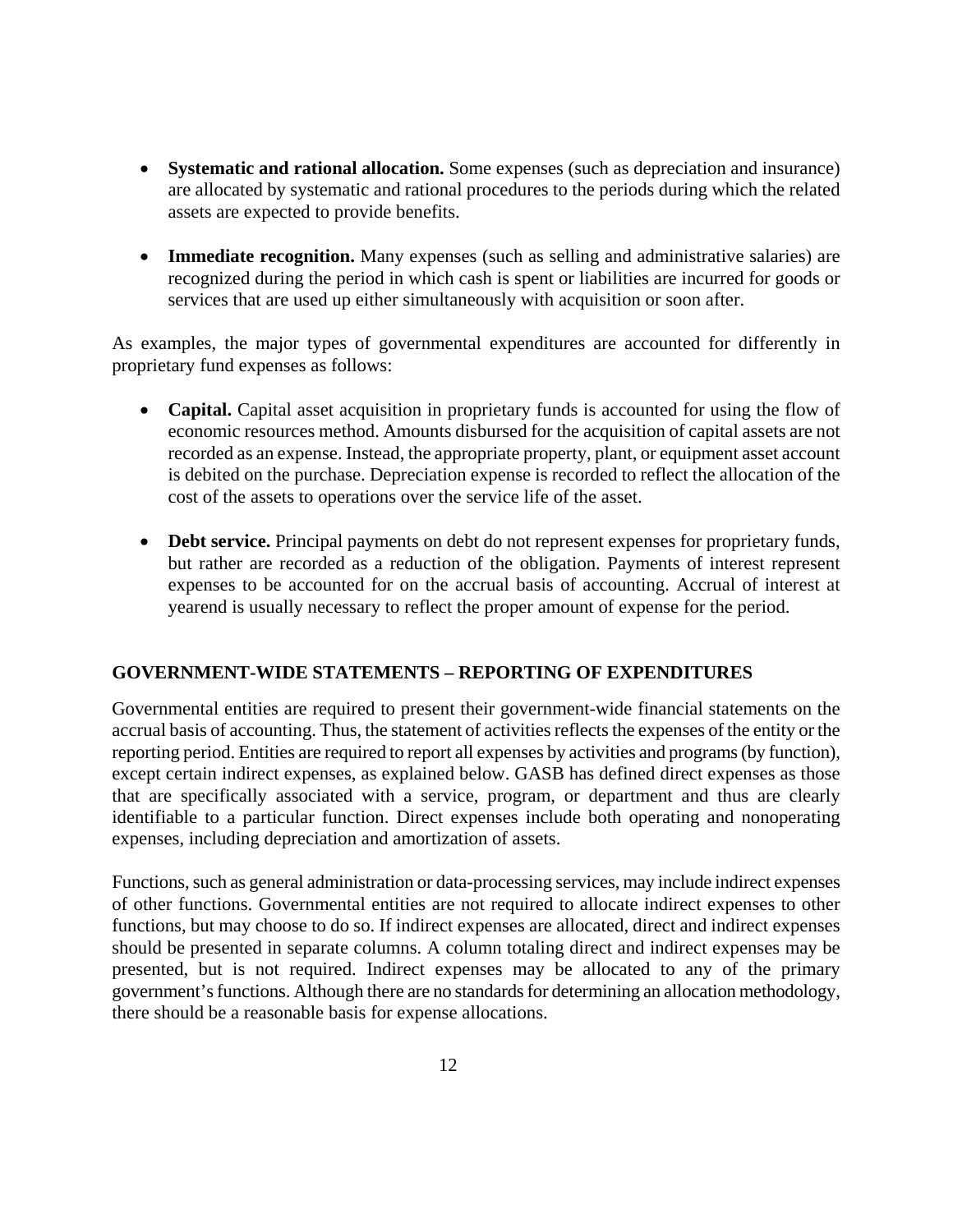Depreciation and interest expense should be included in the statement of activities, as follows:

- **Capital assets that can be specifically identified with a function.** Depreciation should be included in the direct expenses of that function.
- **"Shared" capital assets.** Depreciation should be prorated as a direct expense of the appropriate functions on some reasonable allocation basis.
- **Capital assets that essentially serve all functions.** Depreciation is not required to be included in the direct expenses of the various functions, but may be reflected as a separate line captioned "unallocated depreciation" in the statement of activities or as part of the general government function. If an entity chooses to use a separate line in the statement of activities to report unallocated depreciation expense, it should clearly indicate in the footnotes to the financial statements that this line item does not include direct depreciation expenses of the other functions. Because school buildings often serve multiple functions, many school districts report the depreciation as "unallocated depreciation" for these assets.
- **General infrastructure assets.** Depreciation should not be allocated to the various functions, but should be reported as a direct expense of the function that the reporting government normally associates with capital outlays or as a separate line in the statement of activities.
- **Interest expense.** Interest on general long-term liabilities, including interest on capital leases or other vendor financing arrangements, should be considered an indirect expense. Interest on long-term debt should be included in direct expenses only when borrowing is essential to the creation or continuing existence of a program.

The difference between a "shared" capital asset and one that "essentially serves all functions" is the number of functions involved. As the number of functions increases, the ease, practicality, and usefulness of assigning depreciation to those functions decreases. Therefore, the depreciation of assets that serve many, or essentially all, functions is not required to be included in the direct expenses of those functions. A shared capital asset is generally used by only a few functions, and its use can be specifically identified to those functions.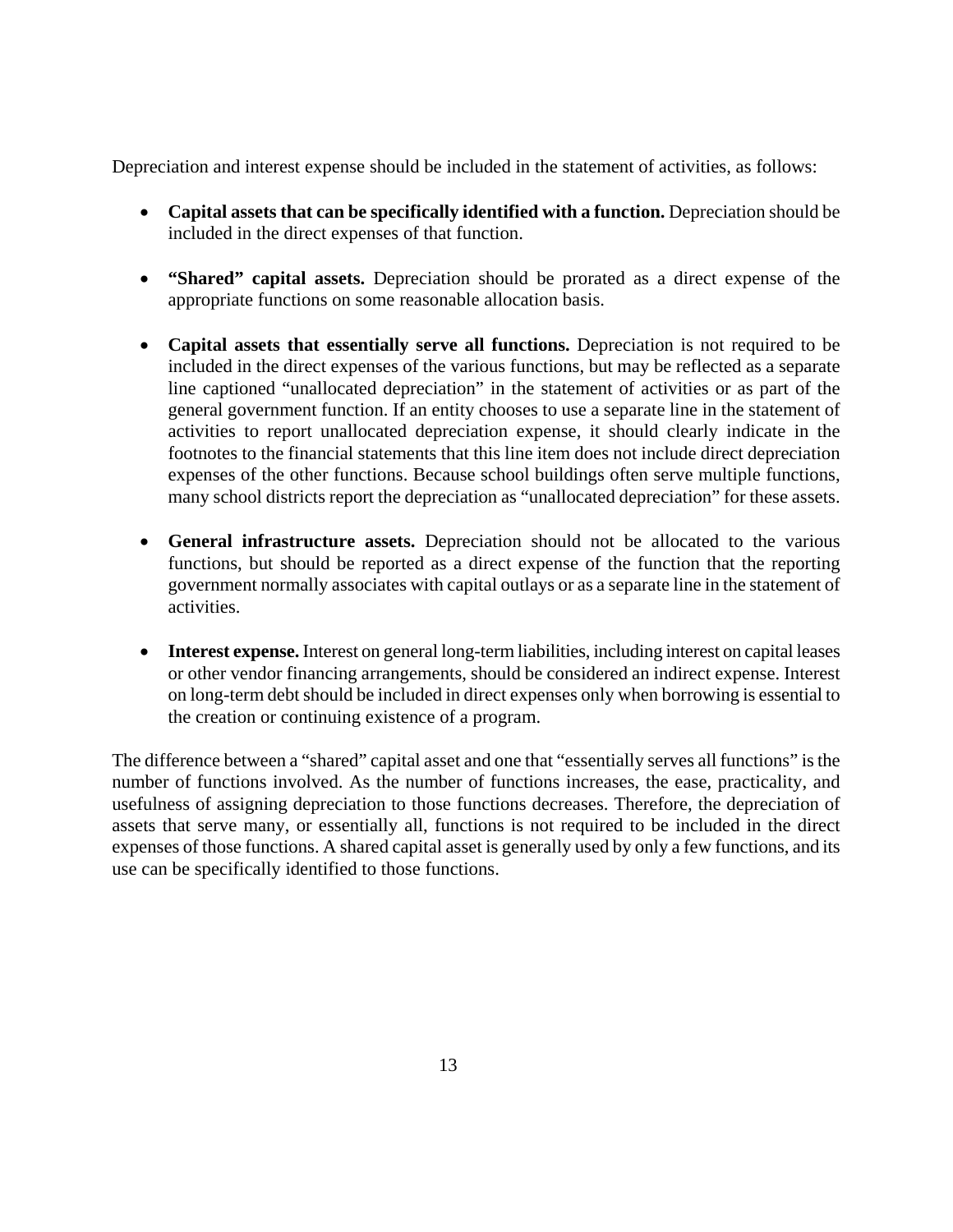#### **CLASSIFICATION OF REVENUES AND OTHER SOURCES OF FUNDS**

**REVENUE CODES** (Revenue codes necessary for reporting to the National Center for Education Statistics are marked with an asterisk.)

#### **1000 REVENUE FROM LOCAL SOURCES**

- **1100 TAXES LEVIED/ASSESSED BY THE SCHOOL DISTRICT** Compulsory charges levied by the school system to finance services performed for the common benefit.
	- **1110\* Ad Valorem Taxes** Gross Amounts levied by a school district on the taxable assessed value of real and personal property within the school district that, within legal limits, is the final authority in determining the amount to be raised for school purposes. By "gross," it is meant that the taxes are recorded at the amount actually collected by the tax collector before deduction for the assessor's compensation and/or deduction for amounts remitted to the various retirement systems in the state. Delinquent taxes are recorded in this account in the fiscal year received, whereas penalties and interest on ad valorem taxes should be included in account 1116. The deduction for assessor's compensation should be recorded as a debit to object 311, assessor fees, and the deduction for amounts remitted to the various retirement systems in the state should be recorded as a debit to object 313, pension fund, under function 2315.
		- **1111 Constitutional Tax** The tax that is permitted to be levied by a school system under authority of the 1974 Constitution. This tax is in perpetuity; it is not subject to a vote of the electorate. The amount of millage that may be levied varies from school district to school district. This tax is a General Fund revenue.
		- **1112 Renewable Taxes** Taxes that the electorate have authorized the school system to levy for a specified period of time, not to exceed ten (10) years. At the end of the time period specified, the electorate must approve an extension by popular vote, not to exceed ten (10) years, for the tax to be levied again. These taxes may be either General Fund or Special Revenue Fund revenues, depending on their purpose and the manner in which the tax was imposed.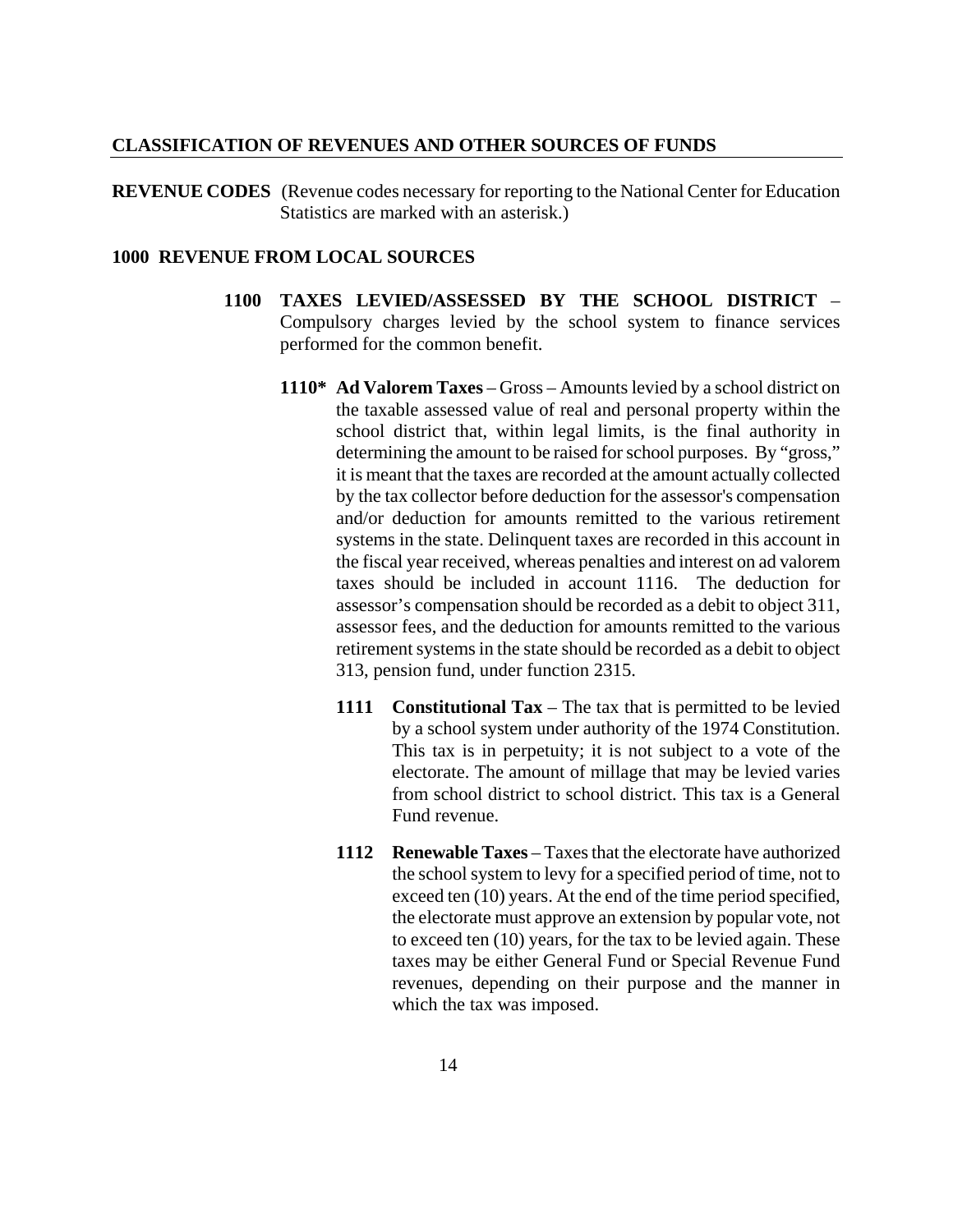- **1113 Debt Service Taxes** Taxes that the electorate have authorized the school system to levy for the retirement of general obligation long–term debt. The proceeds are normally placed in the Debt Service Fund.
- **1114 Up to 1% Collections On Non-School District Taxes for Teachers Retirement System of LA** – The Sheriff and Ex– Officio Tax Collector of each parish is mandated by State law to remit 1% of the total qualifying taxes collected from all taxing bodies within the parish to the Teachers Retirement System of Louisiana for the credit of the parish school system. This amount may be obtained annually from the Tax Collector's office. It is recorded by debiting retirement expenditures and crediting this account. This tax is a General Fund revenue.
- **1115 Property Taxes Collected as a Result of a Court Ordered Settlement** – Revenues recognized in a year other than the year due, as a result of a court ordered settlement.
- **1116** Penalties and Interest on Property Taxes Revenue from penalties for the payment of taxes after the due date and the interest charged on delinquent taxes.
- **1117 Taxes Collected Due to Tax Incremental Financing (TIF)** – Revenues collected that are not available for use by the school district due to tax incremental financing (TIF). TIF financing is a development tool used by municipalities to stimulate private investment and development in areas by capturing the tax revenues generated by the development itself, and using these tax revenues to pay for improvements and infrastructure necessary to enable the development.
- **1130\* Sales and Use Taxes** Taxes assessed by the school system on the taxable sale and consumption of goods and services within the school district.
	- **1131 Sales and Use Taxes**  Gross Taxes assessed by the school system on the taxable sale and consumption of goods and services within the school district. By "gross," it is meant that the taxes are recorded at the amount actually collected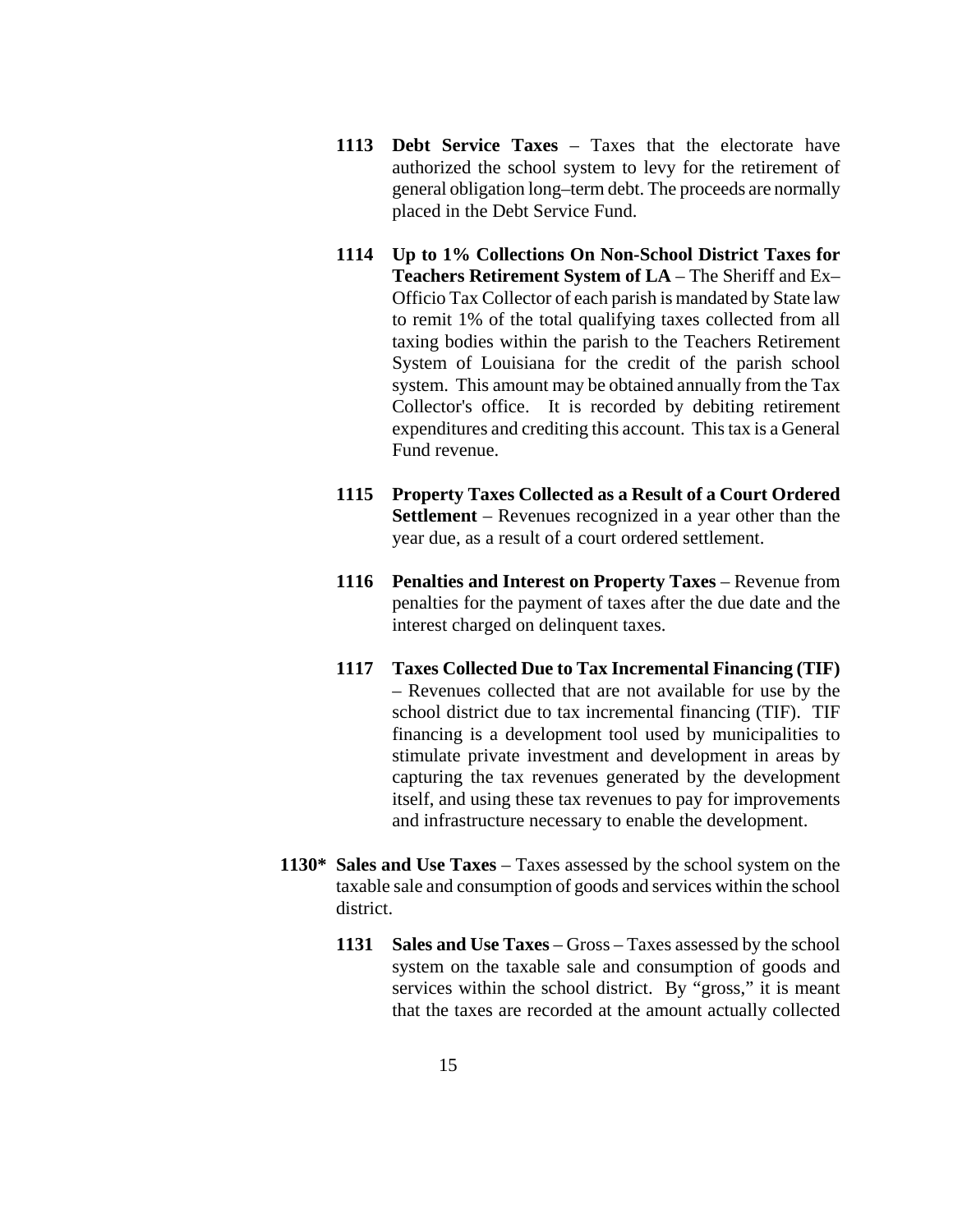before any deduction for the cost of collection. This tax may be a General Fund, Special Revenue Fund, or Debt Service Fund revenue. Delinquent taxes are recorded in this account, whereas penalties and interest on sales and use taxes should be included in account 1136.

- **1135 Sales and Use Taxes Collected as a Result of a Court Ordered Settlement** – Revenues recognized in a year other than the year due, as a result of a court ordered settlement.
- **1136 Penalties and Interest on Sales and Use Taxes**  Revenue from penalties for the payment of taxes after the due date and the interest charged on delinquent taxes.
- **1137 Taxes Collected Due to Tax Incremental Financing (TIF)**  – Revenues collected that are not available for use by the school district due to tax incremental financing (TIF). TIF financing is a development tool used by municipalities to stimulate private investment and development in areas by capturing the tax revenues generated by the development itself, and using these tax revenues to pay for improvements and infrastructure necessary to enable the development.
- **1200 REVENUE FROM LOCAL GOVERNMENTAL UNITS OTHER THAN LEA'S** – Revenue from the appropriations of another governmental unit. The LEA is not the final authority, within legal limits, in determining the amount of money to be received; the money is raised by taxes or other means that are not earmarked for school purposes. This classification could include revenue from townships, municipalities, parishes, etc.
- **1300 TUITION** Revenue from individuals, welfare agencies, private sources and other LEA's for education provided by the LEA.
	- **1310\* Tuition From Individuals** Amounts paid by students to attend classes. It is irrelevant whether the students reside inside or outside the parish. This revenue is normally a General Fund revenue.
		- **1311 Tuition From Individuals Excluding Summer School** Amounts paid by students to attend classes other than Summer School. It is irrelevant whether the students reside inside or outside the parish.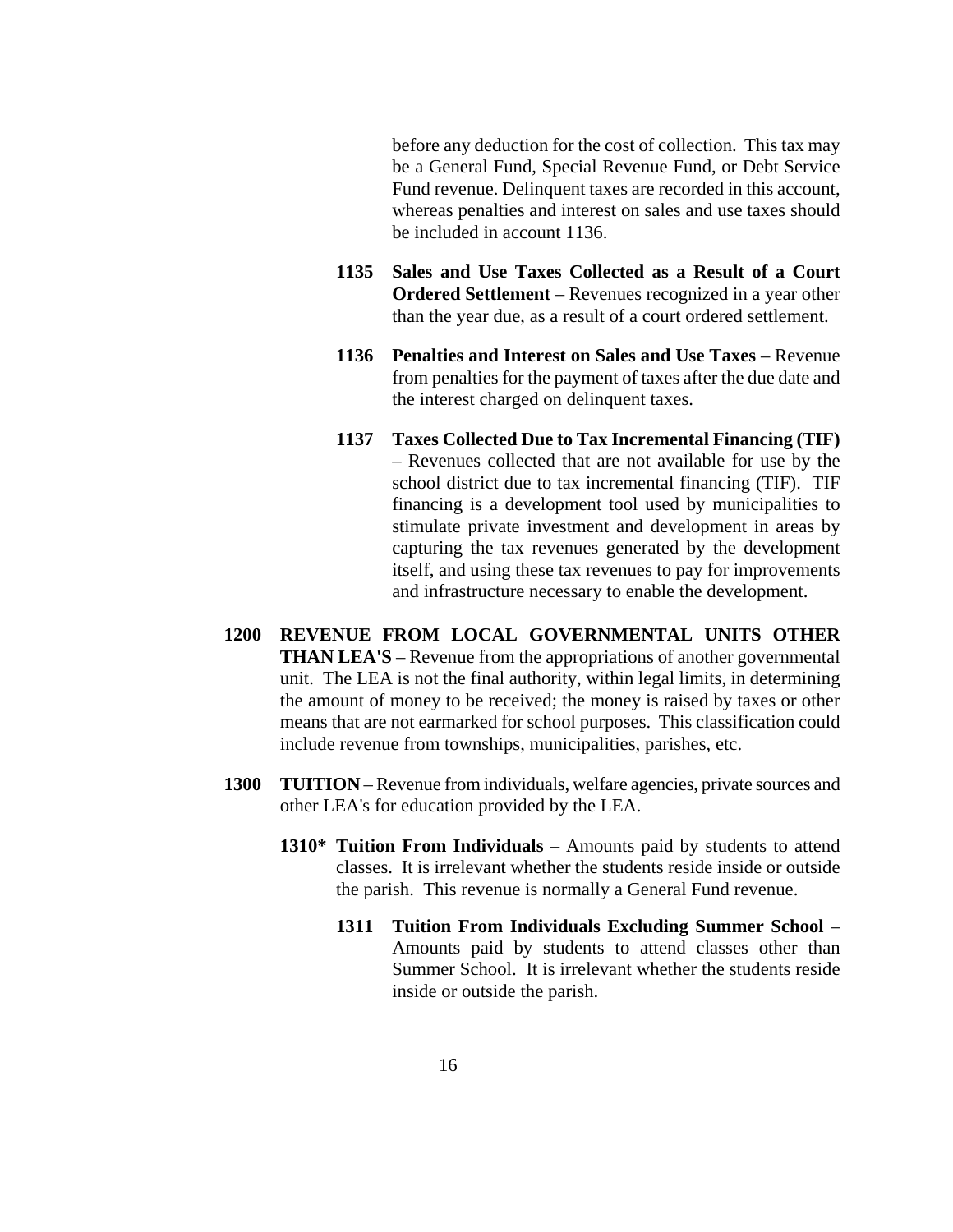- **1312 Tuition From Individuals for Summer School** Amounts paid by students to attend summer school classes. It is irrelevant whether the students reside inside or outside the parish.
- **1320\* Tuition From Other LEA's within the State** Amounts paid by public school systems within the state of Louisiana for educational services rendered to students from that school system. This revenue is normally a General Fund revenue.
- **1321\* Tuition From Other LEA's outside the State**  Amounts paid by public school systems outside the State of Louisiana for educational services rendered to students from that state.
- **1330\* Tuition From Other Government Sources within the State**  Amounts paid by other government sources within the state of Louisiana for educational services rendered.
- **1331\* Tuition from Other Government Sources Outside the State** Amounts paid by other government sources outside the state of Louisiana for educational services rendered.
- **1390\* Tuition From Other Private Sources (Other Than Individual)** Amounts paid by persons other than individuals and other local education agencies for tuition.
- **1400 TRANSPORTATION FEES** Revenue from individuals, welfare agencies, private sources, or other LEA's for transporting students to and from school and school activities. Transportation funds received for non-public transportation are to be recorded in 3250 Non-Public Transportation.
	- **1410\* Transportation Fees From Individuals** Amounts paid by individual persons for transportation services rendered by the school system. This fee is normally a General Fund revenue.
	- **1420\* Transportation Fees From Other LEA's or Charter Schools within the State** – Amounts paid by other local education agencies for transportation services rendered by the school system. This fee is normally a General Fund revenue.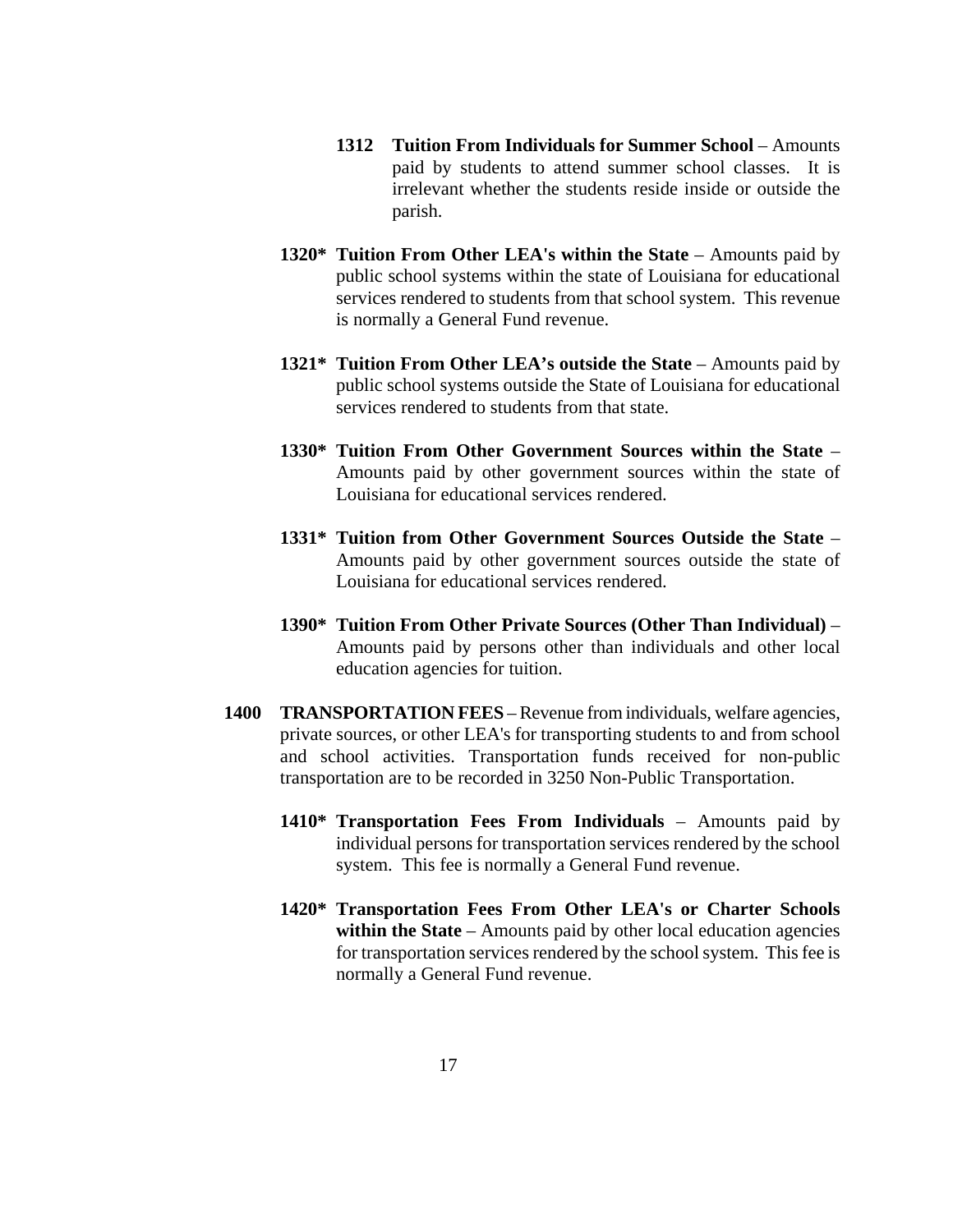- **1421\* Transportation Fees from Other LEA's outside the State** Amounts paid by public school systems outside the State of Louisiana for transportation services rendered to students from that state.
- **1430\* Transportation Fees from Other Government Sources within the State** – Amounts paid by other government sources within the state of Louisiana for transportation services rendered.
- **1431\* Transportation Fees from Other Government Sources outside the State** – Amounts paid by other government sources outside the state of Louisiana for transportation services rendered.
- **1440\* Transportation Fees From Other Private Sources (Other than Individuals)** – Amounts paid by persons other than individuals and other local education agencies for transportation services rendered by the school system.
- **1500\* EARNINGS ON INVESTMENTS** Revenue from short-term and longterm investments. The revenue is credited to the fund that has provided the monies for the investments.
	- **1510 Interest On Investments** Interest revenue on investments in United States treasury and agency obligations, notes, savings accounts, checking accounts, time certificates of deposit, mortgages, or other interest–bearing instruments.
	- **1530 Net Increase in the Fair Value of Investments**  Gains recognized from the sale of investments or changes in the fair value of investments. Gains represent the excess of sale proceeds (or fair value) over cost or any other basis of the date of sale (or valuation). All recognized investment gains may be accounted for by using this account; however, interest earnings from short-term investments may be credited to account 1510 (for tracking purposes only). For financial reporting purposes, GASB Statement 31 requires that all investment income, including the changes in fair value of investments, be reported as revenue in the operating statement.
		- **1531 Realized Gains (Losses) on Investments** Gains or losses recognized from the sale of investments. Gains represent the excess of sale proceeds over cost or any other basis at the date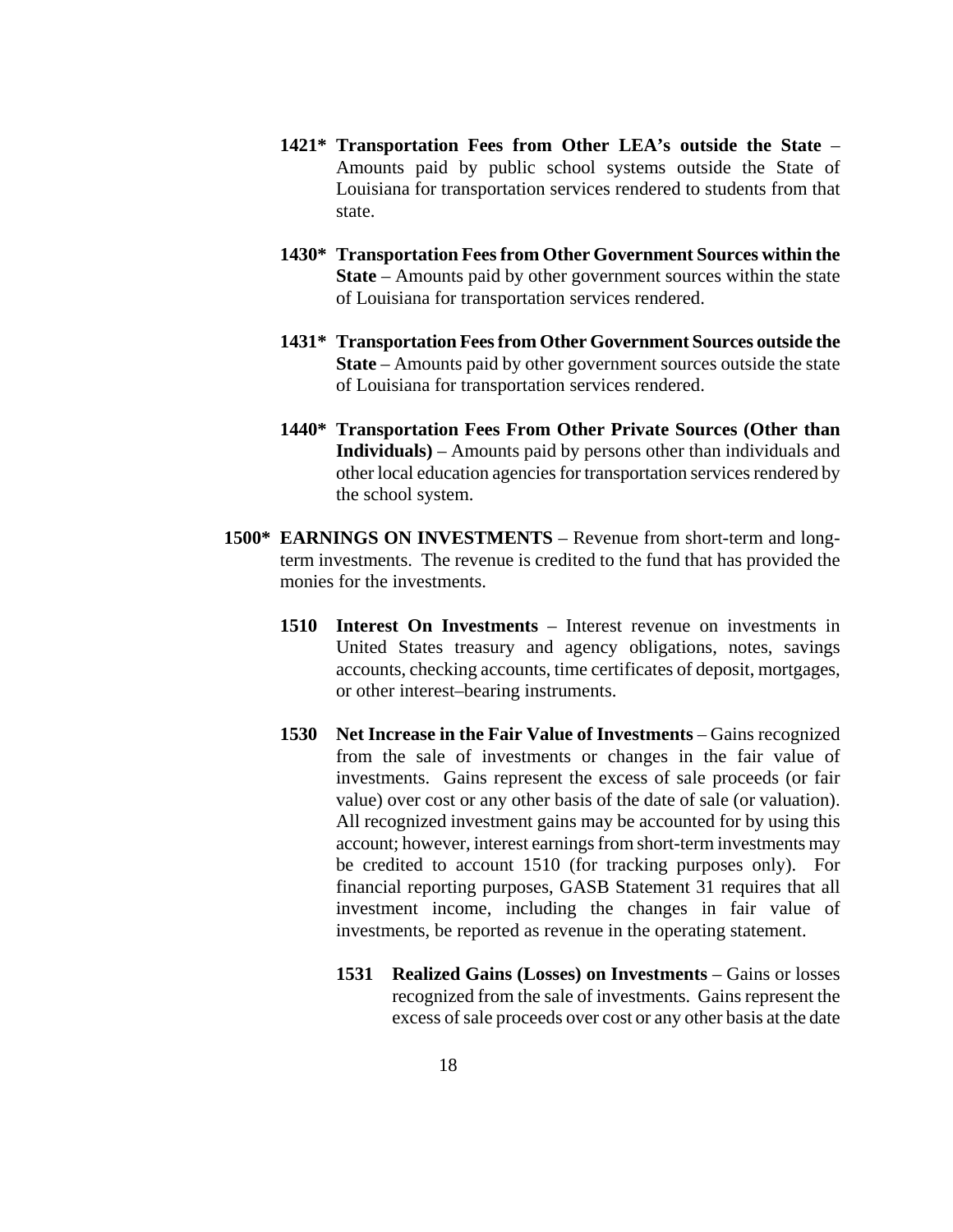of sale. Losses represent the excess of the cost or any other basis at the date of sale over sales value. For financial reporting purposes, the net of all realized and unrealized investment gains and losses should be reported as a single line in the financial statements; however, this account and the following account may be used for internal tracking purposes.

- **1532 Unrealized Gains (Losses) on Investments** Gains or losses recognized from changes in the value of investments. Gains represent the excess of fair value over cost or any other basis at the date of valuation. Losses represent the excess of the cost or any other basis at the date of valuation over fair value. For financial reporting purposes, the net of all realized and unrealized investment gains and losses should be reported as a single line in the financial statements; however, this account and the previous account may be used for internal tracking purposes.
- **1540 Earnings On Investment in Real Property** Revenue received for renting or leasing, royalties, use charges and other income from real property held for investment purposes.
	- **1541 Earnings From 16th Section Property** Amounts charged or received for the use or severance of natural resources from 16th Section properties owned by the school system, including leases under LRS 30:154. This revenue is normally a General Fund revenue.
	- **1542 Earnings From Other Real Property**  Amounts charged or received for the use or severance of natural resources from lands other than 16th Section property owned by the school system, including leases under LRS 30:154. This revenue is normally a General Fund revenue.
- **1600\* FOOD SERVICES** Revenues collected by the School Food Service Department for dispensing food to students, adults, and other agencies. This revenue includes funds for "at cost" meals, paying students, contracted meals, and catering revenues.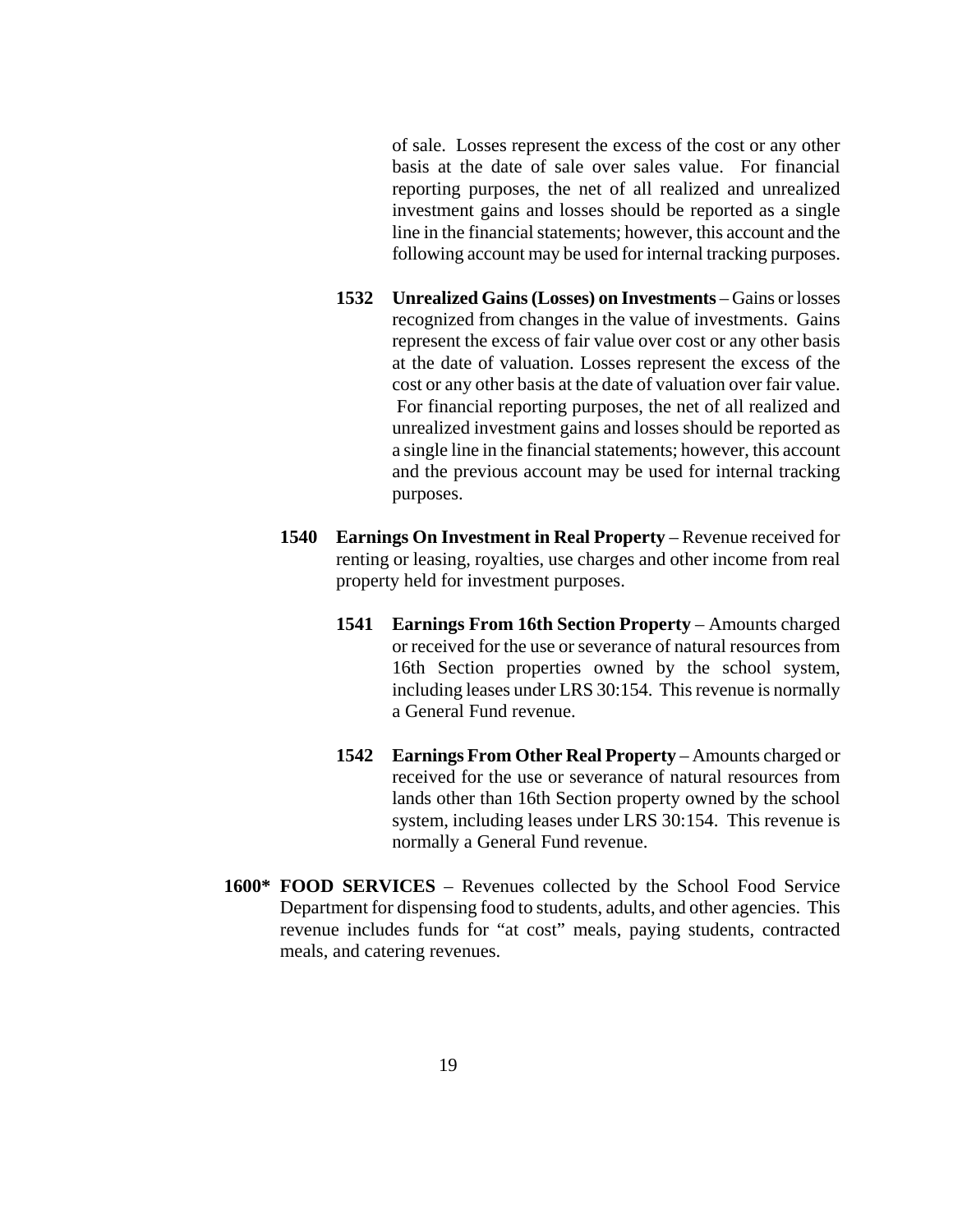- **1610 Income From Meals** Revenues collected by the School Food Service Department for meals served to students, adults, or visitors, contract meals, second meals to students, and "at cost" meals. Sales taxes collected on eligible meal purchases should not be recorded here, but instead be recorded on the balance sheet as sales taxes payable to the parish sales tax collector under object 411, intergovernmental accounts payable.
- **1620 Income From Extra Meals** Revenues collected by the School Food Service Department for extra servings, catering services, special functions, or sales of milk and juice.
- **1700\* DISTRICT ACTIVITIES** Revenues resulting from co-curricular and extra-curricular activities controlled and administered by the school district. These revenues are not to be commingled with the proceeds from student activities. An important distinction is that disbursing monies from the district activity funds requires approval by the school board, whereas disbursing monies from the student activity fund may be subject to approval by the student organization and its sponsor, rather than by the school board.
	- **1710 Admissions** Revenue from patrons of a school-sponsored activity, such as a concert or a football game
	- **1720 Bookstore Sales** Revenues from sales by students or studentsponsored bookstores.
	- **1730 Student Organization Membership Dues and Fees** Revenue from students for memberships in school clubs or organizations.
	- **1740 Fees** Revenue from students for fees such as locker fees, towel fees, and equipment fees. Transportation fees are recorded under the appropriate account in the 1400 series.
	- **1750\* Revenue From Enterprise Activities** Revenue (gross) from vending machines, school stores, soft drink machines, and so on, not related to the regular food service program. These revenues are normally associated with activities at the campus level that generate incremental local revenues for campus use.
	- **1790 Other Activity Income** Other revenue from school or district activities.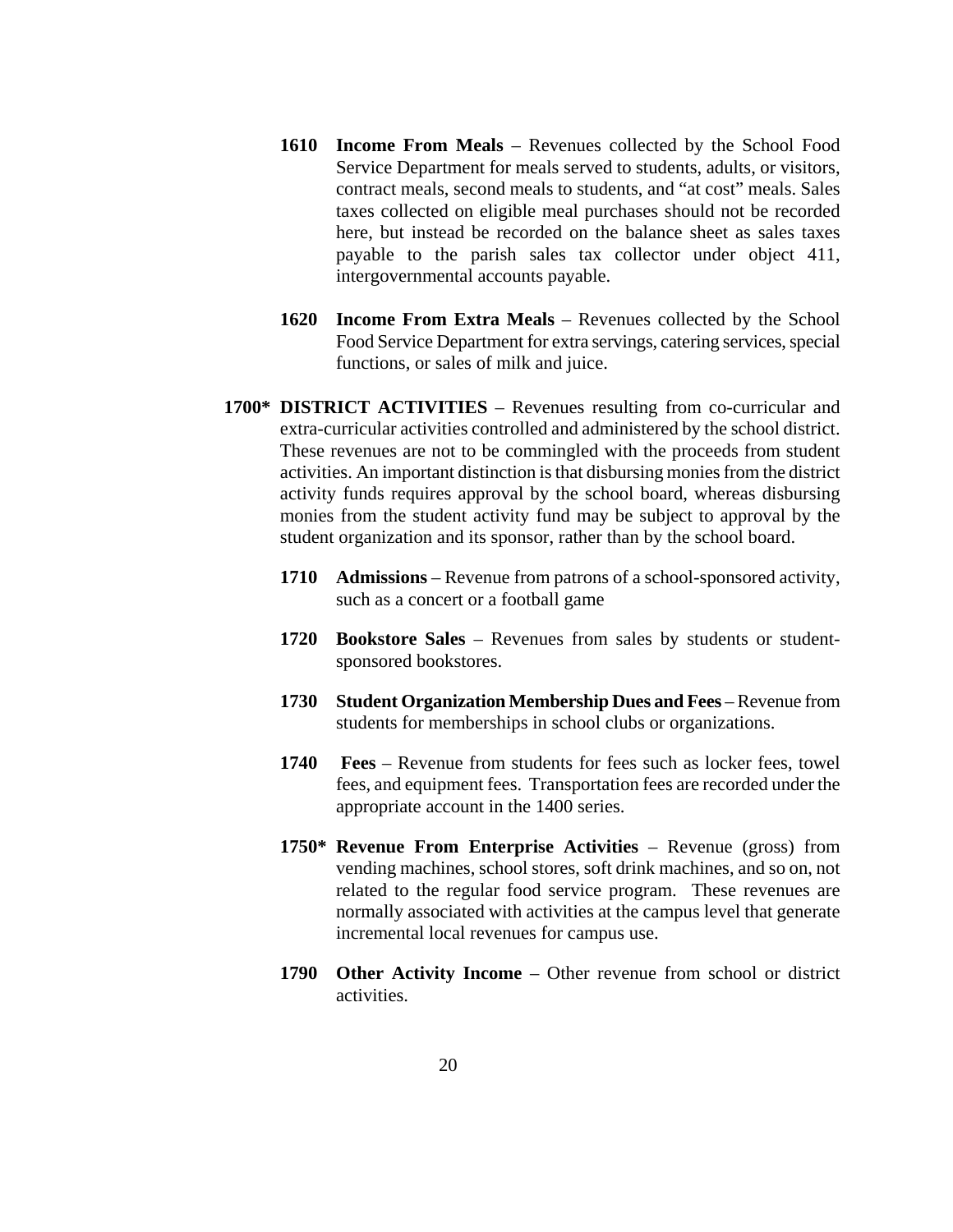- **1800\* REVENUE FROM COMMUNITY SERVICE ACTIVITIES** Revenues received from providing community service activities operated by the school system. This fee is a revenue to the fund to which expenditures of operation of the activity are charged.
- **1900 OTHER REVENUES FROM LOCAL SOURCES** Other revenue from local sources not classified above.
	- **1910\* Rentals** Fees charged for the use of school facilities or equipment. These fees are normally a General Fund revenue. Rental of property held for income purposes is not included here, but is recorded under account 1540.
	- **1920\* Contributions and Donations** From Private Sources Revenue associated with contributions and donations made by private organizations for which no repayment or special service to the contributor is expected. These organizations include, but are not limited to, educational foundations, PTA/PTO organizations, campus booster clubs and private individuals. This code should be used to record on-behalf payments made by private organizations to school district personnel (e.g., stipends paid to teachers or other school district staff). The granting person may require that a special accounting be made of the use of the funds provided, a stipulation that may require the use of a Special Revenue Fund or a Trust Fund.
	- **1930\* Gains or Losses on the Sale of Capital Assets (Proprietary & Fiduciary Funds)** – The amount of revenue over (under) the book value of the capital assets sold. For example, the gain on the sale would be the portion of the selling price received in excess of the depreciated value (book value) of the asset. This account is used in Proprietary and Fiduciary funds only. Revenue account 5300 is used for governmental funds.
		- **1931 Sale of Surplus Items/Capital Assets** Amounts received by the LEA for the sale of land, buildings, improvements, furniture or equipment. This revenue is normally revenue to the fund which had originally purchased the capital assets.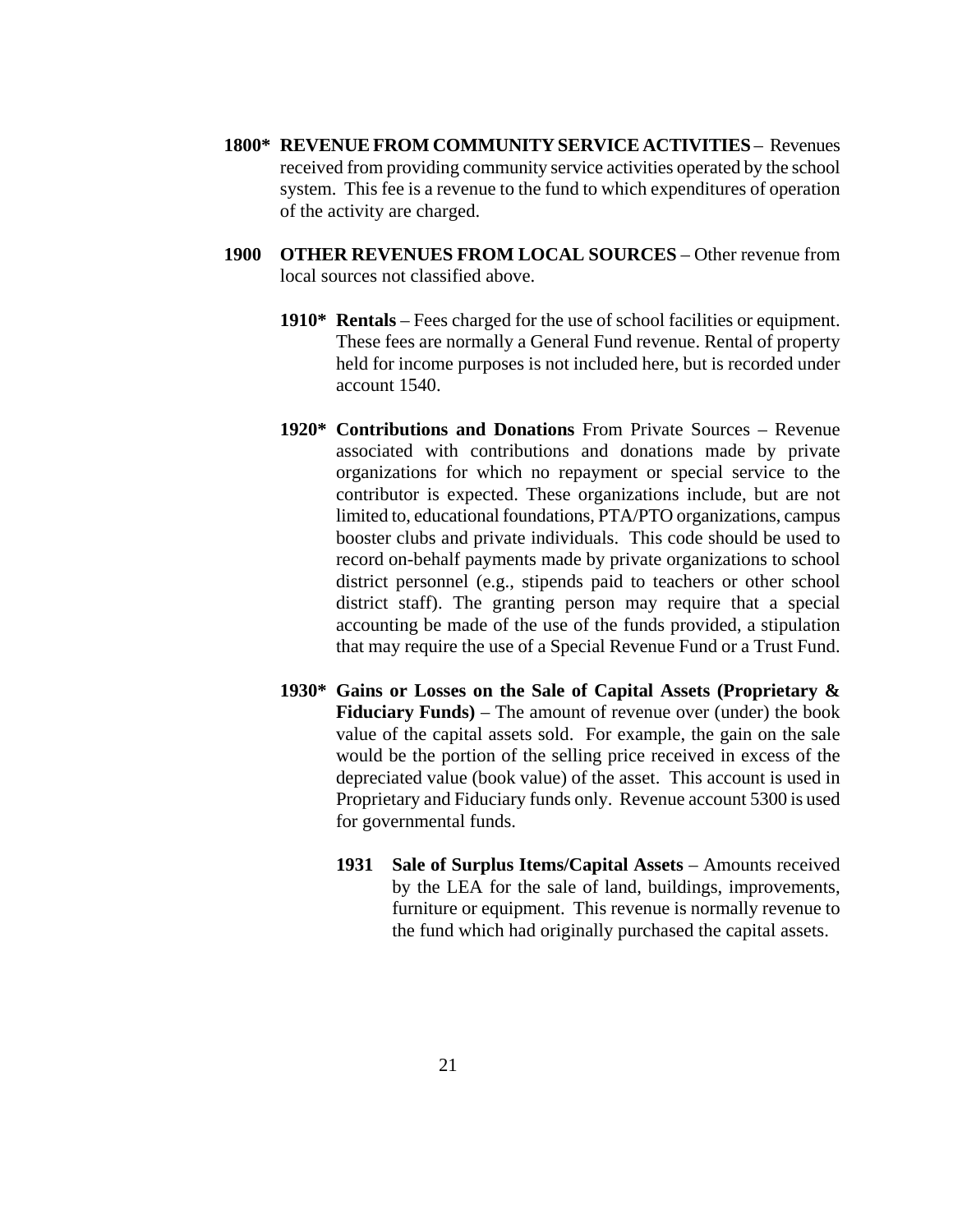- **1932 Insurance Proceeds from Losses** Amounts received by the LEA from an insurance company to compensate for the fire, theft, or other casualty to capital assets. This revenue is normally revenue to the fund that had originally purchased the items.
- **1935 Judgments** Amounts received as a result of a court order or judgment in favor of the LEA. This revenue is normally a revenue to the fund that expended monies to rectify the claim or paid the associated legal fees relative to the action that gave rise to the favorable judgment.
- **1940\* Textbook Sales and Rentals** Revenue received from the sale or rental of textbooks. (Also includes collections for lost or damaged textbooks.) This revenue is normally a General Fund revenue.
- **1950\* Miscellaneous Revenues from Other LEA's** Revenues received from other local education agencies other than for tuition and transportation services. These services could include data processing, purchasing, maintenance, cleaning, consulting, and guidance. This revenue is normally a General Fund revenue.
- **1960\* Miscellaneous Revenues From Other Local Governments** Revenue from services provided to other units of local government. These services could include nonstudent transportation, dataprocessing, purchasing, maintenance, cleaning, cash management and consulting. This fee is normally a General Fund revenue.
- **1970 Revenues from Other Departments in the Agency** Interfund charges for services rendered by one fund to another fund (i.e., departments within the agency) for services such as printing or dataprocessing. This account is only used with Internal Service funds. Revenue from private individuals, businesses, and associations for services provided should be coded to 1990 Miscellaneous Local Revenue.
- **1990\* Miscellaneous** Revenues from other local sources that are not classified above. This revenue is normally a General Fund revenue.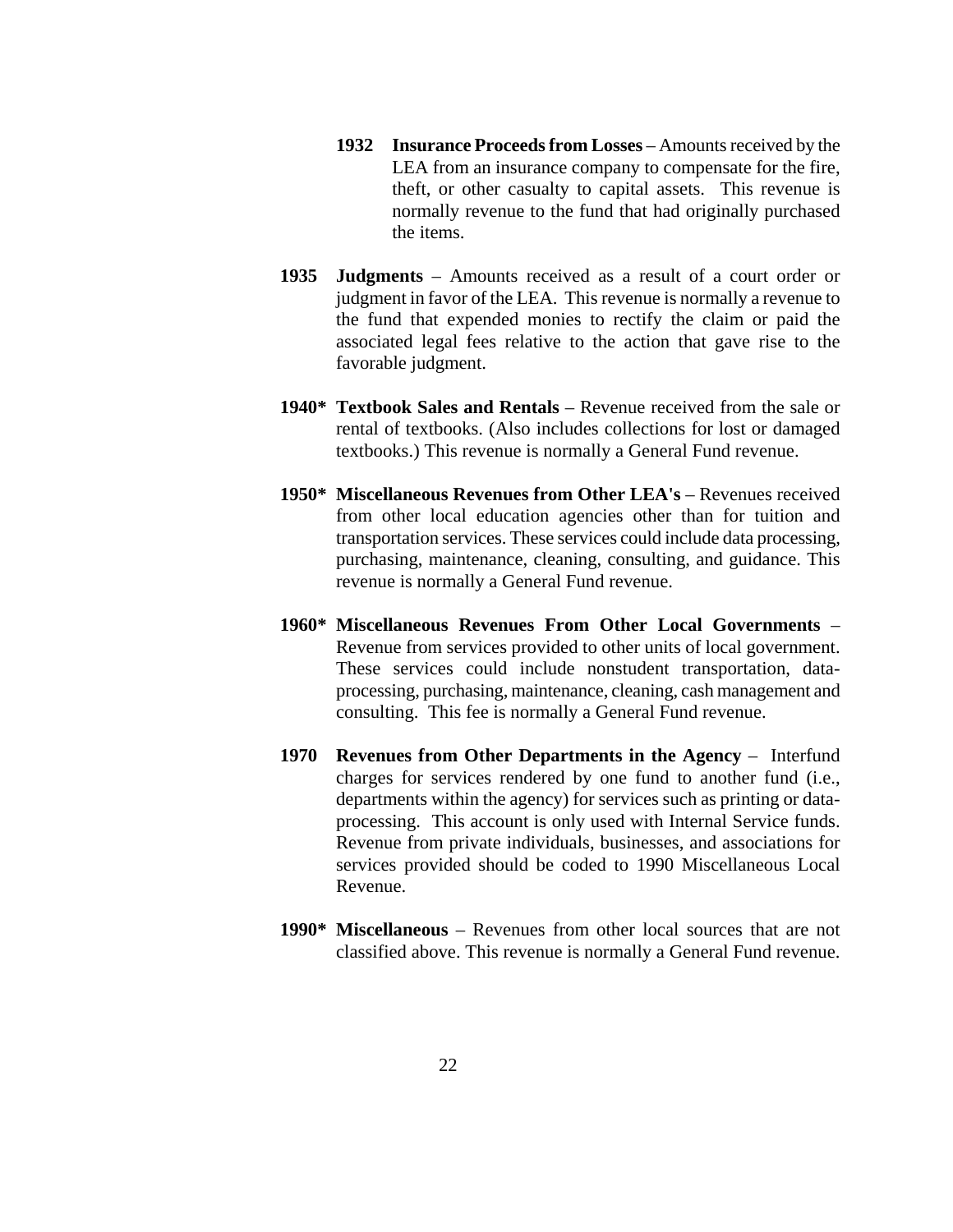- **1991 Medicaid Reimbursement** Reimbursement received from the Medicaid program for services rendered to qualifying students under the program. This revenue is normally a General Fund revenue.
- **1992 Kid Med** Fees or reimbursements received for providing Early Periodic Screening, Diagnosis and Treatment (EPSDT) services to qualifying students. This revenue is normally a General Fund revenue.
- **1993 Refund of Prior Year's Expenditures** Expenditures that occurred last year that are refunded this year. If the refund and the expenditure occurred in the current year, reduce this year's expenditures, as prescribed by GAAP. (E-rate should be netted against the expenditure if it was received in the same fiscal year; if it was received in a subsequent fiscal year, it should be coded here.)
- **1994 Local Revenue transfers from another LEA** Local revenue transferred from the district of prior jurisdiction. This is typically used to report revenue transferred from an LEA to the Recovery School District or a Type 5 Charter School as required by the Minimum Foundation Program (MFP). Also includes Type 2 Charter Schools for which the school district provides the local share contribution (Type 2 Charters approved on or after July 1, 2008.) This is a general fund revenue.
- **1999\* Other Miscellaneous Revenues** Revenues from local sources not classified above.

#### **3000\* REVENUE FROM STATE SOURCES**

**3100 UNRESTRICTED GRANTS-IN-AID** – Revenue recorded as grants by the LEA from State funds, which can be used for any legal purpose desired by the LEA without restriction. Separate accounts may be maintained for general grants–in–aid that are not related to specific revenue sources of the state and for those assigned to specific sources of revenue, as appropriate.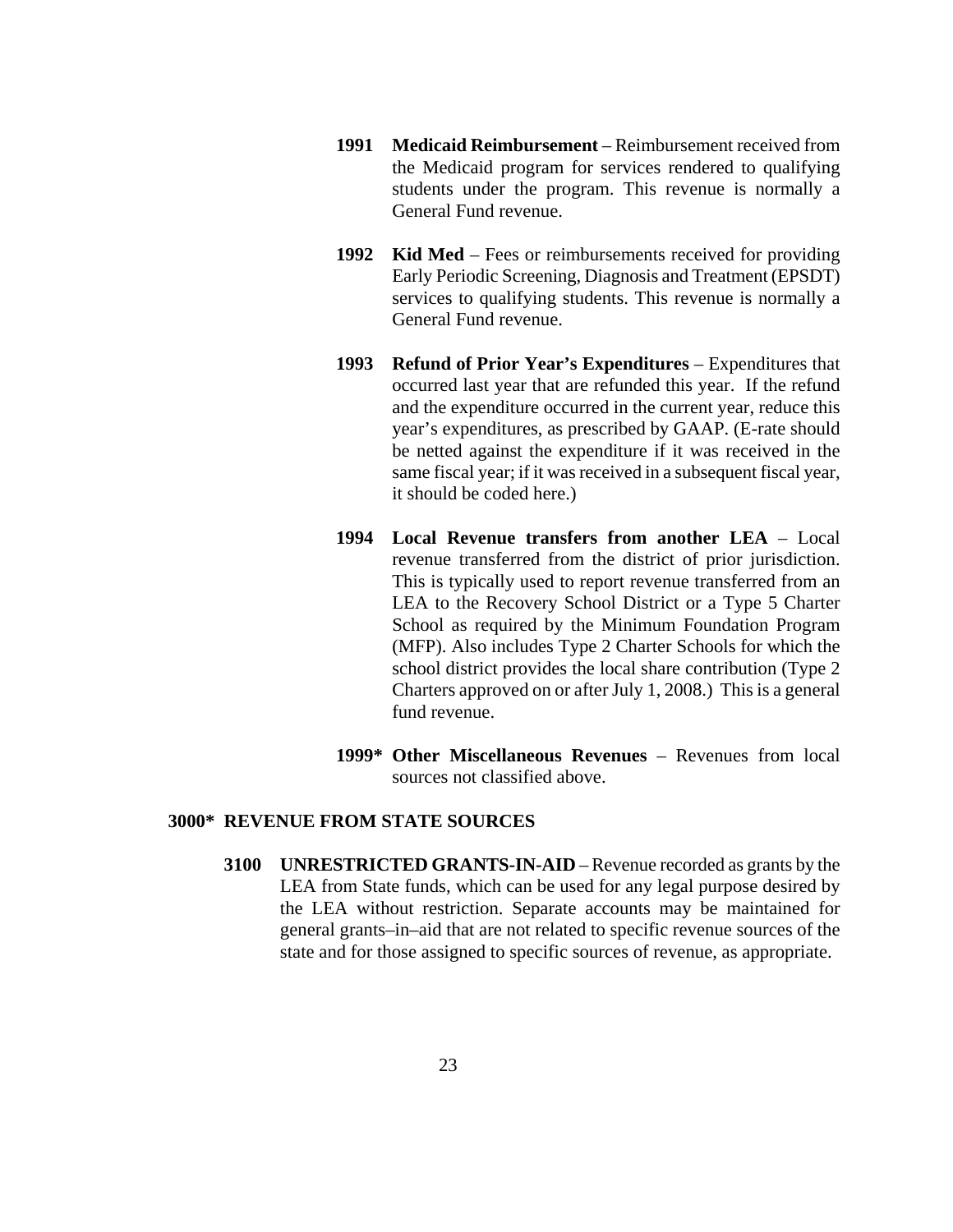- **3110 State Public School Fund** Monies distributed to Louisiana public school systems under the Minimum Foundation Program (MFP). This revenue is a General Fund revenue.
- **3115 State Public School Fund – Food Services** Monies transferred from the Minimum Foundation Program (MFP) for food service operations. The Federal Government requires a match of state funds for the school lunch program. This revenue is an Other Special Funds revenue.
- **3120 16th Section Land Fund Interest** Interest paid by the State to certain school systems due to the erroneous sale of 16th Section lands during the nineteenth century. The rate of interest is fixed at 4% per annum per LRS 41:641.
- **3190 Other Unrestricted Revenues** Other funds distributed by the State to the school systems; these funds are not dedicated, or required to be used for specific purposes. This revenue may be General Fund or Special Revenue Fund revenue.
- **3200 RESTRICTED GRANTS-IN-AID** Revenue recorded as grants by the LEA from State funds; these funds must be used for a categorical or specific purpose. If such money is not completely used by the LEA, it must be returned, usually to the State.
	- **3210 Special Education** Amounts granted by the State; they are required to be used solely for special education purposes. This revenue may be General Fund or Special Revenue Fund revenue.
	- **3220 Education Support Fund**  Amounts granted under the 8(g) Mineral Trust Fund by the Board of Elementary and Secondary Education (B.E.S.E.) to be used for specific purposes stated in the grant application. This revenue may be General Fund or Special Revenue Fund revenue.
	- **3223 Sixteenth Section Land Funds (withdrawals)** Revenue derived from Sixteenth Section indemnity lands. This revenue is held in trust by the Louisiana Department of Treasury for all school districts involved.
	- **3225 Adult Education** Amounts granted by the State under LRS 17:14;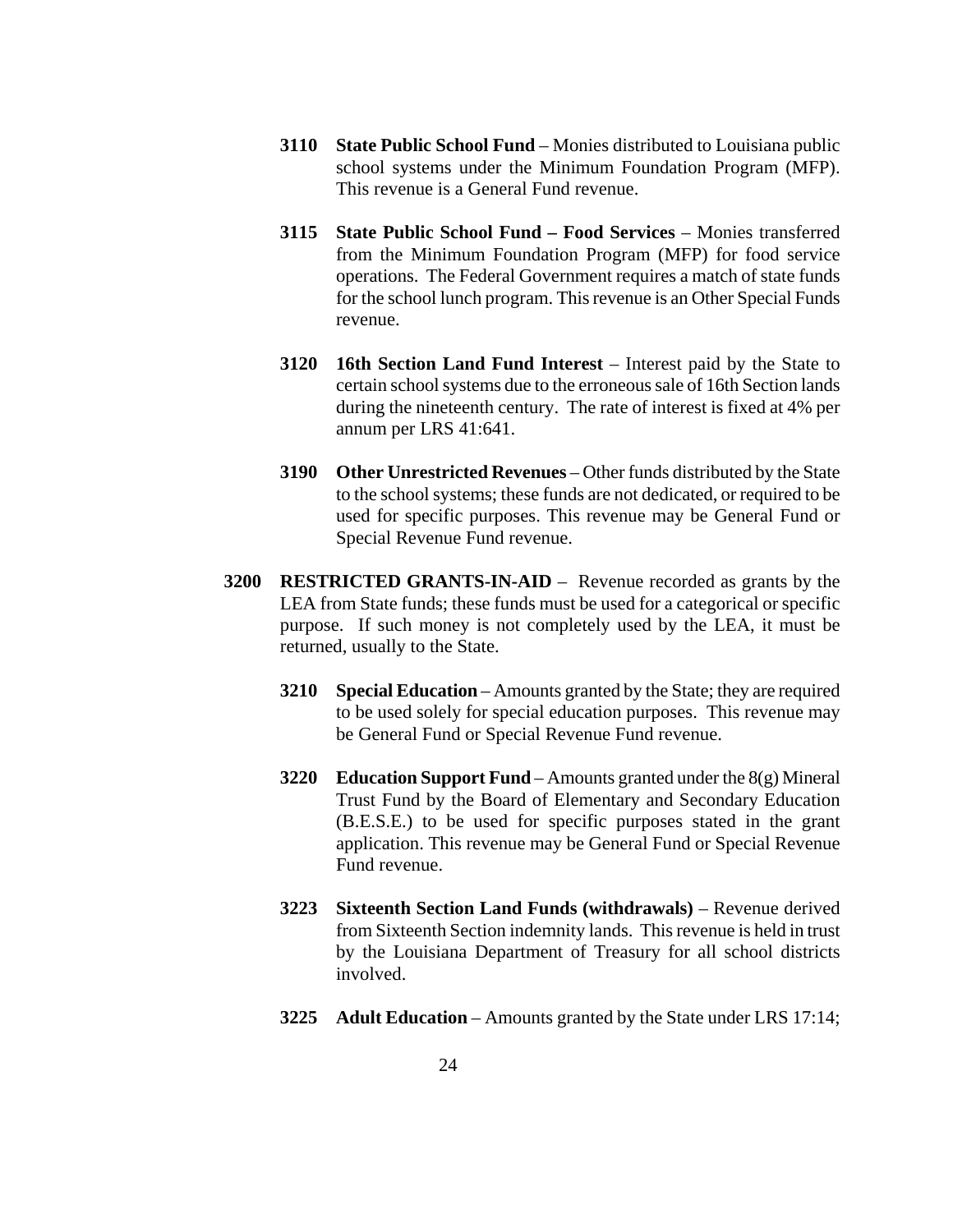it is required that the revenue be used solely for adult education purposes. This revenue may be General Fund or Special Revenue Fund revenue.

- **3230 PIP** Funds granted by the State to school systems for paying professional improvement program (PIP) salaries to qualifying teachers in the systems. This revenue is normally General Fund revenue.
- **3240 LA-4** Funds granted by the State that are required to be used to provide high quality early childhood educational experiences to fouryear-old children who are considered to be "at risk" of achieving later academic success. This revenue may be General Fund or Special Revenue Fund revenue.
- **3250 Non–Public Transportation** Amounts granted by the State for which payment is made to the LEA upon receipt of an agreement between the LEA and the non–public school system to provide transportation of non–public students to non–public schools by the use of the LEA's transportation system. This revenue is normally a General Fund revenue.
- **3255 Non-Public Textbook** Amounts granted by the State to reimburse LEA's for purchases of textbooks on behalf of non–public schools. This revenue is normally a General Fund revenue.
- **3290 Other Restricted Revenues** Other restricted revenues received from the State, other than those described above; these funds must be used for a categorical or specific purpose.
- **3800 REVENUE IN LIEU OF TAXES** Commitments or payments made out of general revenues by a State to the LEA in lieu of taxes it would have had to pay had its property or other tax base been subject to the taxation by the LEA on the same basis as privately owned property. It would include payment made for privately owned property that is not subject to taxation on the same basis as other privately owned property due to action by the State.
	- **3810 Revenue Sharing: Constitutional Tax** Funds appropriated annually by the State Legislature to fulfill its constitutional obligation to compensate local school systems partially for tax revenue lost due to homestead exemptions on the constitutional Ad Valorem tax. This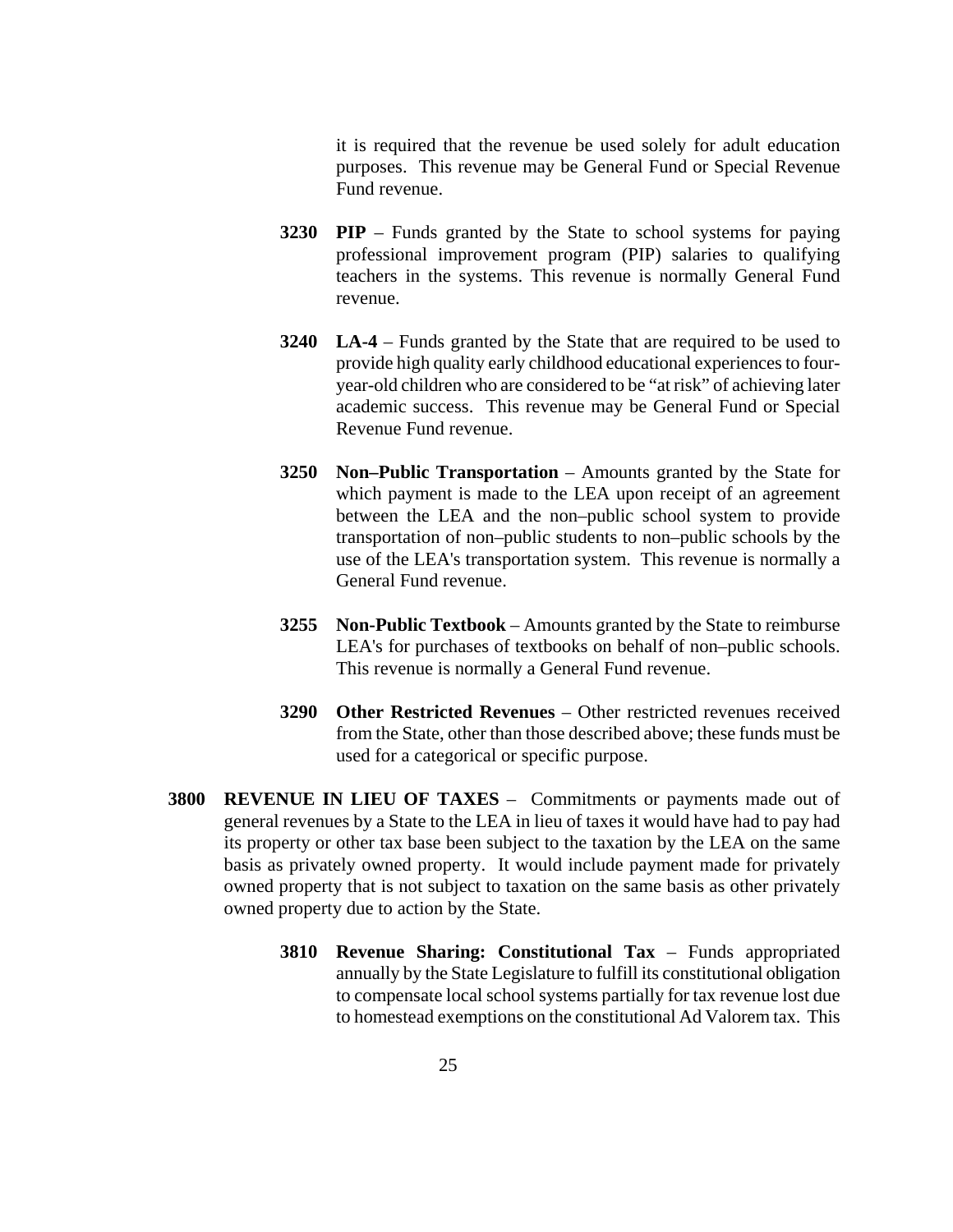revenue is normally General Fund revenue.

- **3815 Revenue Sharing: Other Taxes** Funds appropriated annually by the State Legislature to fulfill its constitutional obligation to compensate local school systems partially for tax revenue lost due to homestead exemptions on Ad Valorem taxes other than the constitutional Ad Valorem tax. This revenue is normally revenue to the fund associated with the particular Ad Valorem tax.
- **3820 Revenue Sharing: Excess Portion** A distribution made by the Tax Collector to qualifying taxing authorities with remaining State revenue – sharing funds after all other required distributions have been made. This revenue is normally General Fund revenue.
- **3890 Other Revenue in Lieu of Taxes** Other commitments or payments made by the State in lieu of taxes.
- **3900\* REVENUE FOR/ON BEHALF OF LEA** Commitments or payments made by a State for the benefit of the LEA, or contributions of equipment or supplies. Such revenue includes the payment to a pension fund by the State on behalf of an LEA employee for services rendered to the LEA and a contribution of capital assets by a State unit to the LEA.
	- **3910 Employer's Contribution to Teachers Retirement** Direct payments made by the State to the Teachers Retirement System for persons receiving PIP salaries. It is recorded by debiting retirement expenditures and crediting this account. This revenue is a General Fund Revenue.
	- **3990 Other Revenue for/on Behalf of the LEA** Other commitments or payments made by the State for the benefit of the LEA.

#### **4000 REVENUE FROM FEDERAL SOURCES**

- **4100\* UNRESTRICTED GRANTS-IN-AID DIRECT FROM THE FEDERAL GOVERNMENT** – Revenues direct from the Federal Government as grants to the LEA; this revenue can be used for any legal purpose desired by the LEA, without restriction.
	- **4110 Impact Aid Fund** Amounts paid directly by the Federal Government to the LEA to supplement the education of children from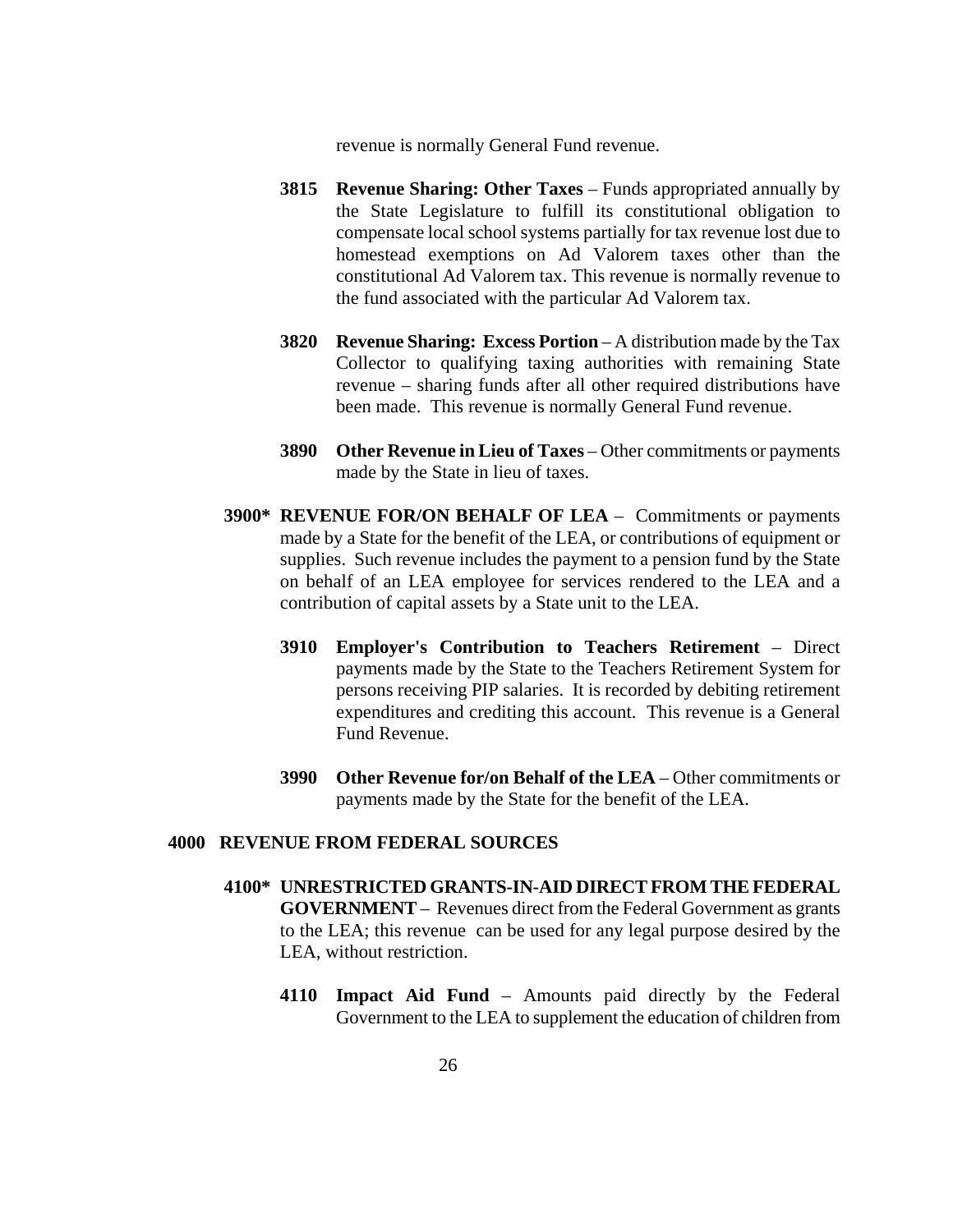families stationed at military bases who attend the LEA's public schools under P. L. 81–874. This revenue is normally a General Fund Revenue.

- **4190 Other Unrestricted Grants**  Direct Other revenues direct from the Federal Government other than those programs described above.
- **4200\* UNRESTRICTED GRANTS-IN-AID FROM THE FEDERAL GOVERNMENT THROUGH THE STATE** – Revenues from the Federal Government through the State as grants that can be used for any legal purpose desired by the LEA, without restriction.
	- **4210 Flood Control** Amounts received from the Federal Government and distributed by the State to the LEA for flood control.
	- **4290 Other Unrestricted Grants Through State** Other revenues received from the Federal Government through the State other than those classified above.
- **4300\* RESTRICTED GRANTS-IN-AID DIRECT FROM THE FEDERAL GOVERNMENT** – Revenue direct from the Federal Government as grants to the LEA; the revenue may be used for a categorical or specific purpose. If such money is not completely used by the LEA, it usually is returned to the governmental unit.
	- **4310 Federally Affected Areas** Capital Outlay (P. L. 81–815) Amounts paid directly by the Federal Government to the LEA for purchase of capital assets under provisions of P. L. 81–815. This revenue is normally a Special Revenue Fund revenue, since an accounting must be made to demonstrate appropriate use of the proceeds received.
	- **4330 JROTC** Amount paid directly to the LEA for operation of a Junior Reserve Officer Training Corps (JROTC) program at schools in the district. This is revenue to the fund that pays the expenditures of the JROTC program.
	- **4340 Headstart Program** Amount paid directly to the LEA for operation of the Headstart program in the district. This is revenue to the fund that pays the expenditures of the Headstart program.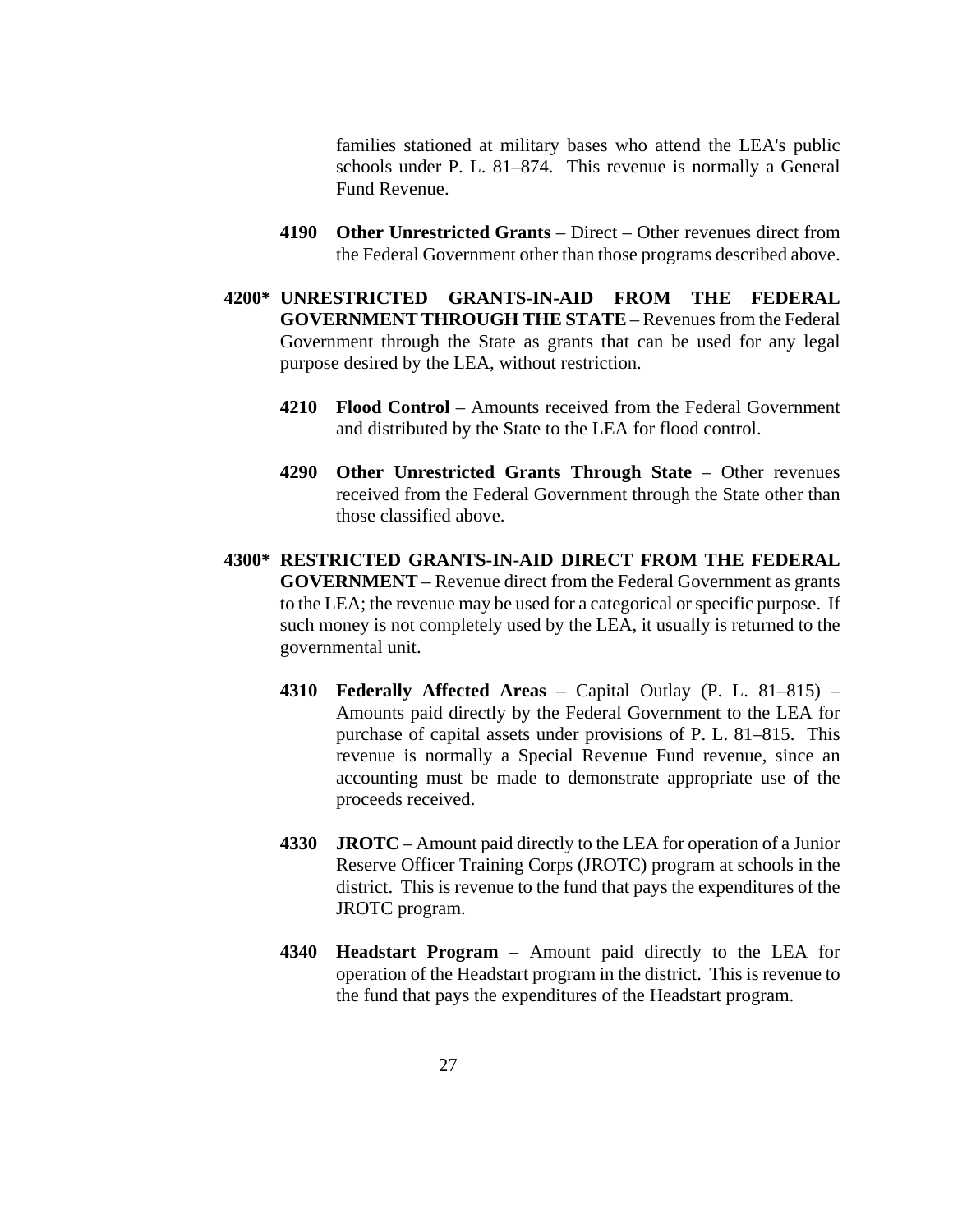- **4390 Other Restricted Grants – Direct** Funds received from the Federal Government other than those shown above.
- **4500\* RESTRICTED GRANTS–IN–AID FROM THE FEDERAL GOVERNMENT THROUGH THE STATE** – Revenues from the Federal Government through the State as grants to the LEA; this revenue must be used for a categorical or specific purpose.
	- **4510 Career and Technical Education** Federal funds granted to the local education agency and administered by the State under the Carl D. Perkins Vocational Act Education Program. These monies are reimbursement type grants.
	- **4515 School Food Service** All Federal funds administered by the State and granted to the School Food Service Department for subsidies for all student meals in the National School Lunch and School Breakfast Programs, Summer Food Service Program, Child and Adult Care Food Program, and the Nutrition, Education, and Training Program. This revenue also includes funds from the Cash in Lieu of Commodities Program. The value of USDA commodities received should be recorded in 4220 Value of USDA Commodities.
	- **4520 Adult Basic Education** All Federal funds administered by the State and granted to the LEA for purposes of providing Adult Basic Education (ABE).
	- **4530 Special Education** All Federal funds administered by the State and granted to the LEA for students identified as being mentally or physically disabled.
		- **4531 IDEA–Part B** Federal funds administered by the State and granted to the LEA to provide special education and related services to children ages 3 to 21 years old with disabilities in accordance with the Individuals with Disabilities Education Act (IDEA). This revenue is generally a Special Revenue Fund revenue.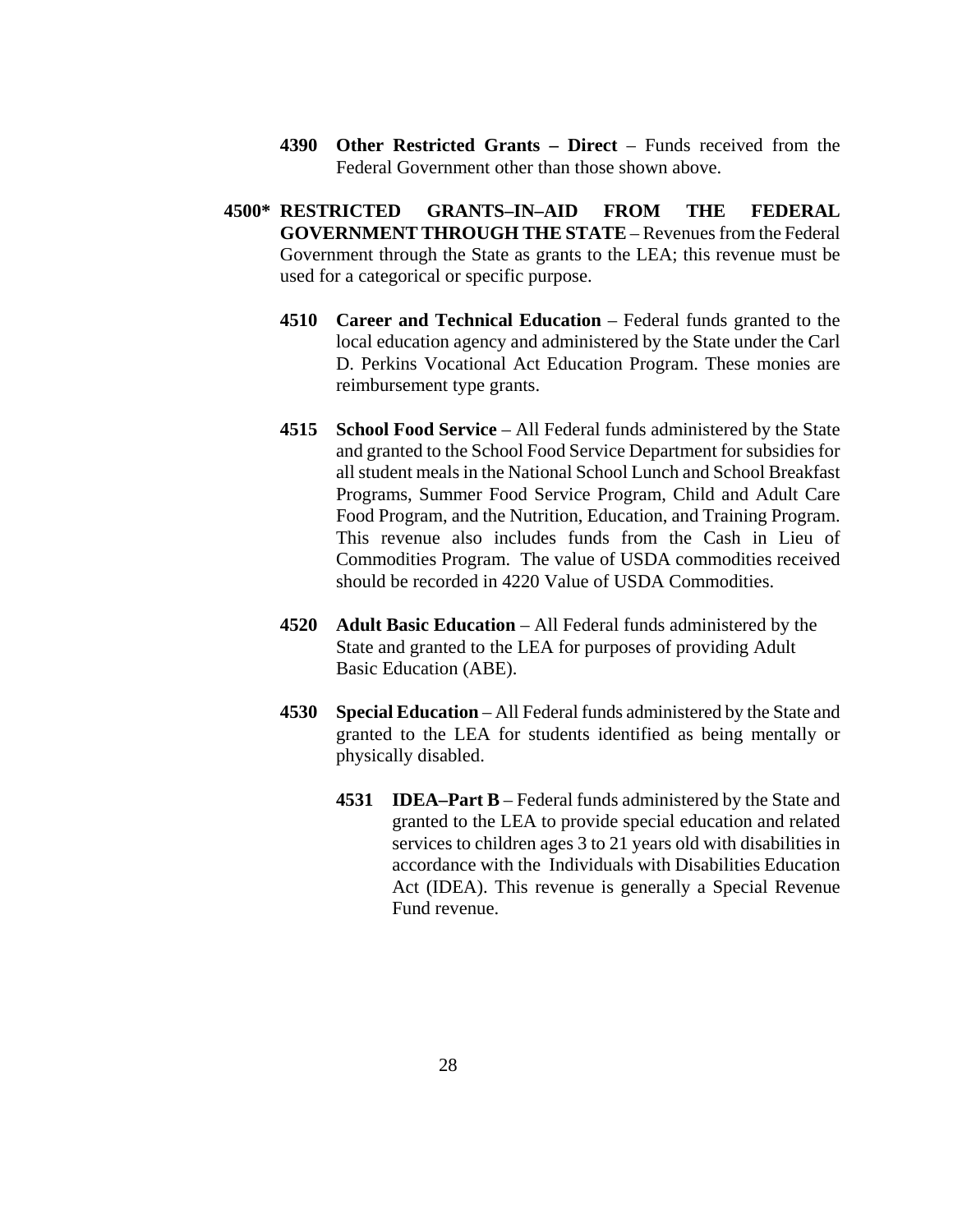- **4532 IDEA–Preschool** Federal funds administered by the State and granted to the LEA to provide special education and related services to preschool children ages 3 to 5 years old with disabilities in accordance with the Individuals with Disabilities Education Act (IDEA). This revenue is generally a Special Revenue Fund revenue.
- **4534 IDEA Part C – Infant/Toddler** Federal funds administered by the State and granted to the LEA to serve infants and toddlers through age 2 with developmental delays or who have diagnosed physical or mental conditions with high probabilities of resulting in developmental delays under the Individuals with Disabilities Education Act (IDEA). This revenue is generally a Special Revenue Fund revenue.
- **4535 Other Special Education Programs** All other Federallyfunded program grants administered by the State and granted to the LEA for special education purposes, other than those described above. This revenue is generally a Special Revenue Fund revenue.
- **4540 No Child Left Behind (NCLB)** Federal funds administered by the State and granted to the LEA for programs for economically and educationally deprived school children.
	- **4541 Title I Grants to Local Educational Agencies** Federal funds administered by the State to schools with high numbers or percentages of economically and educationally deprived children to help ensure that all children meet challenging State academic content and student academic achievement standards; the funds supplement rather than supplant activities that are state or locally mandated. This revenue is normally a Special Revenue Fund revenue.
	- **4542 Title I, Part C – Migrant Education Basic State Grant Program** – Federal funds administered by the State to provide programs to meet the special education needs of children of migratory agricultural workers and migratory fishers, needs that have resulted from their migratory lifestyles or history. This revenue is normally a Special Revenue Fund revenue.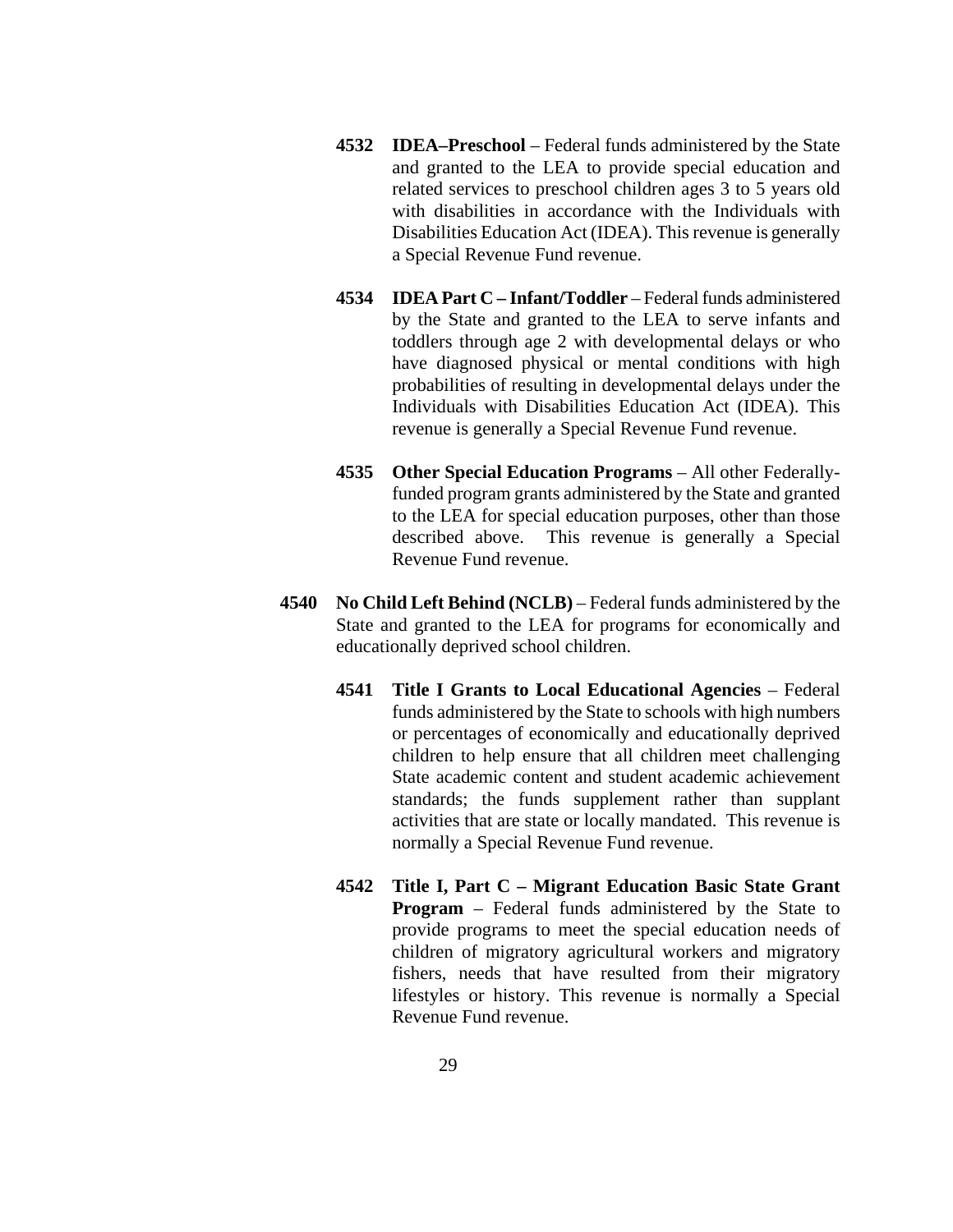- **4544 Title IV, Part A – Safe and Drug Free Schools and Communities State Grants** – Federal funds administered by the State to support programs that prevent violence in and around schools; that prevent the illegal use of alcohol, tobacco, and other drugs; that involve parents and communities; and that are coordinated with related Federal, State, school and community efforts and resources to foster a safe and drug-free learning environment that supports student academic achievement. This revenue is normally a Special Revenue Fund revenue.
- **4545 Title II, Part A – Improving Teacher Quality State Grants**  *–* Federal funds administered by the State to increase academic achievement by improving teacher and principal quality. This revenue is normally a Special Revenue Fund revenue.
- **4547 Title III, Part A – English Language Acquisition Grant** Federal funds administered by the State to help ensure that children, who are limited English proficient, develop high levels of academic attainment in English. This revenue is normally a Special Revenue Fund revenue.
- **4548 Title IV, Part B – 21st Century Community Learning Centers** – Federal funds administered by the State to provide opportunities for academic enrichment to help students in grades K through 12, particularly students who attend lowperforming schools, to meet state and local student academic achievement standards. This revenue is normally a Special Revenue Fund revenue.
- **4549 Title VI, Part B – Rural Education Achievement Program (REAP)** – Federal funds administered by the State to assist small, high-poverty rural school districts meet the mandates of No Child Left Behind. This revenue is normally a Special Revenue Fund revenue.
- **4550 Title I, Part A – School Improvement 1003(a) and 1003(g)** – Federal funds administered by the State to address the needs of schools in improvement, corrective action, and restructuring, in order to improve student achievement. This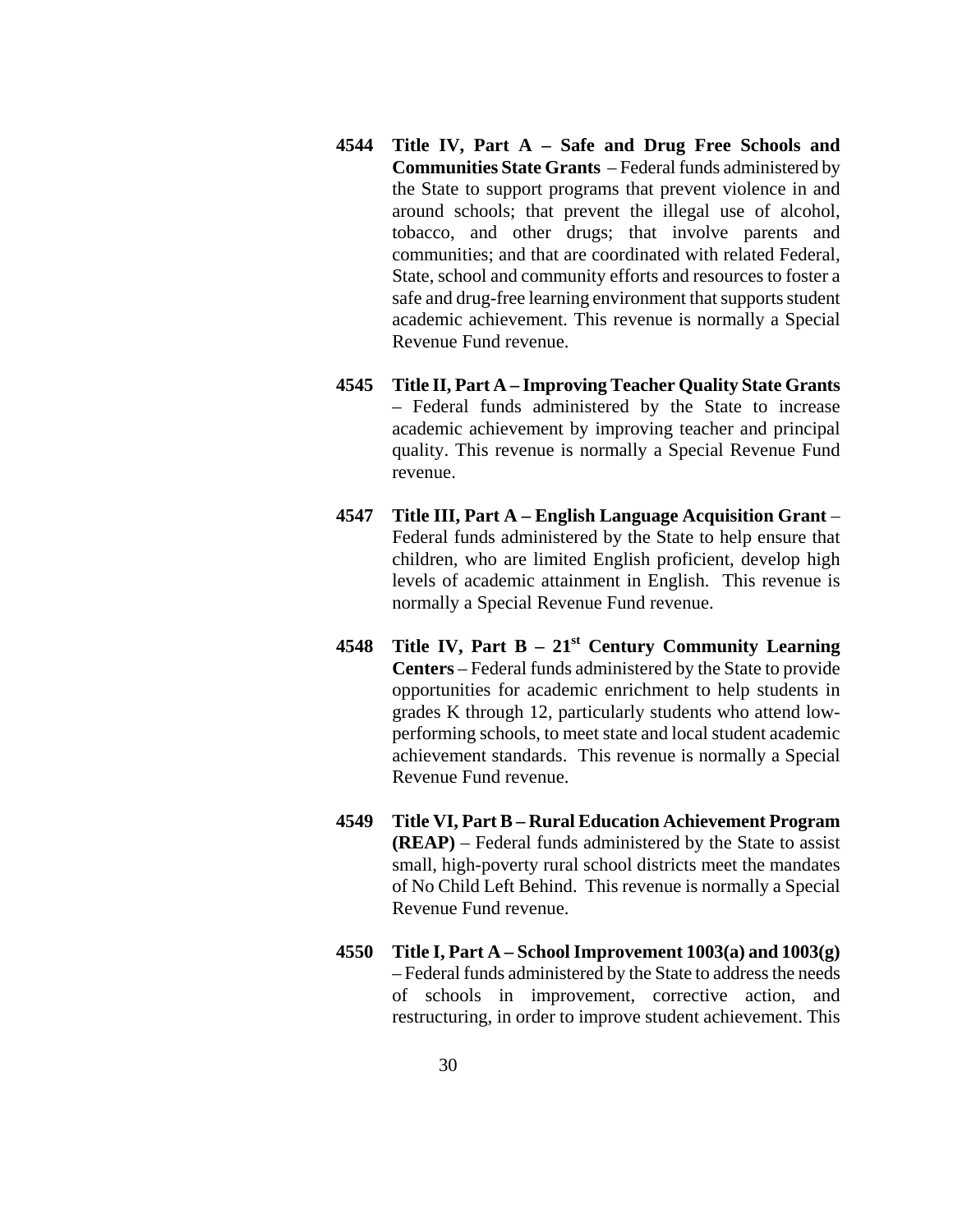revenue is normally a Special Revenue Fund revenue.

- **4551 Title II, Part D – Technology** Federal funds administered by the State to improve student achievement through the use of technology in elementary and secondary schools by helping all students become technologically literate by the end of the eighth grade and, through the integration of technology with both teacher training and curriculum development, establishing research-based instructional methods that can be widely implemented. This revenue is normally a Special Revenue Fund revenue.
- **4559 Other NCLB Programs** All other Federally-funded program grants administered by the State and granted to the LEA under No Child Left Behind, other than those described above. This revenue is generally a Special Revenue Fund revenue.
- **4560 Job Training Partnership Act (JTPA)** Federal funds administered by the State under the Job Training Partnership Act Program. This revenue is normally a Special Revenue Fund revenue.
- **4570 Temporary Assistance for Needy Families (TANF)** Federal funds administered by the State to assist needy families with children so that children can be cared for in their own homes; to reduce dependency by promoting job preparation, work, and marriage; to reduce and prevent out-of-wedlock pregnancies; and to encourage the formation and maintenance of two-parent families.
- **4580 FEMA – Disaster Relief** Federal funds administered by the State to provide financial assistance to an LEA for repairs and/or rebuilding necessary after a natural disaster**.**
- **4590 Other Restricted Grants Through State** Federal funds administered by the State, other than those shown above.
- **4800\* REVENUE IN LIEU OF TAXES** Commitments or payments made out of general revenues by the Federal Government to the LEA in lieu of taxes it would have had to pay had its property or other tax base been subject to taxation by the LEA on the same basis as privately owned property or other tax base. Such revenue would include payment made for privately owned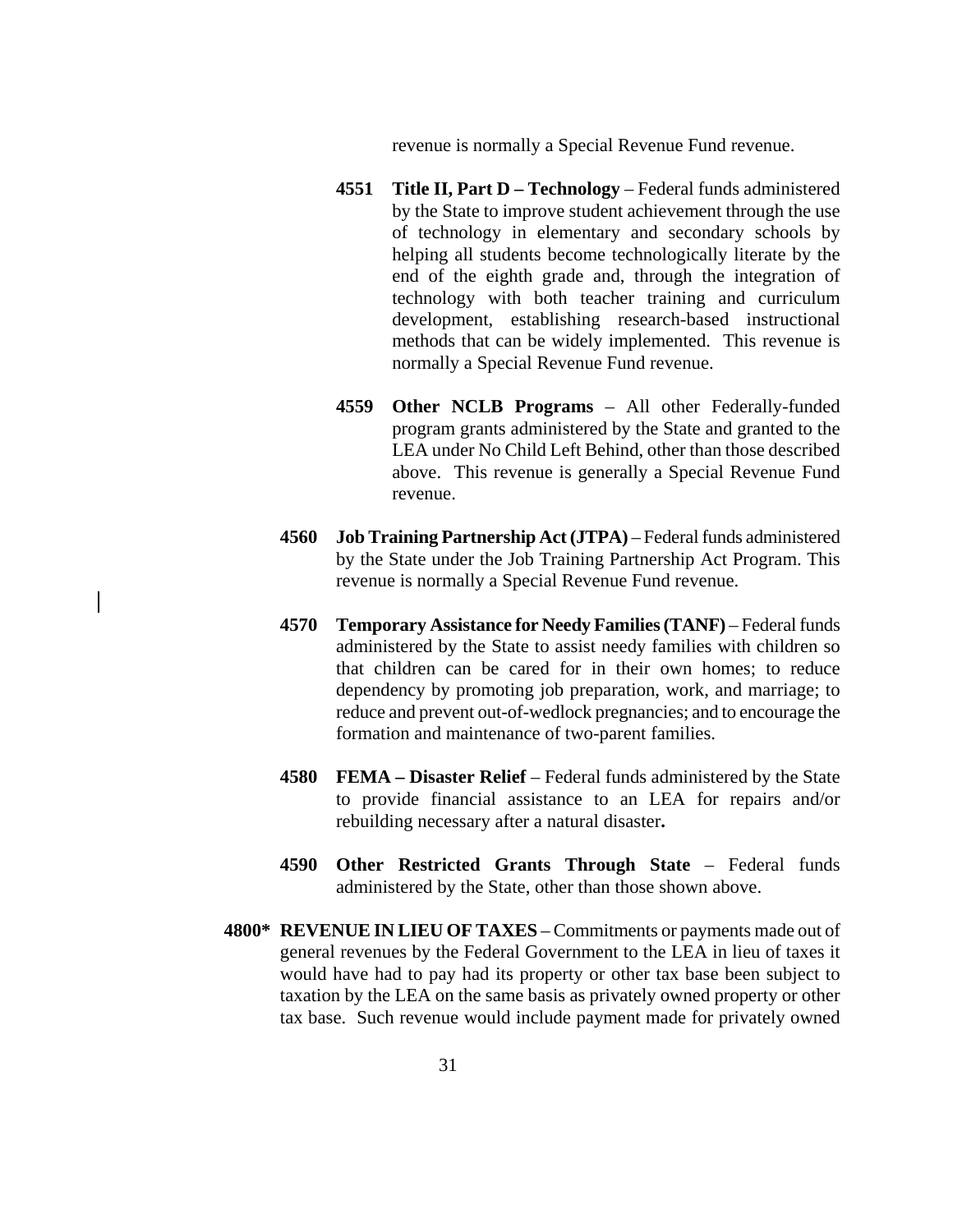property that is not subject to taxation on the same basis as other privately owned property because of action by the Federal Governmental unit.

- **4810 Loss of Taxes Because of Federal Housing Projects** Federal payments in lieu of taxes made directly to the LEA because of the existence of a Federally-funded housing project in the district, the location of which causes a loss of Ad Valorem tax revenue. This revenue is normally pro–rated to the funds that record the affected Ad Valorem tax revenues.
- **4820 Sale of Timber, etc., On Federal Forest Reserves** Federal payments in lieu of taxes made directly to the LEA because of the existence of a federal forest reserve in the district and for which the Federal Government has agreed to share a portion of the revenues derived from the sale of timber or other products contained thereon. This revenue is normally a General Fund Revenue.
- **4890 Other Revenue in Lieu of Taxes** Other revenue in lieu of taxes made directly to the LEA, other than those described above.
- **4900 REVENUE FOR/ON BEHALF OF THE LEA**  Commitments or payments made by the Federal Government for the benefit of the LEA, or contributions of equipment or supplies. Such revenue includes a contribution of capital assets by a Federal governmental unit to the LEA and foods donated by the Federal Government to the LEA. Separate accounts should be maintained to identify the specific nature of the revenue item.
	- **4910 Nonfood Assistance** Federal assistance received in terms of non– cash and non–food type items granted directly to the LEA. This revenue is recorded by debiting the appropriate expenditure account that would have been charged had the LEA purchased the particular item and by crediting this account.
	- **4920 Value of USDA Commodities** Federal assistance received by the School Food Service Department in terms of the stated value of United States Department of Agriculture commodities. This revenue is recorded by debiting the appropriate food account and by crediting this account.
	- **4990 Other Revenues for/on Behalf of the LEA** Other commitments or payments made by the Federal Government for the benefit of the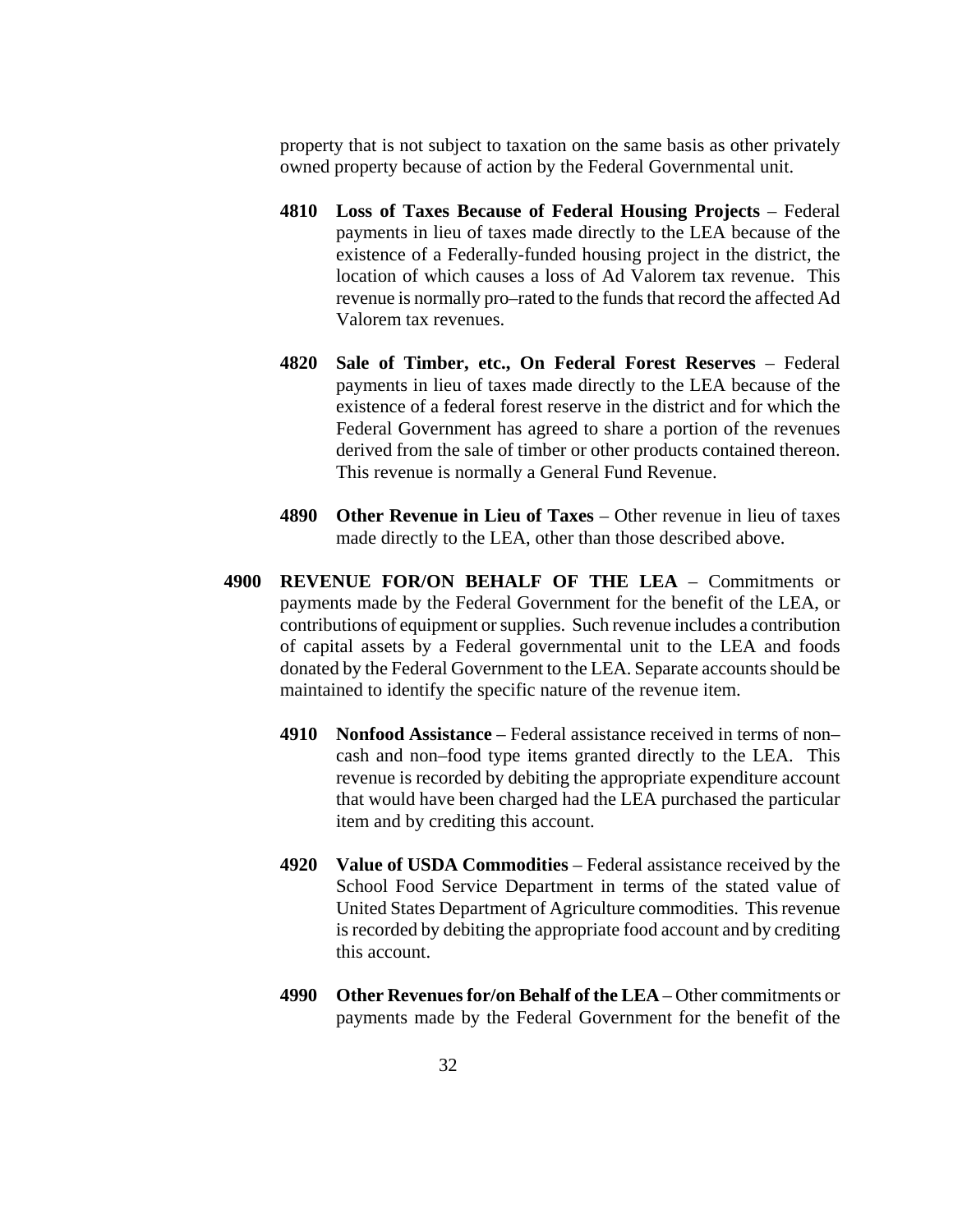LEA or contributions of equipment or supplies, other than those described above.

#### **5000\* OTHER SOURCES OF FUNDS**

- **5100 ISSUANCE OF BONDS** The proceeds from the sale of bonds.
	- **5110\* Bond Principal** Used to record the face amount of bonds sold. This revenue is normally accounted for in the fund that will expend the proceeds from the debt issuance (e.g., Capital Projects Funds).
	- **5120 Accrued Interest and Premium on Bonds Sold** Amounts received for accrued interest from the sale of bonds and/or that portion of the sales price of bonds in excess of their par value. This revenue is normally credited to the fund that is responsible for payment of the principal and interest on the debt and is recorded at the time of the sale.
- **5200 FUND TRANSFERS IN** Used to classify operating transfers from other funds of the district. These funds will not have to be replaced.
	- **5210 Transfer of Indirect Costs** Amounts of indirect costs transferred from federal grants, usually to the General Fund.
	- **5220 Operating Transfers In** Interfund transfers made by the LEA from one fund to another that does not carry a corresponding obligation on the receiving fund to repay the amount to the paying fund. This account is credited by the receiving fund, while the paying fund debits *Operating Transfers Out* in the Other Uses of Funds Section.
- **5300 PROCEEDS FROM THE DISPOSAL OF REAL OR PERSONAL PROPERTY** – Proceeds from the disposal of school property or compensation for the loss of real or personal property. Any gain or loss on the disposal of property for Proprietary or Fiduciary funds is recorded in account 1930.
- **5400 LOAN PROCEEDS** Proceeds from loans greater than twelve (12) months. Usually reported in the fund in which expenditures of proceeds are made.
- **5500 CAPITAL LEASE PROCEEDS** Proceeds from capital leases.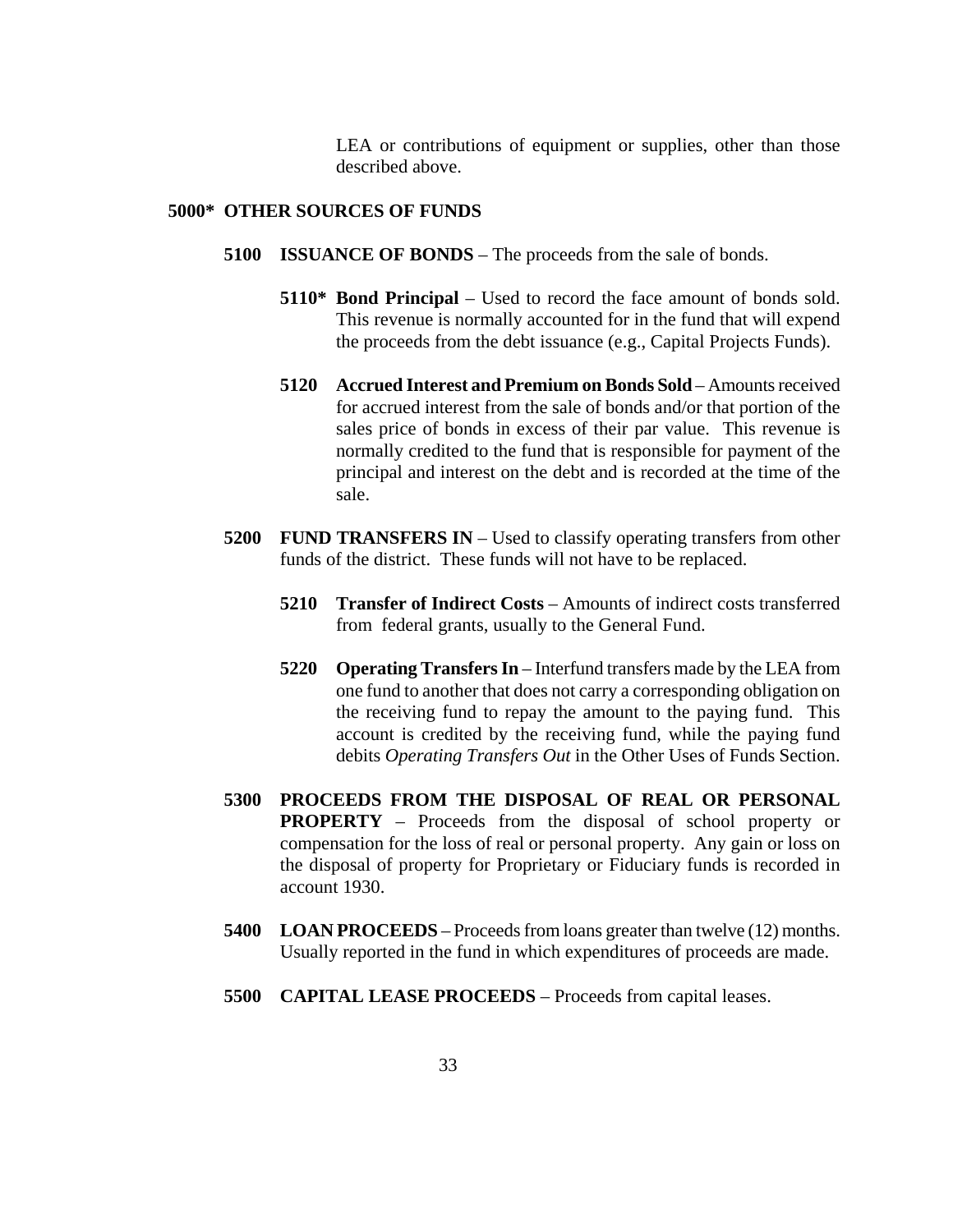#### **CLASSIFICATION OF EXPENDITURES AND OTHER USES OF FUNDS**

**OBJECT CODES** (Object codes necessary for reporting to the National Center for Education Statistics are marked with an asterisk.)

This classification is used to describe the service or commodity obtained as the result of a specific expenditure. There are nine major object categories, each of which is further subdivided. Listed below are definitions of the object classes and selected sub–object categories.

- **100\* SALARIES** Amounts paid to both permanent and temporary LEA employees, including personnel substituting for those in permanent positions. This expenditure includes gross salary for personal services rendered while on the payroll of the LEA's.
	- **110 SALARIES OF REGULAR EMPLOYEES** Full–time, part–time, and prorated portions of the costs for work performed by permanent employees of the LEA.
		- **111 Officials/Administrators/Managers** These are occupations requiring administrative personnel who set broad policies, exercise overall responsibility for execution of these policies, or direct individual departments or special phases of the school system. Included in this category are superintendents of schools; assistant, deputy and associate superintendents; instructional coordinators, supervisors and directors; principals and assistant principals; and school business officials.
		- **112 Teachers** Staff members assigned the professional activities of instructing pupils in courses in classroom situations for which daily– pupil attendance figures for the school system are kept. Included in this category are music, band, physical education, home economics, librarians, special education, etc.
		- **113 Therapists/Specialists/Counselors** Staff members responsible for teaching or advising pupils with regard to their abilities and aptitudes, educational and occupational opportunities, personal and social adjustments. Included in this category are speech therapists, occupational therapists, physical therapists, guidance counselors, psychologists, social workers, assessment teachers/diagnosticians, and instructional specialists.
		- **114 Clerical/Secretarial** These are occupations requiring skills and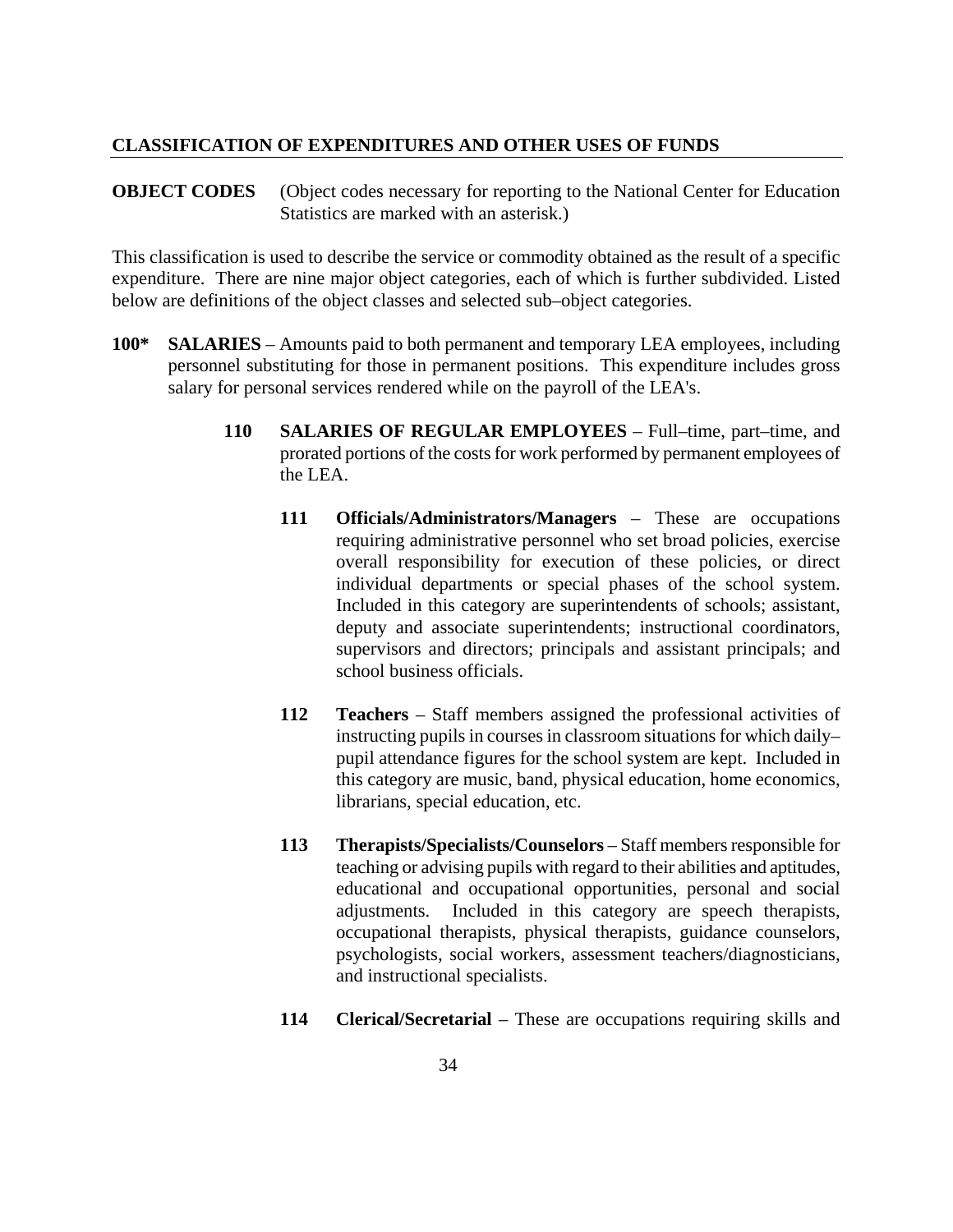training in all clerical–type work including activities such as preparing, transcribing, systematizing, or preserving written communication and reports, or operating such mechanical equipment as bookkeeping machines, typewriters and tabulating machines. Included in this category are bookkeepers, messengers, office machines operators, clerk–typist, stenographers, statistical clerks, dispatchers, and payroll clerks.

- **115 Para-professionals/Aides** Staff members working with students under the direct supervision of a classroom teacher or under the direct supervision of a staff member performing professional–educational– teaching assignments or assisting in the transportation of students on a regular schedule. Included in this category are teacher aides, library aides, bus aides, etc.
- **116 Service Workers** Staff members performing a specialized service; included in this category are cafeteria workers, bus drivers, school security guards, custodians, etc.
- **117 Skilled Crafts** Occupations in which workers perform jobs that require special manual skill and a thorough and comprehensive knowledge of the process involved in the work, which is acquired through on–the–job training and experience or through apprenticeship or other formal training programs. Included in this category are mechanics, electricians, heavy equipment operators, carpenters, etc.
- **118 Degreed Professionals** Occupations requiring a high degree of knowledge and skills acquired through at least a baccalaureate degree or its equivalent. This classification normally includes nurses, architects, lawyers, accountants, etc.
- **119 Other Salaries** Other staff members, other than those classified above.
- **120 SALARIES OF TEMPORARY EMPLOYEES** Full-time, part-time, and prorated portions of the costs for work performed by employees of the LEA who are hired on a temporary or substitute basis.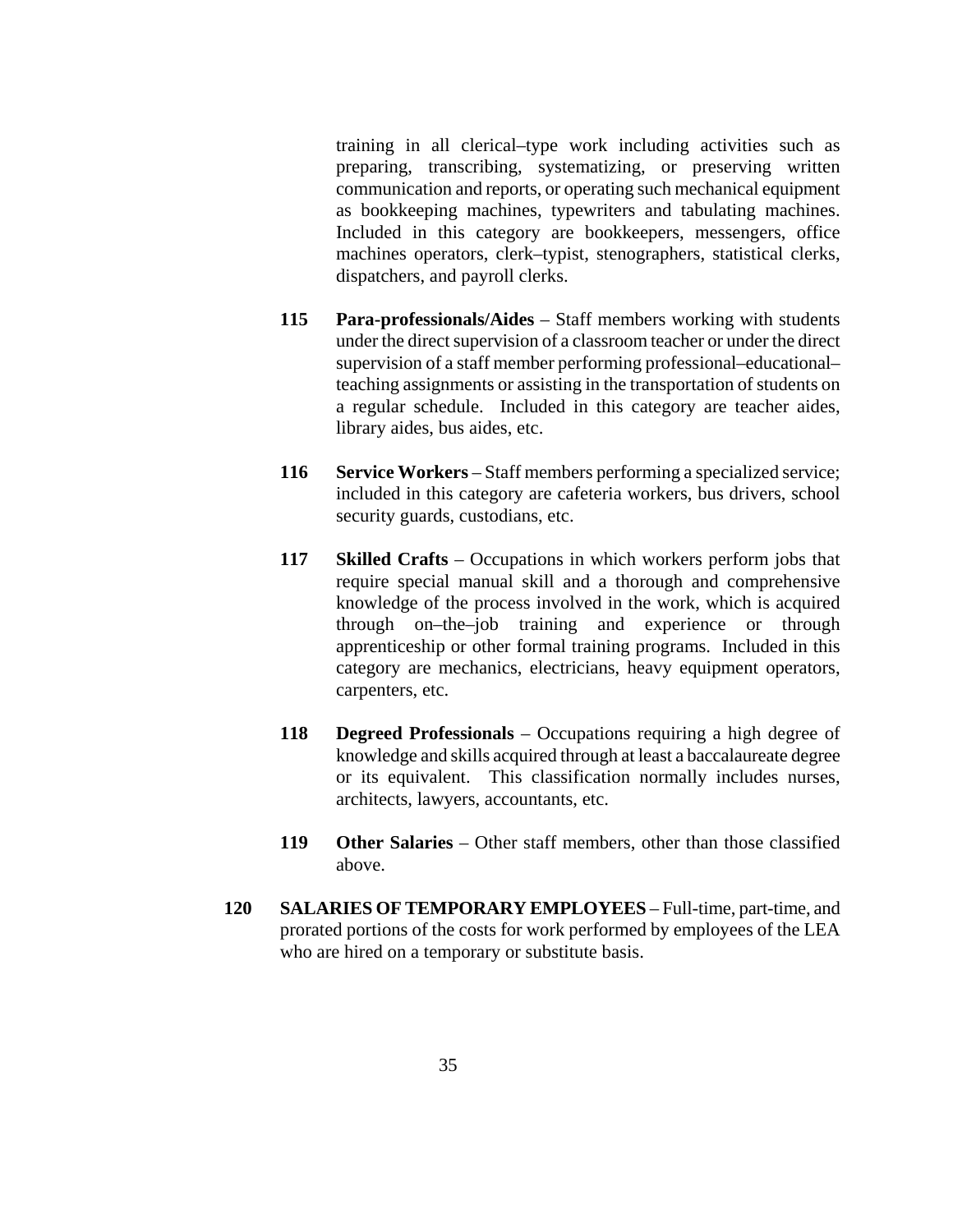- **121 Acting Employee** The cost of work performed by a person who is temporarily taking over the duties or position of a regular employee.
- **122 Seasonal Employee** The cost of work performed by a person who is hired on a temporary basis, usually not more than five months; the employment is affected by or dependent on a certain time of year.
- **123 Substitute Teacher**  The cost of work performed by a person who is hired in place of a teacher. (This substitute replaces a teacher coded to object 112)
- **124 Substitute Employee Other Than Teacher** The cost of work performed by a person who is hired in place of a regular employee (other than a teacher coded to object 112).
- **129 Other Temporary Employee** Temporary employees, other than those classified above.
- **130 SALARIES FOR EXTRA WORK PERFORMED** Amounts paid to employees of the LEA in either temporary or permanent positions for work performed in addition to the normal work period (including overtime) for which the employee is compensated under regular salaries and temporary salaries above. The terms of such payment for overtime are a matter of State and local regulations and interpretation.
- **140 SALARIES FOR SABBATICAL LEAVE** Amounts paid by the LEA to employees on sabbatical leave.
- **150 STIPEND PAY** A one–time payment or allowance to regular employees to attend workshops or in service training programs.
- **200\* EMPLOYEE BENEFITS** Amounts paid by the LEA on behalf of employees; these amounts are not included in the gross salary, but are in addition to that amount. Such payments are fringe benefit payments and, while not paid directly to employees, are, nevertheless, part of the cost of personal services. Such amounts must be distributed to each function according to the employee's assignment.
	- **210 GROUP INSURANCE** Employer's share for current employees of any insurance plan. Group insurance for retirees should be reported under object code 270: Health Benefits.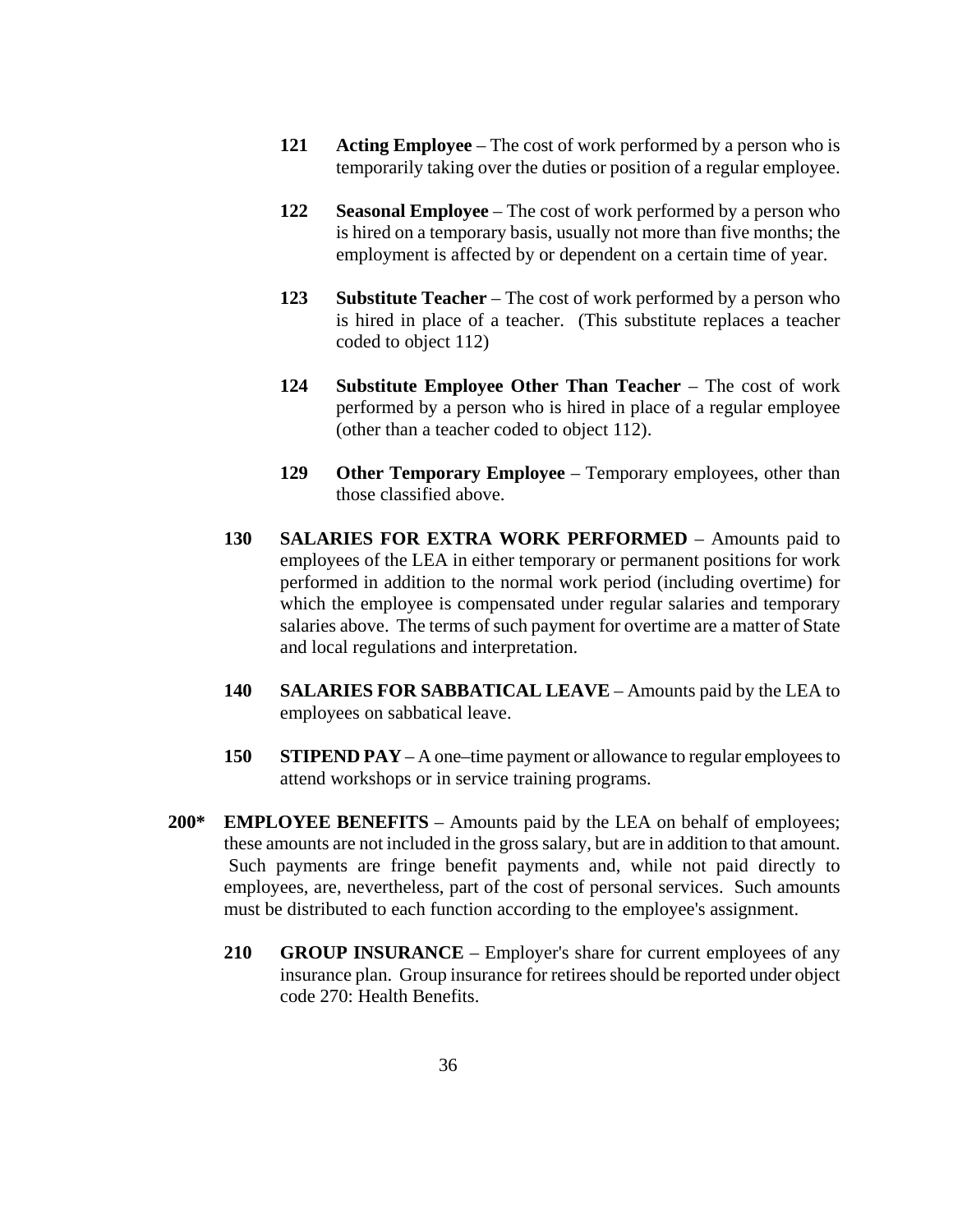- **220 FICA CONTRIBUTIONS** Employer's share of Social Security payroll taxes collected under authority of the Federal Insurance Contributions Act (FICA) paid by the LEA.
- **225 MEDICARE CONTRIBUTIONS** Employer's share of Medicare/ paid by the LEA.
- **230 RETIREMENT CONTRIBUTION** Employer's share of any State or local employee retirement system paid by the LEA, including the amount paid for employees assigned to federal programs.
	- **231 Louisiana Teachers' Retirement System Contributions (TRSL)**
	- **233 Louisiana School Employees' Retirement System Contributions (LSERS)**
	- **239 Other Retirement Contributions**
- **240 EDUCATIONAL REIMBURSEMENT** Amounts reimbursed by the LEA to any employee (or university on behalf of an employee) qualifying for the reimbursement of educational expenditures based upon LEA policy. (Includes tuition, textbooks, testing fees and certification fees) (Used with function 2200 Instructional Staff Services and 2800 Central Services)
- **250 UNEMPLOYMENT COMPENSATION** Amounts paid by the LEA to provide unemployment benefits for its employees.
- **260 WORKERS COMPENSATION** Amounts paid by the LEA to provide worker's compensation insurance and/or benefits for its employees. Salary payments for employees on worker's compensation should be charged to this code.
- **270 RETIREE HEALTH BENEFITS** Amounts paid by the LEA to provide health benefits for employees now retired and for whom benefits are paid.
- **280 SEVERANCE PAY** Amounts of unused leave paid by the LEA to its employees upon their retirement.
	- **281 Sick Leave Severance Pay** Amount of unused sick leave paid by the LEA to its employees upon their retirement.
	- **282 Annual Leave Severance Pay** Amount of unused annual leave paid by the LEA to its employees upon their retirement.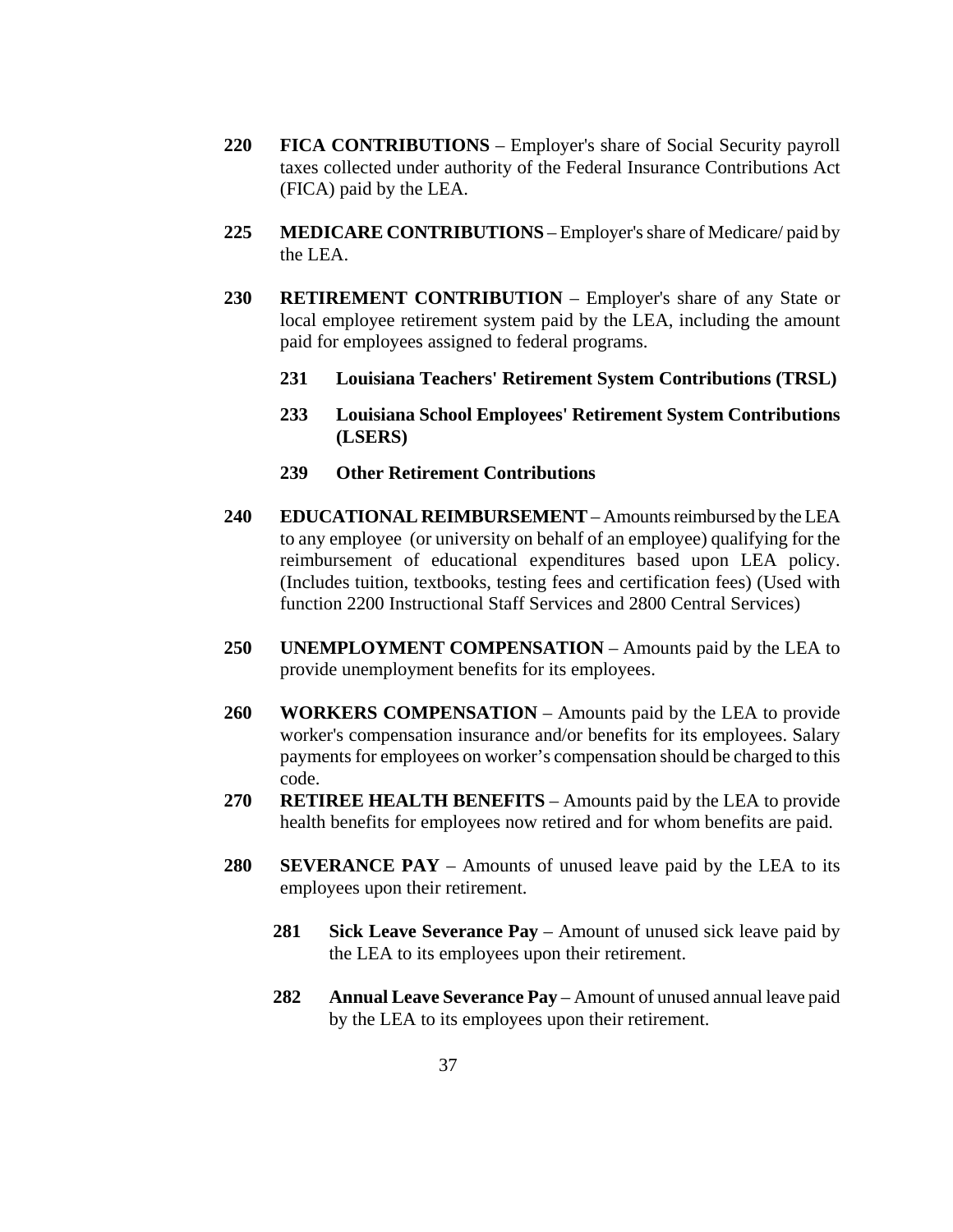- **290 OTHER EMPLOYEE BENEFITS** Employee benefits other than those classified above.
- **300\* PURCHASED PROFESSIONAL AND TECHNICAL SERVICES** Services which, by their nature, can be performed only by persons or firms with specialized skills and knowledge. While a product may or may not result from the transaction, the primary reason for the purchase is the service provided.
	- **310 PURCHASED OFFICIAL/ADMINISTRATIVE SERVICES** Services in support of the various policy–making and managerial activities of the LEA. Included are management consulting activities oriented to general governance or business and financial management of the LEA; school management support activities; election and tax assessing and collecting services. (Usually used with functions 2300 General Administration, 2400 School Administration, 2500 Business Services, and 2800 Central Services)
		- **311 Assessor Fees** Money paid to the tax assessor, who assesses property for taxation.
		- **312 Sheriff Fees** Money paid to the local sheriff, who is charged with the collection and remittance of property taxes to the LEA.
		- **313 Pension Fund** Monies deducted from the proceeds of property taxes for the payment of all pensions into the Pension Accumulation Fund (L. R. S. 17:696).
		- **314 Sales Tax Collection Fees** Money paid to another individual or other governmental body charged with the collection and remittance of sales and use taxes.
		- **315 State Tax Commission Fees** Money paid to the Louisiana Tax Commission pursuant to a judgment upheld by the courts against a company that files suit to contest the correctness or legality of any final determination of its assessed valuation for taxation. The fee is an amount equal to ten percent (10%) of the proceeds received (L. R. S. 47:1856f).
		- **316 Election Fees** Money paid to other governmental agencies for expenses related to the election of school board members, as well as elections for the purpose of collecting tax revenues.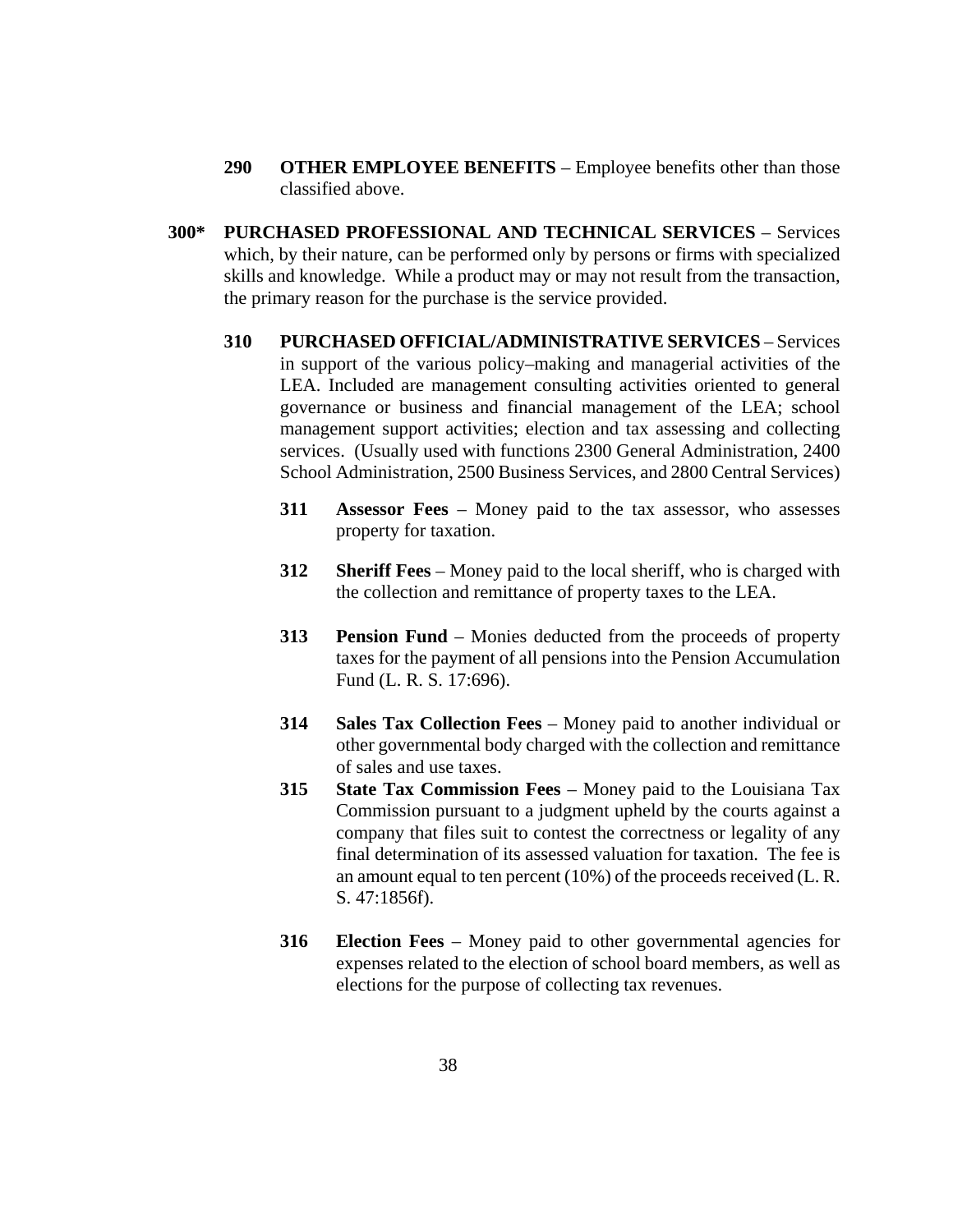- **317 Management Consultants** Money paid to an individual or firm to study and evaluate the activities of the school system.
- **319 Other Fees** Official and administrative services, other than those classified above.
- **320 PURCHASED EDUCATIONAL SERVICES** Services supporting the instructional program and its administration. Included would be curriculum improvement services, counseling and guidance services, library and media support, educational testing services, and contracted instructional services. Also included would be payments to speakers to make presentations at workshops and in-service training programs. This object code is usually used with functions 1000 Instruction, 2100 Pupil Support Services, and 2200 Instructional Staff Services.
- **330 OTHER PURCHASED PROFESSIONAL SERVICES** Professional services which support the operation of the LEA, other than educational services. Included are medical doctors, lawyers, architects, auditors, accountants, therapists, audiologists, dieticians, editors, negotiations specialists, systems analysts, planners, and the like.
	- **331 Occupational/Physical Therapist Services** Professional services contracted or paid by the LEA for treatment of an injury by physical activity, rather than with drugs, or for the treatment of mental ailments by work designed to divert the mind.
	- **332 Legal Services** Professional services contracted or paid by the LEA to defend itself against lawsuits and to assist the LEA's in conforming with the law.
	- **333 Audit/Accounting Services** Professional services contracted or paid by the LEA to examine and check the financial operations of the school system, as well as to provide assistance in keeping, analyzing and explaining accounts.
	- **334 Architect/Engineering Services** Professional services contracted or paid by the LEA to design buildings, to draw up the plans, and generally to supervise the construction.
	- **335 Medical Services** Professional services contracted or paid by the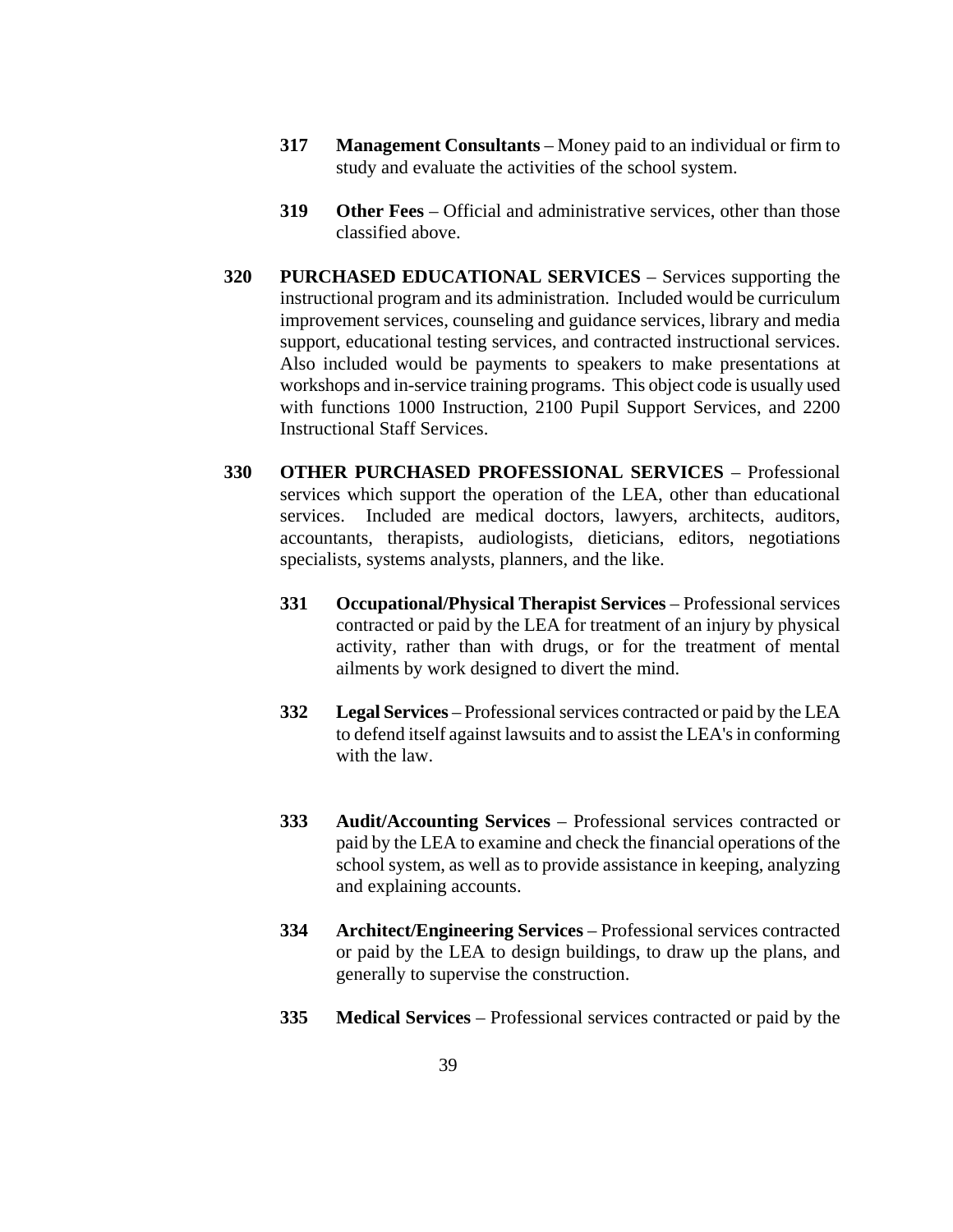LEA to provide medical services such as a physical for employees or for students that want to participate in athletics or to provide medical services in a school health clinic. Includes physicians, dentists, nurse practitioners, health unit, medical clinics, etc.

- **339 Other Professional Services** Professional services other than those classified above.
- **340 PURCHASED TECHNICAL SERVICES** Services to the LEA which are not regarded as professional, but which require basic scientific knowledge, manual skills, or both. Included are data processing services, software support services, banking services, purchasing and warehousing services, graphic arts and the like. This object code is used usually with functions 1000 Instruction and 2000 Support Services.
- **400\* PURCHASED PROPERTY SERVICES** Services purchased to operate, repair, maintain, and rent property owned or used by the LEA. These services are performed by persons other than LEA employees. While a product may or may not result from the transaction, the primary reason for the purchase is the service provided.
	- **410 UTILITY SERVICES** Expenditures for utility services, other than energy services, supplied by public or private organizations. Water and sewerage are included here. Phone and internet services are not included here, but are classified under object 530 Communications. This object code is used with only function 2600 Operations and Maintenance of Plant Services.
		- **411 Water/Sewage** Expenditures for water/sewage utility services from a private or public utility company.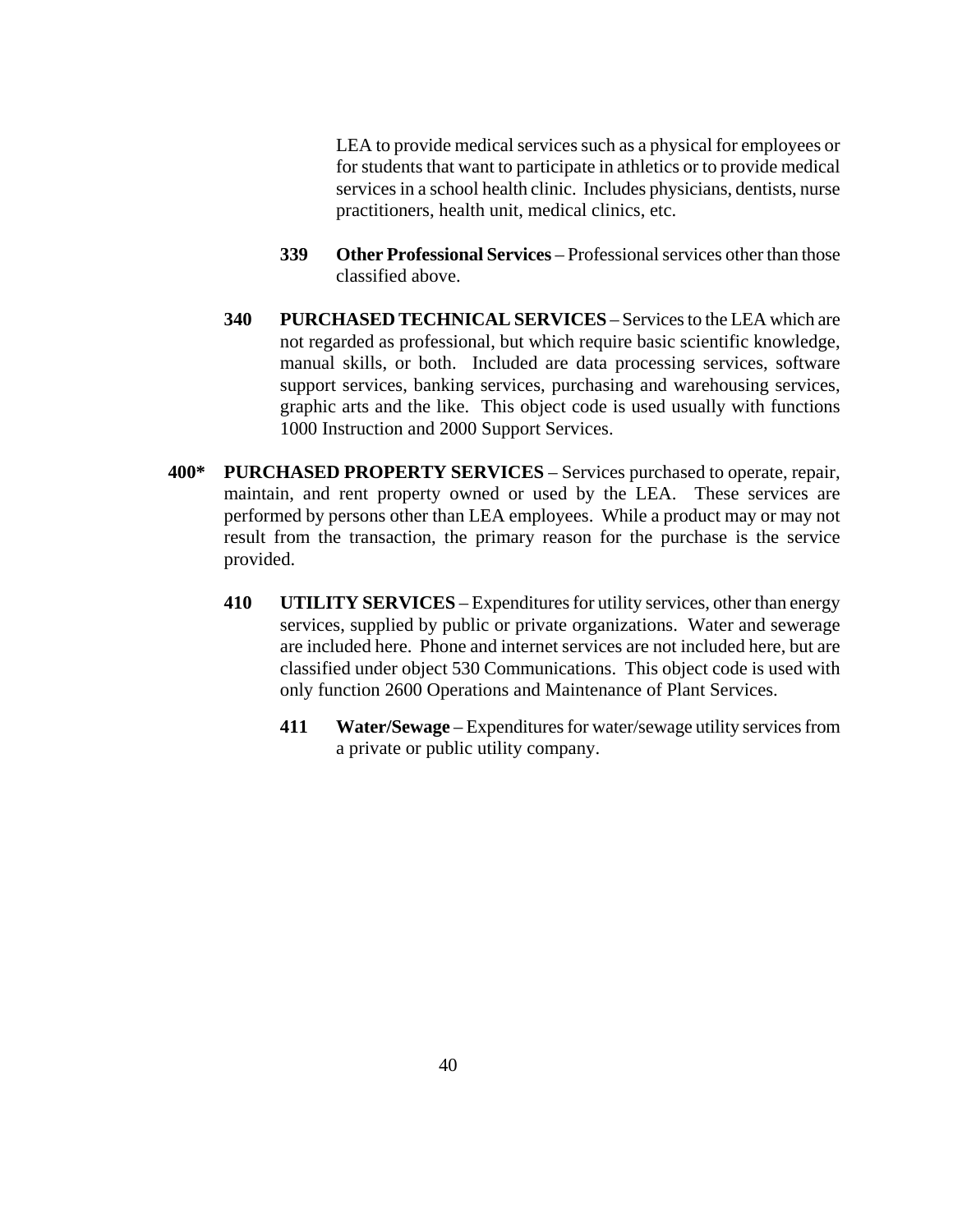- **420 CLEANING SERVICES** Services purchased to clean buildings (apart from services provided by LEA employees). This object code is used with only function 2600 Operations and Maintenance of Plant Services.
	- **421 Disposal Services** Expenditures for garbage pickup and handling not provided by LEA personnel.
	- **423 Custodial Services** Expenditures to an outside contractor for custodial services.
	- **424 Lawn Care** Expenditures for lawn and grounds upkeep, minor landscaping, nursery services and the like not provided by LEA personnel.
- **430 REPAIRS AND MAINTENANCE SERVICES** Expenditures for repairs and maintenance services not provided directly by LEA personnel. This expenditure includes contracts and agreements covering the upkeep of buildings, upkeep of equipment, including computers and related technology, and portable building relocation expenses. Costs for renovating and remodeling are not included here, but are classified under object 450 Construction Services.
- **440 RENTALS** Costs for renting or leasing land, buildings, equipment, and vehicles.
	- **441 Renting Land and Buildings** Expenditures for leasing or renting land and buildings for both temporary and long–range use by the LEA. This object code is used with function 2600 Operations and Maintenance of Plant Services or other appropriate programs.
	- **442 Rental of Equipment and Vehicles** Expenditures for leasing or renting equipment or vehicles for both temporary and long–range use by the LEA. This expenditure includes bus and other vehicle rental when operated by a local LEA, lease–purchase arrangements, and similar rental agreements. This object code is usually used with function 1000 Instruction or 2000 Support Services.
- **450\* CONSTRUCTION SERVICES** Expenditures for constructing, renovating and remodeling paid to contractors. This object code includes the installation of new phone lines or cable to provide internet access. This object is used only with function 4000 Facilities Acquisition and Construction Services.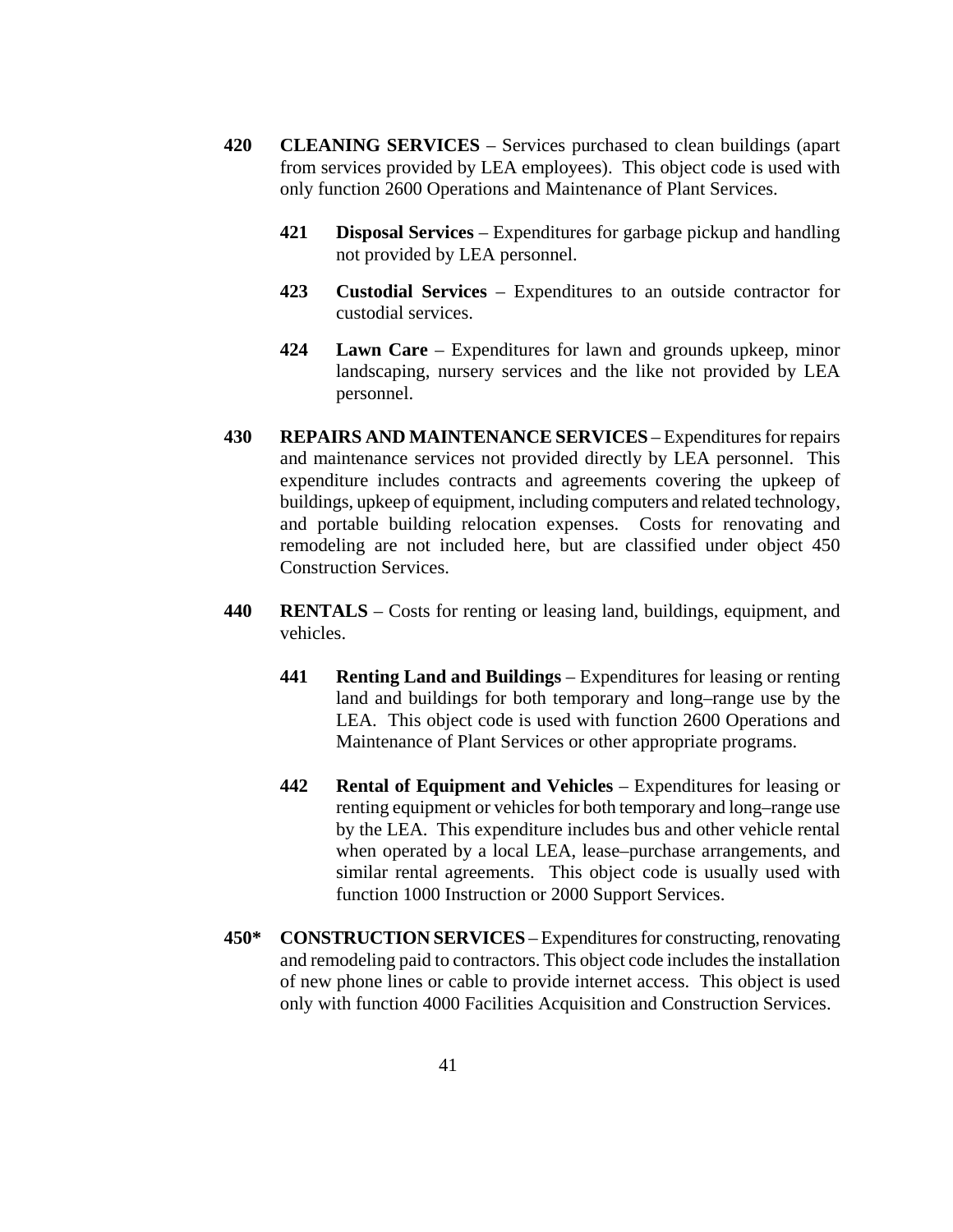- **490 OTHER PURCHASED PROPERTY SERVICES** Purchased property services that are not classified above. Costs for phone and internet services are not included here, but are included in object 530 Communications. This object code is used usually with function 2600 Operations and Maintenance of Plant Services.
- **500\* OTHER PURCHASED SERVICES** Amounts paid for services rendered by organizations or personnel not on the payroll of the LEA (separate from professional and technical services or property services). While a product may or may not result from the transaction, the primary reason for the purchase is the service provided.
	- **510 STUDENT TRANSPORTATION SERVICES** Expenditures for transporting children to and from school and other activities, including field trips. This object code is used only with function 2700 Student Transportation Services.
		- **511\* Student Transportation Purchased from Another LEA within the State** – Amounts paid to other LEAs within the state for transporting children to and from school and school–related events. Expenditures for the rental of buses that are operated by personnel on the LEA payroll are not recorded here, but under object code 442 Rental of Equipment and Vehicles.
		- **512\* Student Transportation Purchased from Another LEA Outside the State** – Payments to other LEAs outside the State for transporting children to and from school and school–related events.
		- **513 Payments in Lieu of Transportation** Payments to individuals who transport themselves or their own children or for reimbursement of transportation expenses on public carriers.
		- **519 Student Transportation Purchased from other Sources** Payments to persons or agencies other than LEAs for transporting children to and from school and school–related events, including field trips.
	- **520 INSURANCE (OTHER THAN EMPLOYEE BENEFITS)** Expenditures for all types of insurance coverage, including property, liability, and fidelity. Insurance for group health should be recorded under object 200 Employee Benefits.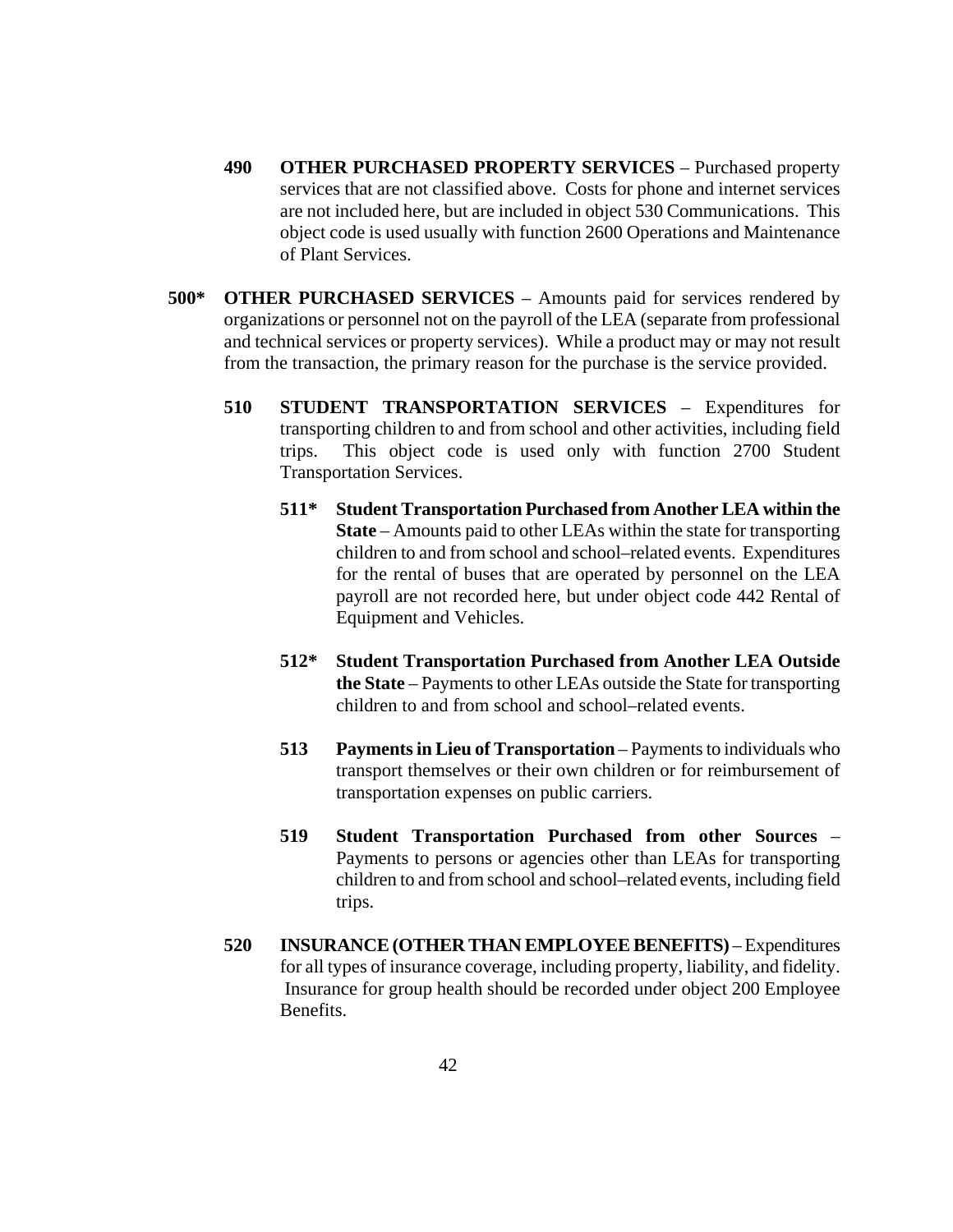- **521 Liability Insurance** Insurance that pays and renders service on behalf of the LEA for loss arising out of its responsibility, due to negligence, to others as imposed by law or assumed by contract.
- **522 Property Insurance** Insurance that indemnifies the LEA with an interest in physical property for its loss or the loss of its income producing ability.
- **523 Fleet Insurance** Insurance that protects the LEA against any physical damage to its vehicles, property damage, liability and/or other coverages.
- **524 Errors and Omissions Insurance** Professional liability insurance that protects the LEA against legal liability resulting from negligence, errors and omissions, and other aspects of rendering or failing to render professional service. It does not cover fraudulent, dishonest or criminal acts.
- **525 Faithful Performance Bonds** A bond that will reimburse the LEA for loss up to the amount of the bond, sustained by the LEA by reason of any dishonest act of an employee or employees covered by the bond.
- **529 Other Insurance** Payments for insurance other than those classified above.
- **530 COMMUNICATIONS (PHONE, INTERNET AND POSTAGE)**  Expenditures for services provided by persons or businesses to assist in transmitting and receiving messages or information. This category includes cell phone and voice communication services, telephone and voicemail; data communication services to establish or maintain computer-based communications, networking, and Internet services; video communications services to establish or maintain one-way or two-way video communications via satellite, cable, or other devices; postal communications services to establish or maintain postage machine rentals, postage, express delivery services, or couriers. Includes licenses and fees for services such as subscriptions to research materials over the Internet. Expenditures for software, both "downloaded" and "off-the-shelf" should be coded to object 615 or 735. (Usually used with functions 2200 Instructional Staff Services, 2300 General Administration, 2400 School Administration, 2500 Business Services, or 2600 Operations and Maintenance of Plant Services.)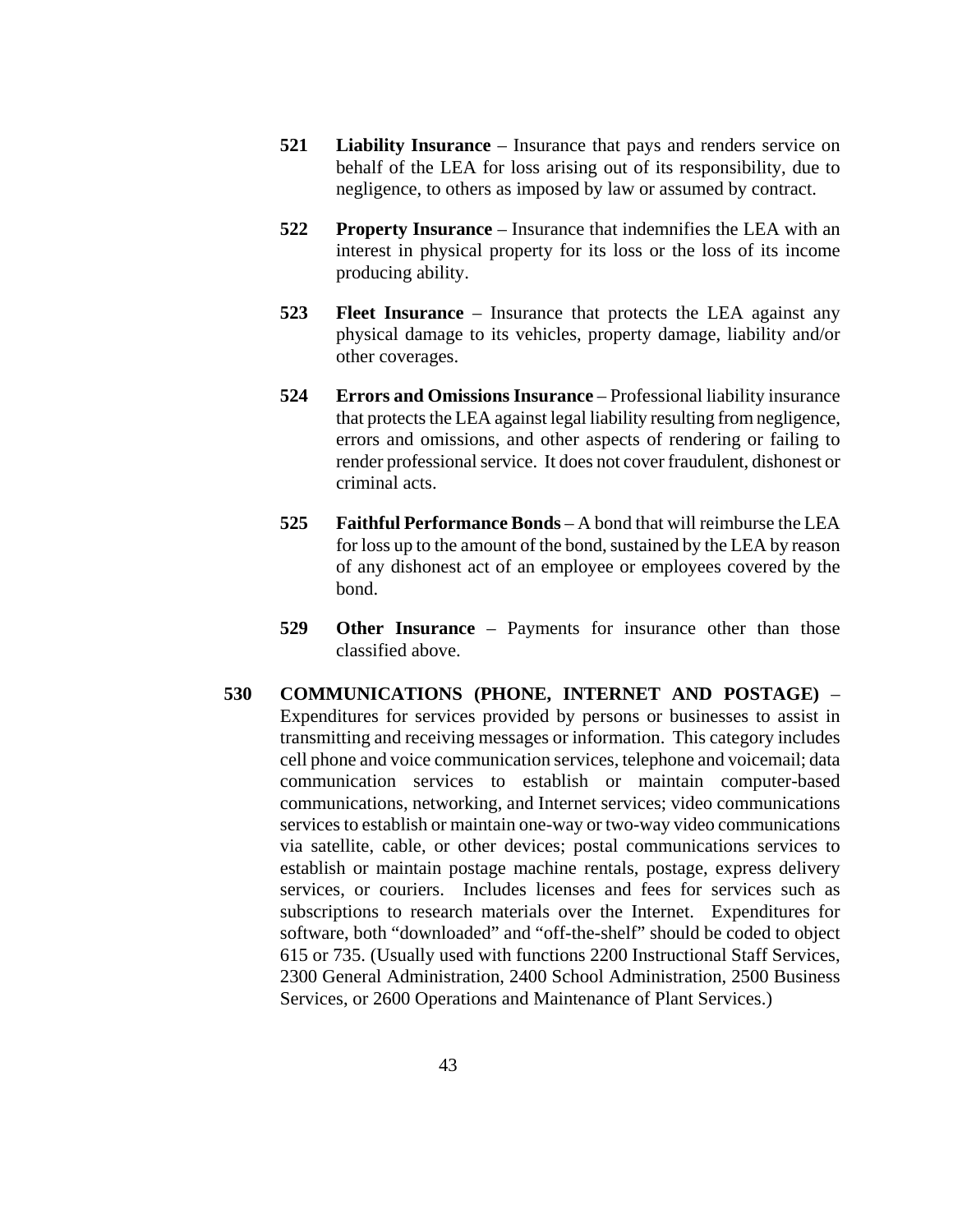- **540 ADVERTISING AND PUBLIC NOTICES** Expenditures for announcements in professional publications, newspapers or broadcasts over radio, television and the internet. These expenditures include advertising for such purposes as personnel recruitment, legal ads (i.e., Board minutes), new and used equipment, sale of property, etc. Costs for professional advertising or public relations services should be charged to object 330 Other Purchased Professional Services.
- **550 PRINTING AND BINDING** Expenditures for job printing and binding, usually according to specifications of the LEA. This expenditure includes designing and printing forms and posters, as well as printing and binding LEA publications. These payments are usually made to service providers outside of the LEA.
- **560 TUITION** Expenditures to reimburse other educational agencies for providing instructional services for students residing within the legal boundaries of the paying LEA including exam or certification fees required for admissions, course credit or certification and online course fees. This object code is used only with function 1000 Instruction.
	- **561\* Tuition to Other In-State LEA's** Tuition paid to other LEAs within the state.
	- **562\* Tuition to Other LEAs Outside the State** Tuition paid to other LEAs outside the state.
	- **563\* Tuition to Private Sources** Tuition paid to private schools.
	- **564\* Tuition to Educational Service Agencies other than an LEA within the State** – Tuition paid to educational service providers other than an LEA within the state. Includes providers such as a college or university, career and technical school, cosmetology school, or other specialized school that provides education or training for students to obtain course credits.
	- **565\* Tuition to Educational Service Agencies other than an LEA outside the State –** Tuition paid to educational service providers other than an LEA outside the state. Includes providers such as a college or university, career and technical school, cosmetology school, or other specialized school that provides education or training for students to obtain course credits.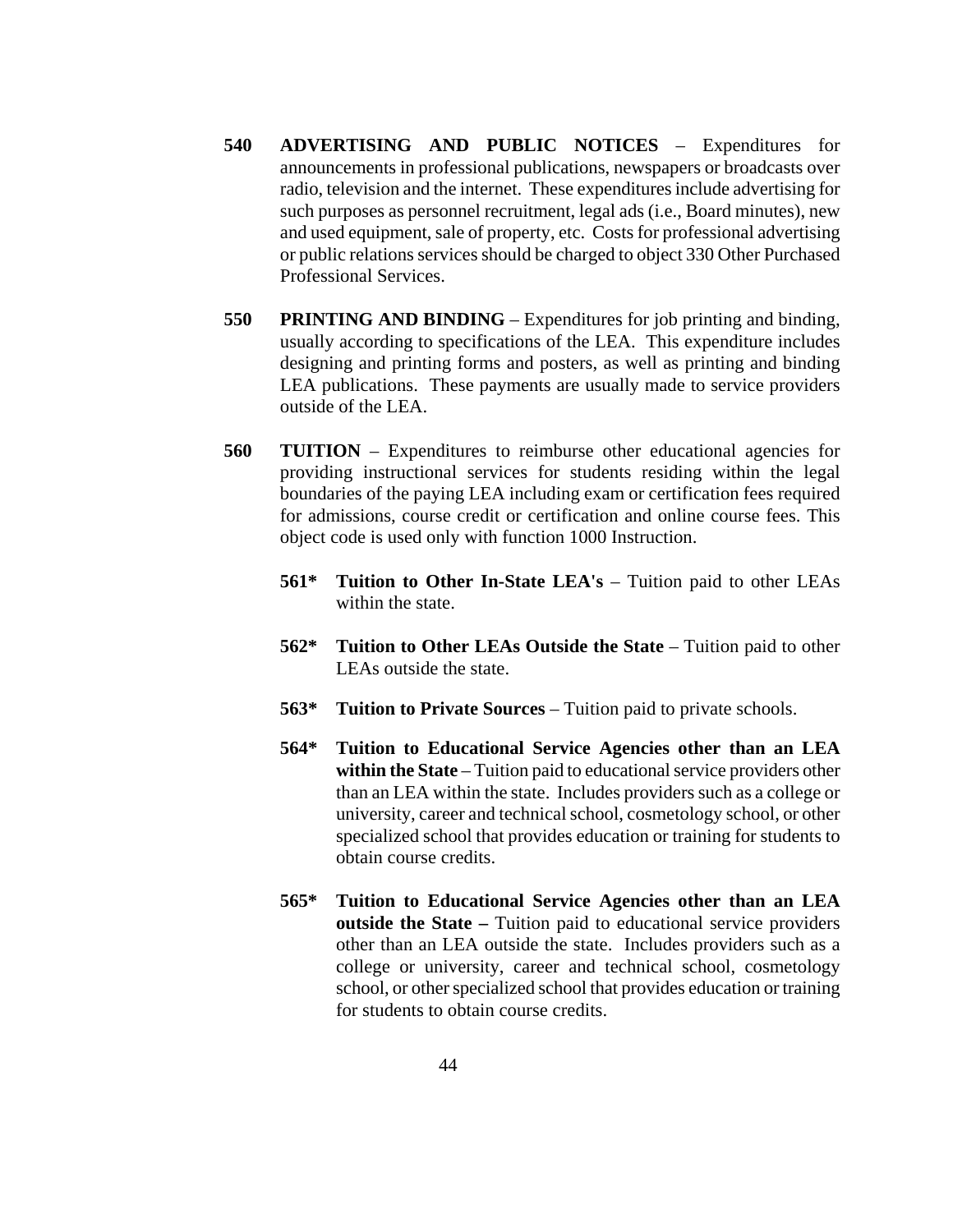- **566\* Tuition to Charter Schools –** Tuition paid to charter schools for services provided in accordance with the established charter for that school.
- **567\* Tuition to School Districts for Voucher Payments –** Tuition paid to school districts for students using a state or local voucher program.
- **569\* Other Tuition** Tuition paid to other governmental organizations as reimbursement for providing specialized instructional services to students residing within the boundaries of the paying LEA.
- **570 FOOD SERVICE MANAGEMENT** Expenditures for the operation of a local food service facility by other than employees of the LEA. Included are contracted services, such as food preparation, associated with the food service operation. Direct expenditures by the LEA for food, supplies, labor and equipment would be charged to the appropriate object codes. This object code is used only with function 3100 Food Service Operations.
- **580 TRAVEL** Expenditures for transportation, meals, hotel, registration fees, and other expenses associated with staff travel for the LEA according to district policy. Payments for per diem in lieu of reimbursements for subsistence (room and board) also are charged here. This object code is used with all functions except 5000 Other Sources of Funds.
	- **581 Mileage Allowance** A sum of money granted at stated intervals for travel expenses in lieu of reimbursement for actual travel expenses.
	- **582 Travel Expense Reimbursement** A sum of money paid for travel expenses at a specified amount per mile plus actual reimbursement for meals, hotel and other expenses including registration fees according to district policy.
	- **583 Operational Allowance** A sum of money granted to those individuals at stated intervals for the operation and maintenance of a vehicle.
- **590 MISCELLANEOUS PURCHASED SERVICES** Expenditures for purchased services not otherwise classified in the 300 Purchased Professional and Technical Services, 400 Purchased Property Services, or 500 Other Purchased Services series of objects. This object code is used with all functions, except 5000 Other Sources of Funds.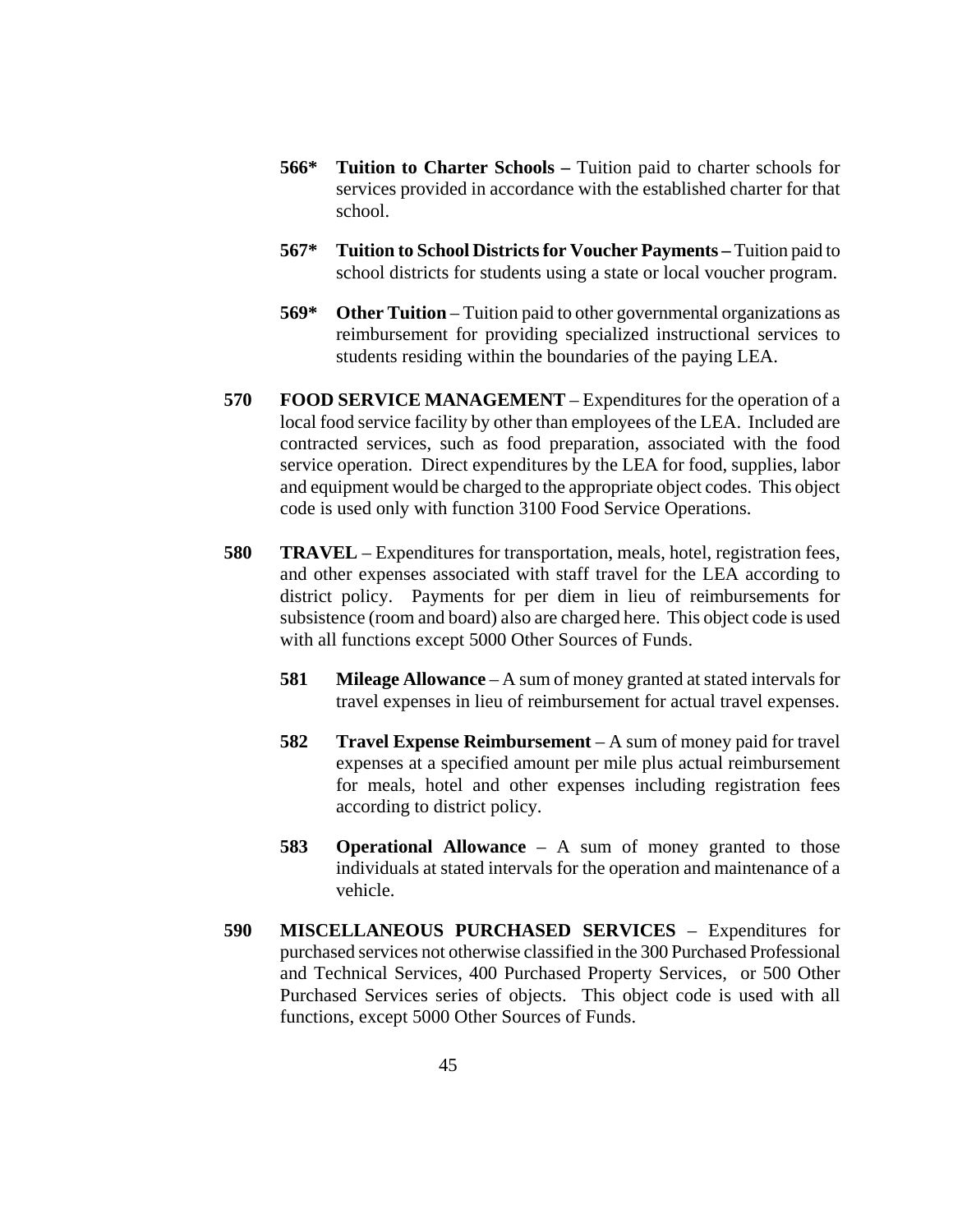- **595 INTERAGENCY PURCHASED SERVICES –** Any inter-district payments other than tuition or transportation should be classified here. This code identifies other payments for services made between a school district and other governmental entities. (Used primarily with function 2000.)
	- **596\* Services Purchased from Another LEA within the State**  Payments to another LEA within the state for services rendered, other than tuition and transportation fees. Examples of such services are data processing, purchasing, nursing and guidance. When a question arises as to whether to code such payments to the 300 series of object code, purchased professional and technical services, or to this code, 596 should be used so that all inter–district payments can be eliminated when consolidating reports from multiple LEA's at state and federal levels. This code is used only with function 2000 Support Services.
	- **597\* Services Purchased from Another LEA outside the State** Payments to another LEA outside the state for services rendered, other than tuition and transportation fees. Examples of such services are data processing, purchasing, nursing and guidance. When a question arises as to whether to code such payments to the 300 series of object codes or to this code, 597 Services Purchased from Another LEA within the State should be used so that all inter–district payments can be eliminated when consolidating reports at the federal level. This object code is used with only function 2000 Support Services.
- **600\* SUPPLIES** Amounts paid for items that are consumed, worn out, or deteriorated through use; or for items that lose their identity through fabrication or incorporation into different or more complex units or substances. Refer to the criteria for distinguishing between a supply and an equipment item.
	- **610 MATERIALS AND SUPPLIES** –- Expenditures for all supplies (other than those listed below) for the operation of an LEA, including freight and cartage. A more thorough classification of supply expenditures is achieved by identifying the object with the function: for example, audiovisual supplies or classroom teaching supplies. This object code is used with all functions, except 5000 Sources of Funds.
	- **615 SUPPLIES – TECHNOLOGY RELATED** Technology-related supplies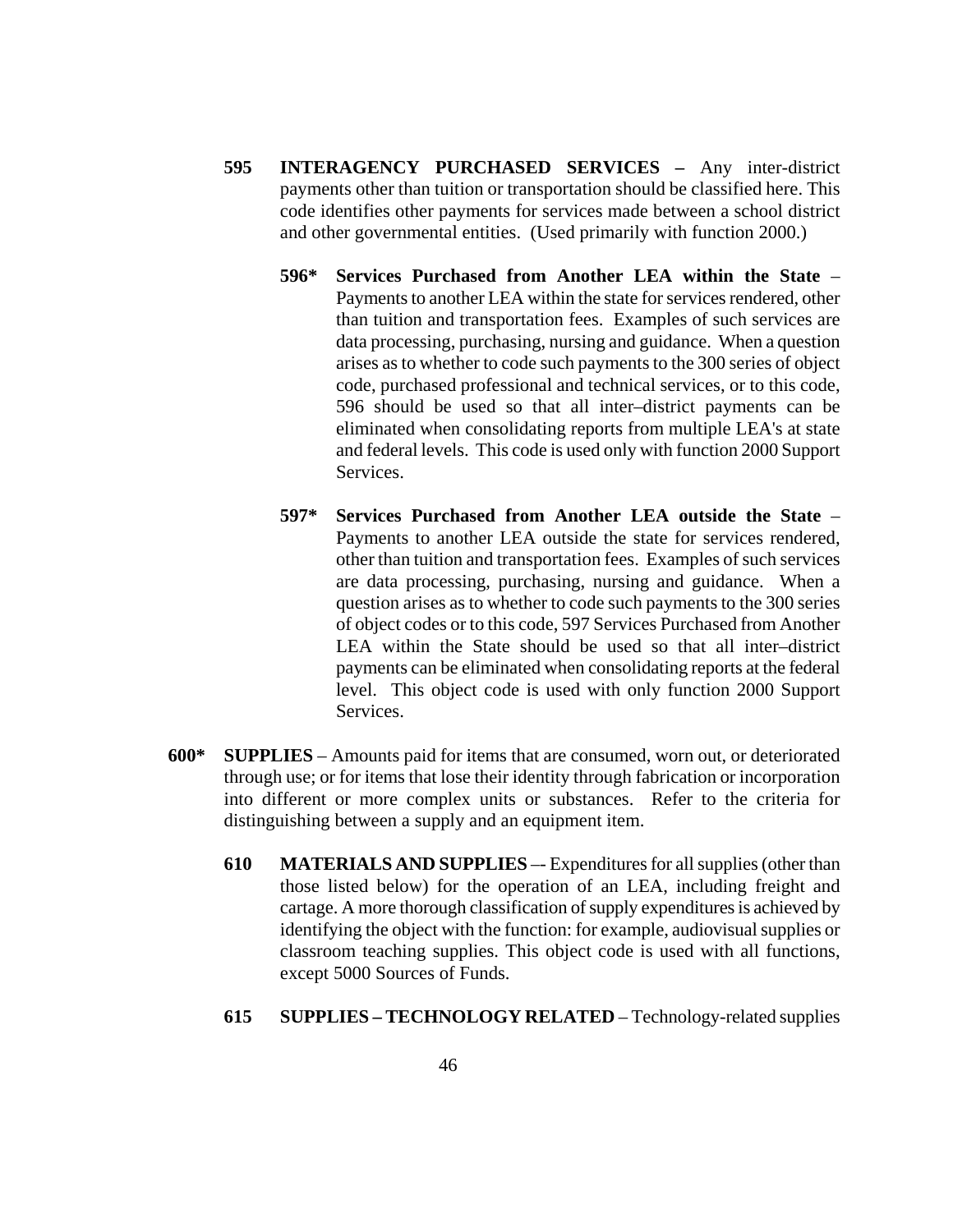include supplies that are typically used in conjunction with technologyrelated hardware or software. Some examples are CDs, monitor stands, ink cartridges and storage media. Equipment that has a cost lower than the school district's capitalization threshold should be coded here. Equipment that has a cost higher than the school district's capitalization threshold should be coded to object 734. Software with a unit cost greater than the district's capitalization threshold should be coded to object 735.

- **620 ENERGY** Expenditures for energy − including gas, oil, coal, gasoline, and services received from public or private utility companies.
	- **621 Natural Gas** Expenditures for gas utility services from a private or public utility company. This object code is used with functions 2600 Operations and Maintenance of Plant Services, and 3100 Food Services Operations.
	- **622 Electricity** Expenditures for electric utility services from a private or public utility company. This object code is used usually with functions 2600 Operations and Maintenance of Plant Services and 3100 Food Services Operations.
	- **626 Fuel** Expenditures for gasoline and diesel purchased in bulk or periodically from a gasoline service station. This object code is used usually with functions 2600 Operations and Maintenance of Plant Services and 2700 Student Transportation Services.
	- **629 Other** Expenditures for energy that cannot be classified in one of the foregoing categories.
- **630 FOOD** Expenditures for food used in the school food service program. This object code is used only with function 3100 Food Services Operations. Food used in instructional programs is charged under object code 610 Materials and Supplies.
	- **631 Purchased Food** Food that is purchased from vendors rather than food received from the U.S. Department of Agriculture.
	- **632 Commodities** Food that is passed through the State Department of Agriculture from the U.S. Department of Agriculture.
- **640 BOOKS AND PERIODICALS** Expenditures for books, textbooks and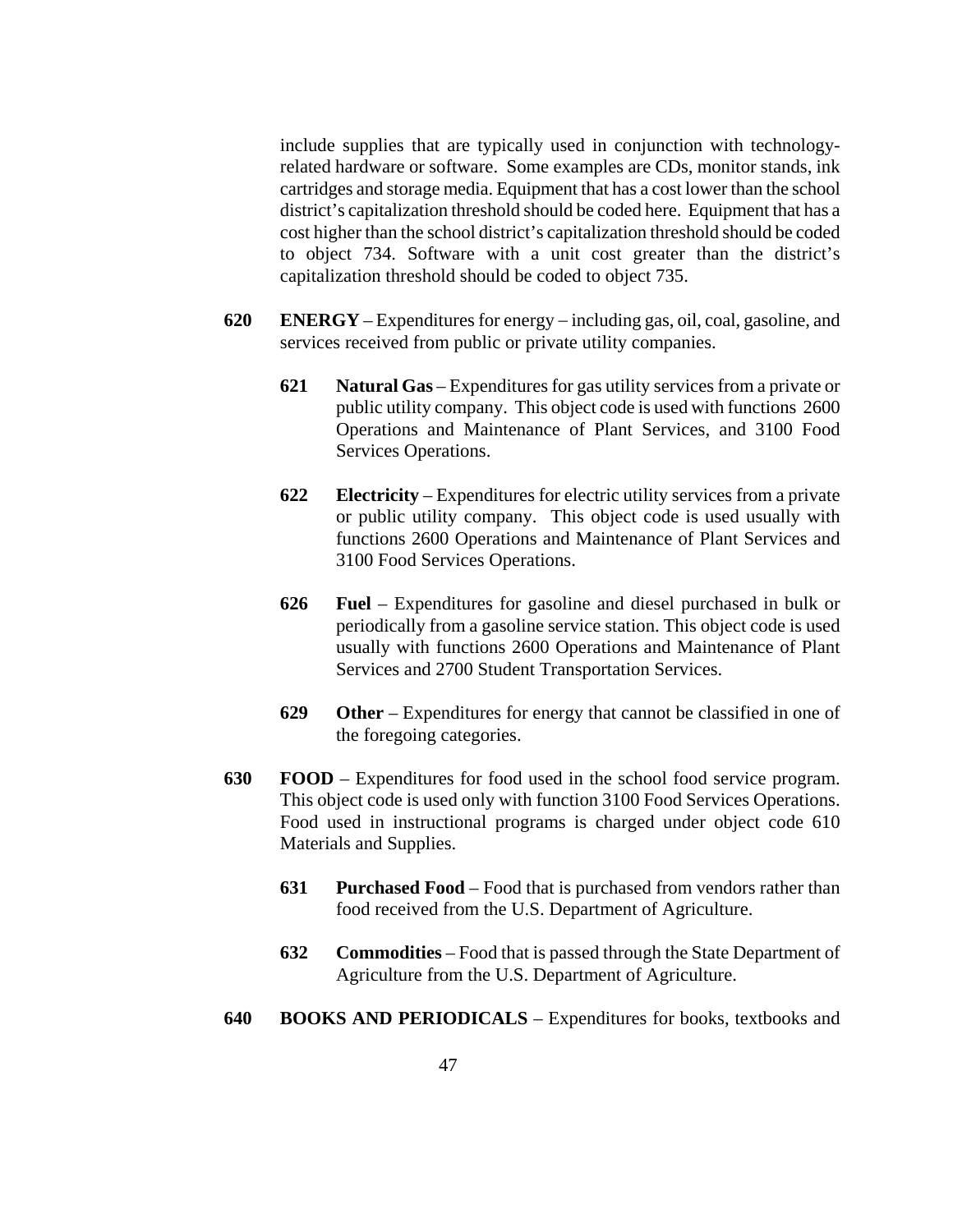periodicals prescribed and available for general use, including reference books. This category includes the cost of workbooks, textbook binding or repairs, as well as textbooks that are purchased to be resold or rented. Also recorded here are the costs of binding or other repairs to school library books. This object code is used with all functions, except 5000 Other Use of Funds.

- **641 Library Books** A collection of books systematically arranged for reading or reference.
- **642 Textbooks** Books giving instructions in the principles of a subject of study or any book used as the basis or partial basis of a course of study.
- **643 Workbooks** Booksfor the use of students. They contain questions and exercises based on a textbook or course of study.
- **644 Periodicals** Publications appearing at regular intervals of more than one day, as a weekly magazine.
- **700\* PROPERTY** Expenditures for acquiring capital assets, including land or existing buildings; improvements of grounds; initial equipment; additional equipment; and replacement of equipment. (Primarily reported in Table III of the AFR)
	- **710\* LAND AND IMPROVEMENTS** Expenditures for the purchase of land and the improvements thereon. Purchases of air rights, mineral rights and the like are included here. Also included are special assessments against the LEA for capital improvements, such as streets, curbs and drains. Not included here, but generally charged to object codes 450 Construction Services or 340 Purchased Technical Services, as appropriate, are expenditures for improving sites and adjacent ways after acquisition by the LEA. This object code is used only with functions 4100 Site Acquisition Services and 4200 Site Improvement Services.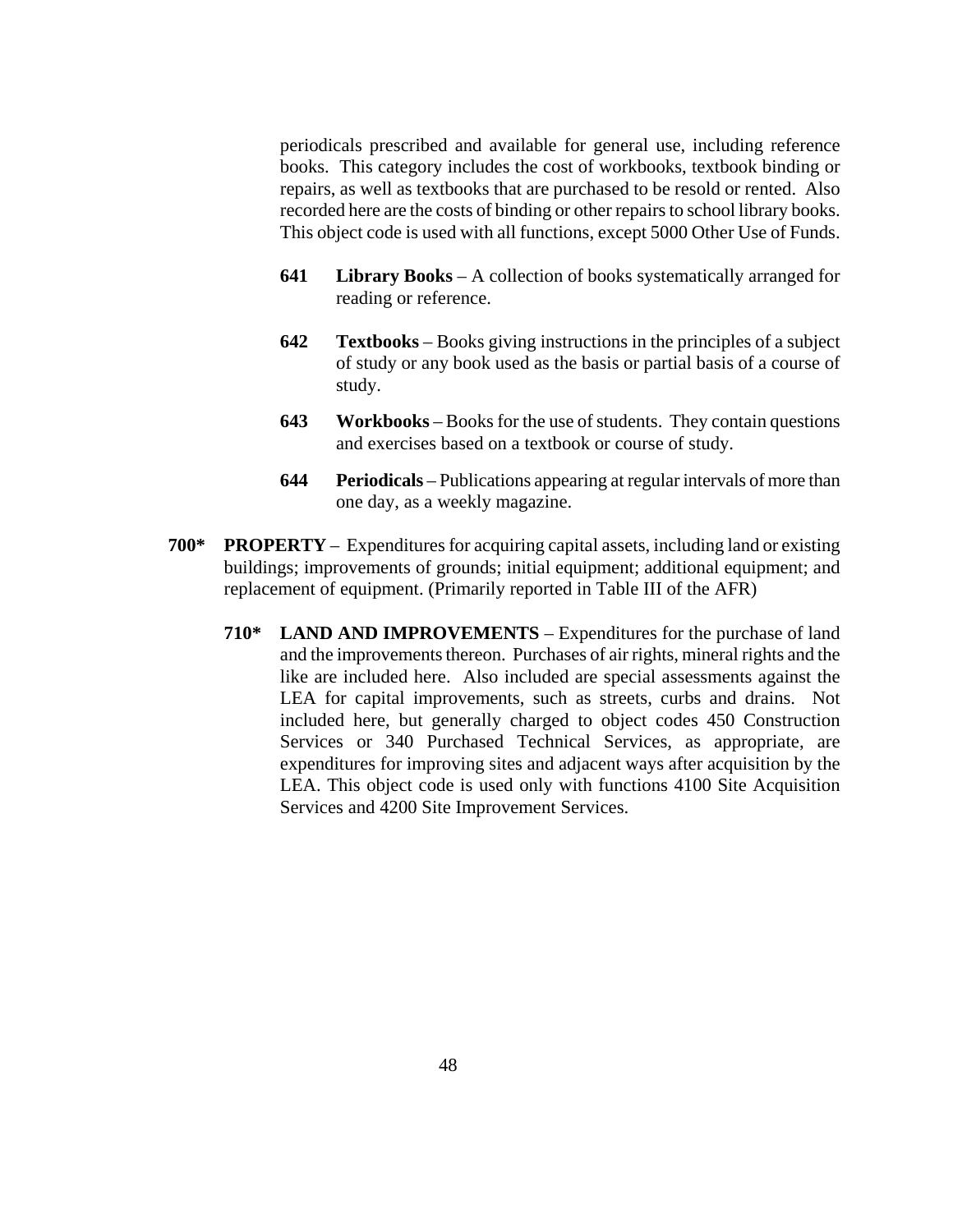- **720\* BUILDINGS** Expenditures for acquiring existing buildings. Included are expenditures for installment or lease payments (except interest) that have a terminal date and that result in the acquisition of buildings, except payments to public school–housing authorities or similar agencies. This object code is used only with function 4500 Building Acquisition and Construction Services. Expenditures for the contracted construction of buildings, for major permanent structural alterations, and for the initial or additional installation of heating and ventilating systems, fire protection systems, and other service systems in existing buildings are recorded under object code 450 Construction Services. Buildings built and alterations performed by the LEAs own staff are charged to object code 100 Salaries, 200 Employee Benefits, 610 Materials and Supplies, and 730 Equipment, as appropriate.
- **730\* EQUIPMENT** Expenditures for initial, additional, and replacement items of equipment, such as machinery, furniture and fixtures, computers and vehicles. Refer to the criteria for distinguishing between a supply and an equipment item.
	- **731 Machinery** Expenditures for equipment usually composed of a complex combination of parts (excluding vehicles). An example would be a lathe, drill press, or printing press.
	- **732 Vehicles** Expenditures for equipment used to transport persons or objects. Examples are automobiles, trucks, buses, station wagons, and vans.
	- **733 Furniture and Fixtures** Expenditures for equipment used for sitting; as a support for writing and work activities; and as storage space for material items. This object code is used with all functions, except 5000 Other Use of Funds.
	- **734 Technology Related Hardware** Expenditures for technologyrelated equipment and technology infrastructure. These costs include those associated with the purchase of network equipment, servers, PCs, printers, other peripherals, and devices. Equipment that has a cost lower than the school district's capitalization threshold should be coded to supplies. (Used with all functions, but primarily used with 2840)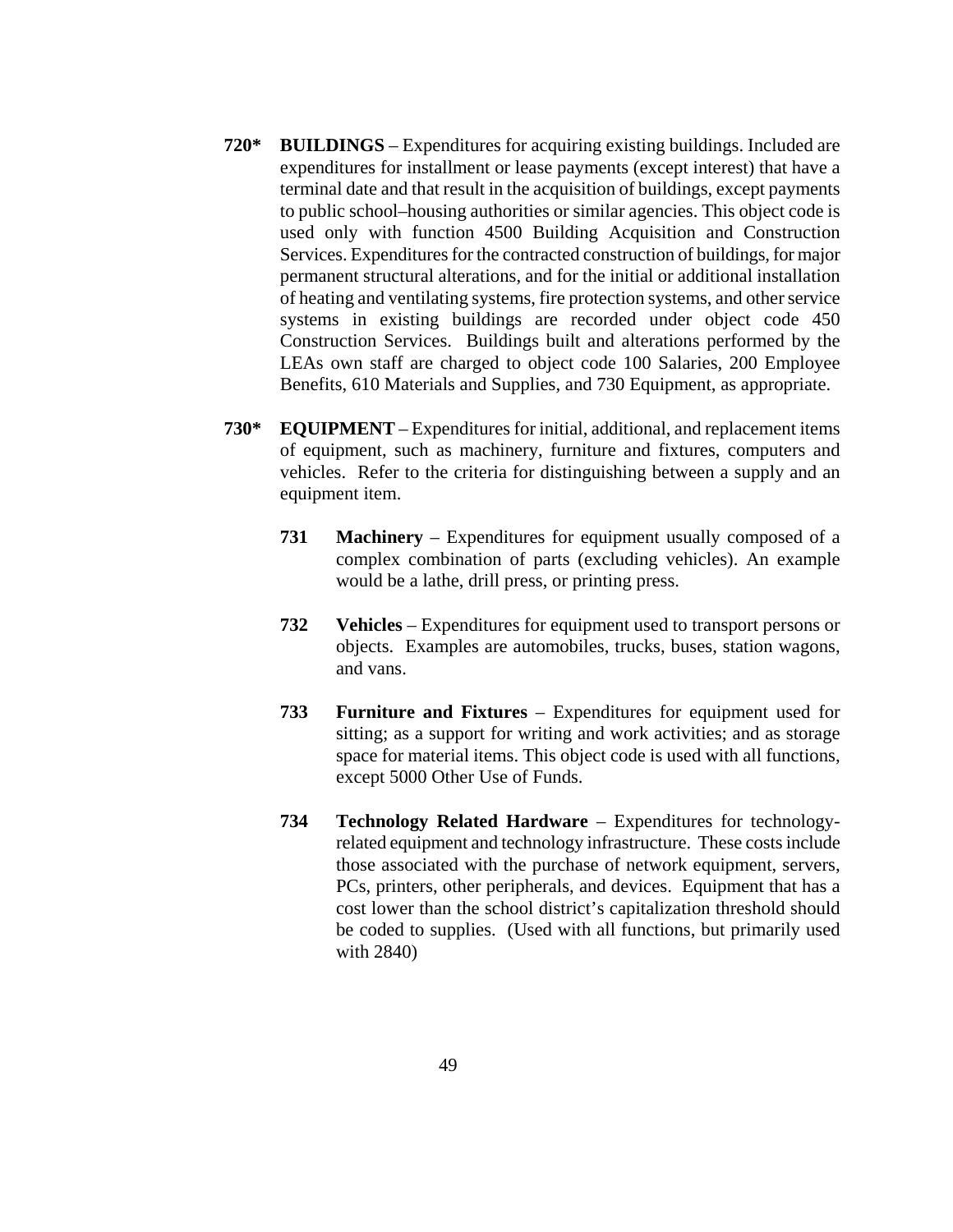- **735 Technology Software** Expenditures for purchased software used for educational or administrative purposes that exceed the capitalization threshold of \$5,000. Purchases of multi-year software licenses should be considered on a per-year cost when applying this threshold. Software costs that are below the district's capitalization threshold should be coded to supplies (object 615). (Used with all functions, but primarily used with 2840)
- **739 Other Equipment** Expenditures for all other equipment not classified elsewhere in the 730 Equipment.
- **740 DEPRECIATION** The portion of the cost of a capital asset that is charged as an expense during a particular period. In accounting for depreciation, the cost of a capital asset, less any salvage value, is apportioned over the estimated service life of such an asset, and each period is charged with a portion of such cost. Through this process, the cost of the asset is ultimately charged off as an expense.
- **750 INTANGIBLE ASSETS** Expenditures for acquiring intangible assets. Intangible assets include easements (the right to use land for a specific purpose), land use rights, patents, and trademarks. (Computer software exceeding the capitalization threshold should be coded to object 735 Technology Software.)
- **760\* INFRASTRUCTURE** Expenditures for purchased infrastructure assets by the school district. These items include water/sewer systems, roads, bridges, and other assets that have significantly longer useful lives than other capital assets. (Used with functions 4000 only, but primarily used with functions 4200 and 4700)
- **800 DEBT SERVICE AND MISCELLANEOUS** Amounts paid for goods and services not otherwise classified above.
	- **810\* DUES AND FEES** Expenditures or assessments for membership in professional or other organizations or payments to a paying agent for services rendered. (Used with functions 1000 Instruction and 2000 Support Services)
	- **820 JUDGMENTS AGAINST THE LEA** Expenditures from current funds for all judgments (except as indicated below) against the LEA that are not covered by liability insurance, but are of a type that might have been covered by insurance. Only amounts paid as the result of court decisions are recorded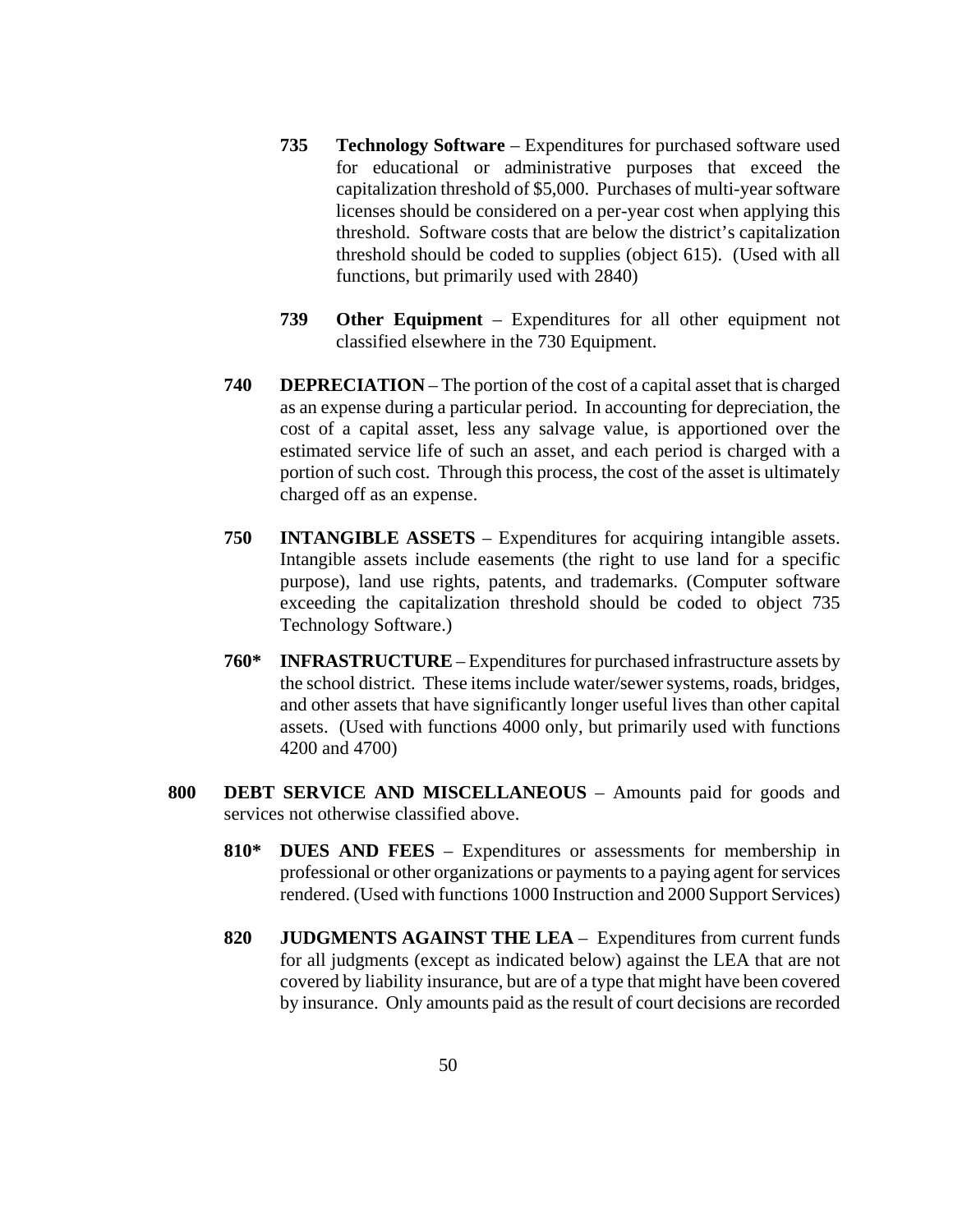here. Judgments against the LEA resulting from failure to pay bills or debt service are recorded under the appropriate expenditure accounts, as though the bills or debt service had been paid when due. This object code is used with function 2300 General Administration

- **830 DEBT-RELATED EXPENDITURES/EXPENSES** Expenditures for interest on bonds or notes. (Used with function 2500 Business Services and 5100 Debt Service)
	- **831\* Redemption of Principal** Expenditures to retire bonds (including current and advance refunding) and long-term loans. (Used only with function 5100)
	- **832 \* Interest** Expenditures for interest on bonds or notes, including lease purchase arrangements. (Used only with function 5100)
	- **833 Bond Issuance and Other Debt-Related Costs –** Expenses in connection with bond and other debt issuance costs, including leasepurchase debt issuance costs. Include both amortized and unamortized costs. Included are amortized deferred gain and loss amounts in connection with the defeasance of bonds. This code is used in proprietary and fiduciary funds only, as well as in the government-wide financial statements. (Used only with function 5100.)
	- **834 Amortization of Premium and Discount on Issuance of Bonds** Expenses amortized as debt premium and/or discount in connection with the issuance of debt. This account is used in proprietary and fiduciary funds only.
	- **835 Interest on Short-Term Debt** Expenditure for interest on shortterm debt or anticipation notes. (Used only with function 2510 Fiscal Services.)
- **890 MISCELLANEOUS EXPENDITURES** Amounts expended for goods or services not properly classified in one of the objects included above.
- **895 MISCELLANEOUS NON-PUBLIC EXPENDITURES** Amounts expended for goods or services for non-public employees not properly classified in one of the objects included above.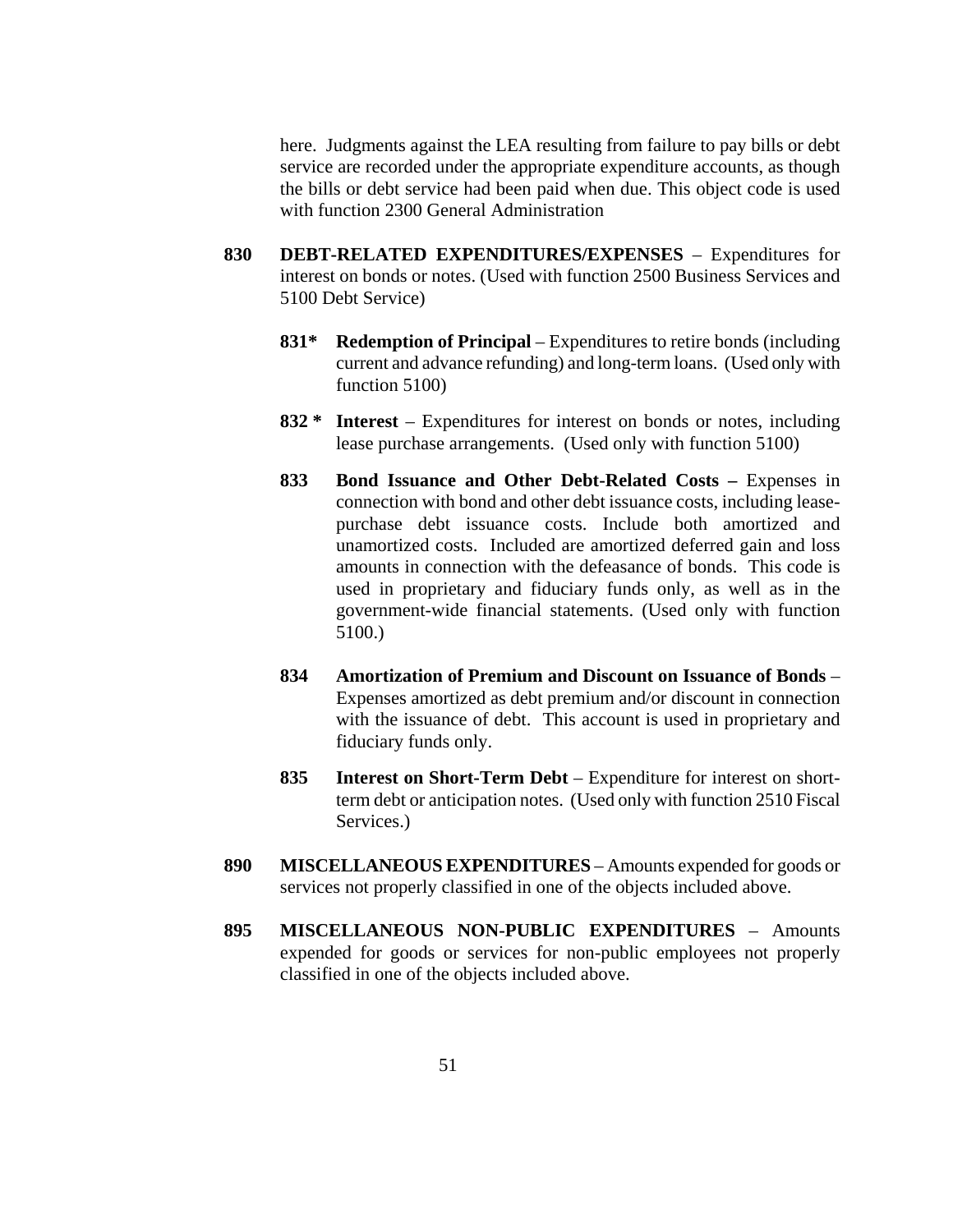- **900 OTHER USES OF FUNDS** This series of object codes is used to classify transactions that are not properly recorded as expenditures to the LEA, but require control and reporting by the school district.
	- **915 PAYMENTS TO ESCROW AGENTS FOR DEFEASANCE OF DEBT –** Funds transferred to an escrow agent to be held in trust for the repayment of refinanced bonds. (Use only with function 5100)
	- **925 DISCOUNT ON ISSUANCE OF BONDS** Proceeds from that portion of the sale of bonds below their par value. The discount represents an adjustment of the interest rate and will be amortized using expenditure object account 834. (Object 925 should only be used with function 5100.)
	- **930 INTERFUND TRANSACTIONS** Transactions between funds that should not be classified as an expenditure. This object code is used with all functions.
		- **931 Residual Fund Transfers** Nonrecurring or non-routine transfers between funds: for example, the transfer of residual balances of discontinued funds to the General Fund or Debt Service Fund.
		- **932 Operating Transfers Out** Transactions that withdraw money from one fund to another without recourse: for example, legally authorized transfers from a fund receiving revenue to the fund through which the resources are to be expended.
		- **933 Indirect Costs** The transfer of funds from Federal, state or local grant programs (according to grant regulations) to the General Fund for those indirect costs that are not readily identifiable, but are, nevertheless, incurred for the joint benefit of those activities and other activities and programs of the organization.
- **940 LOCAL REVENUE TRANSFERS OUT**  The transfer of local revenue to another LEA as required through the Minimum Foundation Program (MFP). Typically used to record a local revenue transfer to a charter school from the district of prior jurisdiction.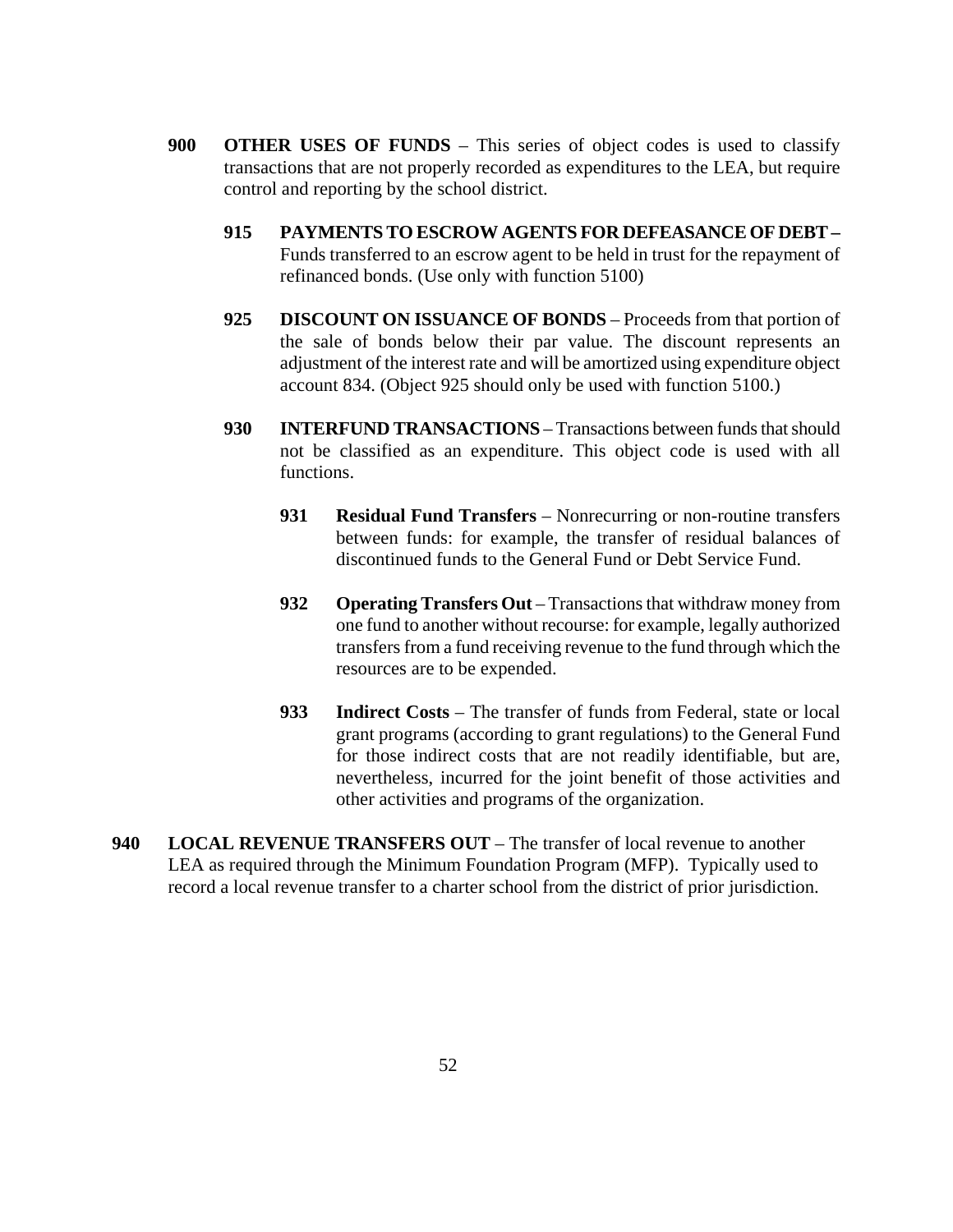## **CLASSIFICATION OF EXPENDITURES AND OTHER USES OF FUNDS**

## **FUNCTION CODES** (Function codes necessary for reporting to the National Center for Education Statistics are marked with an asterisk.)

The function describes the activity for which a service or material object is acquired. The functions of an LEA are classified into five broad areas: Instruction, Support Services, Operation of Non– Instructional Services, Facilities Acquisition and Construction, and Debt Service/Other Outlays. Functions are further broken down into subfunctions and areas of responsibility.

- **1000\* INSTRUCTION** Activities dealing directly with the interaction between teachers and students. Teaching may be provided for students in a school classroom, in another location such as a home or hospital, and in other learning situations such as those involving co–curricular activities. It may also be provided through some other approved medium, such as television, radio, computer, internet, multimedia telephone, and correspondence, that is delivered inside or outside the classroom or in other teacher-student settings. Included here are the activities of aides or classroom assistants of any type (clerks, graders, teaching machines, etc.) who assist in the instructional process. If proration of expenditures is not possible for department chairpersons who also teach, include department chairpersons who also teach in instruction. Full-time department chairperson's expenditures should be included only in function 2490. Functions and subfunctions must be used with the appropriate fund type to properly identify the expenditure activity.
	- **1100 REGULAR PROGRAMS** Elementary and Secondary Activities that provide students in grades K–12 with learning experiences to prepare them for activities as citizens, family members, and non–career and technical workers. .
		- **1105 Kindergarten** The activities associated with children for the year immediately preceding the first grade. (Pre-kindergarten programs should be included in function 1530.)
		- **1110 Elementary** The activities associated with children from first grade through and including the eighth grade.
		- **1130 Secondary** The activities associated with children from the ninth grade through and including the twelfth grade.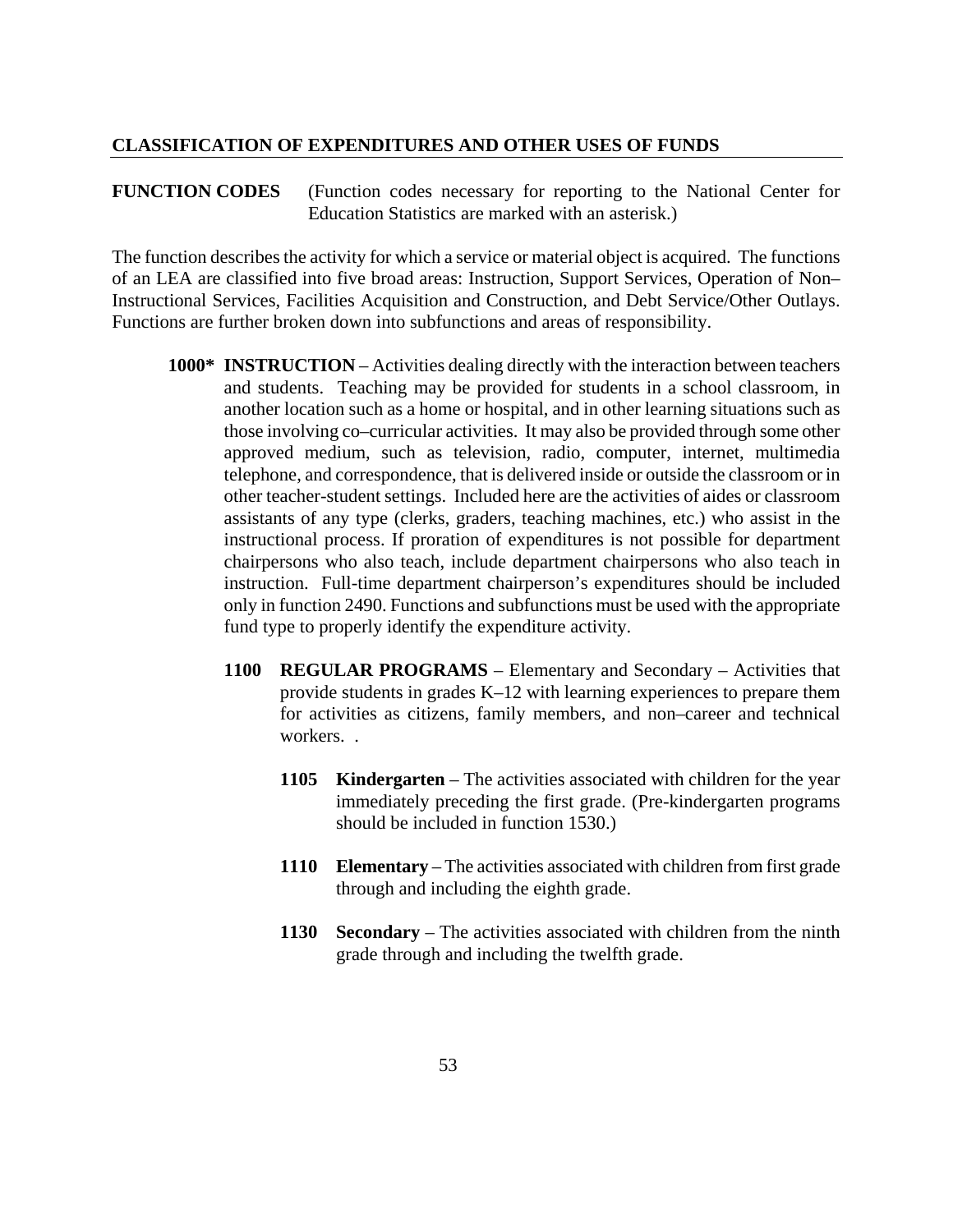- **1200 SPECIAL EDUCATION PROGRAMS** specially designed instruction to meet the unique needs and abilities of disabled or gifted children during regular school day, extended day, and summer school.
	- **1210 Special Education** Specifically designed instruction provided at no cost to the parents that meets the unique needs of a student with a disability. Special education includes instruction in the classroom, in the home, in hospitals, institutions and other settings, physical education, travel training and career and technical education.
		- **1211 Special Education: Classroom Teacher** Provides instruction to students with disabilities in a core academic subject or non-core subjects.
		- **1212 Special Education: Inclusion Classroom Teacher** Provides direct assistance to students with disabilities (e.g., interventions, reinforcement of content provided in the general education and/or segregated settings) , but the students with disabilities receive their instruction on core academic subjects from a NCLB highly qualified general education teacher.
		- **1213 Special Education: Paraprofessional Training Unit Teacher** – Provides instruction to students with disabilities with the support of two or more paraeducators based on the number of students in the class.
		- **1214 Special Education: Adaptive Physical Education Teacher** – Provides students' fitness, gross motor, and perceptual motor activities so that students can reach their fullest potential through physical activity.
		- **1215 Special Education: Work Study Coordinator/Job Coach** Serves as an employment training specialist in the educational setting and is responsible for planning and conducting special education work and study programs for students with disabilities who are transitioning into the work force. Job coaches specialize in helping workers with disabilities perform the tasks of their jobs successfully, including providing intensive monitoring, training, assessment, and support workers with special needs and facilitating healthy working relationships between management and co-workers.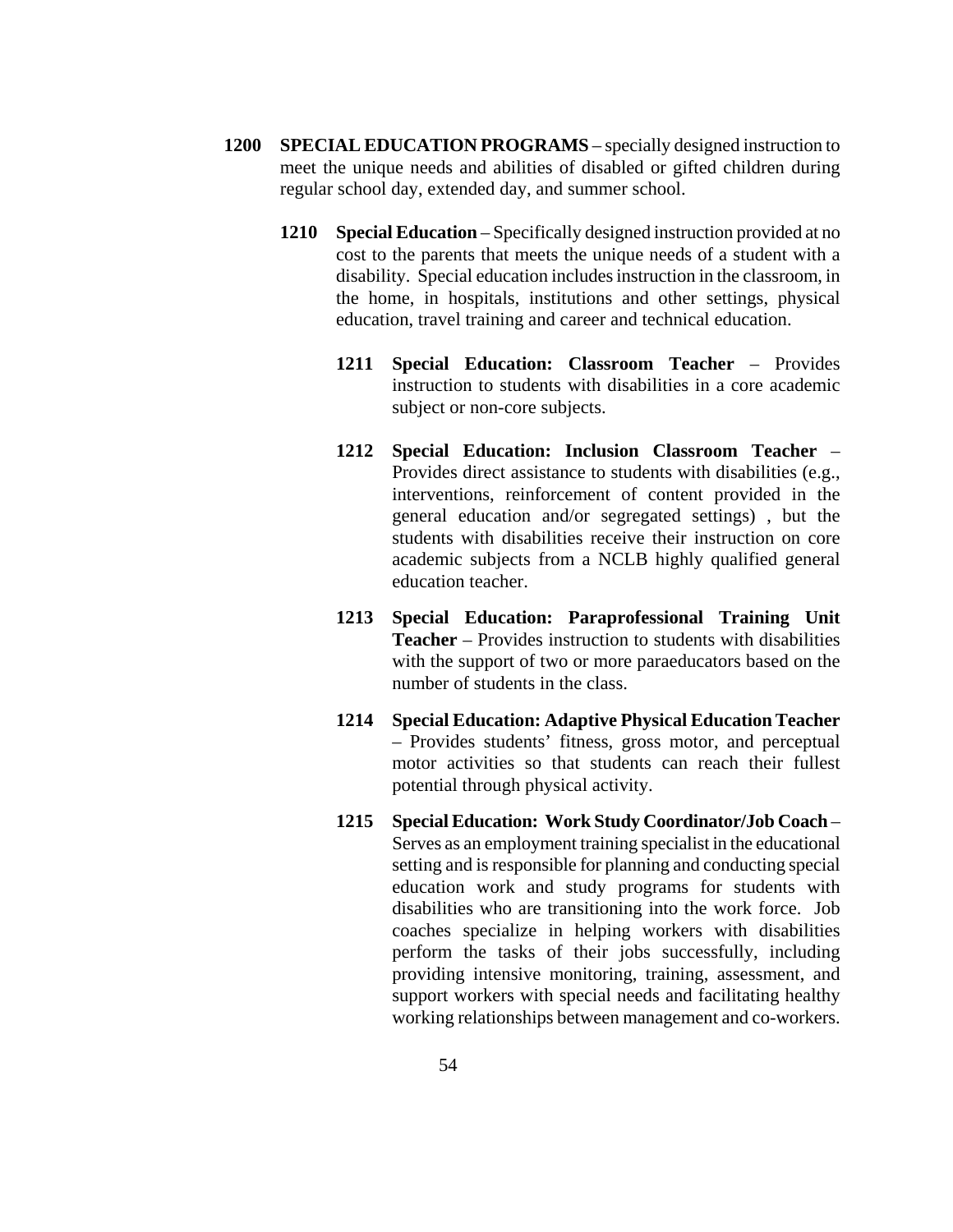- **1216 Special Education: Pre-School Classroom Teacher**  Provides pre-school activities and instruction to students with disabilities.
- **1220 Gifted and Talented** Students, children, or youth who give evidence of high achievement capability in areas such as intellectual, creative, artistic, or leadership capacity, or in specific academic fields, and who need services or activities not ordinarily provided by the school in order to fully develop those capabilities.
- **1300 CAREER AND TECHNICAL EDUCATION PROGRAMS** Activities that provide students with the opportunity to develop the knowledge, skills and attitudes needed for employment in an occupational area.
	- **1310 Agriculture** Activities that enable students to acquire the background, knowledge, and skills necessary to enter a wide range of agriculturally related occupations.
	- **1340 Family and Consumer Sciences** Activities that enable students to acquire knowledge and develop understanding, attitudes, and skills relevant to personal, home, and family life, and to emerging related occupations.
	- **1350 Trade and Industry** Activities that develop students' understanding about all aspects of industry and technology. These aspects include experimenting, designing, constructing, and evaluating; using tools, machines, materials; and using processes that may help individuals make informed and meaningful occupational choices, or that may prepare them to enter advanced trade and industrial or technical educational programs.
	- **1360 Business and Administration** Activities that prepare students for careers in business-related areas, such as administrative support, accounting, management and supervision.
	- **1370 Health Science** Activities that enable students to acquire the background, knowledge, and skills necessary for careers in healthrelated fields, such as nursing, pharmacy and emergency care.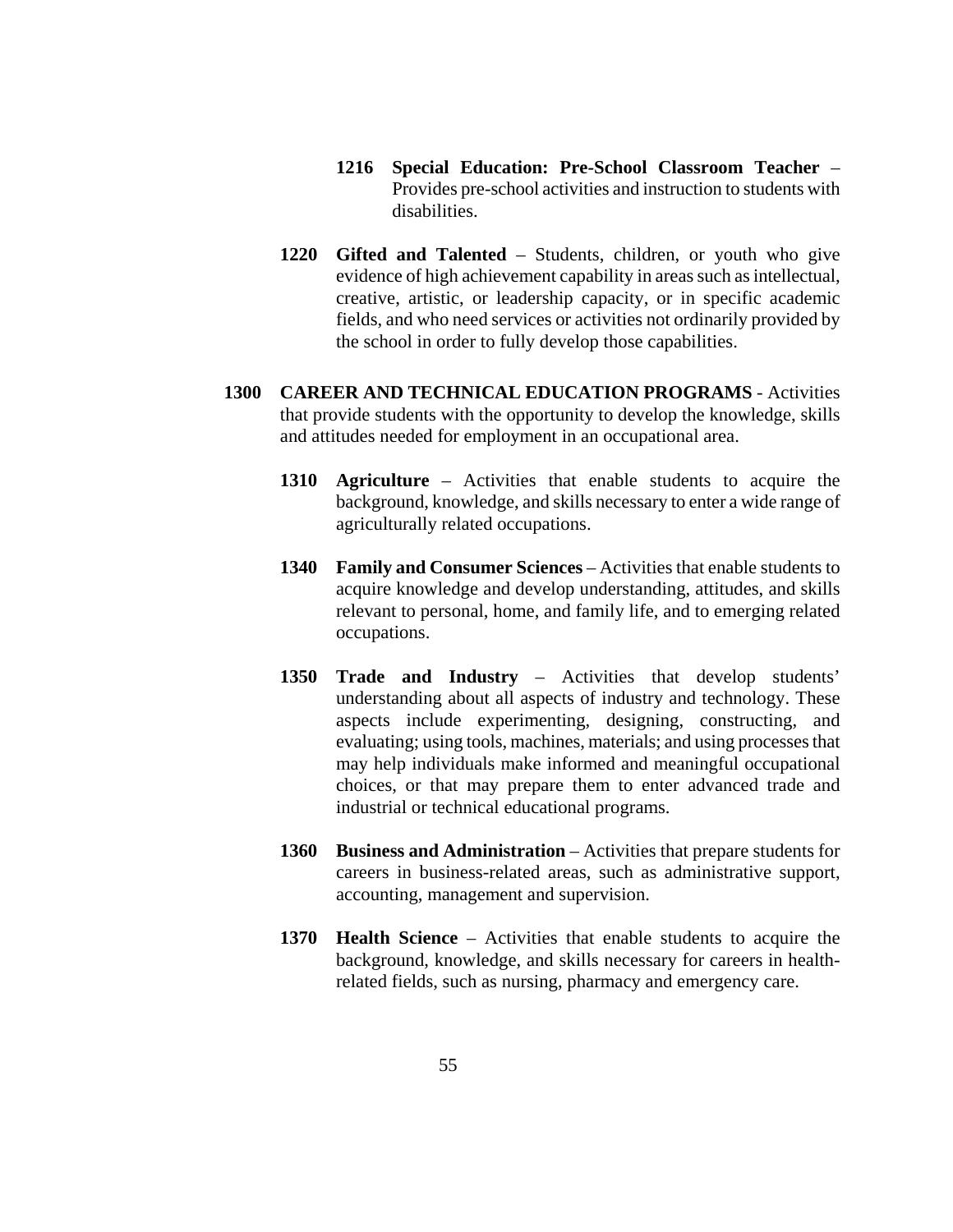- **1390 Other Career and Technical Programs** Other activities that provide students with the opportunity to develop the knowledge, skills, and attitudes needed for employment in a variety of occupational areas, including, but not limited to, Marketing, Technology, Oracle Internet Academy, Finance Academy, Travel and Tourism Academy and Information Technology Academy.
- **1400 OTHER INSTRUCTIONAL PROGRAMS** Elementary and secondary: activities that provide students in grades K –12 with learning experiences not included in 1100 Regular Programs.
	- **1410 Co–Curricular Activities** School sponsored activities, under the guidance and supervision of the LEA staff, designed to provide students such experiences as motivation, enjoyment, and improvement of skills. Co–curricular activities normally supplement the regular instructional program and include such activities as band, chorus, choir, speech and debate. Also included are student-financed and managed activities, such as chess club, senior prom, Future Farmers of America, senior class, etc.
	- **1420 Athletics** School sponsored activities under the guidance and supervision of LEA staff that provide opportunities for students to pursue various aspects of physical education. Athletics normally involve competition between schools and frequently involve offsetting gate receipts or fees.
	- **1440 Driver Education Programs** Activities that provide students with instruction in learning to drive an automobile.
	- **1450 JROTC**  Activities that provide students learning experiences related to the Junior Reserve Officer Training Corps (JROTC) program.
	- **1460 After School Programs** Programs that offer a variety of learning, recreational, social and enrichment activities in a structured environment, taking place before-school, after-school, evenings, weekends, holidays and summertime. After school is meant to be an all-inclusive term for youth development programming that occurs in a setting when students are not in school. These settings include: center-based, school-based, and other formal before and after-school arrangements for students, as well as summer programming.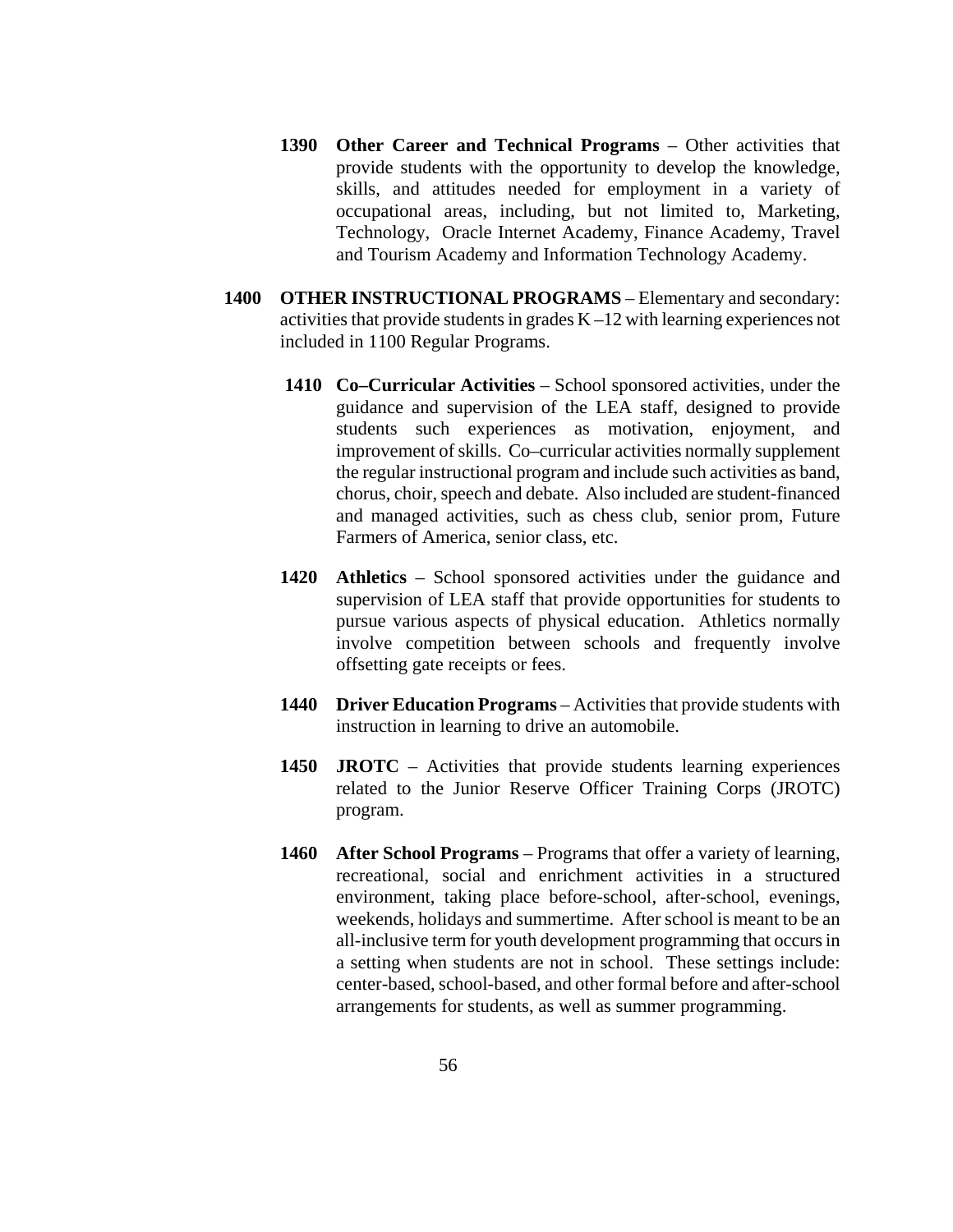- **1470 Summer School Programs**  Activities during the summer to enable students to schedule courses to enrich their experiences, to take new subjects, and to enable students who have failed in subjects to remove deficiencies. LEAs are required to provide summer schools for LEAP remediation. They may also provide remediation for the GEE or credit recovery during the summer. Summer schools must be approved by the Louisiana Department of Education.
- **1480 Alternative School Programs** Activities for students assigned to alternative campuses, centers, or classrooms designed to improve behavior and/or provide an enhanced learning experience. Typically, alternative education programs are designed to meet the needs of students that cannot be addressed in a traditional classroom setting.
- **1490 Other** Activities that provide students with learning experiences not included above.
- **1500 SPECIAL PROGRAMS** Activities primarily for students having special needs. These programs include pre–kindergarten, culturally different students with learning disabilities, bilingual students, and special programs for other types of students.
	- **1510 No Child Left Behind (NCLB**) Activities for economically and educationally deprived students whose background is so different from that of most other students that they need additional opportunities beyond those provided in the regular educational program.
	- **1520 English Language Acquisition Group (Title III)** Activities for students from homes in which the English language is not the primary language spoken.
	- **1530 Pre–Kindergarten Programs** Activities associated with children of any age span below kindergarten.
	- **1531 Head Start Program** Activities associated with children attending Head Start programs in the local school district.
	- **1590 Other** Activities for students having special needs not included above.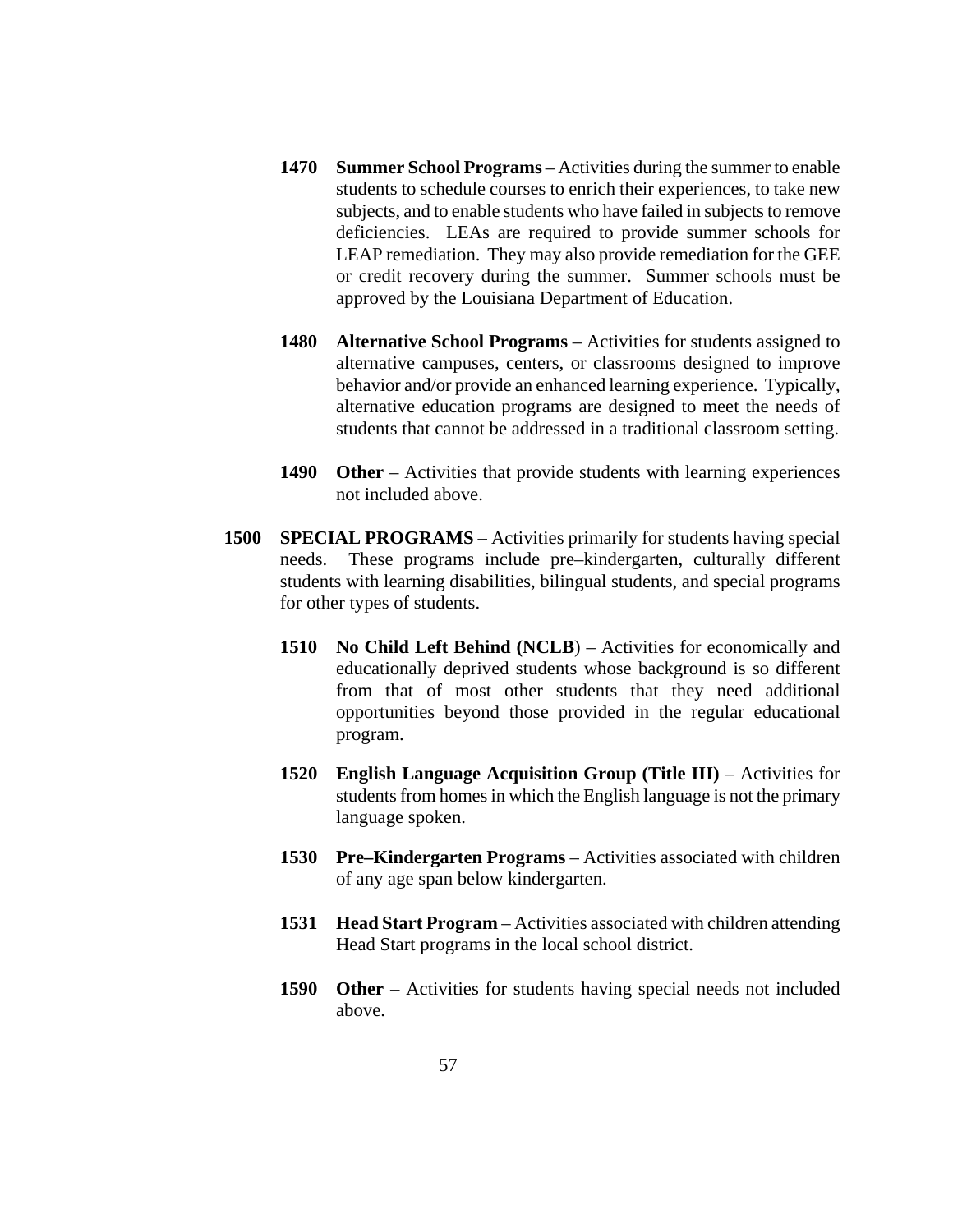- **1600 ADULT EDUCATION AND LITERACY PROGRAMS**  Activities that will enable adults to acquire the basic skills necessary to function in today's society so that they can benefit from the completion of secondary school, enhanced family life, attaining citizenship and participating in job training and retraining programs.
- **1700 COMMUNITY/JUNIOR COLLEGE EDUCATION PROGRAMS** Deleted in the September 1999 Revision; maintained only for historical purposes.
- **2000 SUPPORT SERVICES** Support services provide administrative, technical (such as guidance and health), and logistical support to facilitate and enhance instruction. These services exist as adjuncts for fulfilling the objectives of instruction, community services and enterprise programs, rather than as entities within themselves.
	- **2100\* PUPIL SUPPORT SERVICES** Activities designed to assess and improve the well–being of students and to supplement the teaching process.
		- **2110 ATTENDANCE AND SOCIAL WORK SERVICES**  Activities designed to improve student attendance at school that attempt to prevent or solve student problems involving the home, the school, and the community.
			- **2111 Supervision of Attendance and Social Work Services** Activities associated with directing, managing and supervising attendance and social work.
			- **2112 Attendance Services** Activities such as promptly identifying nonattendance patterns, promoting improved attitudes toward attendance, analyzing causes of nonattendance, acting early on nonattendance problems, and enforcing compulsory attendance laws. Specific activities may include truancy and local law enforcement services.
			- **2113 Social Work Services** Activities such as investigating and diagnosing student problems arising out of the home, school, or community; providing casework and group work services for the child, parent, or both; interpreting the problems of students for other staff members; and promoting modification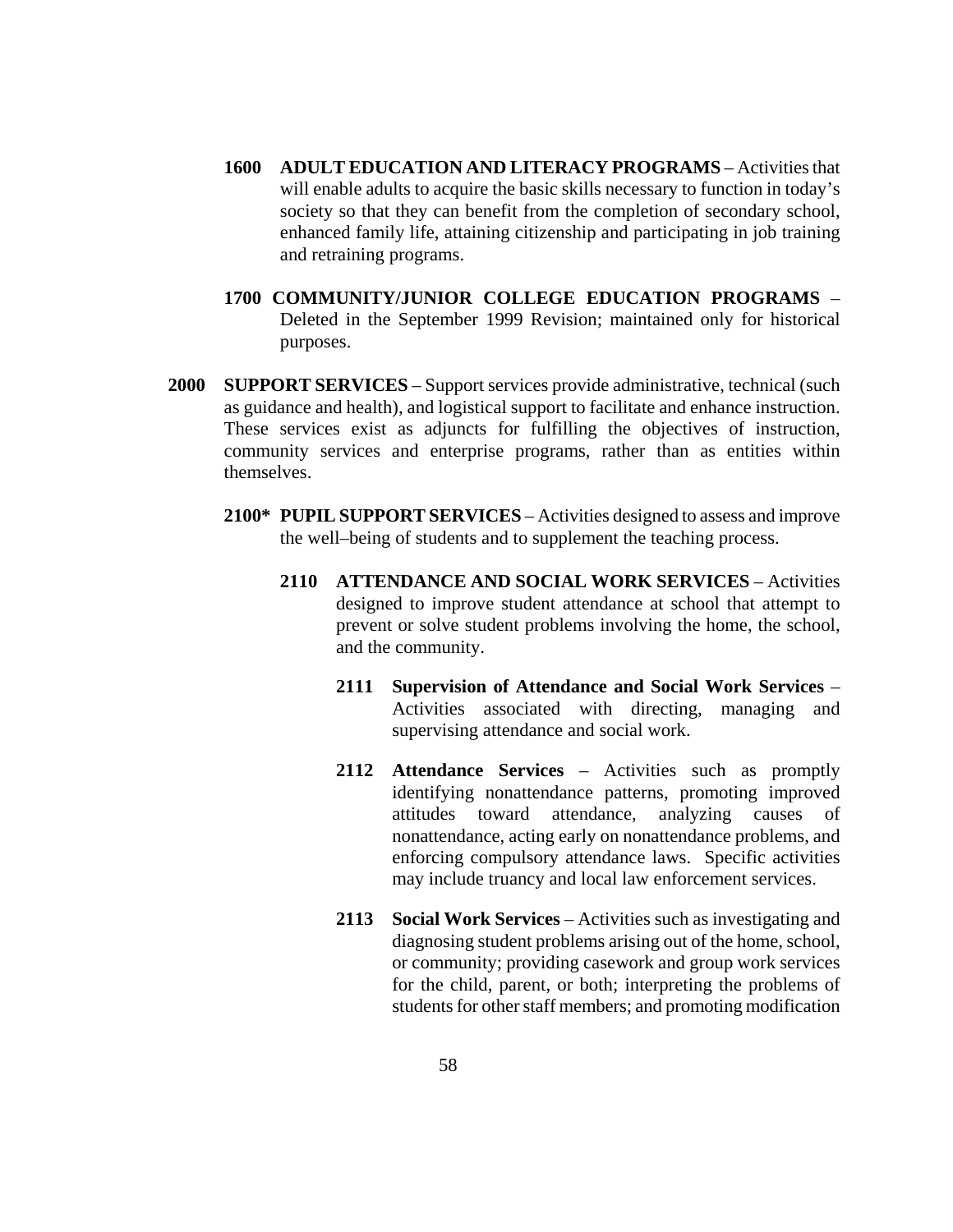of the circumstances surrounding the individual student and related to his or her problem. (Excludes Special Education services)

- **2114 Student Records Services** Activities of acquiring and maintaining records of school attendance, location of home, family characteristics, and census data. Portions of these records become a part of each student's cumulative record, which is sorted and stored for teacher and guidance information. Pertinent statistical reports are prepared under this function, as well.
- **2119 Other Attendance and Social Work Services** Attendance and social work services, other than those described above.
- **2120 GUIDANCE SERVICES** Activities involving counseling with students and parents; consulting with other staff members on learning problems; evaluating the abilities of students; assisting students as they make their own educational and career plans and choices; assisting students in personal and social development; providing referral assistance; and working with other staff members in planning and conducting guidance programs for students.
	- **2121 Supervision of Guidance Services** *–* Activities associated with directing, managing and supervising guidance services.
	- **2122 Counseling Services** Activities concerned with the relationship among one or more counselors and one or more students as counselees, among students and students, and among counselors and other staff members. These activities are designed to help the student understand his or her educational, personal, and occupational strengths and limitations; relate his or her abilities, emotions, and aptitudes to educational and career opportunities; utilize his or her abilities in formulating realistic plans; and achieve satisfying personal and social development.
	- **2124 Information Services** Activities for disseminating educational, occupational, and personal social information to help acquaint students with the curriculum and with educational and career and technical opportunities and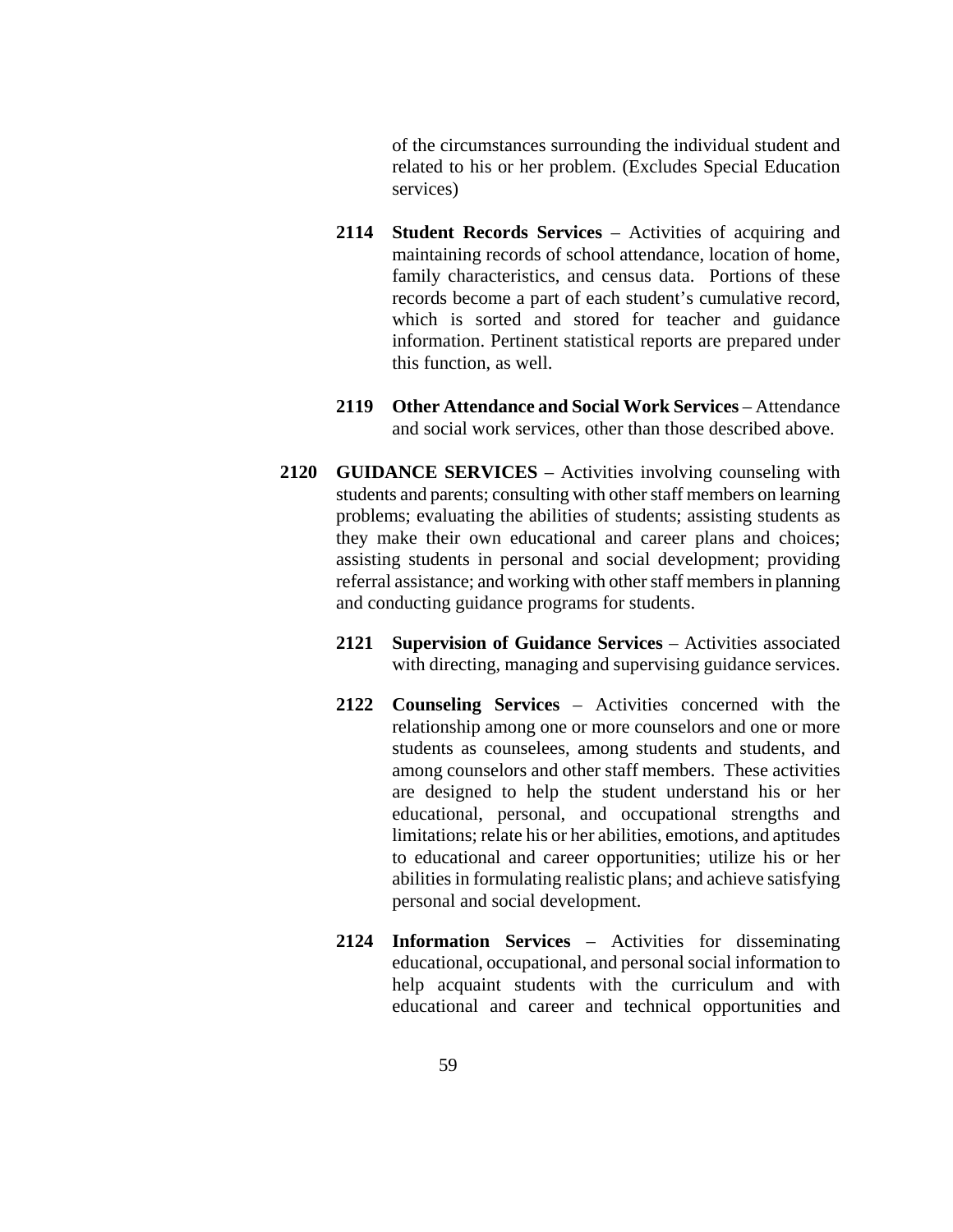requirements. Such information might be provided directly to students through activities such as group or individual guidance, or it might be provided indirectly to students, through staff members or parents.

- **2125 Record Maintenance Services** Activities for compiling, maintaining, and interpreting cumulative records of individual students, including systematic consideration of such factors as home and family background, physical and medical status, standardized test results, personal and social development, and school performance.
- **2126 Placement Services** Activities that help place students in appropriate situations while they are in school. These placements could be educational situations, part–time employment while they are in school, and appropriate educational and occupational situations after they leave school. These activities also help ease the student's transition from one educational experience to another. The transition may require, for example, admissions counseling, referral services, assistance with records, and follow–up communications with employers.
- **2129 Other Guidance services** Guidance services that cannot be classified above.
- **2130 HEALTH SERVICES** Physical and mental health services that are not direct instruction. Included are activities that provide students with appropriate medical, dental, and nursing services.
	- **2131 Supervision of Health Services** Activities associated with directing and managing health services.
	- **2132 Medical Services** Activities concerned with the physical and mental health of students, such as health appraisals, including screening for vision, communicable diseases, and hearing deficiencies; screening for psychiatric services, periodic health examinations; emergency injury and illness care; and communications with parents and medical officials. (Includes Psychologists that are not Special Education)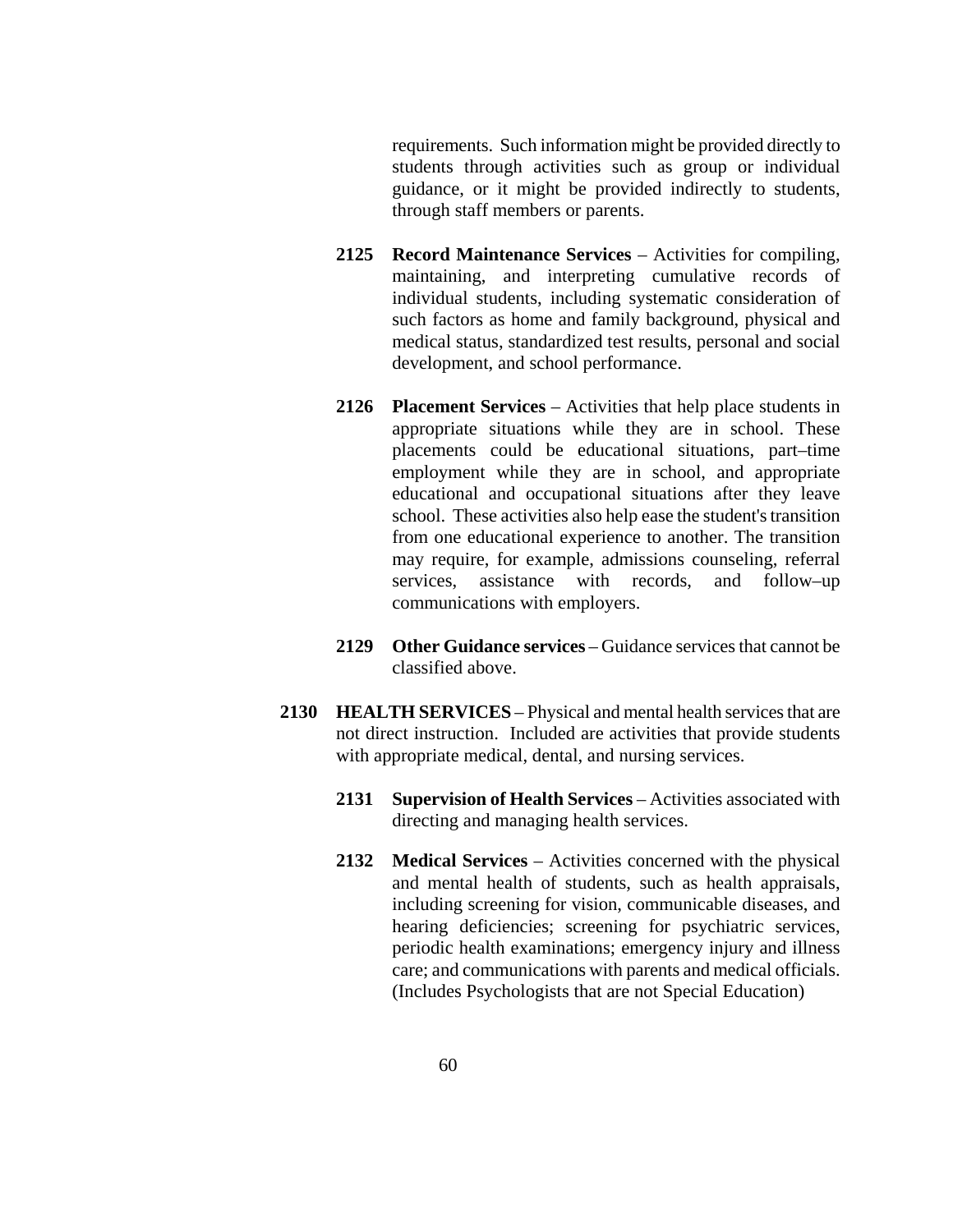- **2133 Dental Services** Activities associated with dental screening, dental care, and orthodontic activities.
- **2134 Nursing Services** Activities associated with nursing, such as health inspection, treatment of minor injuries, and referrals for other health services.
- **2139 Other Health Services** Health services not classified above.
- **2140 PSYCHOLOGICAL AND EDUCATIONAL ASSESSMENT SERVICES** – Activities concerned with administering psychological tests and interpreting the results; gathering and interpreting information about student behavior; working with other staff members in planning school programs to meet the special needs of students as indicated by psychological tests and behavioral evaluation; and planning and managing a program of psychological services, including psychological counseling for students, staff and parents. (Special Education only)
	- **2141 Supervision of Psychological Services** Directing, managing and supervising the activities associated with psychological services.
	- **2142 Psychological Testing Services** Activities concerned with administering psychological tests, standardized tests, and inventory assessments. These tests measure ability, aptitude, achievement, interests and personality. Activities also include the interpretation of these tests for students, school personnel, and parents.
	- **2143 Psychological Counseling Services** Activities that take place between a school psychologist and one or more students as counselees in which the students are helped to perceive, clarify, and solve problems of adjustment and interpersonal relationships.
	- **2144 Psychotherapy Services** Activities that provide a therapeutic relationship between a qualified mental health professional and one or more students, in which the students are helped to perceive, clarify, and solve emotional problems.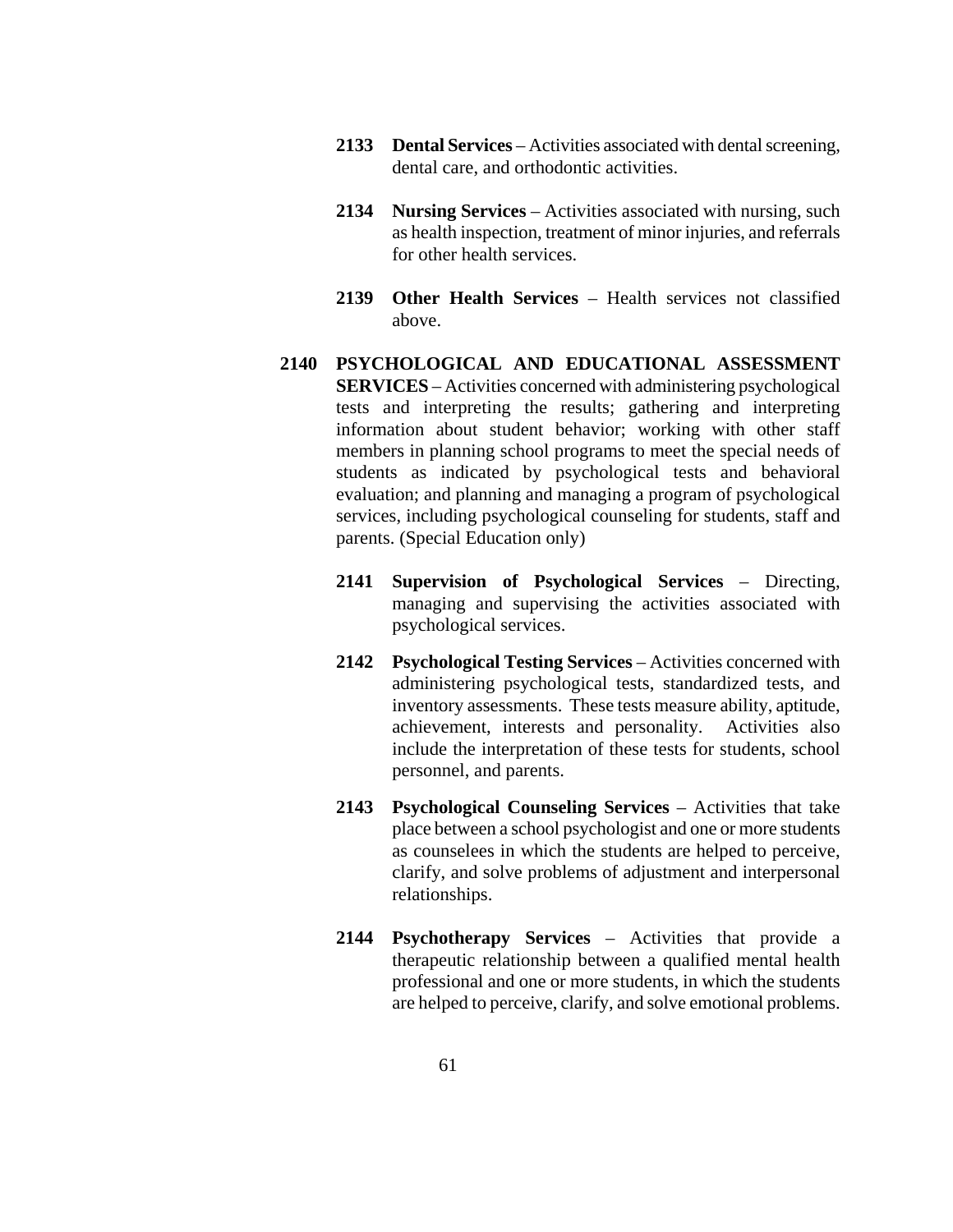- **2145 Educational Diagnostic Services –** Activities that identify and design interventions that address the academic and behavior needs of struggling students. Other activities include administering and interpreting assessments that will assist in identifying educational strengths and weaknesses of students who may be in need of special education services.
- **2149 Other Psychological Services** Other activities associated with psychological services not classified above.
- **2150 SPEECH PATHOLOGY AND AUDIOLOGY SERVICES** Activities that identify, assess, and treat children with speech, hearing, and language impairments.
	- **2151 Supervision of Speech Pathology and Audiology Services** Activities associated with directing, managing and supervising Speech Pathology and Audiology services.
	- **2152 Speech Pathology/Therapy Services** Activities that identify children with speech and language disorders; diagnose and appraise specific speech and language disorders; refer problems for medical or other professional attention necessary to treat speech and language disorders; provide required speech treatment services; and counsel and guide children, parents, and teachers, as appropriate.
	- **2153 Audiology Services** Activities that identify children with hearing loss; determine the range, nature, and degree of hearing function; refer problems for medical or other professional attention appropriate to treat impaired hearing; treat language impairment; involve auditory training, speech reading (lip–reading), and speech conversation; create and administer programs of hearing conservation; and counsel children, parents, and teachers, as appropriate.
	- **2154 Interpretive Services** Provides language interpretation and translation services to deaf and hard of hearing students.
	- **2159 Other Speech Pathology and Audiology Services** Other activities associated with Speech Pathology and Audiology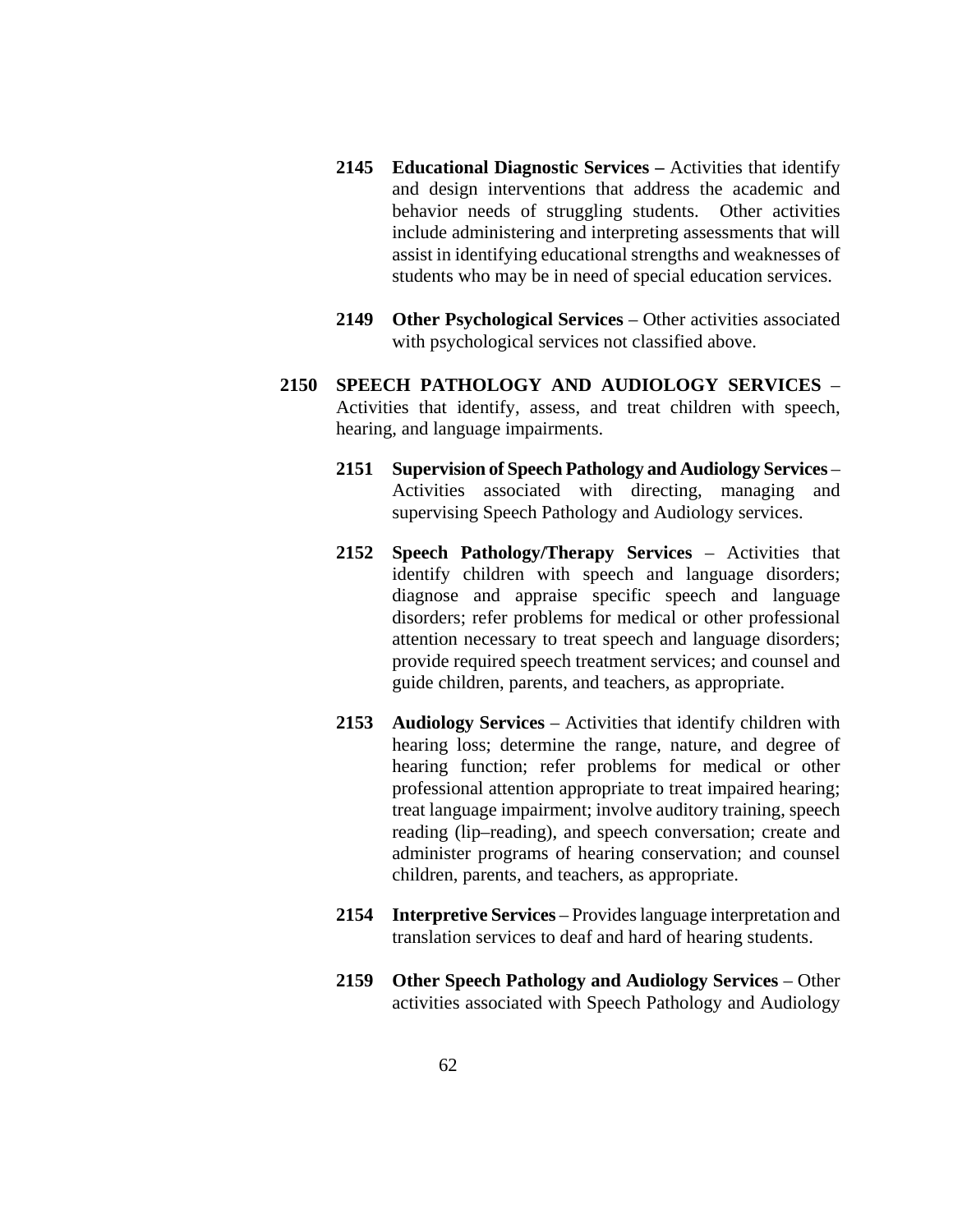services not classified above.

**2160 OCCUPATIONAL THERAPY AND RELATED SERVICES** – Services provided by a qualified occupational therapist to develop and enhance the independent physical functioning of students with disabilities. Occupational therapy services provided by schools are for educational purposes to enable a student with a disability to progress on his or her Individualized Education Program (IEP).

**2161 Occupational Therapist** – Assists students who have conditions that are mentally, physically, developmentally, or emotionally disabling. Occupational Therapists assist students to develop, recover, or maintain daily living and work skills.

- **2165 Therapy –** Treatment of illness or disability
	- **2166 Physical Therapy** Services provided by a qualified physical therapist to develop and enhance the physical functioning of students with disabilities so the student can receive FAPE. Physical therapy services provided by schools are for education purposes to enable a student with a disability to progress on his/her IEP.
	- **2167 Recreational Therapy** Provides therapy to remediate functional activities, provide leisure education, for learning the skills related to leisure involvement, and help the child participate in recreation.
	- **2168 Rehabilitational Therapy** Services provided by qualified personnel in individual or group sessions that focus specifically on career development, employment preparation, achieving independence, and integration in the workplace and community of a student with a disability.
	- **2169 Orientation and Mobility Specialist** Services provided to blind and visually impaired students.
- **2170 SUPPORT OF INDIVIDUAL SPECIAL NEEDS STUDENTS**  Pupil support activities designed to improve the well-being of the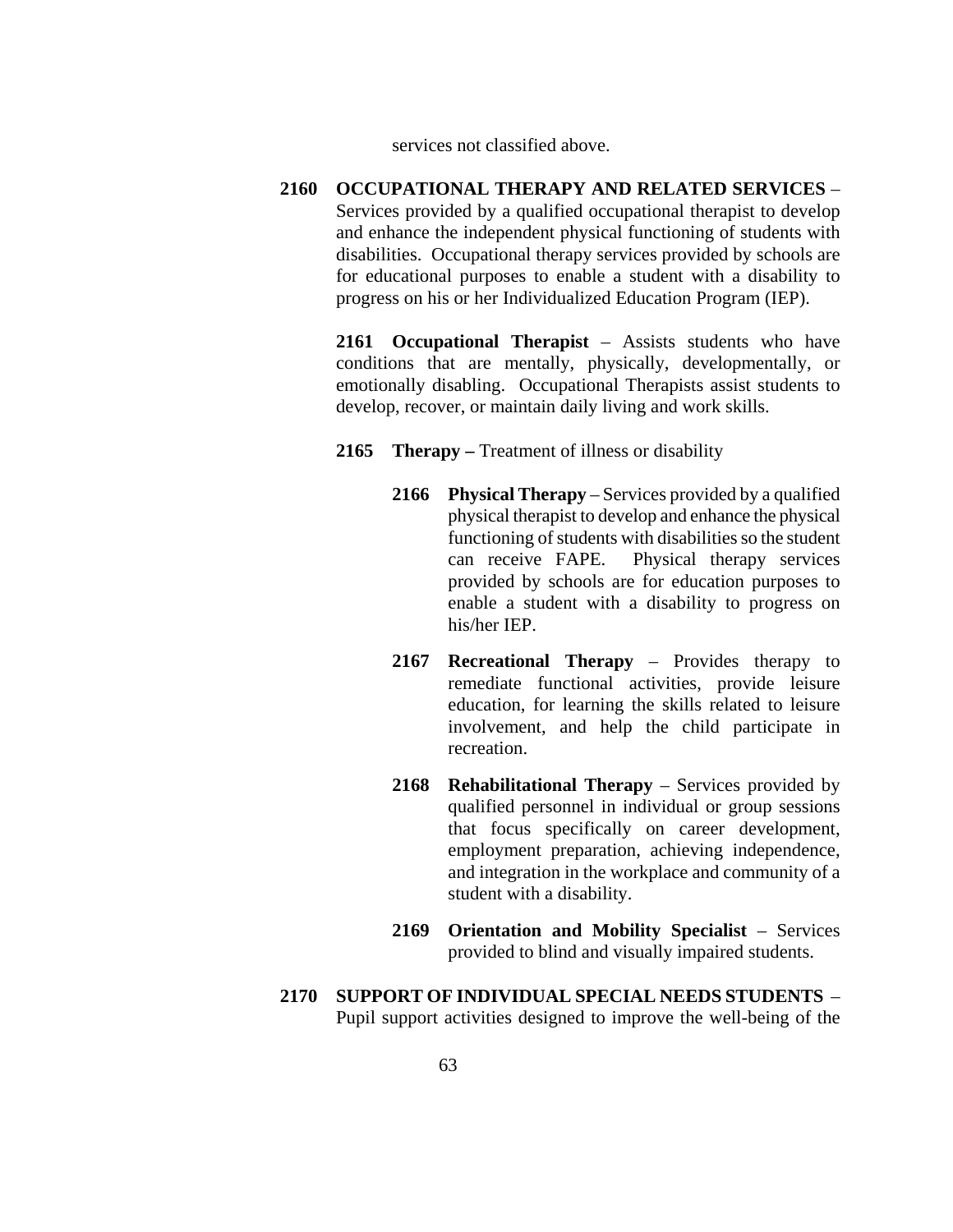special needs student and facilitate the student's ability to participate and receive services within his/her prescribed educational program. (e.g., special education child-specific paraprofessional)

- **2180 PARENTAL/FAMILY INVOLVEMENT** Activities providing opportunities for parents/guardians to learn about the intellectual and developmental needs of their children at all ages and to participate constructively in their children's education. (Includes activities associated with the education of migrant and homeless children and youth, such as Homeless Liaison.)
- **2190 OTHER PUPIL SUPPORT SERVICES** Other support services to students not classified elsewhere in 2100 Pupil Support.
- **2200\* INSTRUCTIONAL STAFF SERVICES** Activities associated with assisting the instructional staff with the content and process of providing learning experiences for students.
	- **2210 Improvement of Instructional Services** Activities associated with directing, managing and supervising the improvement of instructional services.
		- **2211 Regular Education Elementary/Secondary Programs**  Activities associated with directing, managing and supervising the improvement of instruction in grades K–12.
		- **2212 Special Education Programs** Activities associated with directing, managing and supervising the improvement of instruction for students identified as being mentally or physically disabled.
		- **2213 Gifted and Talented** Activities associated with directing, managing and supervising the improvement of instruction for students identified as being mentally gifted or talented.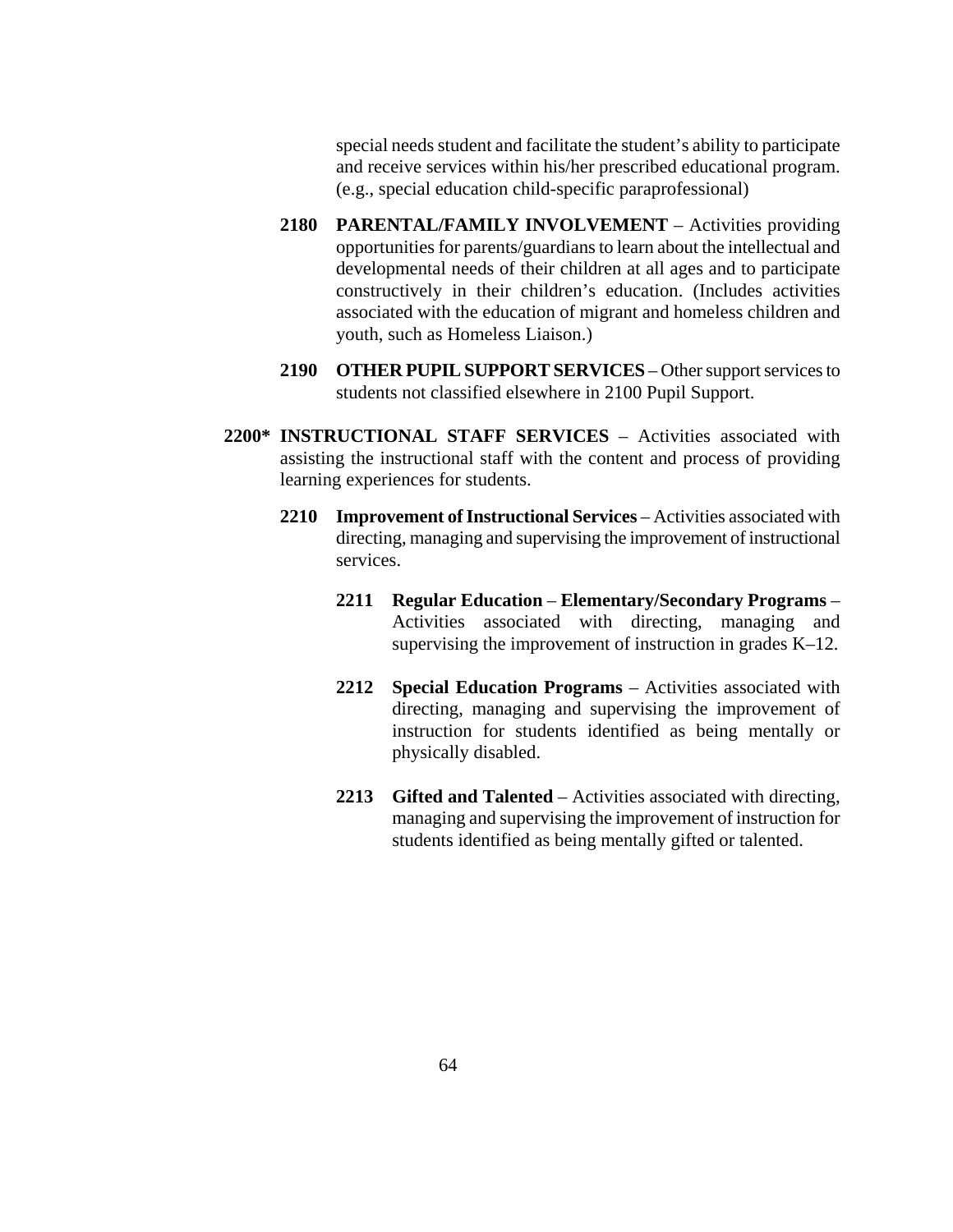- **2214 Other Special Programs** Activities associated with directing, managing and supervising the improvement of instruction for students in special programs: NCLB Programs, Bilingual Programs, and Headstart/Early Childhood Programs.
- **2215 Career and Technical Education** Activities associated with directing, managing and supervising the improvement of instruction for students in the career and technical education programs.
- **2216 Adult/Continuing Education** Activities associated with directing, managing and supervising the improvement of instruction for students in the adult or continuing education programs.
- **2219 Other Education Programs** Activities associated with directing, managing and supervising the improvement of instruction for students in other programs not identified above.
- **2220 Instruction and Curriculum Development Services** Activities that aid teachers in developing the curriculum, preparing and utilizing special curricular materials, and understanding and appreciating the various techniques that stimulate and motivate students.
- **2230 Instructional Staff Training Services** Activities associated with the professional development and training of instructional personnel. These include activities as in-service training, workshops, conferences, demonstrations, and courses for college credit (tuition reimbursement), and other activities related to the ongoing growth and development of instructional personnel. Training that supports the use of technology for instruction should be included in this code. The incremental costs associated with providing substitute teachers in the classroom (while regular teachers attend training) should be captured in this function code. All costs should be charged to this code, regardless of whether training services are provided internally or purchased from external vendors.
	- **2231 Regular Education** Elementary/Secondary Programs Activities associated with the professional development and training of instructional personnel in grades K–12.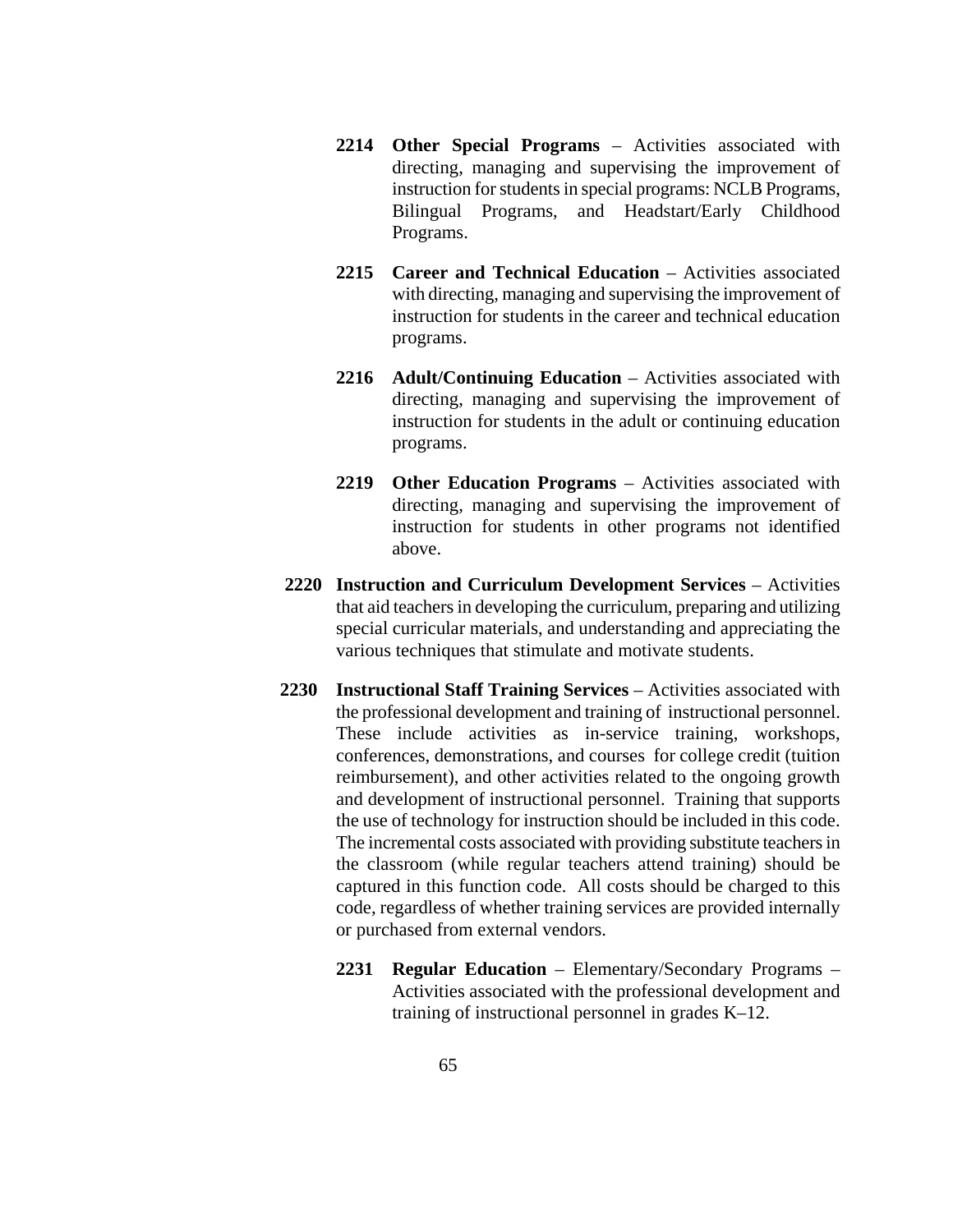- **2232 Special Education Programs** Activities associated with the professional development and training of instructional personnel for students identified as being mentally or physically disabled.
- **2233 Gifted and Talented** Activities associated with the professional development and training of instructional personnel for students identified as being mentally gifted or talented.
- **2234 Other Special Programs** Activities associated with the professional development and training of instructional personnel for students in special programs: NCLB Programs, Bilingual Programs, and Early Childhood Programs.
- **2235 Career and Technical Education** Activities associated with the professional development and training of instructional personnel for students in the career and technical education programs.
- **2236 Adult/Continuing Education** Activities associated with the professional development and training of instructional personnel for students in the adult or continuing education programs.
- **2239 Other Education Programs** Activities associated with the professional development and training of instructional personnel for students in other programs, not identified above.
- **2250 Library/Media Services** Activities concerned with the use of all teaching and learning resources, including hardware and content materials. Educational media are defined as any devices, content materials, methods, or experiences used for teaching and learning purposes. These materials include printed and non–printed sensory materials.
	- **2251 Supervision of Library/Media Services** Activities concerned with directing, managing and supervising educational media services.
	- **2252 School Library/Media Services** Activities such as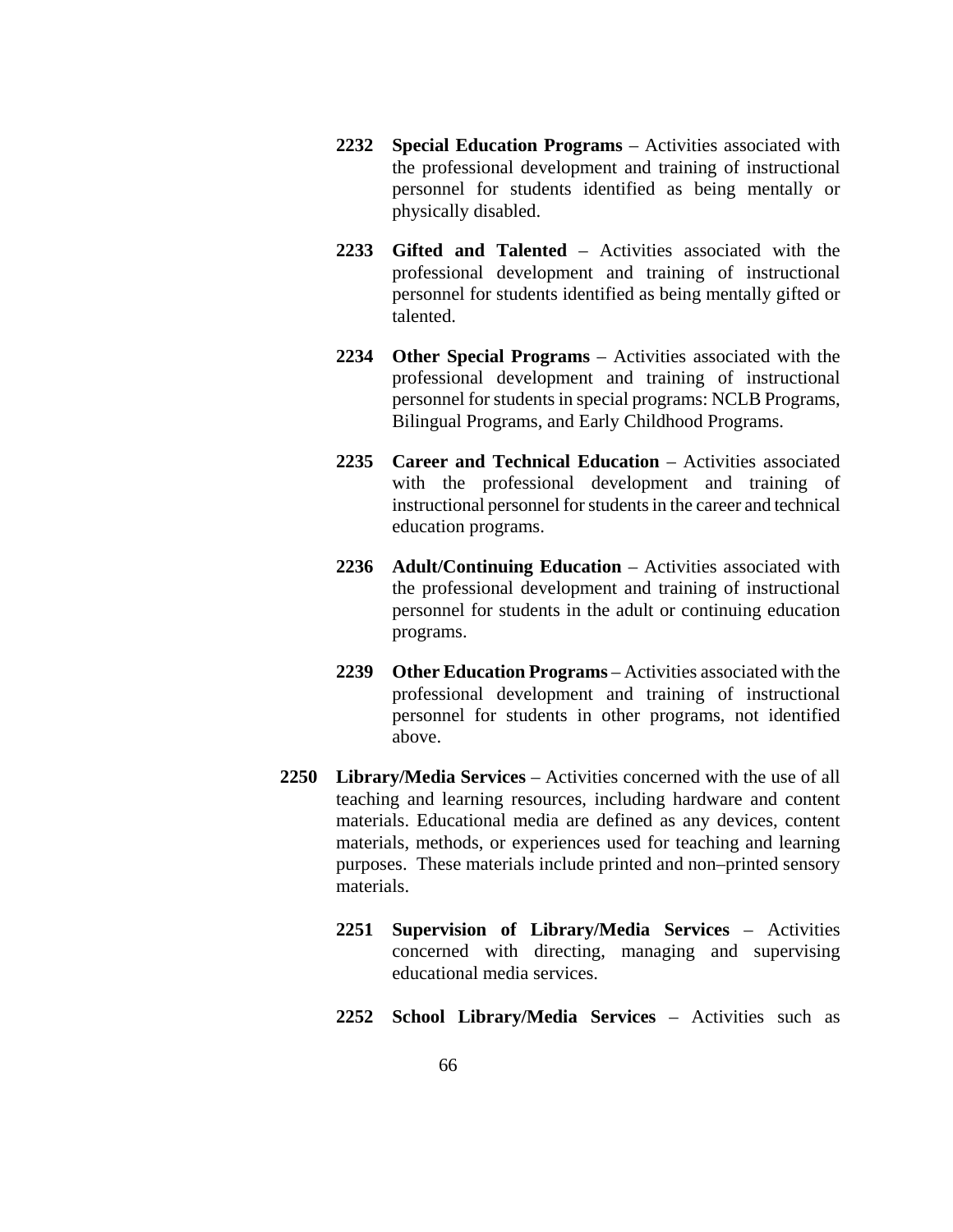selecting, acquiring, preparing, cataloging, and circulating books and other printed materials; planning the use of the library by students, teachers and other members of the instructional staff; and guiding individuals in their use of library books, reference guides and materials, catalog materials, special collections, and other materials, whether maintained separately or as a part of an instructional materials center. These activities include developing and acquiring library materials and operating library facilities. Textbooks are not charged to this function, but rather to function 1000 Instruction.

- **2259 Other Educational Media Services** Educational media services, other than those classified above.
- **2290 Other Instructional Staff Services** Services supporting the instructional staff not properly classified elsewhere in 2200 Instructional Staff Services.
- **2300\* GENERAL ADMINISTRATION** Activities concerned with establishing and administering policy for operating the LEA. These activities do not include the chief business official here, but are included in 2500 Business Services.
	- **2310 Board of Education Services** Activities of the elected body that has been created according to State law and vested with responsibilities for educational activities in a given administrative unit.
		- **2311 Supervision of Board of Education Services** –Activities concerned with directing and managing the general operation of the Board of Education. These include the activities of the members of the Board of Education, but do not include any special activities defined in the other areas of responsibility described below. They also include any activities of the district (LEA) performed in support of the school district meeting. Also charged here are
			- a) legal activities in interpretation of the laws and statutes and general liability situations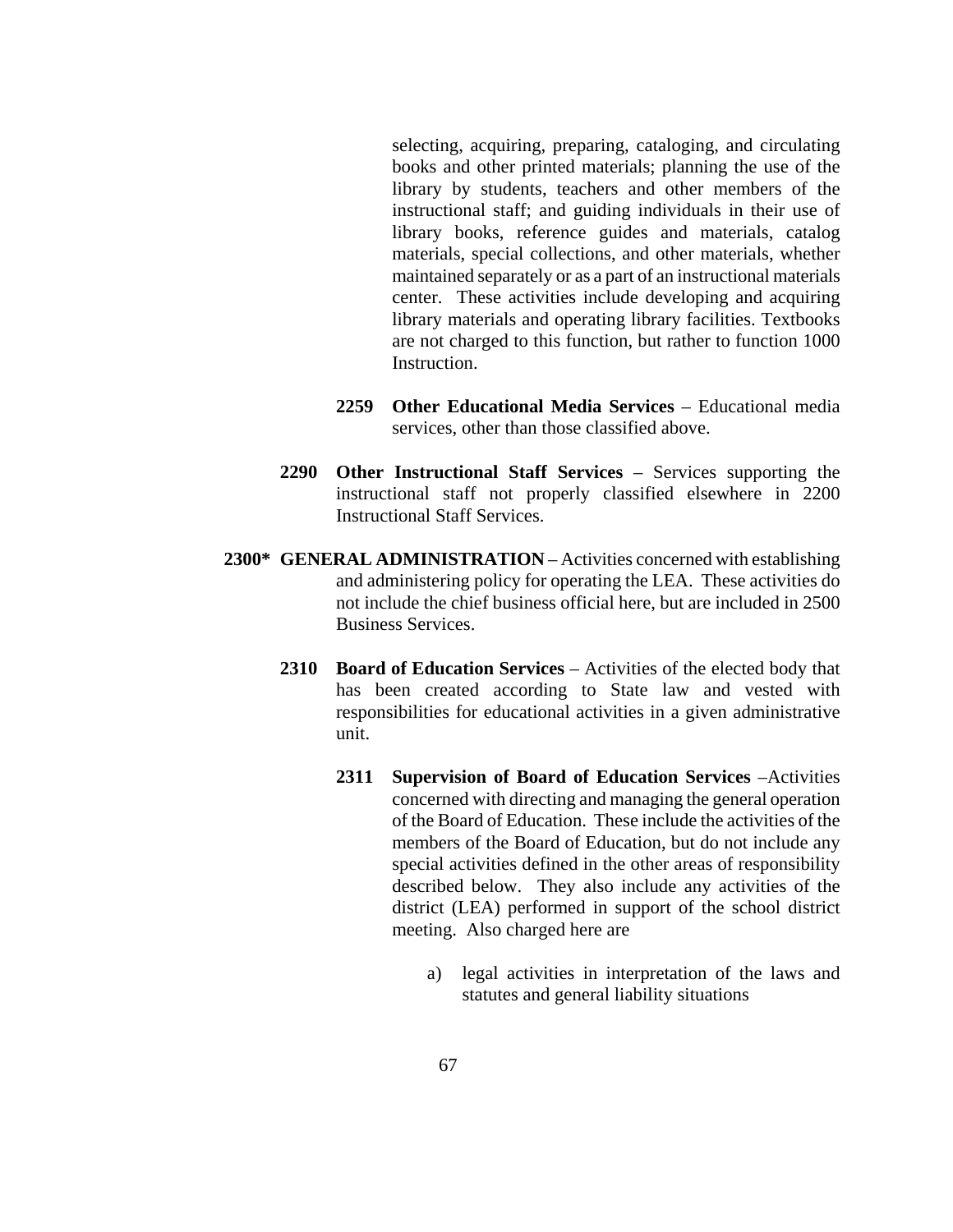- b) activities of external auditors
- **2312 Board Secretary/Clerk Services** Activities required to perform the duties of the secretary or clerk of the Board of Education.
- **2313 Board Treasurer Services** Activities required to perform the duties of treasurer of the Board of Education.
- **2314 Election Services** Services rendered in connection with any school system election, including elections of officers and bond elections.
- **2315 Tax Assessment and Collection Services** Services rendered in connection with tax assessment and collection.
- **2316 Staff Relations and Negotiations Services** Activities concerned with staff relations systemwide and the responsibilities for contractual negotiations with both instructional and non–instructional personnel.
- **2319 Other Board of Education Services** Board of Education services that cannot be classified under the preceding areas of responsibility.
- **2320 Executive Administrative Services** Activities associated with the overall general administration of or executive responsibility for the entire LEA.
	- **2321 Office of Superintendent Services** Activities performed by the superintendent in generally directing and managing all affairs of the LEA. These activities include all personnel and materials in the office of the chief executive officer.
	- **2322 Community Relations Services** Activities and programs developed and operated systemwide for improving school/community relations.
	- **2323 State and Federal Relations Services** Activities associated with developing and maintaining good relationships with State and Federal officials. The activities associated with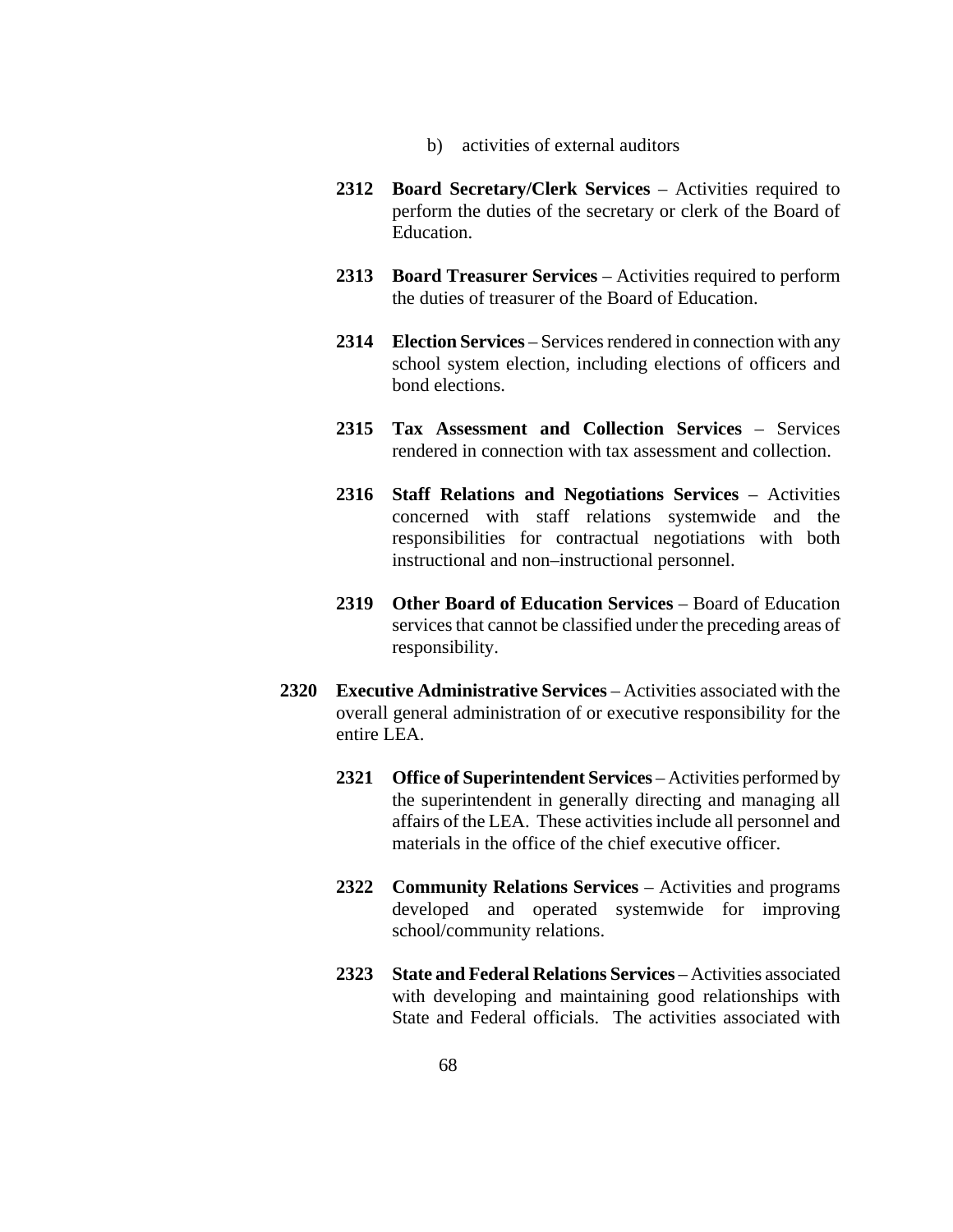grant procurement are included.

- **2324 Office of Assistant Superintendent Services** Activities performed by deputy, associate, and assistant superintendents in assisting the superintendent in generally directing and managing all affairs of the LEA. Activities of the offices of the deputy superintendent should be charged here, unless the activities can be placed properly into a service area. In this case, they would be charged to service area direction in that service area.
- **2329 Other Executive Administration Services** Other general administrative services that cannot be recorded under the preceding functions.
- **2400\* SCHOOL ADMINISTRATION** Activities concerned with the overall administrative responsibility for a school.
	- **2410 Office of the Principal Services** Activities concerned with directing and managing the operation of a particular school. They include the activities performed by the principal while he/she supervises all operations of the school, evaluates the staff members of the school, assigns duties to staff members, supervises and maintains the records of the school, and coordinates school instructional activities with those of the LEA. These activities also include the work of the clerical staff in support of the teaching and administrative duties.
	- **2420 Office of the Assistant Principal Services** Activities performed by assistant principals and other assistants concerned with directing and managing the operation of a particular school under the supervision of the principal.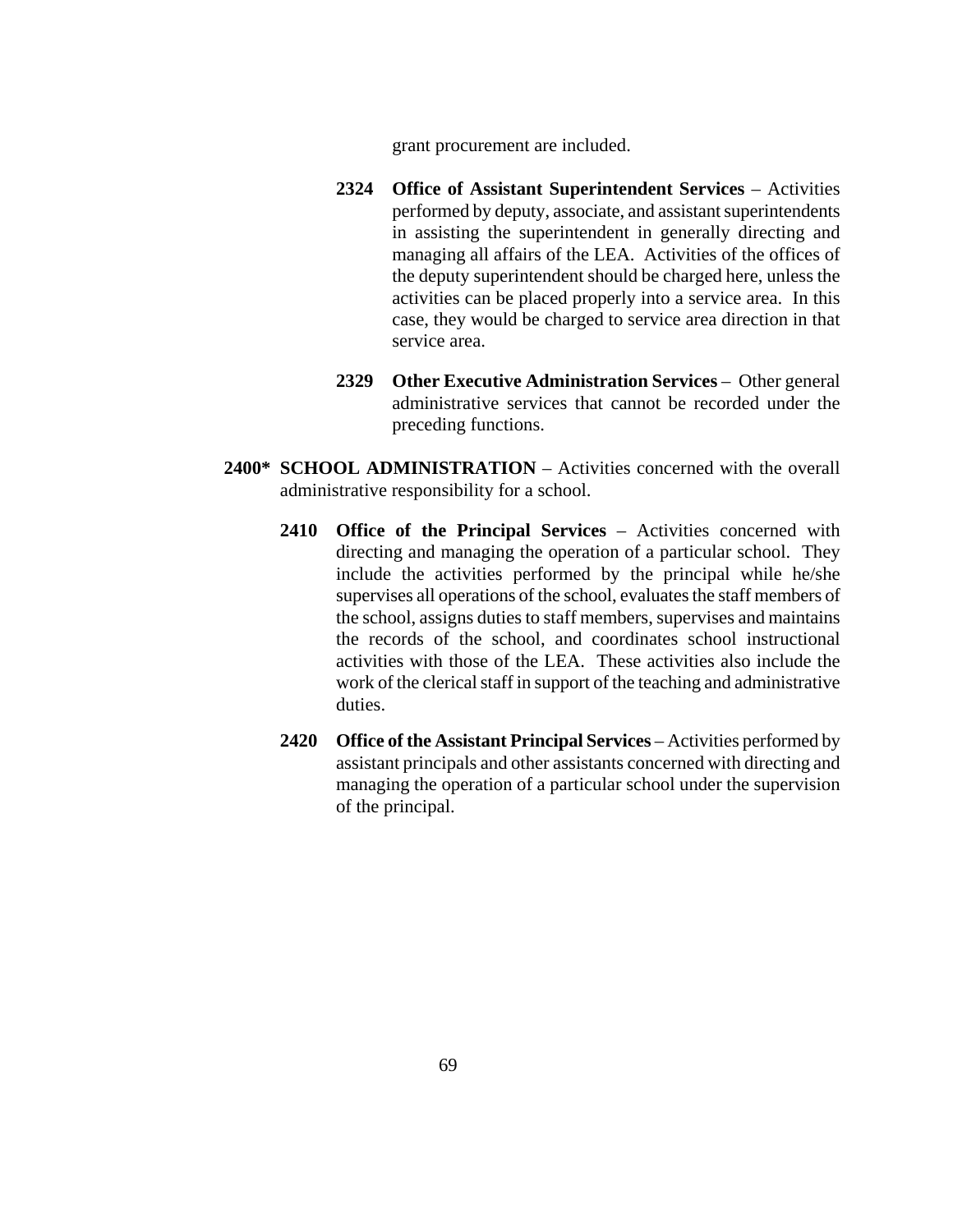- **2430 School Chief Executive Officer Services**  Activities concerned with the oversight of all school administrative, operational and business functions of the school including, but not limited to, the supervision of school administrative personnel such as principals, assistant principals, etc. (Used primarily for charter schools)
- **2490 Other School Administration Services** Other school administrative services that cannot be recorded under the previous functions. Included are graduation expenses and full–time department chairpersons. (Includes costs associated with the Southern Association Accreditation fees.)
- **2500\* BUSINESS SERVICES** Activities concerned with paying, transporting, exchanging, and maintaining goods and services for the LEA. Included are the fiscal and internal services necessary for operating the LEA.
	- **2510 Fiscal Services** Activities concerned with the fiscal operations of the LEA. This function includes budgeting, receiving and disbursing, financial and property accounting, payroll, inventory control, internal auditing, investments and managing funds.
		- **2511 Supervising Fiscal Services** Activities concerned with directing, managing and supervising the fiscal services area. They include the activities of the assistant superintendent, director, or school business official who directs and manages fiscal activities.
		- **2512 Budgeting Services** Activities concerned with supervising budget planning, formulation, control and analysis.
		- **2513 Receiving and Disbursing Funds Services** Fiscal activities including interest on short term loans not included in debt service, current audit of receipts, pre–audit of requisitions and purchase orders to determine whether the amounts are within the budgetary allowances and to determine that such disbursements are lawful expenditures of the school or LEA. Also includes the management of school funds.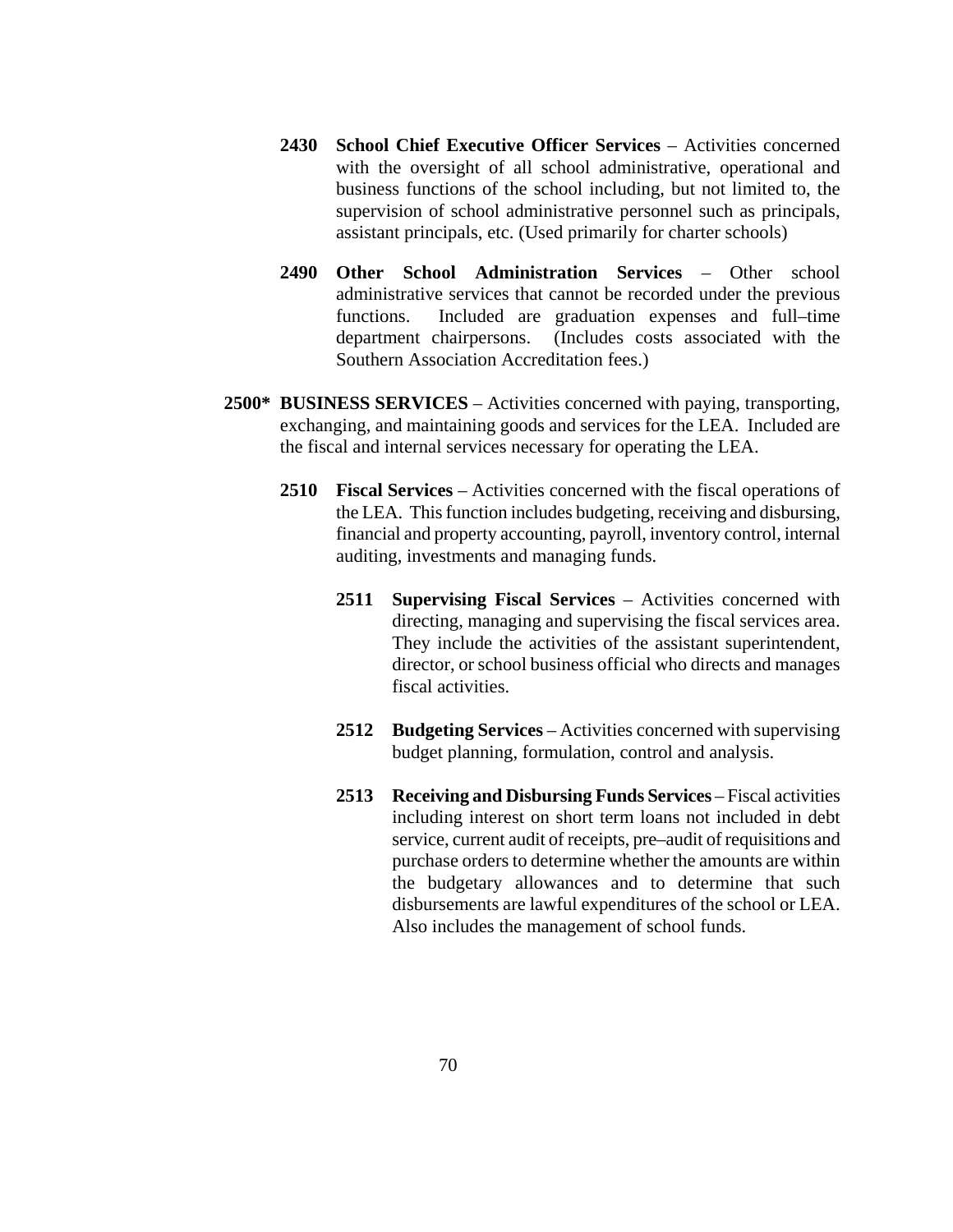- **2514 Payroll Services** Activities concerned with periodically paying individuals entitled to remuneration for services rendered. Payments are also made for such payroll– associated costs as federal income tax withholding, retirement, and social security.
- **2515 Financial Accounting Services** Activities concerned with maintaining records of the financial operations and transactions of the school system. They include such activities as accounting and interpreting financial transactions and account records.
- **2516 Internal Auditing Services** Activities concerned with verifying the account records, which includes evaluating the adequacy of the internal control system, verifying and safeguarding assets, reviewing the reliability of the accounting and reporting systems, and ascertaining compliance with established policies and procedures.
- **2517 Property Accounting Services** Activities concerned with preparing and maintaining current inventory records of land, building, and equipment. These records are used in equipment control and facilities planning.
- **2519 Other Fiscal Services** Fiscal services that cannot be classified under the preceding functions.
- **2520 Purchasing Services** Activities concerned with purchasing supplies, furniture, equipment, and materials used in schools or school system operations.
- **2530 Warehousing and Distributing Services** Activities concerned with receiving, storing, and distributing supplies, furniture, equipment, materials, and mail.
	- **2535 Warehouse Inventory Adjustment** Activities involving adjustments to inventories reported on a consumption basis, in object codes 610 Materials and Supplies, 630 Food, or 730 Equipment, or for lost or stolen equipment.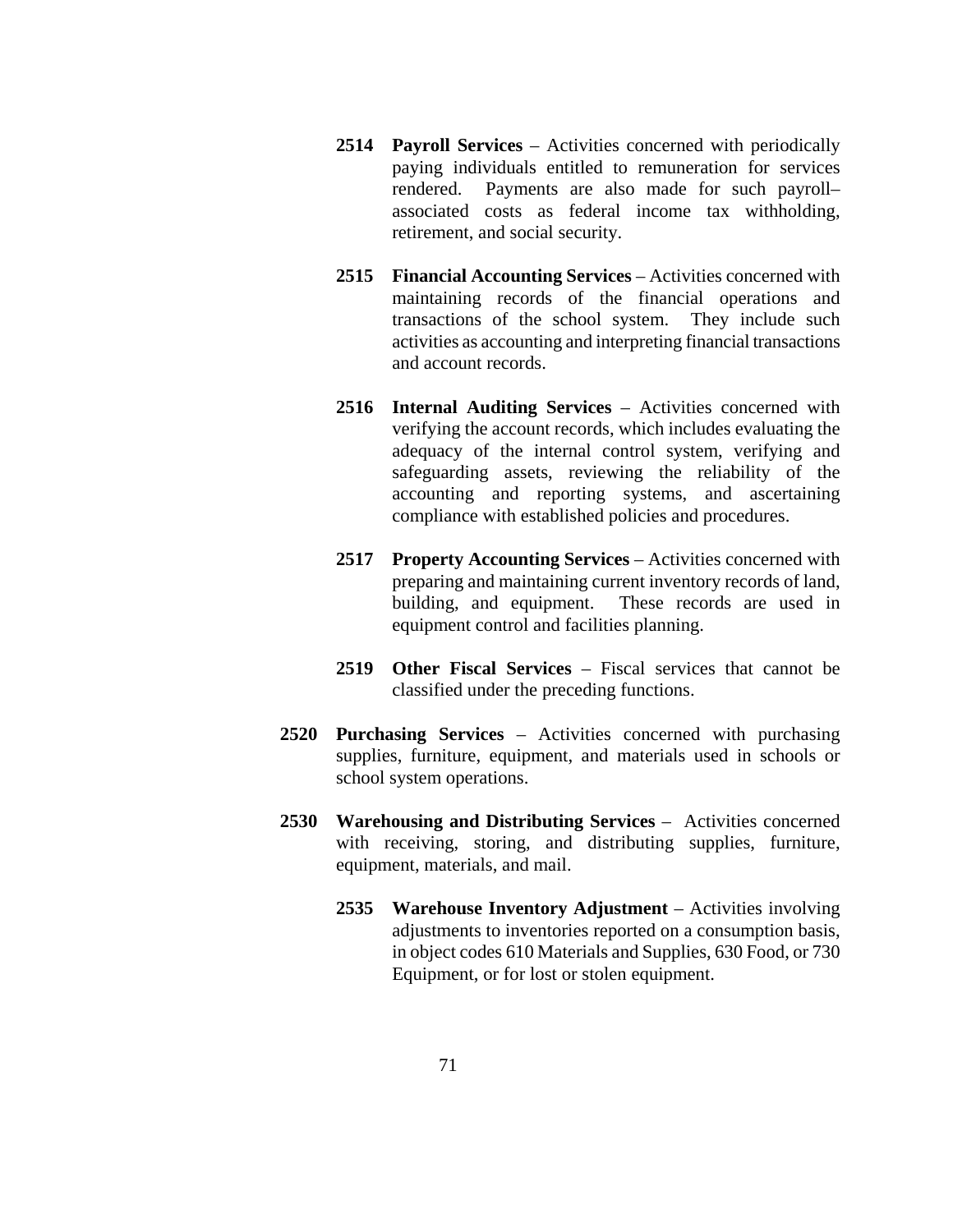- **2540 Printing, Publishing, and Duplicating Services** Activities concerned with printing and publishing administrative publications such as annual reports, school directories, and manuals.
- **2590 Other Business Services** Other business support services not classified elsewhere in 2500 Business Services.
- **2600\* OPERATIONS AND MAINTENANCE OF PLANT SERVICES** Activities concerned with keeping the physical plant open, comfortable, and safe for use, and with keeping the grounds, buildings, and equipment in effective working condition and state of repair. These activities include maintaining safety in buildings, on the grounds, and in the vicinity of schools.
	- **2610 Supervision of Operation and Maintenance of Plant Services** Activities involved in directing, managing and supervising the operation and maintenance of school plant facilities.
	- **2620 Operation and Maintenance of Buildings** Activities concerned with keeping buildings clean and ready for daily use. They include operating the lighting and HVAC systems, minor repairs, and preventative maintenance. Also included are the costs of building rental and property insurance.
	- **2630 Care and Upkeep of Grounds**  Activities involved in maintaining and improving the land, (but not the buildings). These include landscaping, grounds maintenance and the like.
	- **2640 Care and Upkeep of Equipment**  Activities involved in maintaining equipment owned or used by the LEA. They include such activities as servicing and repairing furniture, machines, and movable equipment.
	- **2650 Vehicle Operation and Maintenance Services(other than student transportation vehicles)** – Activities involved in maintaining general purpose vehicles such as trucks, tractors, graders, and staff vehicles. These activities are considered regular or preventive maintenance: i.e., repairing vehicles; replacing vehicle parts; and cleaning, painting, greasing, fueling, and inspecting vehicles for safety.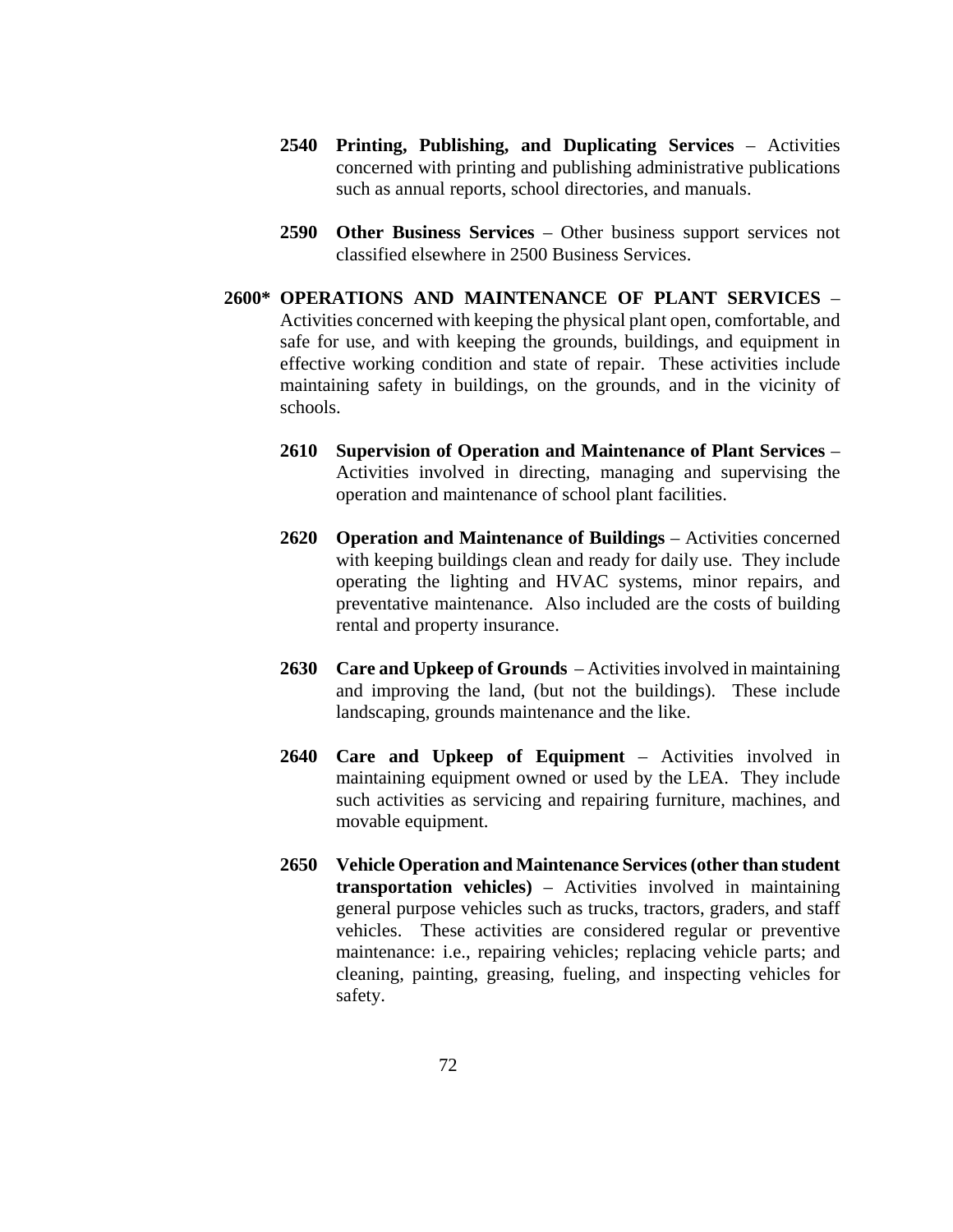- **2660 Safety and Security** Activities concerned with maintaining a safe and secure environment for students and staff.
	- **2661 Safety** Activities concerned with maintaining a safe environment for students and staff, whether they are in transit to or from school, on a campus or administrative facility, or participating in school-sponsored events. These include costs associated with installing and monitoring school fire alarm systems and providing school crossing guards, as well as other costs incurred in an effort to ensure the basic safety of students and staff. Costs associated with in-service training related to school safety, drug and violence prevention training, and alternative schools should not be accounted for under this function.
	- **2662 Security** Activities concerned with maintaining a secure environment for students and staff, whether they are in transit to or from school, on a campus or administrative facility, or participating in school-sponsored events. These include costs associated with security plan development and implementation, installation of security monitoring devices (e.g., cameras, metal detectors), security personnel (e.g., campus police, security guards), purchase of security vehicles and communication equipment, and related costs. Costs associated with in-service training related to school safety, drug and violence prevention training, and alternative schools should not be accounted for under this function code.
- **2690 Other Operation and Maintenance of Plant Services** Operations and maintenance of plant services that cannot be classified elsewhere in 2600 Operation and Maintenance of Plant Services.
- **2700\* STUDENT TRANSPORTATION SERVICES** Activities concerned with conveying students to and from school, as provided by State and Federal law. This function includes trips between home and school, and trips to school activities, including field trips.
	- **2710 Supervision of Student Transportation Services** Activities pertaining to directing and managing student transportation services.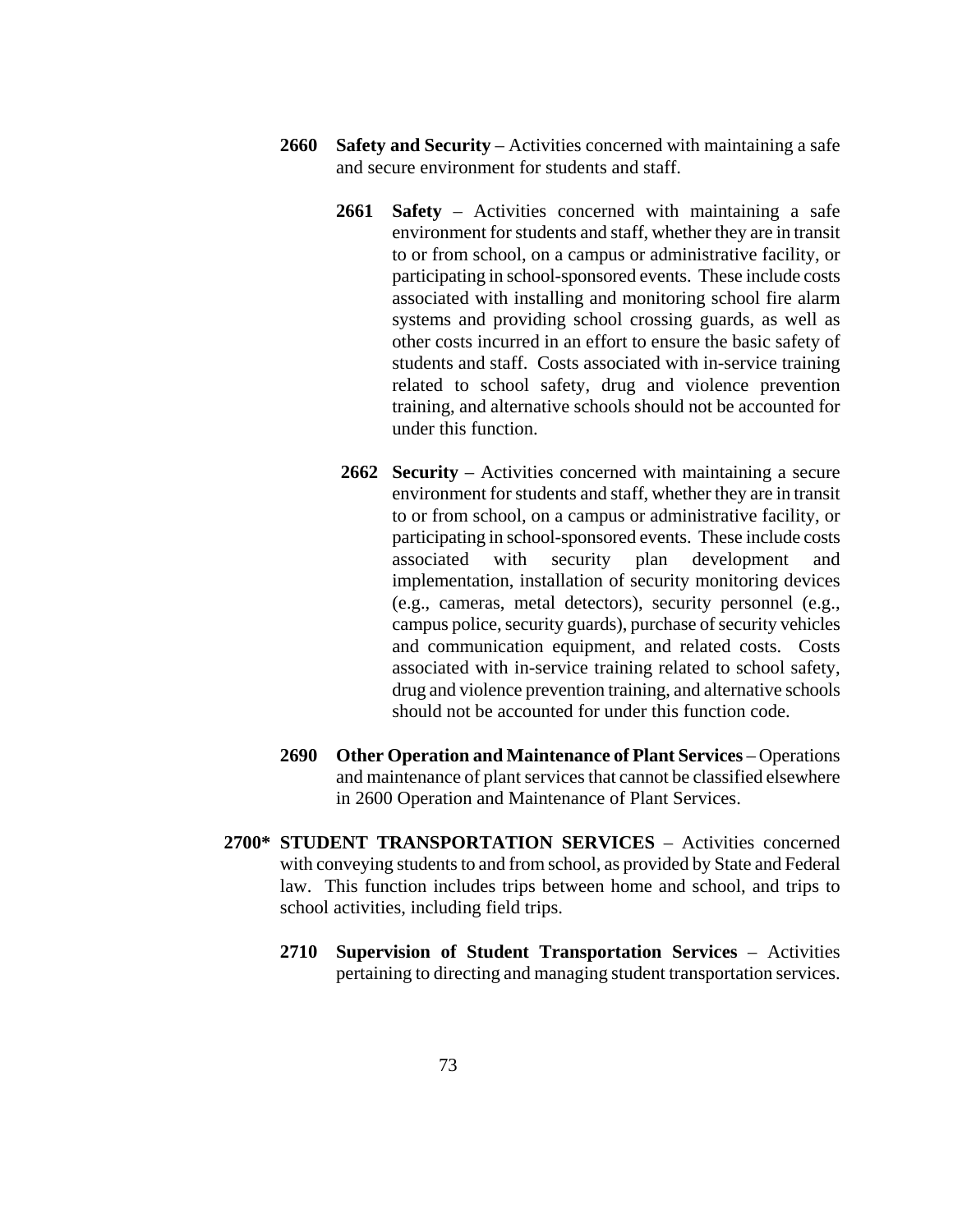- **2720 Regular Transportation** Activities involving the transportation of regular education students.
	- **2721 Vehicle Operation** Activities involved in operating vehicles for student transportation, from the time the vehicles leave the point of storage until they return to the point of storage. These activities include driving buses or other student transportation vehicles.
	- **2722 Monitoring Services** Activities concerned with supervising students in the process of being transported between home and school, and between school and school activities. Such supervision can occur while students are in transit, while they are being loaded and unloaded, and while the supervisor is directing traffic at the loading stations.
	- **2723 Vehicle Servicing and Maintenance**  Activities involved in maintaining student transportation vehicles. It includes repairing vehicle parts; replacing vehicle parts; and cleaning, painting, fueling, and inspecting vehicles for safety.
- **2730 Special Needs Transportation** Activities involving the transportation of mentally and physically disabled students.
	- **2731 Vehicle Operation** Activities involved in operating vehicles for student transportation, from the time the vehicles leave the point of storage until they return to the point of storage. These activities include driving buses or other student transportation vehicles.
	- **2732 Monitoring Services** Activities concerned with supervising students in the process of being transported between home and school, and between school and school activities. Such supervision can occur while students are in transit, while they are being loaded and unloaded, and while the supervisor is directing traffic at the loading stations.
	- **2733 Vehicle Servicing and Maintenance**  Activities involved in maintaining student transportation vehicles. These include repairing vehicle parts; replacing vehicle parts; and cleaning, painting, fueling, and inspecting vehicles for safety.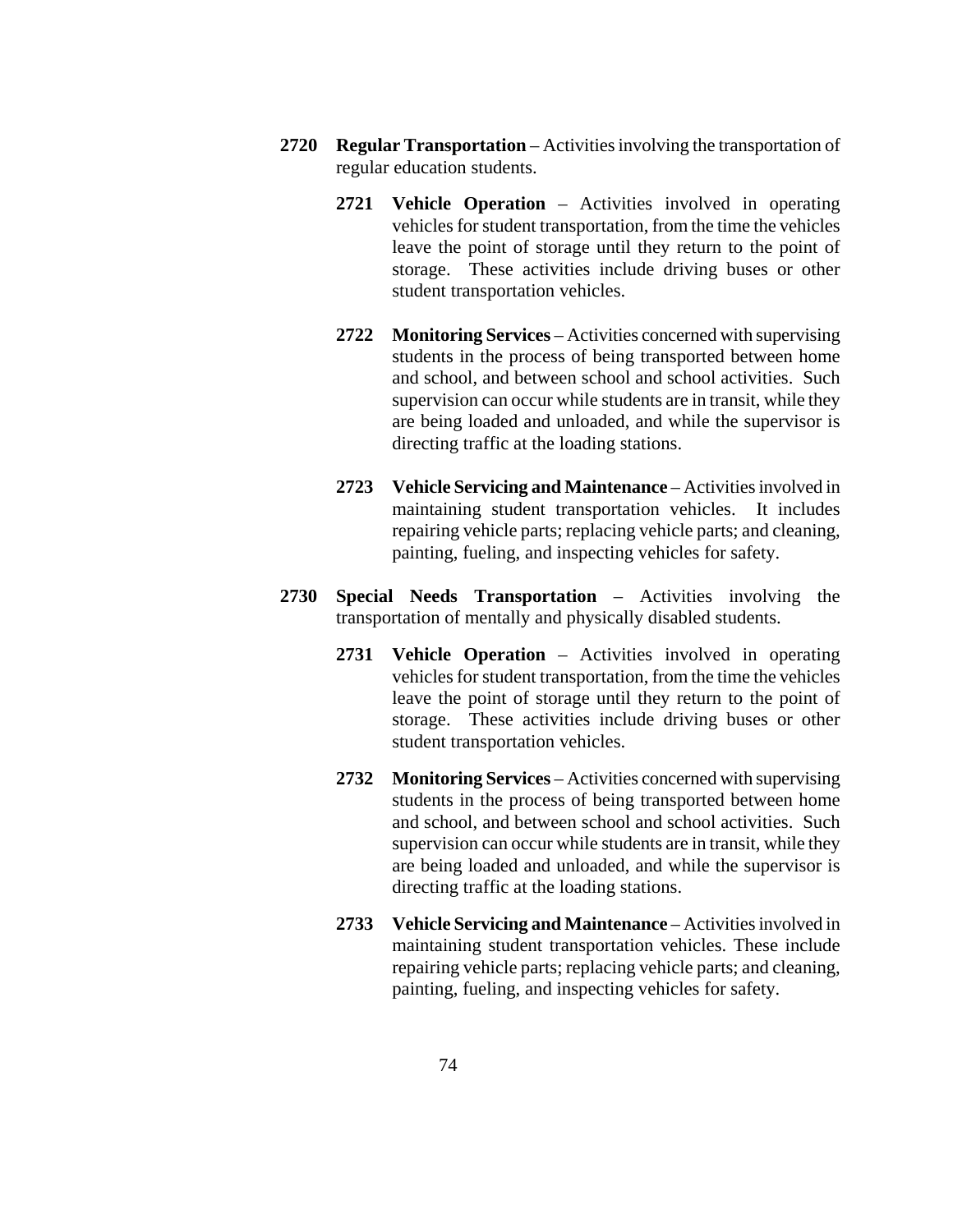- **2790 Other Student Transportation Services** Student transportation services that cannot be classified elsewhere in 2700 Student Transportation Services.
- **2800\* CENTRAL SERVICES** Activities, other than general administration, that support each of the other instructional and supporting services programs. These activities include planning, research, development, evaluation, information, staff, and administrative technology services.
	- **2810 Planning, Research, Development, and Evaluation Services**  Activities associated with conducting and managing programs of planning, research development, and evaluation for a school system on a system–wide basis.

**Planning Services** – Activities concerned with selecting or identifying the overall, long–range goals and priorities of the organization or program. They also involve formulating various courses of action needed to achieve these goals. This process is done by identifying needs and relative costs and benefits of each course of action.

**Research Services** − Activities concerned with the systematic study and investigation of the various aspects of education, undertaken to establish facts and principles.

**Development Services** − Activities in the deliberate evolving process of improving educational programs - such as using the products of research.

**Evaluation Services** − Activities concerned with ascertaining or judging the value or amount of an action or an outcome. This evaluation is conducted through the careful appraisal of previously specified data in light of the particular situation and the goals previously established.

**2820 Information Services** – Activities concerned with writing, editing, and preparation of other materials necessary to disseminate educational and administrative information to students, staff, managers, and the general public through direct mailing, the various news media, or personal contact.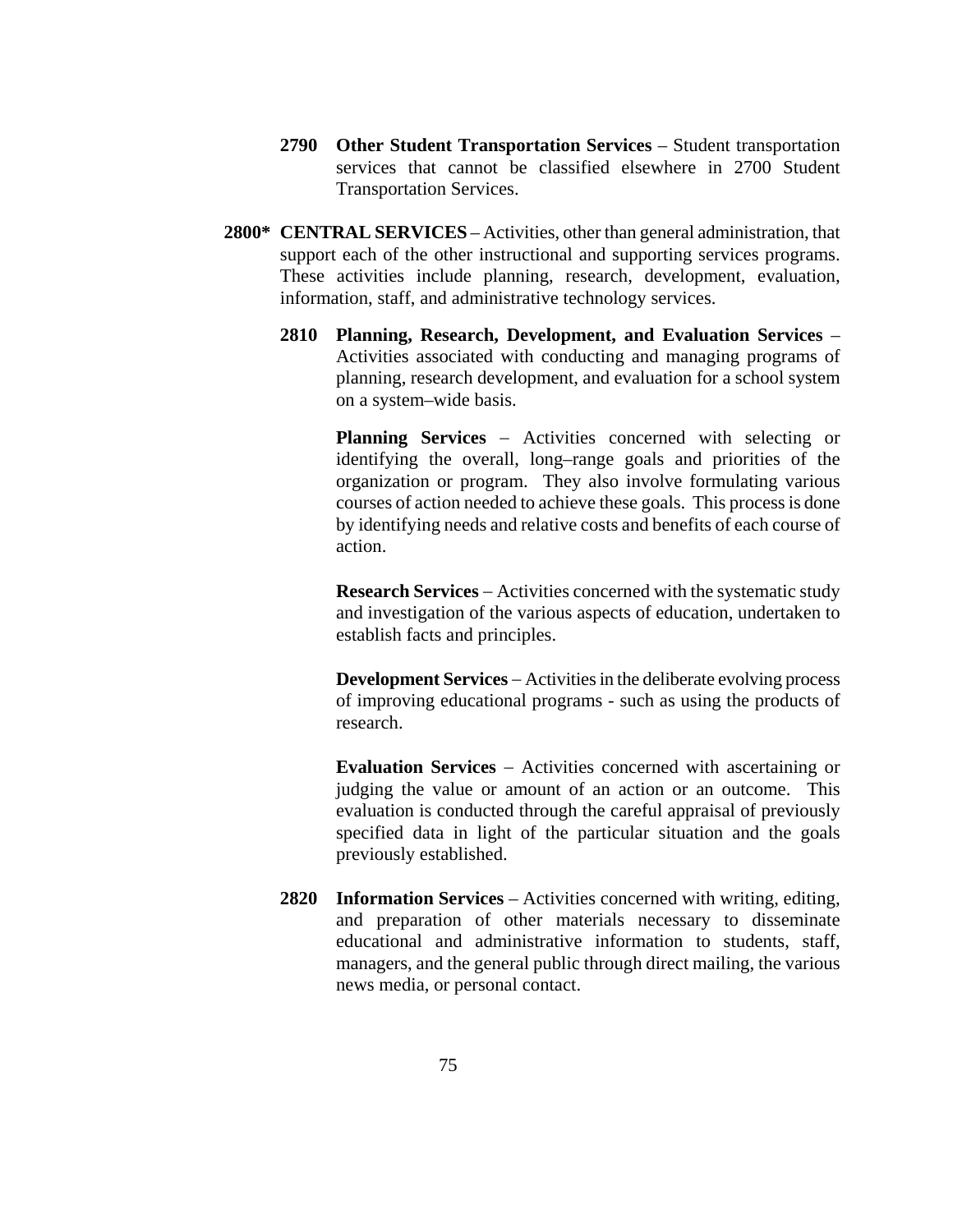- **2821 Supervision of Information Services** Activities concerned with directing, managing and supervising information services.
- **2822 Internal Information Services** Activities concerned with writing, editing, and providing administrative information to students and staff.
- **2823 Public Information Services** Activities concerned with writing, editing, and preparation of other materials necessary to disseminate educational and administrative information to the public through various news media or personal contact.
- **2824 Management Information Services** Activities concerned with writing, editing, and preparation of other materials necessary to disseminate to management (1) the information needed to make logical decisions about the operation of the LEA and (2) information needed to make logical decisions about the community, state, and nation.
- **2829 Other Information Services** Activities concerned with function 2820 Information Services not classified above.
- **2830 Personnel/Human Resource Services** Activities concerned with maintaining efficient personnel for the school system. It includes such activities as recruitment and placement, non-instructional staff training, staff transfers, in-service training, health services, and staff accounting.
	- **2831 Personnel/Human Resource Director** Activities concerned with directing, managing and supervising staff services. (Only Personnel/Human Resource Directors should be reported here.)
	- **2832 Recruitment and Placement** Activities concerned with employing and assigning personnel for the LEA. (Personnel Directors should be reported in function 2831.)
	- **2833 Personnel/Human Resource Information** Services rendered in connection with the systematic recording and summarizing of information relating to staff members employed by the LEA.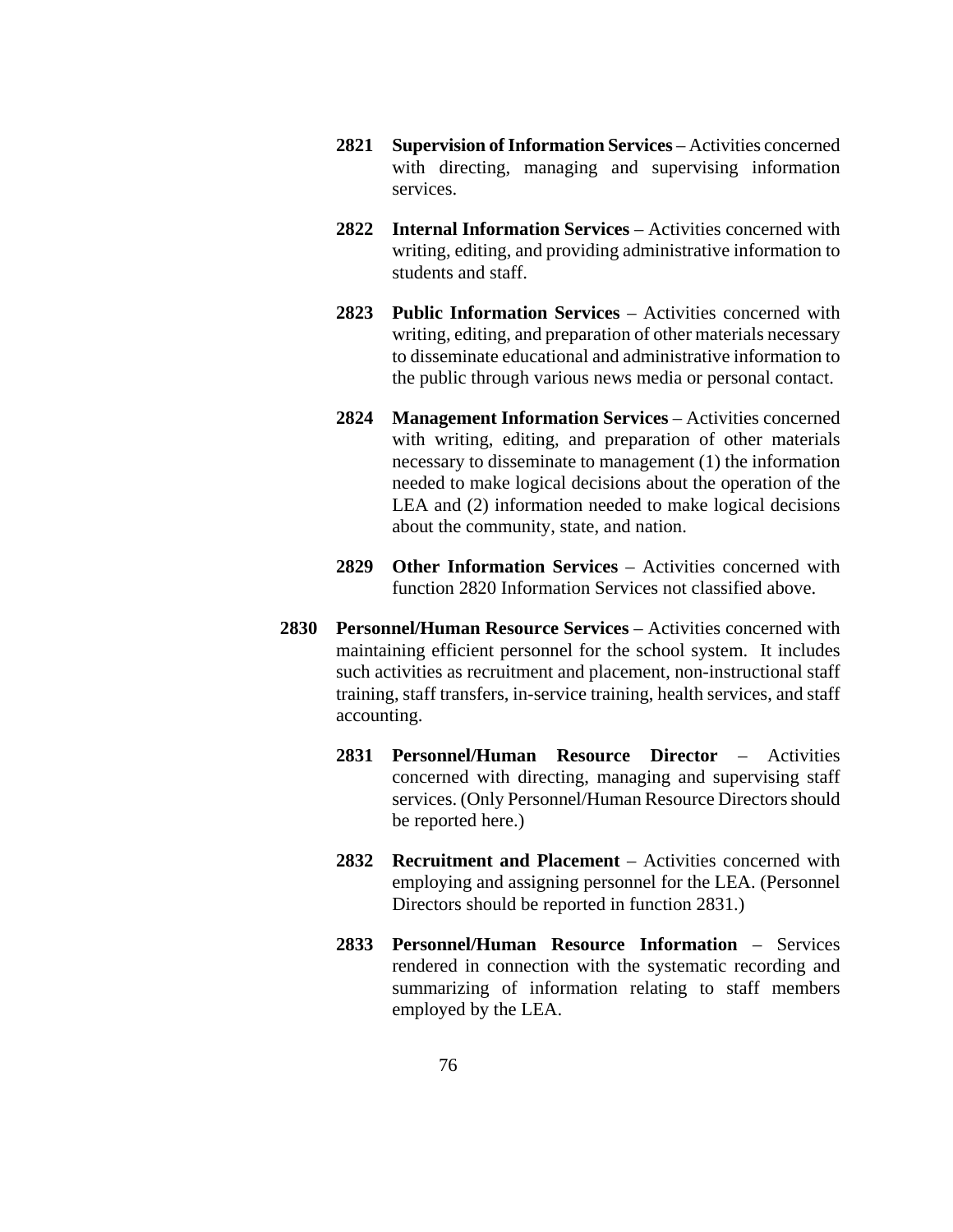- **2834 Non-Instructional Personnel/Human Resource Training** – Activities associated with the professional development and training of non-instructional personnel. These include such activities as in-service training, seminars and conferences, continuing professional education, courses for college credit (tuition reimbursement), and other activities related to the ongoing growth and development of non-instructional personnel. The incremental costs associated with providing temporary employees to perform job duties while regular employees attend training should be captured in this function code. All costs should be charged to this code, regardless of whether training services are provided internally or purchased from external vendors.
- **2835 Health Services** Activities concerned with medical, dental, and nursing services provided for school district employees. Included are physical examinations, referrals, and emergency care.
- **2839 Other Personnel/Human Resource Services** Personnel services that cannot be classified under the preceding functions.
- **2840 Administrative Technology Services** Activities concerned with supporting the school district's information technology systems, including supporting administrative networks, maintaining administrative information systems, and processing data for administrative and managerial purposes. These activities include expenditures for internal technology support, as well as support provided by external vendors using operating funds. These activities include costs associated with the administration and supervision of technology personnel, systems planning and analysis, systems application development, systems operations, network support services, hardware maintenance and support services, and other technology-related costs.
	- **2841 Technology Service Supervision and Administration** Activities concerned with directing, managing and supervising data processing services.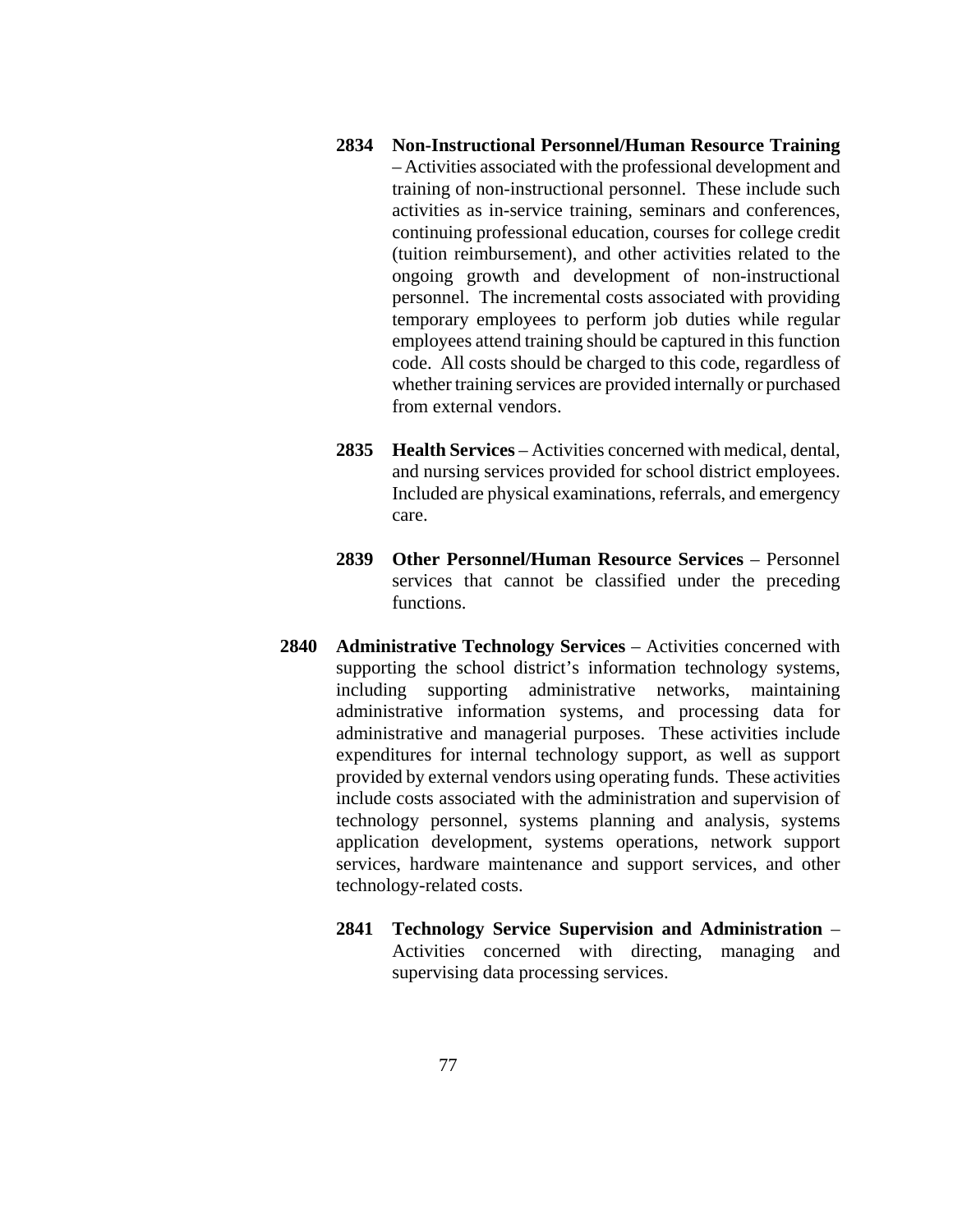- **2842 Systems Analysis and Planning** Activities concerned with searching for and evaluating alternatives for achieving defined objectives, based on judgment and, wherever possible, on quantitative methods. Where applicable, these activities pertain to the development of data processing procedures or application to electronic data processing equipment.
- **2843 Systems Application Development** Activities concerned with the preparation of a logical sequence of operations to be performed, either manually or electronically, in solving problems or processing data. These activities also involve preparing coded instructions and data for such sequences.
- **2844 Systems Operations**  Activities concerned with scheduling, maintaining, and producing data. These activities include operating business machines, data preparation devices, and data processing machines.
- **2845 Network Support** Activities concerned with network support services.
- **2846 Hardware Maintenance and Support** Activities concerned with hardware maintenance and support services.
- **2847 Professional Development Costs for Administrative Technology Personnel** – Activities concerned with the professional development of administrative technology personnel.
- **2849 Other Technology Services** Activities concerned with function 2840 Administrative Technology Services, not described above.
- **2890 Other Central Service Services** Activities concerned with function 2800 Central Service Services, not described above.
- **2900\* OTHER SUPPORT SERVICES**  All other support services not classified elsewhere in the 2000 series, Support Services.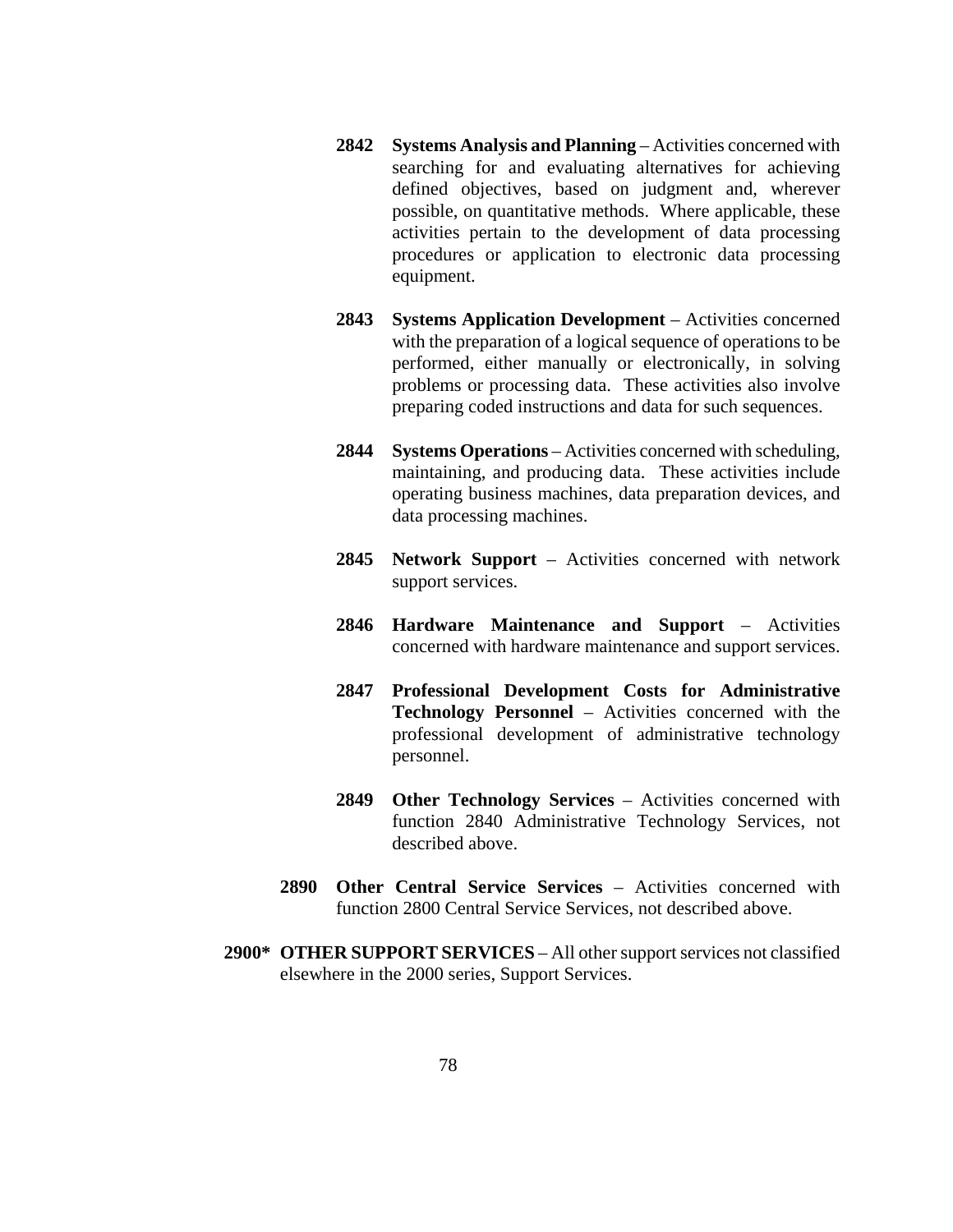- **3000 OPERATION OF NON–INSTRUCTIONAL SERVICES** Activities concerned with providing non–instructional services to students, staff or the community.
	- **3100\* FOOD SERVICES OPERATIONS** Activities concerned with providing food to students and staff in a school or LEA to meet the nutritional needs of children as defined in U. S. D. A. child nutrition regulations. Activities may include the operation of breakfast, lunch, snacks, catering, and nutrition education.
		- **3110 Food Service District Office**  Activities associated with the overall general administration of the Child Nutrition Programs. (School Breakfast, School Lunch, After School Snacks, Catering, and Nutrition Education).
		- **3111 Office of the District Supervisor** Activities concerned with the directing and managing of the food service operations of all schools in the district. These activities include all personnel and materials in the district office.
		- **3112** Office of the Assistant Supervisor Activities performed to assist the district supervisor in managing all food service activities of the LEA.
		- **3120 Food Service Sites**  Activities concerned with food service operations for a school.
		- **3121 Office of the Site Manager**  Activities concerned with directing and managing the food service operations of a particular school.
		- **3122 Office of the Assistant Site Manager**  Activities performed by the assistant site manager concerned with directing and managing the food service operations of a particular school.
	- **3200\* ENTERPRISE OPERATIONS** Activities that are financed and operated in a manner similar to private business enterprises in which the stated intent is that the costs are financed or recovered primarily through user charges. Food services should not be charged here, but rather to function 3100 Food Services Operations. One example could be the LEA bookstore.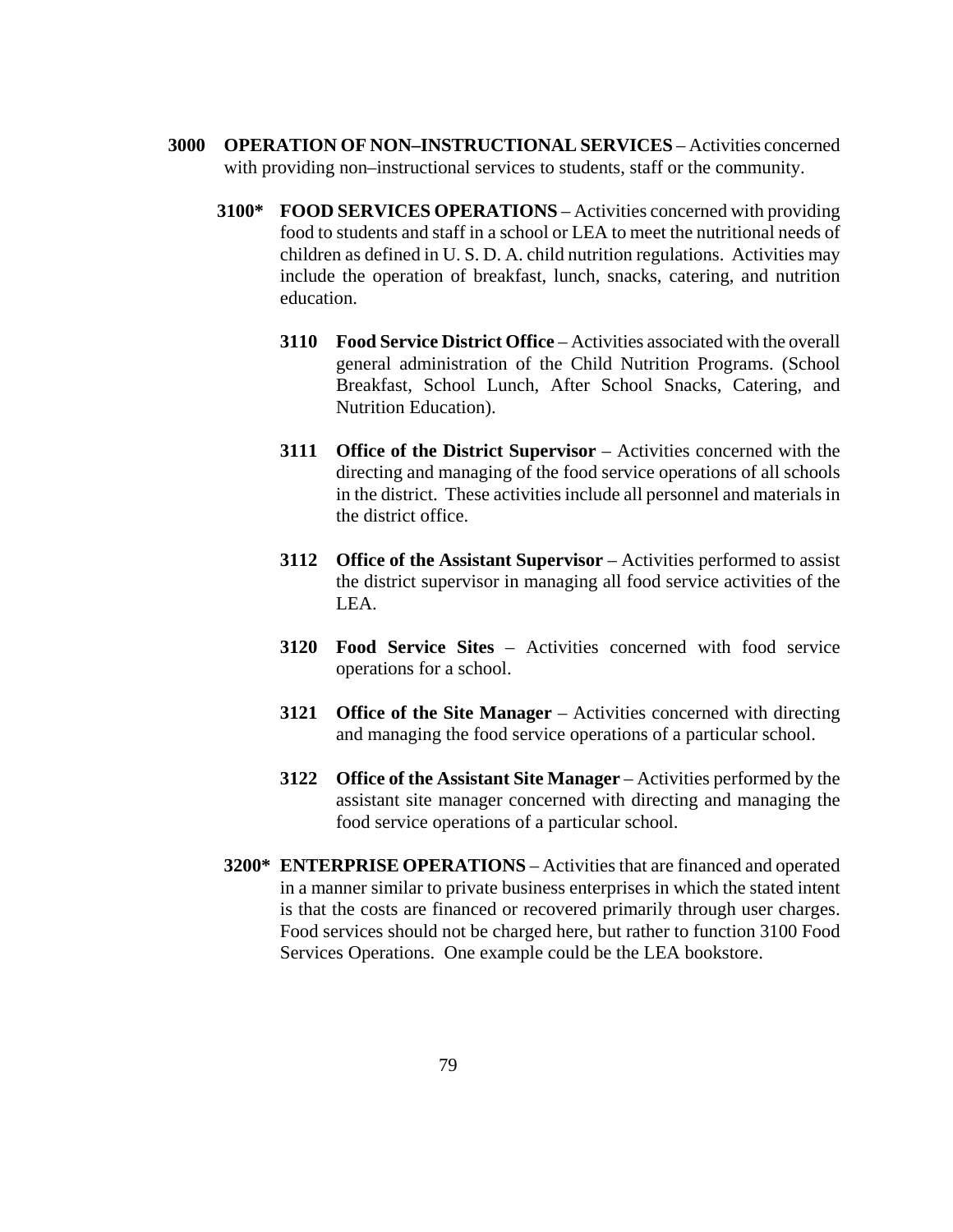- **3300\* COMMUNITY SERVICES OPERATIONS** Activities concerned with providing community services to students, staff or other community participants. Examples of this function would be offering parental training or operating a community swimming pool, a recreation program for the elderly, or a childcare center for working mothers.
- **4000\* FACILITIES ACQUISITION AND CONSTRUCTION SERVICES** Activities concerned with acquiring land and buildings, remodeling buildings, constructing buildings and additions to buildings, initially installing or extending service systems and other built–in equipment, and improving sites.
	- **4100 LAND ACQUISITION** Activities concerned with initially acquiring and improving land.
	- **4200 LAND AND SITE IMPROVEMENT**  Activities concerned with making permanent improvements to land, such as grading, fill and environmental remediation. Also includes activities concerned with making nonpermanent improvements or enhancements to building sites. These improvements include fencing, walkways, tunnels, and temporary landscaping.
	- **4300 ARCHITECTURE AND ENGINEERING SERVICES** The activities of architects and engineers related to acquiring and improving sites and improving buildings. Charges are made to this function for only those preliminary activities that may or may not result in additions to the LEA's property. Also include activities concerned with preparing and interpreting descriptions of specific space requirements for the various learning experiences of students to be accommodated in a building. These specifications are interpreted to the architects and engineers in the early stages of blueprint development. Otherwise, charge these services to 4100 Land Acquisition, 4200 Land Improvement, 4500 Building Acquisition and Construction, or 4600 Building Improvement, as appropriate.
	- **4500 BUILDING ACQUISITION AND CONSTRUCTION**  Activities concerned with buying or constructing buildings.
	- **4600 BUILDING IMPROVEMENT** Activities concerned with building additions and with installing or extending service systems and other built–in equipment. (i.e., includes roof replacement, wiring and plumbing, HVAC system; does not include painting)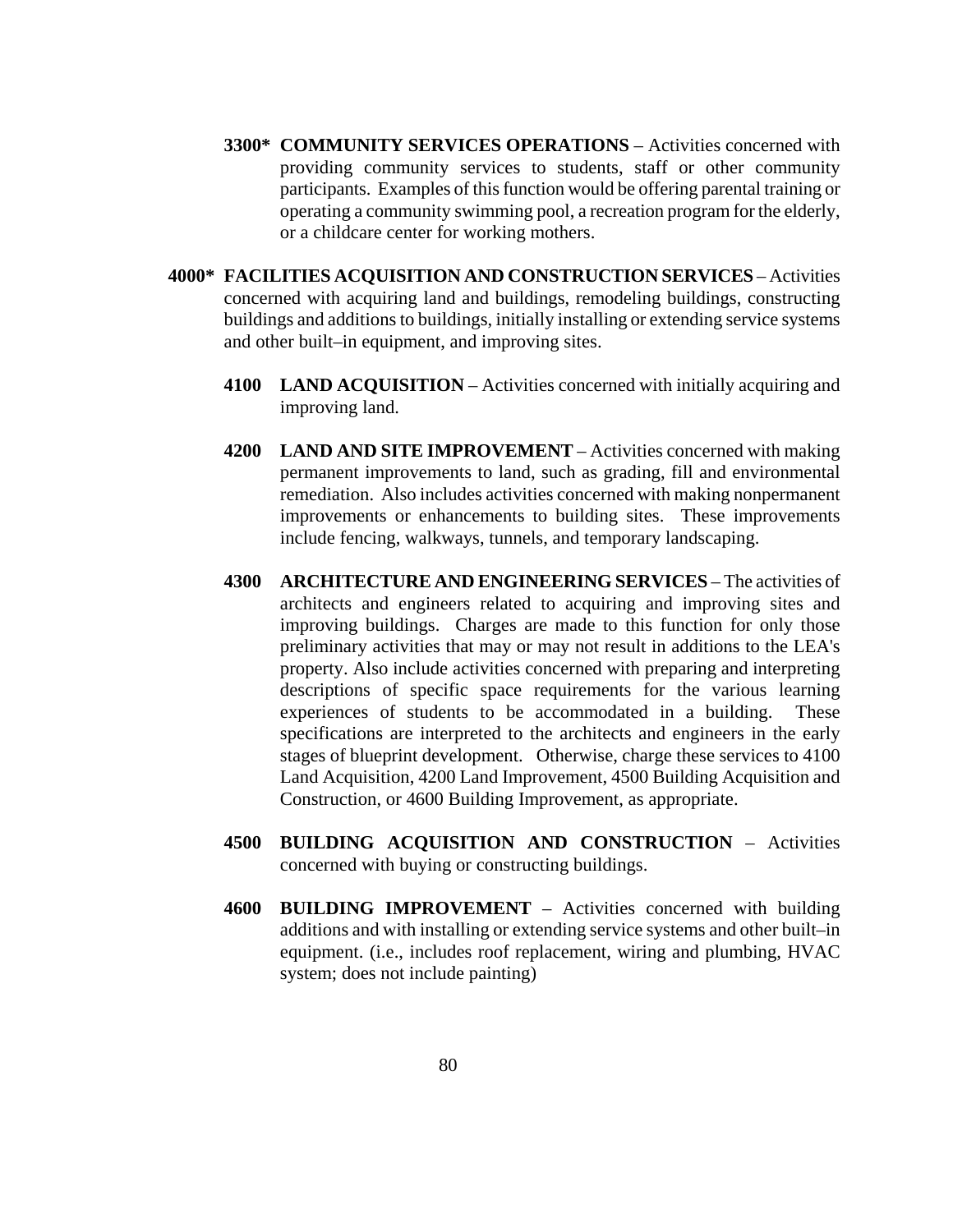- **4700 SIXTEENTH SECTION LAND IMPROVEMENTS** Activities concerned with making improvements to sixteenth section lands. These activities may include re–seeding the land with trees, adding soil, cutting drainage canals, etc.
- **4900 OTHER FACILITIES ACQUISITION AND CONSTRUCTION SERVICES** – Facilities acquisition and construction activities that cannot be classified above.
- **5000 DEBT SERVICE AND OTHER USES OF FUNDS** A number of outlays of governmental funds are not properly classified as expenditures, but still require budgetary or accounting control. These include debt service payments (principal and interest) and certain transfers of monies from one fund to another. These accounts are not used with the proprietary funds.
	- **5100\* DEBT SERVICE** Activities related to servicing the debt of the LEA, including payments of both principal and interest. Normally, only long–term debt service (obligations exceeding one year) is recorded here. Interest on current loans (repayable within one year of receiving the obligation) is charged to function 2513 Receiving and Disbursing Funds Services. The receipt and payment of principal on those loans is handled as an adjustment to the balance sheet account 451 Loans Payable.
	- **5200 FUND TRANSFERS** Transactions that withdraw money from one fund and place it in another without recourse. Fund transfers budgeted to another functional activity, such as food service or transportation, are coded to the appropriate function and the object code 930 Interfund Transactions. **Unless State law prohibits, revenues should be allocated to the appropriate funds when received, rather than accepted in the general fund and later transferred.**

Interfund Loans are not recorded here, but are handled through the balance sheet accounts 131 Interfund Loans Receivable and 401 Interfund Loans Payable in the funds affected. When expenditures are made for replacement of damaged or stolen equipment, the expenditure should appear as 700 Property under the appropriate function.

**5300 LOCAL REVENUE TRANSFERS TO ANOTHER LEA** – Local revenue transfers to another LEA as required through the Minimum Foundation Program (MFP). Typically used to record a local revenue transfer to the Recovery School District or a charter school from the district of prior jurisdiction.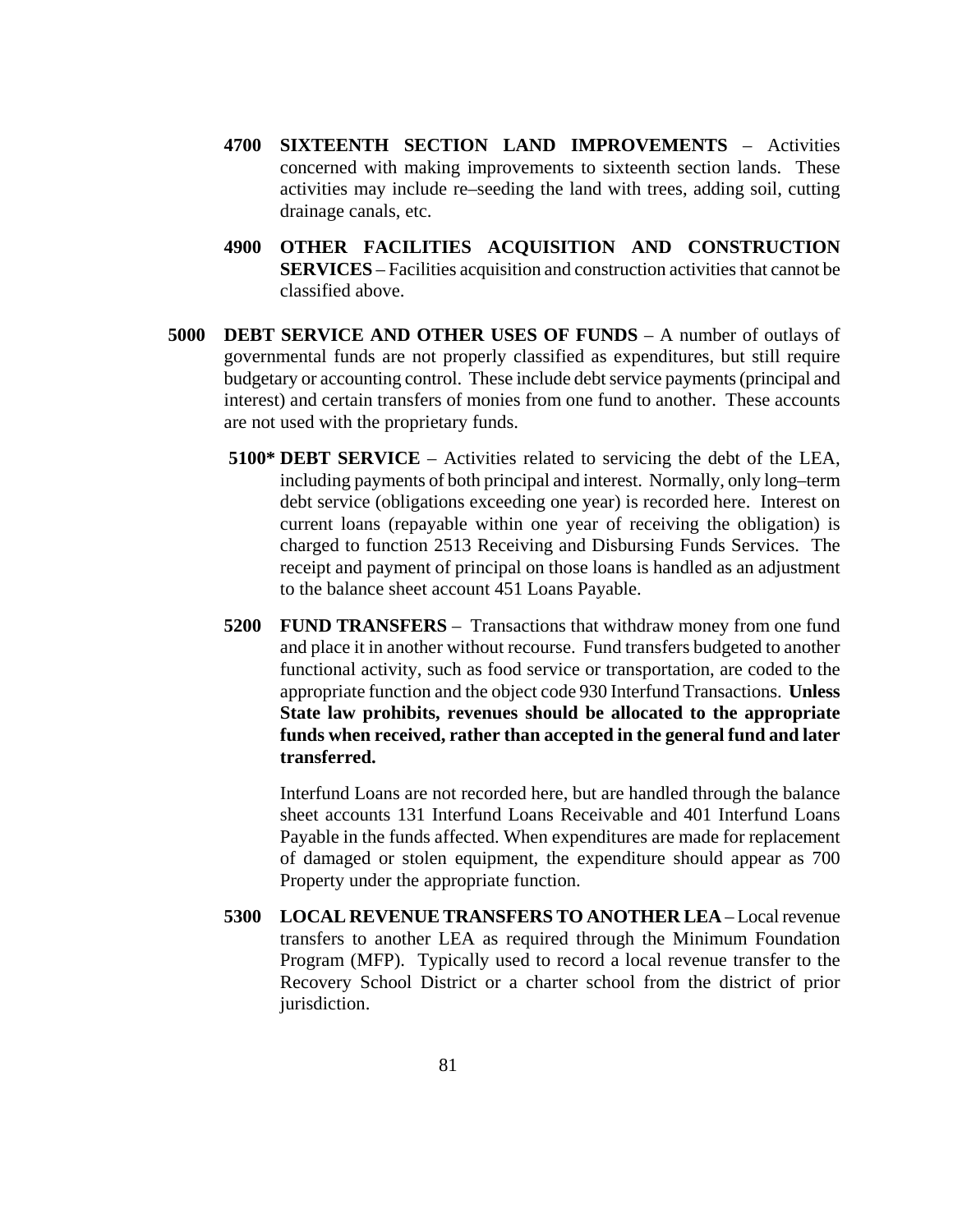# **CLASSIFICATION OF BALANCE SHEET ACCOUNTS**

#### **ASSETS AND OTHER DEBIT CODES**

Assets and other debits include what is owned and what is not owned (as of the date of the balance sheet) but is expected to become owned fully at some future date. Also included are other budgeting and offsetting accounts which normally have debit balances.

#### **CURRENT ASSETS**: **Cash or anything that can be readily converted into cash.**

- **101 CASH IN BANK** All funds on deposit with a bank or savings and loan institution in interest bearing and non–interest–bearing checking accounts.
- **102 CASH ON HAND** Currency, coins, checks, postal and express money orders, and bankers' drafts on hand.
- **103 PETTY CASH** A sum of money set aside for the purpose of paying small obligations for which the issuance of a formal voucher and check would be too expensive and time–consuming.
- **104 CHANGE CASH** A sum of money set aside to provide change.
- **105 CASH WITH FISCAL AGENTS** Deposits with fiscal agents, such as commercial banks, for paying matured bonds and interest.
- **111 INVESTMENTS** Securities and real estate held for producing income in the form of interest, dividends, rentals or lease payments. The account does not include capital assets used in LEA operations. Separate accounts for each category of investments may be maintained.
- **112 UNAMORTIZED PREMIUMS ON INVESTMENTS** The excess of the amount paid for securities over the face value that has not yet been amortized. Use of this account is restricted to long–term investments.
- **113 UNAMORTIZED DISCOUNTS ON INVESTMENTS (CREDIT)** The excess of the face value of securities over the amount paid for them which has not yet been written off. Use of this account is normally restricted to long–term investments.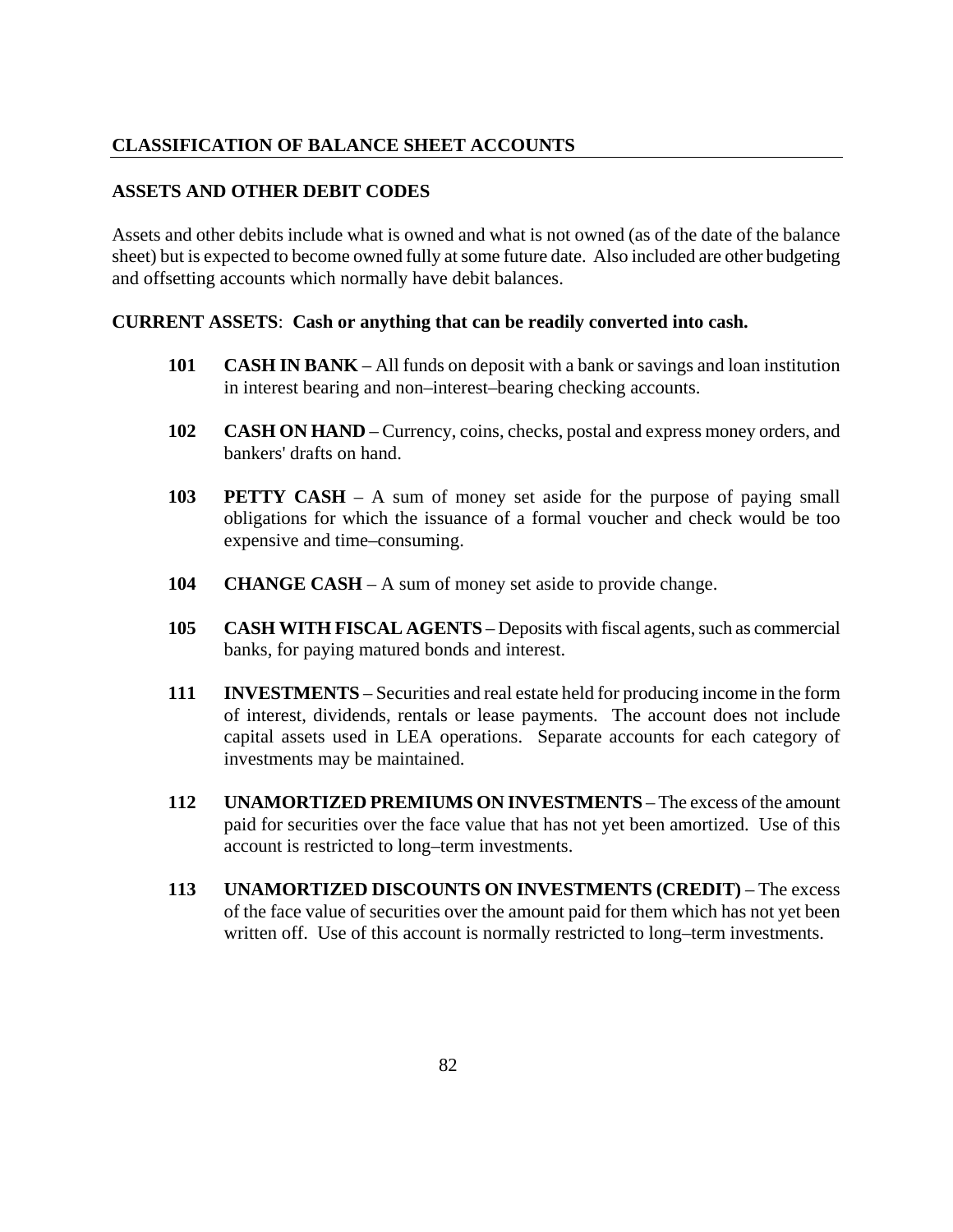- **114 INTEREST RECEIVABLE ON INVESTMENTS** The amount of interest receivable on investments, excluding interest purchased. Interest purchased should be shown in a separate account.
- **115 ACCRUED INTEREST ON INVESTMENTS PURCHASED** Interest accrued on investments between the last interest payment date and date of purchase. The account is carried as an asset until the first interest payment date after the date of purchase. Upon receipt and deposit of the cash, an entry is made debiting the account "Cash in Bank," and crediting the "Accrued Interest on Investments Purchased" account for the amount of interest purchased and an interest earning revenue account (1510) for the balance.
- **121 TAXES RECEIVABLE** The uncollected portion of taxes that a LEA or governmental unit has levied and that has become due, including any interest or penalties that may have accrued. Separate accounts may be maintained on the basis of tax roll, current and delinquent taxes, or both.
- **122 ALLOWANCE FOR UNCOLLECTABLE TAXES (CREDIT)** That portion of taxes receivable it is estimated will not be collected. The account is shown on the balance sheet as a deduction from the taxes receivable account in order to arrive at the net taxes receivable. Separate accounts may be maintained on the basis of tax roll year, delinquent taxes, or both.
- **131 INTERFUND LOANS RECEIVABLE** An asset account used to record a loan by one fund to another fund in the same governmental unit. It is recommended that separate accounts be maintained for each Interfund receivable loan.
- **132 INTERFUND ACCOUNTS RECEIVABLE** An asset account used to indicate amounts owed to a particular fund by another fund in the same LEA for goods sold or services rendered. It is recommended that separate accounts be maintained for each Interfund receivable.
- **141 INTERGOVERNMENTAL ACCOUNTS RECEIVABLE** Amounts due to the reporting governmental unit from another governmental unit. These amounts may represent grants–in–aid, shared taxes, taxes collected for the reporting by the reporting unit, loans, and charges for services rendered by the reporting unit for another government. It is recommended that separate accounts be maintained for each interagency receivable.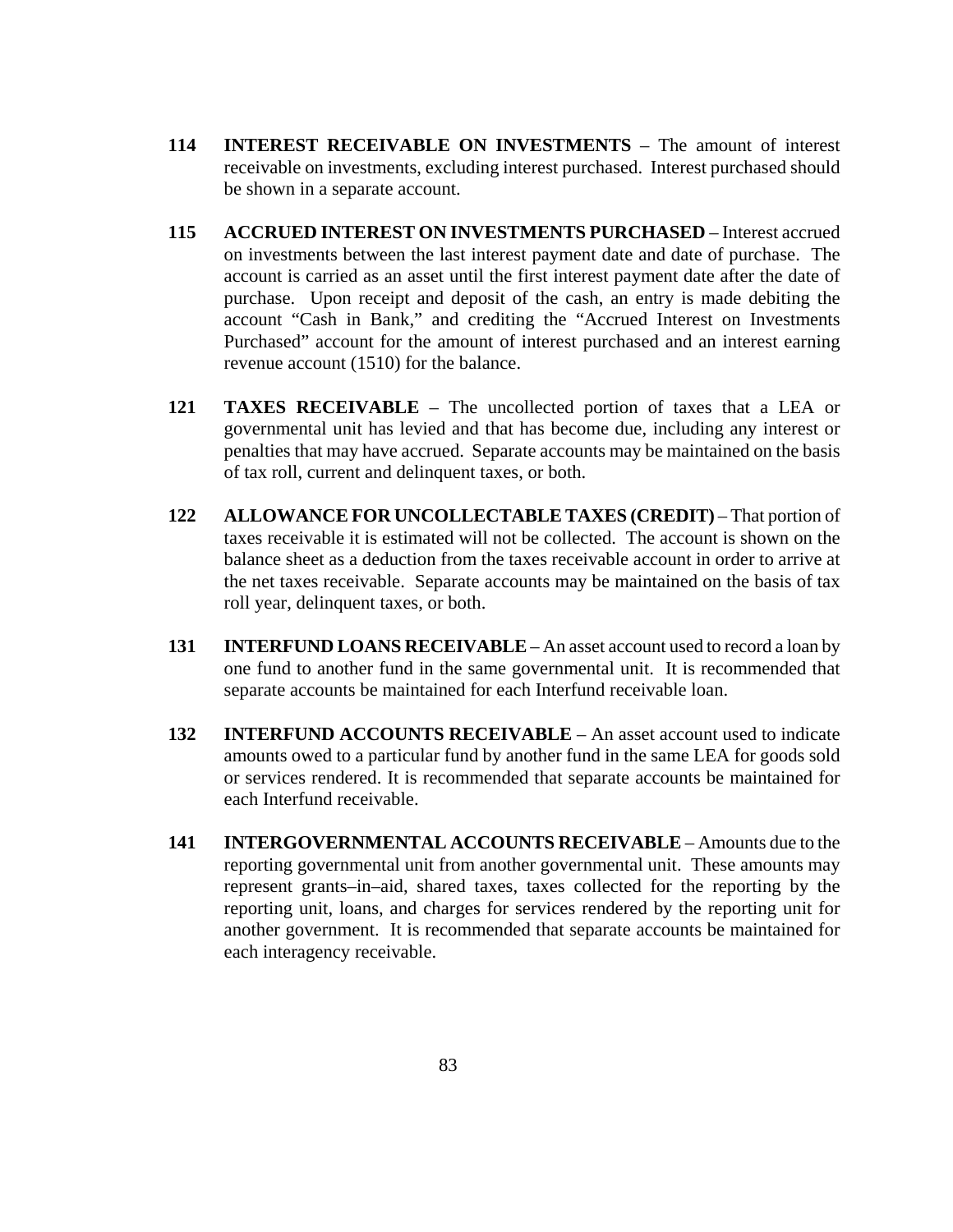- **151 LOANS RECEIVABLE** Amounts that have been loaned to persons or organizations, including notes taken as security for such loans, where permitted by statutory authority.
- **152 ALLOWANCE FOR UNCOLLECTIBLE LOANS (CREDIT)** The portion of loans receivable that it is estimated will not be collected. The account is shown on the balance sheet as a deduction from the other loans receivable account.
- **153 OTHER ACCOUNTS RECEIVABLE** Amounts owed on open account from private persons, firms, or corporations for goods and services furnished by an LEA (but not including amounts due from other funds or from other governmental units).
- **154 ALLOWANCE FOR UNCOLLECTIBLE ACCOUNTS RECEIVABLE (CREDIT)** – A provision for that portion of accounts receivable that it is estimated will not be collected. The account is shown on the balance sheet as a deduction from the other accounts receivable account.
- **161 BOND PROCEEDS RECEIVABLE** An account used to designate the amount receivable upon the sale of bonds.
- **171 INVENTORIES FOR CONSUMPTION** The cost of supplies and equipment on hand not yet distributed to requisitioning units.
- **172 INVENTORIES FOR RESALE** The value of goods held by an LEA for resale rather than for use in its own operations.
- **181 PREPAID EXPENSES** Expenses paid for benefits not yet received. Prepaid expenses differ from deferred charges in that they are spread over a shorter period of time than deferred charges and are regularly recurring costs of operation. Examples of prepaid expenses are prepaid rent, prepaid interest, and unexpired insurance premiums.
- **191 DEPOSITS** Funds deposited by the LEA as prerequisite to receiving services, goods, or both.
- **192 DEFERRED EXPENDITURES/EXPENSES** Certain disbursements that are made in one period but are more accurately reflected as an expenditure/expense in the next fiscal period.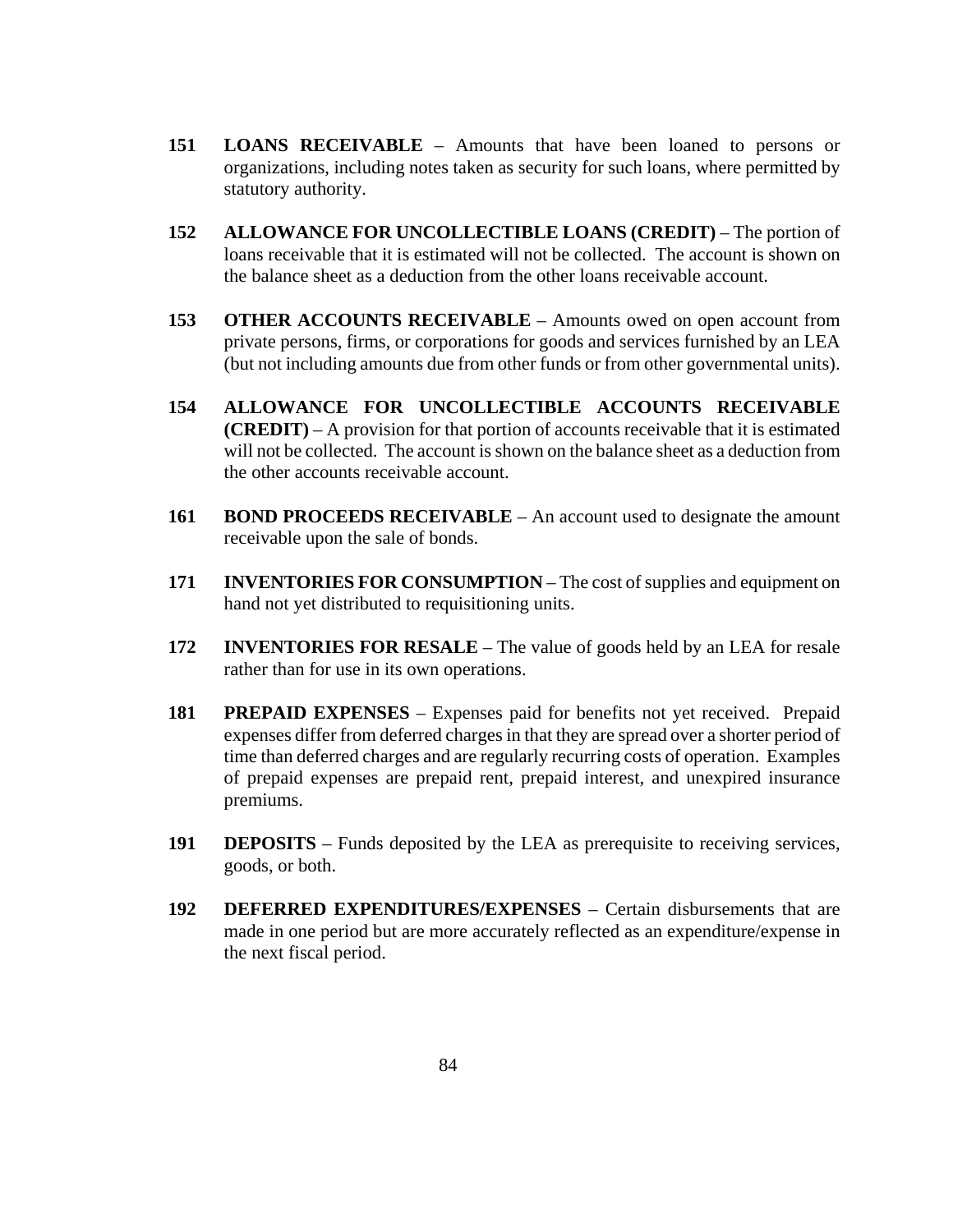- **194 PREMIUM AND DISCOUNT ON ISSUANCE OF BONDS** Represents amounts to be amortized as debt premium/discount in connection with the issuance of bonds.
- **199 OTHER CURRENT ASSETS** Current assets not provided for elsewhere.
- **211 LAND AND LAND IMPROVEMENTS** A capital asset account that reflects the acquisition value of land owned by an LEA. If land is purchased, this account includes the purchase price and costs − such as legal fees, filling and excavation costs, and other associated improvement costs incurred to put the land in condition for its intended use. If land is acquired by gift, the account reflects its appraised value at the time of acquisition.
- **221 SITE IMPROVEMENTS** A capital asset account that reflects the acquisition value of permanent improvements, other than buildings, which add value to land. Examples of such improvements are fences, retaining walls, sidewalks, pavements, gutters, tunnels and bridges. If the improvements are purchased or constructed, this account contains the purchase or contract price. If improvements are obtained by gift, it reflects the appraised value at the time of acquisition.

Site improvements are improvements that have a limited useful life. Because these improvements decrease in their value/usefulness over time, it is appropriate to depreciate these assets. Therefore, all capitalized site improvements should be depreciated over their expected useful life.

- **222 ACCUMULATED DEPRECIATION ON SITE IMPROVEMENTS** Accumulated amounts for depreciation of land improvements.
- **231 BUILDING AND BUILDING IMPROVEMENTS** A capital asset account that reflects the acquisition value of permanent structures used to house persons and property owned by the LEA. If buildings are purchased or constructed, this account includes not only the purchase or contract price of all permanent buildings, but also the fixtures attached to and forming a permanent part of such buildings. This account includes all building improvements. If buildings are acquired by gift, the account reflects their appraised value at the time of acquisition.
- **232 ACCUMULATED DEPRECIATION ON BUILDINGS AND BUILDING IMPROVEMENTS** – Accumulated amounts for depreciation of buildings and building improvements.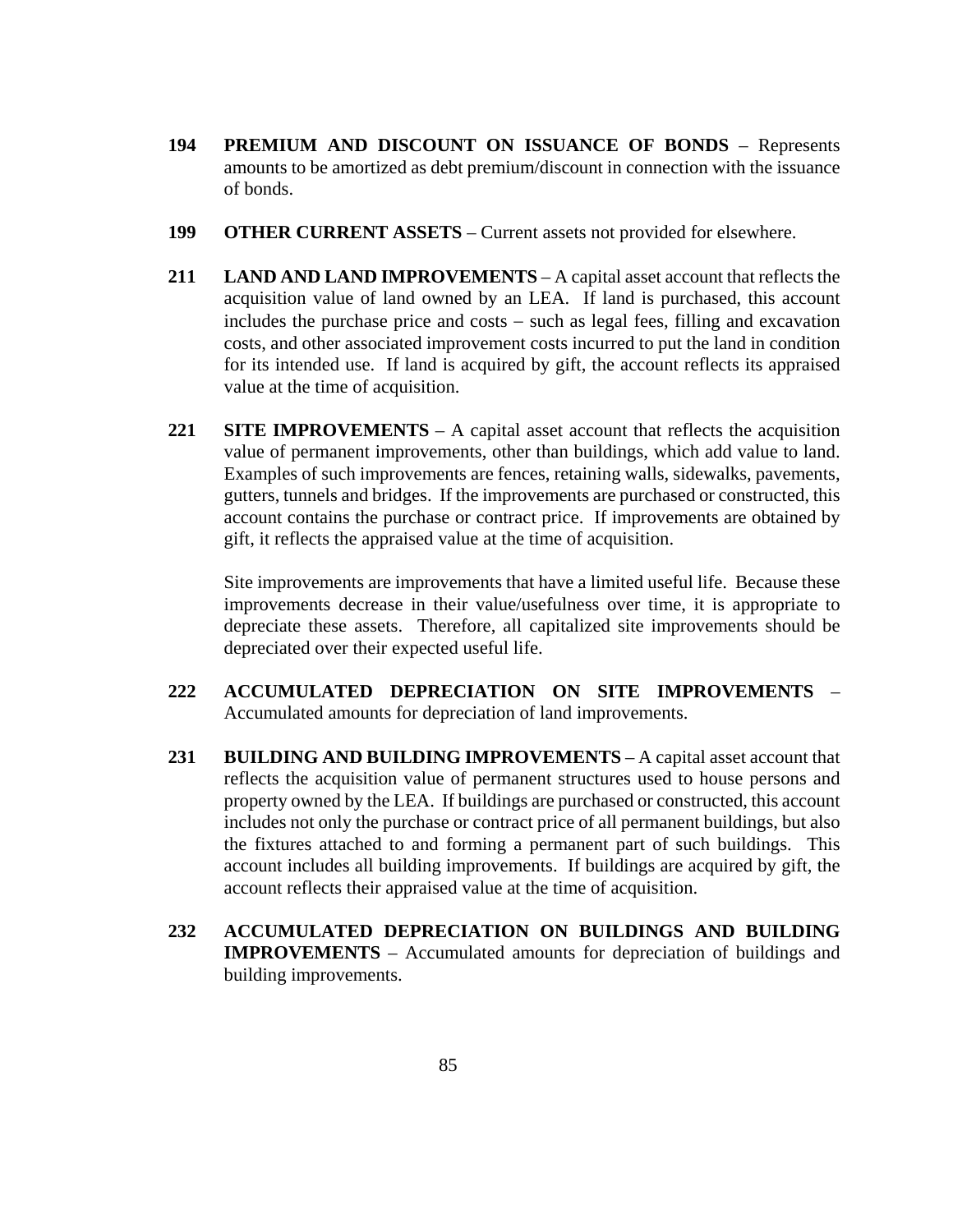- **241 MACHINERY AND EQUIPMENT** Tangible property of a more or less permanent nature - other than land, buildings, or improvements thereto - which is useful in carrying on operations. Examples are machinery, tools, trucks, cars, buses, furniture and furnishings. Appendix A provides criteria to distinguish whether a purchase is a supply or a piece of machinery or equipment.
- **242 ACCUMULATED DEPRECIATION ON MACHINERY AND EQUIPMENT** Accumulated amounts for depreciation of machinery and equipment.
- **251 WORKS OF ART AND HISTORICAL TREASURES –** Individual items or collections of items that are of artistic or cultural importance.
- **252 ACCUMULATED DEPRECIATION ON WORKS OF ART AND HISTORICAL COLLECTIONS** – Accumulated amounts for the depreciation (as applicable) of works of art and historical treasures.
- **261 INFRASTRUCTURE** A capital asset, network, or subsystem that has a useful life that is significantly longer than those of other capital assets. These assets may include water/sewer systems, roads, bridges, tunnels, and other similar assets.
- **262 ACCUMULATED DEPRECIATION ON INFRASTRUCTURE –** Accumulated amounts for the depreciation of infrastructure assets.
- **271 CONSTRUCTION IN PROGRESS** The cost of construction work undertaken, but not yet completed.
- **303 AMOUNT AVAILABLE IN DEBT SERVICE FUNDS** An account in the general long–term debt account group. It designates the amount of fund balance available in the debt service fund for the retirement of long–term debt.
- **304 AMOUNT TO BE PROVIDED FOR RETIREMENT OF GENERAL LONG– TERM DEBT** – An account in the general long–term debt account group. It designates the amount to be provided from taxes or other revenue to retire long–term debt.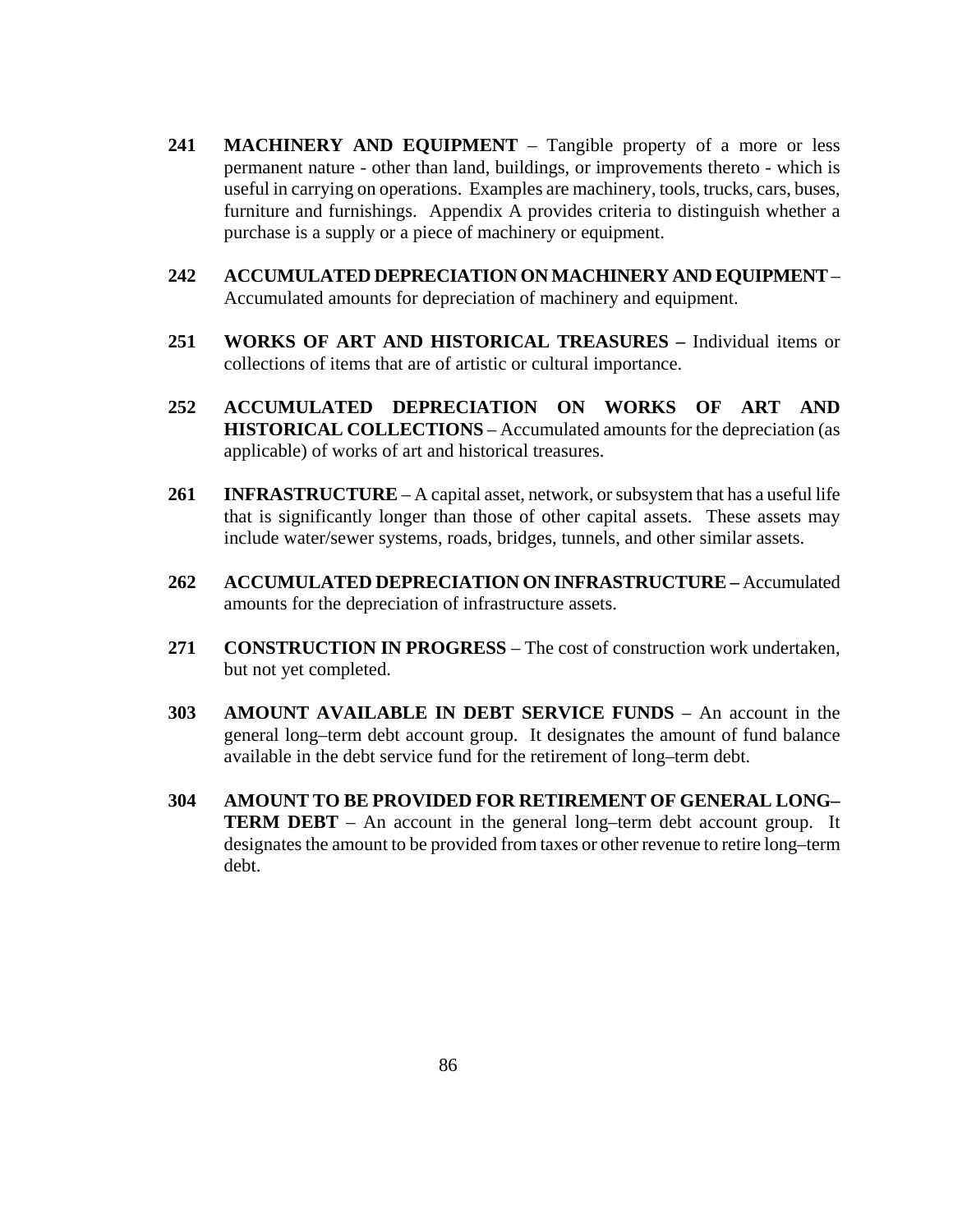# **CLASSIFICATION OF BALANCE SHEET ACCOUNTS**

### **LIABILITIES AND OTHER CREDIT CODES**

Liabilities are LEA debts plus items that are not debts, but which may become debts at some future time.

**CURRENT LIABILITIES** - Those debts the LEA expects to pay within a short period of time, usually within a year or less.

- **401 INTERFUND LOANS PAYABLE** A liability account used to record a debt owed by one fund to another fund in the same governmental unit. It is recommended that separate accounts be maintained for each Interfund loan.
- **402 INTERFUND ACCOUNTS PAYABLE** A liability account used to indicate amounts owed by a particular fund to another fund in the same LEA for goods and services rendered. It is recommended that separate accounts be maintained for each Interfund payable.
- **411 INTERGOVERNMENTAL ACCOUNTS PAYABLE** Amounts owed by the reporting LEA to another governmental unit. It is recommended that separate accounts be maintained for each interagency payable.
- **421 ACCOUNTS PAYABLE** Liabilities on open accounts owing to private persons, firms, or corporations for goods and services received by an LEA (but not including amounts due to other funds of the same LEA or to other governmental units).
- **422 JUDGMENTS PAYABLE** Amounts due to be paid by an LEA as the result of court decisions, including condemnation awards paid for private property taken for public use.
- **423 WARRANTS PAYABLE** Amounts due to designated payees in the form of a written order drawn by the LEA directing the LEA treasurer to pay a specific amount.
- **431 CONTRACTS PAYABLE** Amounts due on contracts for assets, goods and services received by an LEA.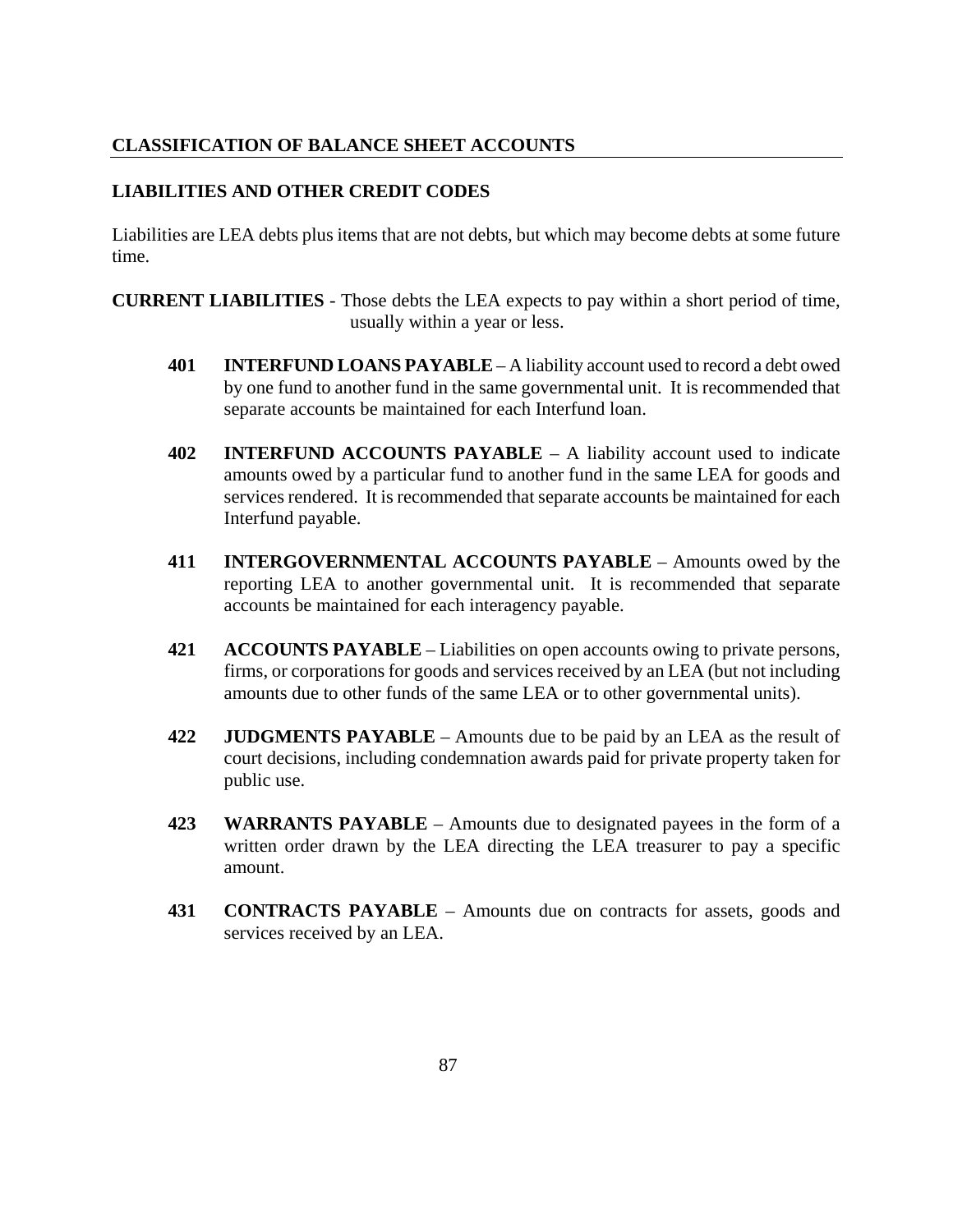- **432 CONSTRUCTION CONTRACTS PAYABLE – RETAINAGE**  Liabilities on account of construction contracts for that portion of the work that has been completed but on which part of the liability has not been paid––pending final inspection, or the lapse of a specified time period, or both. The unpaid amount is usually a stated percentage of the contract price.
- **433 CONSTRUCTION CONTRACTS PAYABLE** Amounts due by an LEA on contracts for constructing buildings and other structures, and other improvements.
- **441 MATURED BONDS PAYABLE** Bonds that have reached or passed their maturity date, but which remain unpaid.
- **442 BONDS PAYABLE – CURRENT** Bonds that have not reached or passed their maturity date, but which are due within one year or less. This account is used only in proprietary or fiduciary funds, as well as in the government-wide financial statements.
- **443 UNAMORTIZED PREMIUMS ON ISSUANCE OF BONDS** An account that represents that portion of the excess of bond proceeds over par value and that remains to be amortized over the remaining life of such bonds. This account is used only in proprietary or fiduciary funds, as well as in the government-wide financial statements.
- **451 LOANS PAYABLE** Short–term obligations representing amounts borrowed for short periods of time, usually evidenced by notes payable or warrants payable.
- **452 LEASE OBLIGATIONS – CURRENT** Capital lease obligations that are due within one year.
- **455 INTEREST PAYABLE** Interest due within one year.
- **461 ACCRUED SALARIES AND BENEFITS** Salary and fringe benefit costs incurred during the current accounting period; these costs are not payable until a subsequent accounting period.
- **471 PAYROLL DEDUCTIONS AND WITHHOLDINGS** Amounts deducted from employee salaries for withholding taxes and other purposes. District–paid benefit amounts payable also are included. A separate liability account may be used for each type of benefit.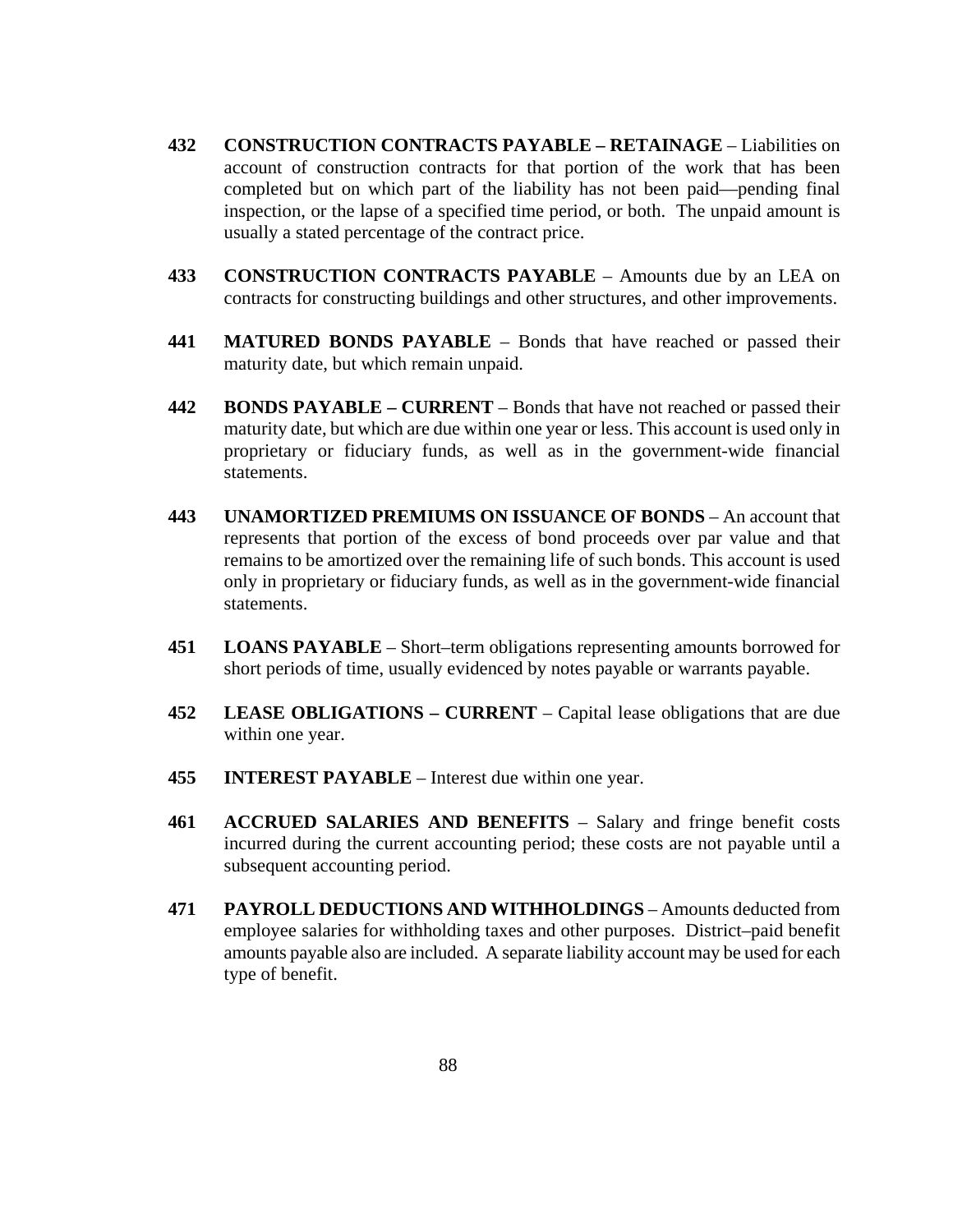- **472 COMPENSATED ABSENCES – CURRENT –** Compensated absences that will be paid within one year.
- **473 ACCRUED ANNUAL REQUIREMENT CONTRIBUTION LIABILITY** A liability arising from payments not made to pension funds. This amount represents any difference between the actuarially determined annual required contribution and actual payments made to the pension fund.
- **481 DEFERRED REVENUES** A liability account that represents revenues collected before they become due.
- **491 DEPOSITS PAYABLE** Liability for deposits received as a prerequisite to providing or receiving services, goods, or both.
- **492 DUE TO FISCAL AGENT** Amounts due to fiscal agents, such as commercial banks, for serving an LEA's matured indebtedness.
- **499 OTHER CURRENT LIABILITIES** Other current liabilities not provided for elsewhere.

**LONG-TERM LIABILITIES** – Debt with a maturity of more than one year. These accounts should be used only with proprietary and fiduciary funds, as well as at the entity-wide level of reporting.

- **511 BONDS PAYABLE** Bonds (includes general obligation, asset-backed, or revenuebacked) that have not reached or passed their maturity date and that are not due within one year.
- **512 ACCRETED INTEREST** An account that represents interest that is accrued on deep discount bonds. This account should be used by school districts that issue capital appreciation bonds. Such bonds are usually issued at a deep discount from the face value, and no interest payment is made until maturity. Under full accrual accounting, the district is required to accrete the interest on the bonds over the life of the bonds. Accretion is the process of systematically increasing the carrying amount of the bond to its estimated value at the maturity date of the bond. To calculate accreted interest, the district should impute the effective interest rate, using the present value, the face value (or the future value), and the period of the bond, and multiply the effective interest rate by the book value of the debt at the end of the period. Accreted interest is usually recorded as an addition to the outstanding debt liability.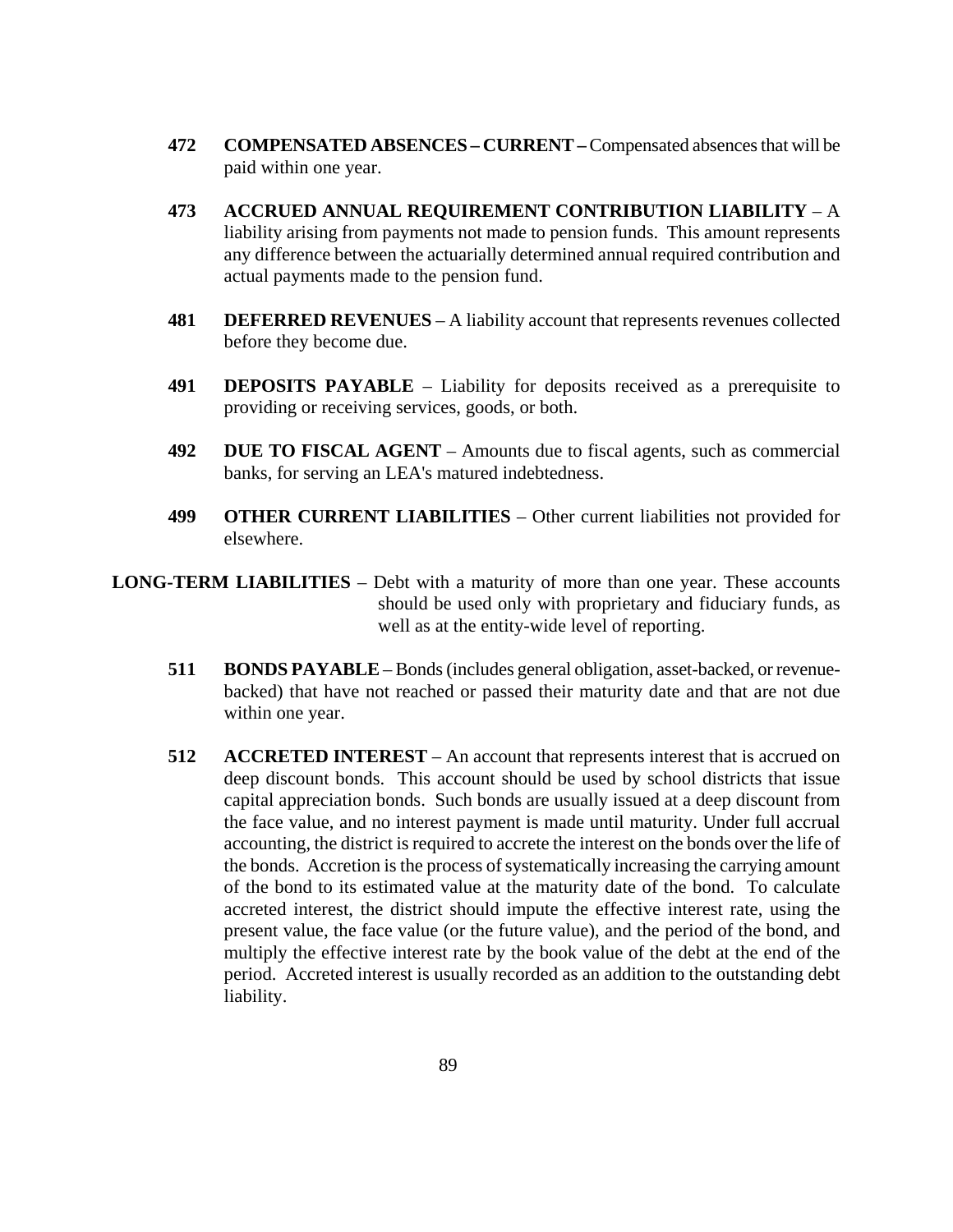- **513 UNAMORTIZED GAINS/LOSSES ON DEBT REFUNDINGS** An account that represents the difference between the reacquisition price and the net carrying amount of old debt when a current or advance refunding of debt occurs. This account should be used only when defeasance of debt occurs for proprietary funds. The unamortized loss amount should be deferred and amortized as a component of interest expense in a systematic and rational manner over the remaining life of the old debt or the life of the new debt, whichever is shorter. On the balance sheet, this deferred amount should be reported as a deduction from or an addition to the new debt liability.
- **521 LOANS PAYABLE** An unconditional written promise signed by the maker to pay a certain sum of money one year or more after the issuance date.
- **531 LEASE OBLIGATIONS** Amounts remaining to be paid on lease purchase agreements.
- **541 UNFUNDED PENSION LIABILITIES** The amount of the actuarial deficiency on a locally–operated pension plan to be contributed by the LEA on behalf of present employees.
- **551 COMPENSATED ABSENCES** Amounts remaining beyond the period of one year to be paid on compensated absences balances.
- **561 ARBITRAGE REBATE LIABILITY** Liabilities arising from arbitrage rebates to the Internal Revenue Service (IRS) from bond financing.
- **590 OTHER LONG-TERM LIABILITIES** Other long–term liabilities not provided for elsewhere.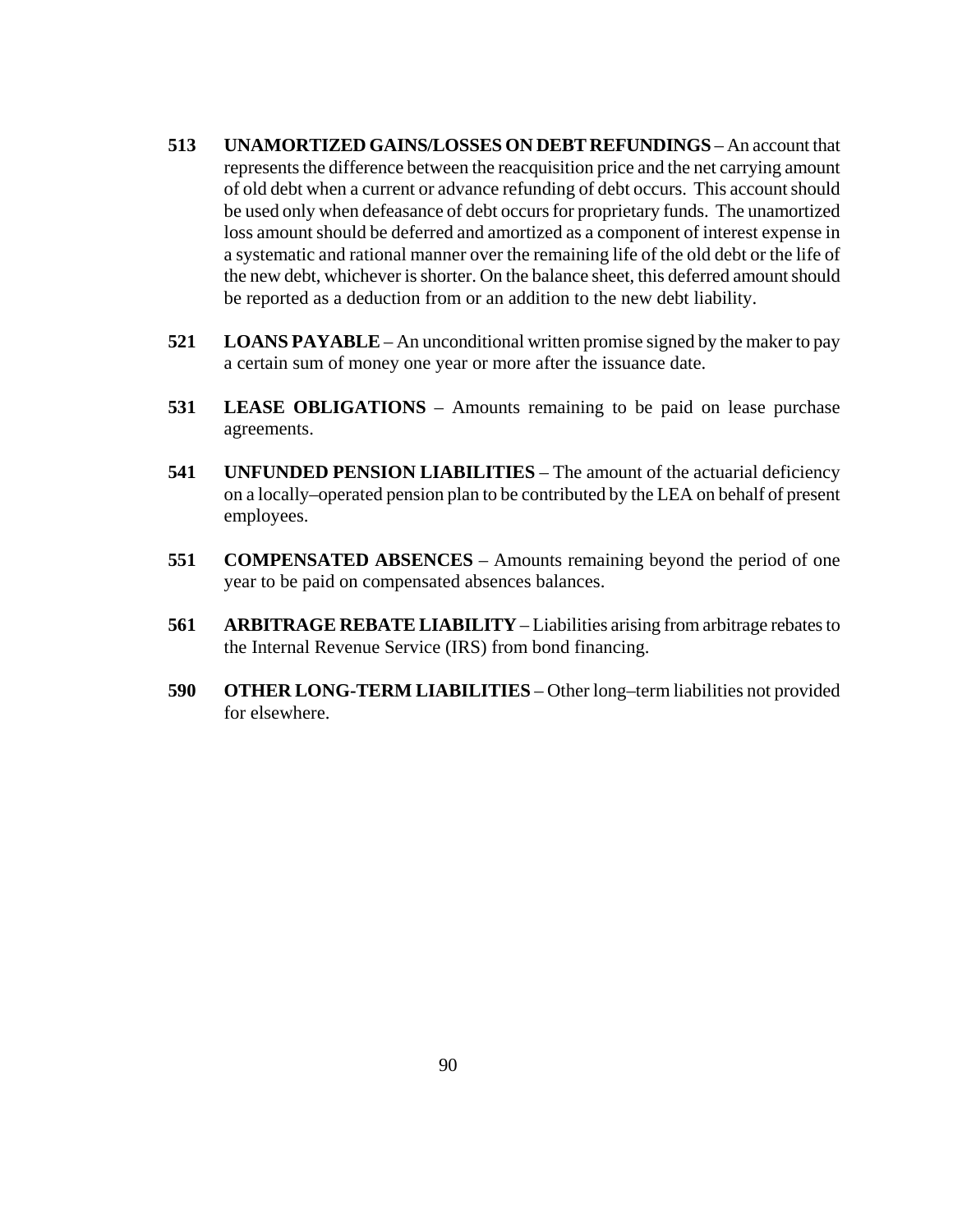### **CLASSIFICATION OF BALANCE SHEET ACCOUNTS**

#### **FUND BALANCE CODES**

These accounts identify the excess of a fund over its liabilities. Portions of that balance may be reserved for future use. (Per GASB 54, fund balance codes 790 through 798 are required for financial statements for periods beginning after June 15, 2010; codes used prior to fiscal year 2010- 11 will be maintained for historical purposes.)

- **711 INVESTMENT IN CAPITAL ASSETS, NET OF RELATED DEBT** This account is used to record the net asset component invested in capital assets, net of related debt, which represents total capital assets less accumulated depreciation less debt directly related to capital assets. This account is to be used in proprietary funds only.
- **730 RESERVED–RETAINED EARNINGS** The accumulated earnings of the proprietary funds that have been retained in the fund and that are reserved for a specific purpose. One example would be funds reserved for the future purchase of equipment.
- **740 UNRESERVED–RETAINED EARNINGS** The accumulated earnings of the proprietary funds that have been retained in the fund and that are not reserved for any specific purpose.
- **751 RESERVE FOR INVENTORIES** A reserve representing that portion of a fund balance segregated to indicate that assets equal to the amount of the reserve are tied up in inventories and are, therefore, not available for appropriation. The use of this account is optional unless the purchases method of accounting for inventory is used.
- **752 RESERVE FOR PREPAID ITEMS** A reserve representing that portion of a fund balance segregated to indicate that assets equal to the amount of the reserve are tied up on prepaid expenses and are, therefore, not available for appropriation. The use of this account is optional.
- **753 RESERVE FOR ENCUMBRANCES** A reserve representing that portion of a fund balance segregated to provide for unliquidated encumbrances, including those automatically carried over from prior years by law. Separate accounts may be maintained for current and prior–year encumbrances.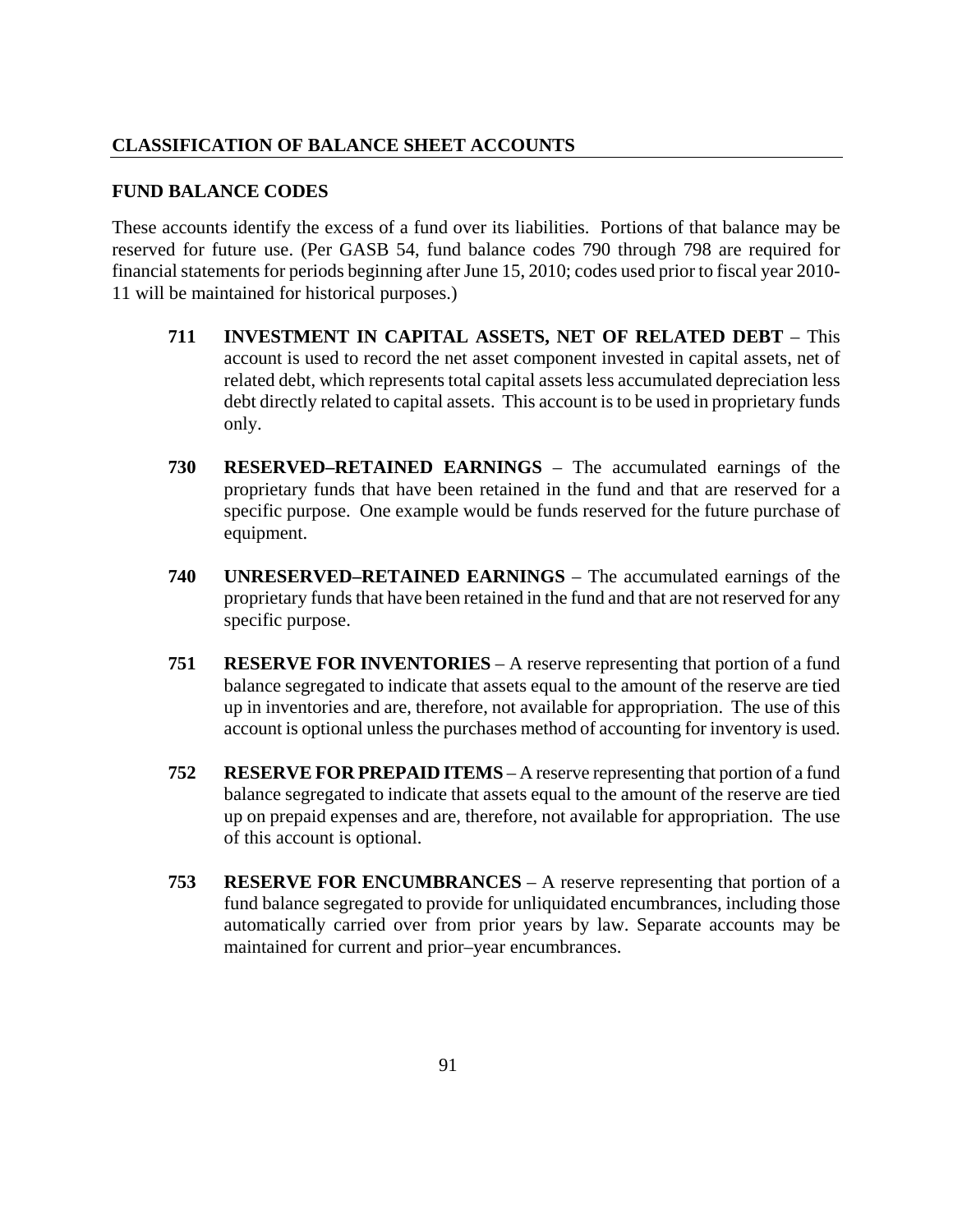- **760 RESERVED FUND BALANCE** A reserve representing that portion of a fund balance segregated to indicate that assets equal to the amount of the reserve are obligated and are, therefore, not available for appropriation. This would include funds that have met the availability criteria, as well as any other provider provisions that may be required, but have not yet been expended. It is recommended that a separate reserve be established for each special purpose. One example of a special purpose would be restricted Federal programs.
- **770 UNRESERVED – UNDESIGNATED FUND BALANCE** The excess of the assets of a fund over its liabilities and fund reserves.
- **780 UNRESERVED – DESIGNATED FUND BALANCE** A designation representing that portion of the fund balance segregated to indicate that assets equal to the amount of the designation have been earmarked by the governing board or senior management for a bona fide purpose in the future, such as general contingencies or for equipment replacement.
- **790 NONSPENDABLE FUND BALANCE** Amounts that are not in a spendable form (such as inventories and prepaid items) and other amounts that are legally or contractually required to be maintained intact (such as principal of a permanent fund.)
- **795 SPENDABLE: RESTRICTED FUND BALANCE** Amounts constrained to specific purposes by their providers such as grantors, bondholders, and higher levels of government, through constitutional provisions, or by enabling legislation.
- **796 SPENDABLE: COMMITTED FUND BALANCE** Amounts constrained to specific purposes by a government itself, using its highest level of decision-making authority; to be reported as committed, amounts cannot be used for any other purpose unless the government takes the same highest-level action to remove or change the constraint.
- **797 SPENDABLE: ASSIGNED FUND BALANCE** Amounts a government intends to use for a specific purpose; intent can be expressed by the governing body or by an official or body to which the governing body delegates the authority.
- **798 SPENDABLE: UNASSIGNED FUND BALANCE** Amounts that are available for any purpose; these amounts are reported only in the general fund.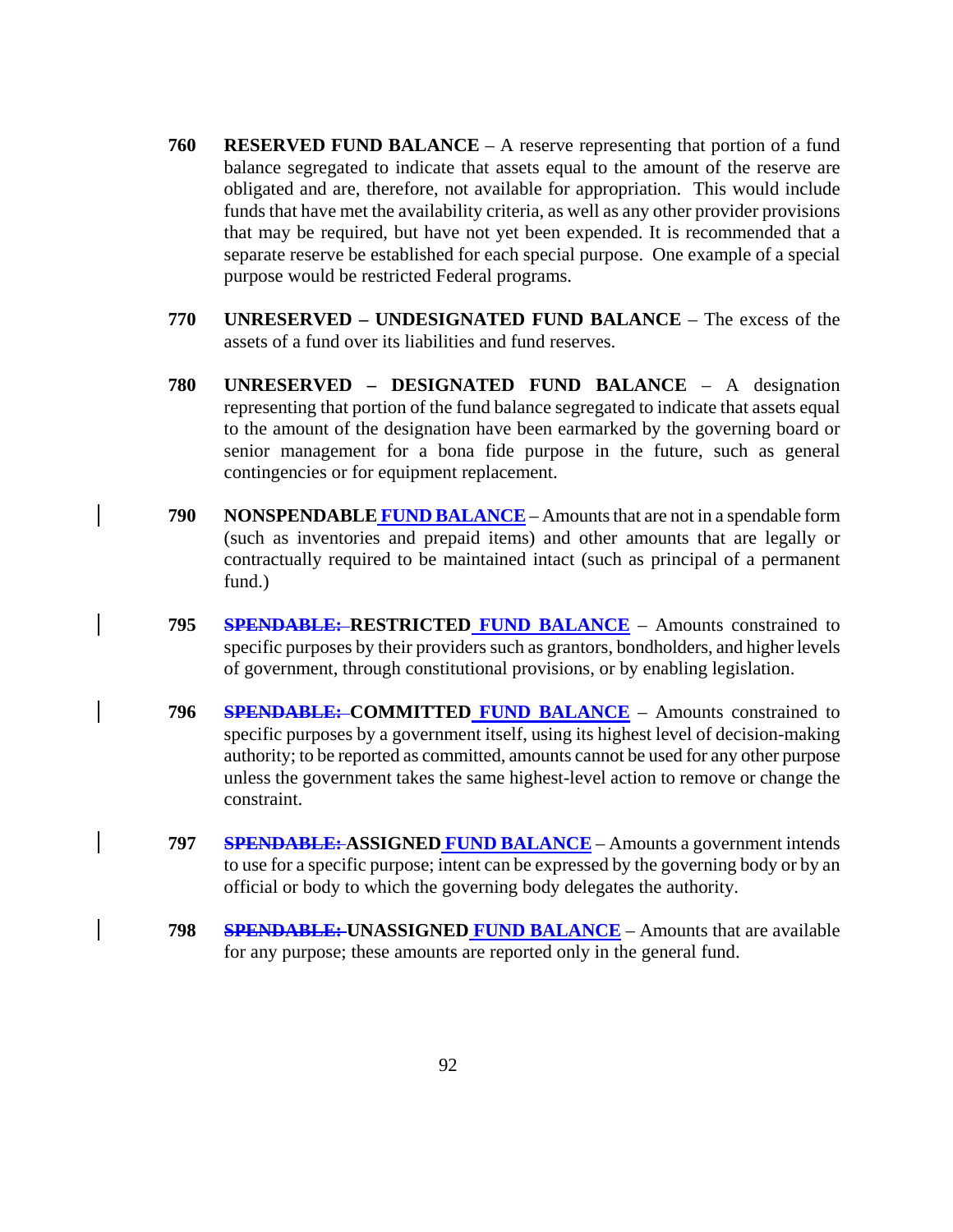# **DEFINITION – SUPPLIES vs. EQUIPMENT**

An LEA can take two basic approaches to distinguish between supplies and equipment in the decision-making situations: (1) adopt a predetermined list of items, classifying each entry as either a supply or an item of equipment; or (2) adopt a set of criteria to be used in making its own classification of supply and equipment items.

**LIST OF ITEMS** – At one time, the Federal accounting handbook contained lists of both supplies and equipment. Such lists can never be comprehensive or exhaustive, and quickly become outdated.

**SET OF CRITERIA** – An item must be considered a supply if it does not meet all the stated equipment criteria listed below.

- 1. It can be expected to serve its principal purpose for at least one year.
- 2. It is nonexpendable; that is, if damaged or worn out, it can be repaired without being replaced.
- 3. It does not lose its identity through fabrication or incorporation into a different or more complex unit.
- 4. It is equal to or greater than \$5,000.00 per unit cost in value. Note: The unit cost of \$5,000.00 does not apply to any program funded with 8g monies. (The increase of the property threshold amount to \$5,000 was advertised in the Louisiana Register and adopted as rule in the April 20, 2008 issue.)
- Note: Food is always considered a supply. Software costs that are below the district's capitalization threshold should be coded to supplies. Expenditures for software that exceed the district's capitalization threshold should be coded to equipment.

School districts must maintain rigorous accountability for their property whether it is capitalized or not. For accountability and internal control purposes, many items of property that do not meet the districts' capitalization threshold must be inventoried. Thus, the Department of Education recommends maintaining inventory and tracking items that do not meet the equipment criteria if needed for insurance purposes and/or the item has "street value". For instance, districts might inventory DVD players and computers for internal control purposes but not capitalize them due to their low cost.